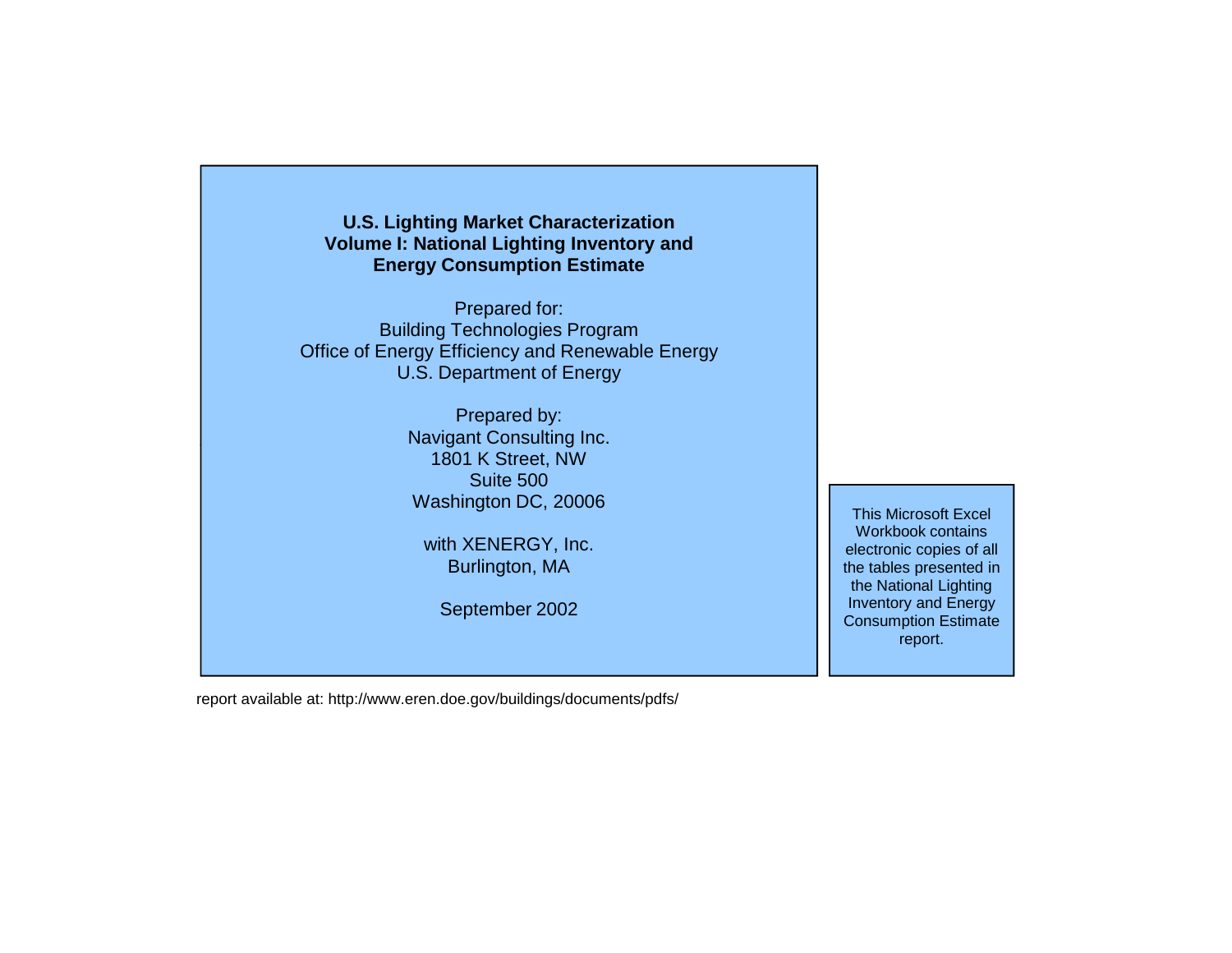|                    | − ⊃•<br>Electricity Use per<br>Building | Number of<br><b>Buildings</b> | Site Energy | <b>Primary Energy</b> | Percent  |
|--------------------|-----------------------------------------|-------------------------------|-------------|-----------------------|----------|
| Sector             | (kWh/yr)                                |                               | (TWh/yr)    | (quads)               | of Total |
| Residential        | 1,946                                   | 106,989,000                   | 208         | 2.2                   | 27%      |
| Commercial         | 83,933                                  | 4,657,000                     | 391         | 4.2                   | 51%      |
| Industrial         | 475,063                                 | 227,000                       | 108         | 1.2                   | 14%      |
| Outdoor stationary | n/a                                     | n/a                           | 58          | 0.6                   | 8%       |
| <b>Totals</b>      |                                         |                               | 765         | 8.2                   | 100%     |

**Table ES-1 U.S. National Energy Use for Lighting Disaggregated by Sector**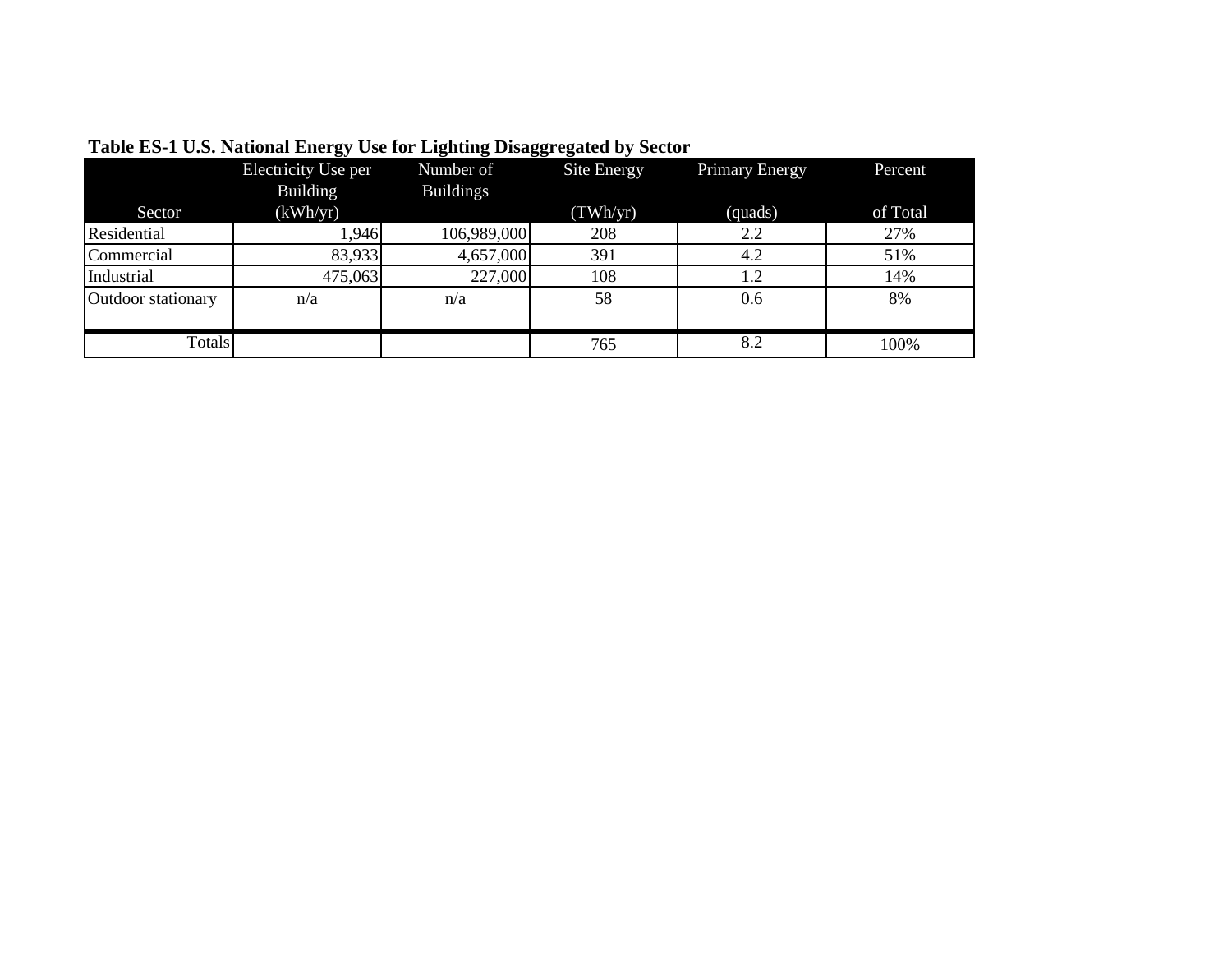| <b>Technologies</b> | <b>Residential</b> | <b>Commercial</b> | <b>Industrial</b> | <b>Total Lamps</b> | <b>Percent of Lamps</b> |
|---------------------|--------------------|-------------------|-------------------|--------------------|-------------------------|
|                     |                    |                   |                   | in US              |                         |
| Incandescent        | 39                 | 91                | 33                | 4,397,000,000      | 63%                     |
| Fluorescent         |                    | 324               | 1,340             | 2,473,000,000      | 35%                     |
| <b>HID</b>          | 0.04               |                   | 67                | 105,357,000        | 2%                      |
| Solid State         |                    | 0.4               | 0.3               | 1,840,000          | 0.03%                   |
| Total               | 45                 | 422               | 1,440             | 6,977,197,000      | 100%                    |
| Number of Buildings | 106,989,000        | 4,657,000         | 227,000           | n/a                | n/a                     |

**Table ES-2. Average Number of Lamps per Building and Total Lamps, 2001**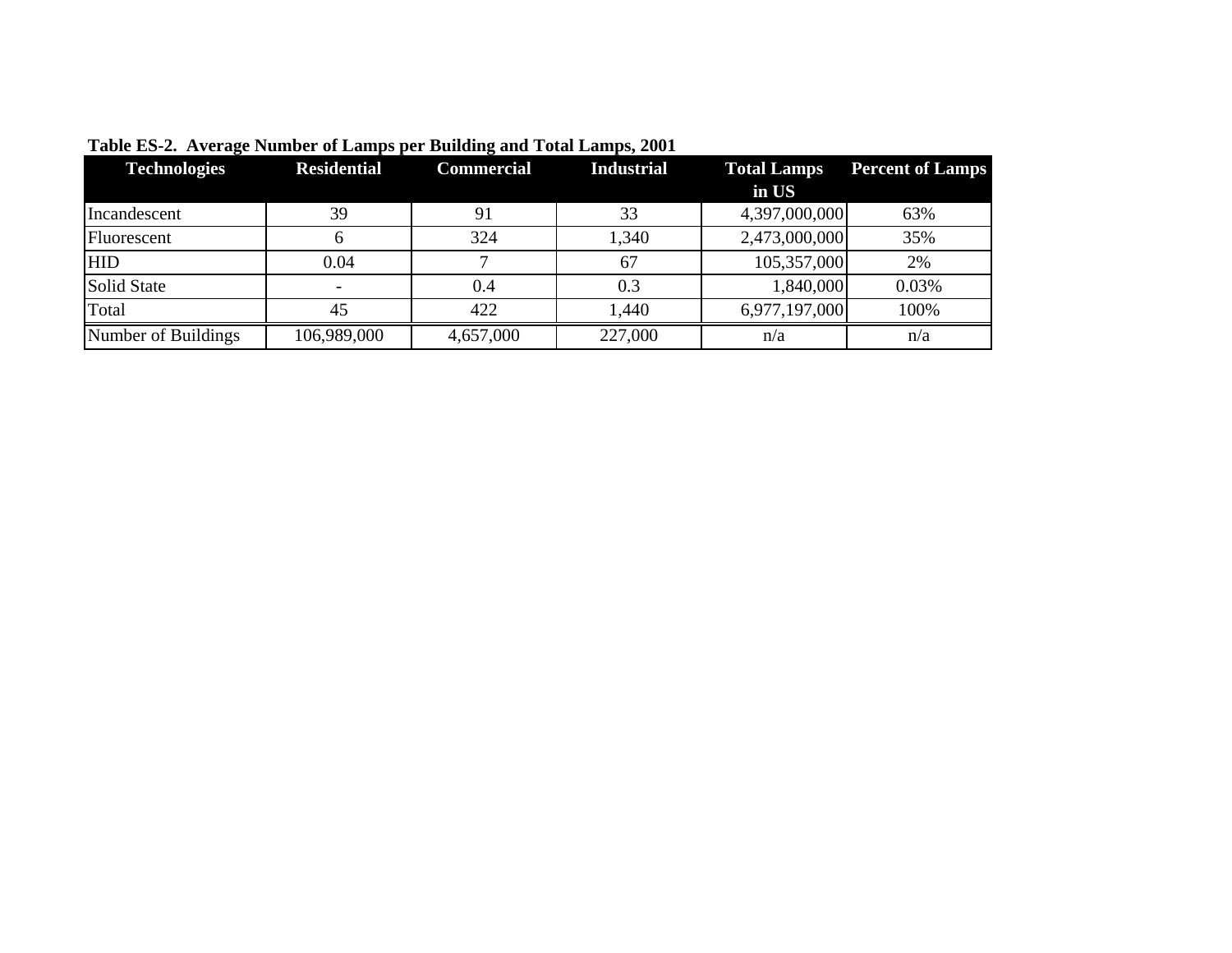| . .          | Residential              | Commercial  | Industrial  | Outdoor     | National Avg. |
|--------------|--------------------------|-------------|-------------|-------------|---------------|
| Lamp Type    | (hours/day)              | (hours/day) | (hours/day) | (hours/day) | (hours/day)   |
| Incandescent | 1.9                      | 10.2        | 16.7        | 7.9         | 2.8           |
| Fluorescent  | 2.2                      | 9.7         | 13.4        | 10.8        | 8.2           |
| <b>HID</b>   | 2.8                      | 10.1        | 13.9        | 11.3        |               |
| Solid State  | $\overline{\phantom{0}}$ | 23          | 23.4        |             | 22.2          |
| Total        |                          | 9.9         | 13.5        | 10.5        | 4.8           |

**Table ES-3. Average Operating Hours per Day by Light Source, 2001**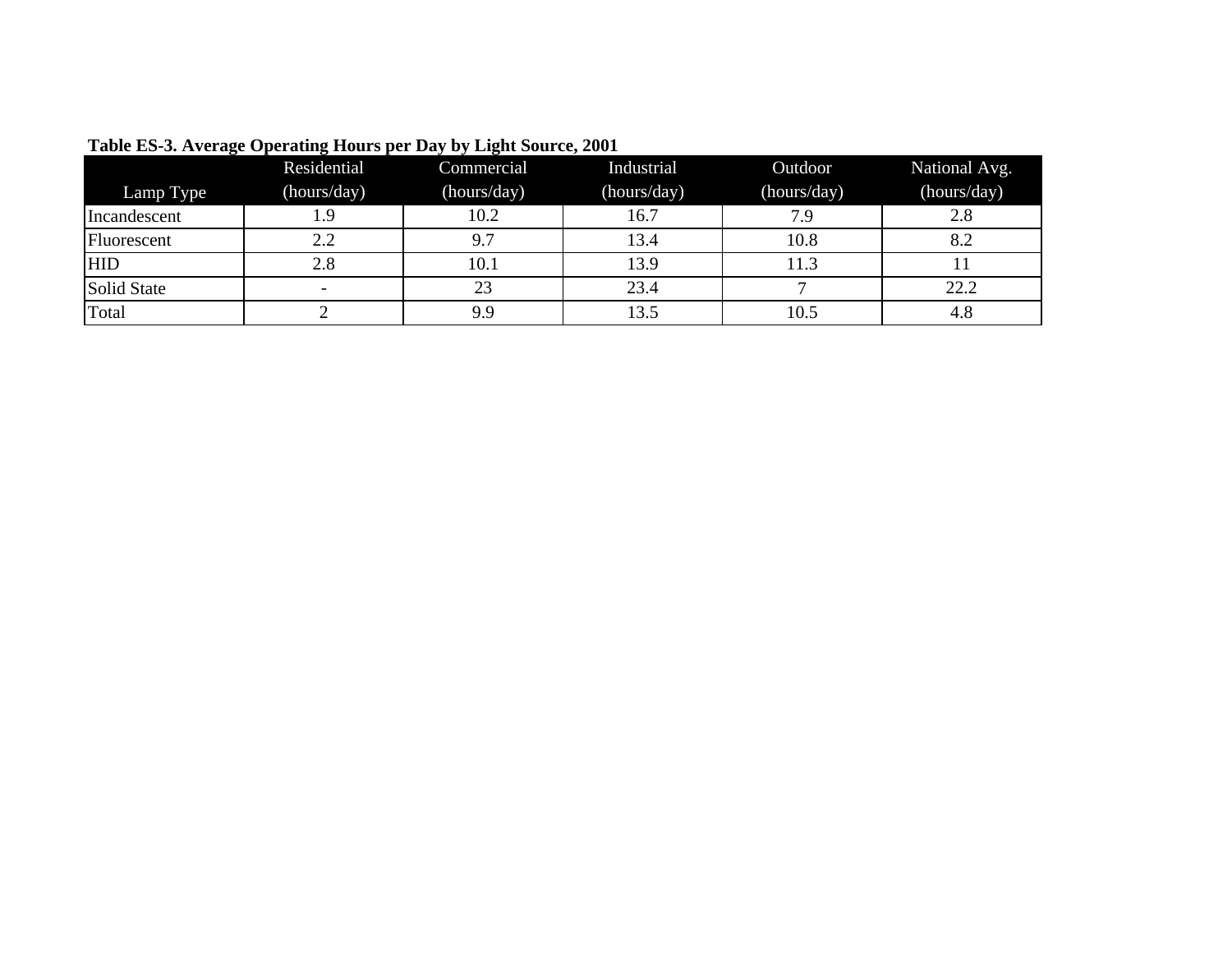| <b>Residential</b>              | Commercial                    | <b>Industrial</b>                          | <b>Outdoor Stationary</b> |
|---------------------------------|-------------------------------|--------------------------------------------|---------------------------|
|                                 |                               |                                            |                           |
| Manufactured                    | Vacant                        | Food and Kindred Products                  | <b>Traffic Signals</b>    |
| Single Family – attached        | Office/Professional           | <b>Tobacco Products</b>                    | Roadway                   |
| Single Family - detached        | Laboratory                    | <b>Textile Mill Products</b>               | Parking                   |
| Multifamily - less than 4 units | Warehouse (non-refrigerated.) | Apparel and other Textile Products         | <b>Billboards</b>         |
| Multifamily $-4$ or more units  | Food sales                    | Lumber and Wood Products                   | Aviation                  |
|                                 | Public order/safety           | <b>Furniture and Fixtures</b>              |                           |
|                                 | Health care (outpatient)      | Paper and Allied Products                  |                           |
|                                 | Warehouse (refrigerated)      | Printing and Publishing                    |                           |
|                                 | Religious worship             | <b>Chemicals and Allied Products</b>       |                           |
|                                 | Public assembly               | Petroleum and Coal Products                |                           |
|                                 | Education                     | <b>Rubber and Miscellaneous Plastics</b>   |                           |
|                                 |                               | Products                                   |                           |
|                                 | Food service                  | Leather and Leather Products               |                           |
|                                 | Health care (inpatient)       | Stone, Clay, and Glass Products            |                           |
|                                 | Skilled nursing               | Primary Metal Industries                   |                           |
|                                 | Hotel/Motel/Dorm              | <b>Fabricated Metal Products</b>           |                           |
|                                 | Strip shopping                | <b>Industrial Machinery and Equipment</b>  |                           |
|                                 | Enclosed shopping center/mall | Electronic and Other Electric<br>Equipment |                           |
|                                 | Retail (excluding mall)       | <b>Transportation Equipment</b>            |                           |
|                                 | Service (excluding food)      | <b>Instruments and Related Products</b>    |                           |
|                                 | Other                         | Miscellaneous Manufacturing Industries     |                           |
|                                 |                               |                                            |                           |

#### **Table 2-1: Sector and Subsector Classification**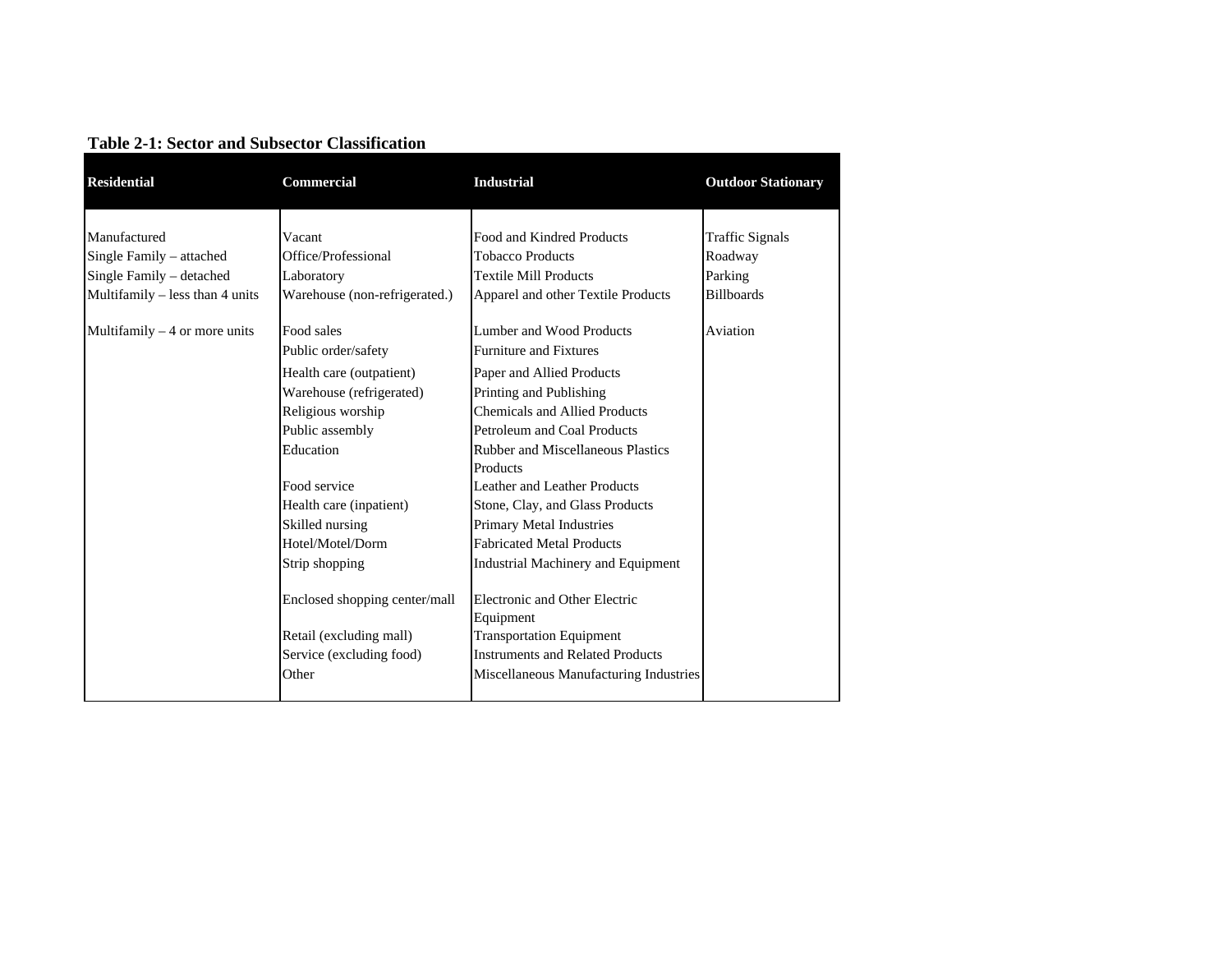| Table 2-2: Space Functions in XenCAP database |
|-----------------------------------------------|
|-----------------------------------------------|

| Architectural                | Exterior architectural features                   |
|------------------------------|---------------------------------------------------|
| Assembly                     | Gathering places                                  |
| <b>Bathroom</b>              | Lavatories                                        |
| Classroom                    | Educational meeting rooms, lecture halls          |
| Dining                       | Eating areas                                      |
| Exit sign                    | Exit signs                                        |
| Food preparation             | Kitchens                                          |
| Hallway                      | Connecting corridors                              |
| Healthcare                   | Examination and operating rooms                   |
| Landscape                    | <b>Exterior landscaping features</b>              |
| Lodging                      | Sleeping and living areas                         |
| Merchandise display          | Retail display areas                              |
| Office                       | General offices                                   |
| Parking                      | Parking spaces and areas                          |
| Roadway                      | Streets and highways                              |
| Shipping/receiving           | Loading docks and staging areas                   |
| Shop                         | Manufacturing, assembly areas                     |
| Signage                      | Luminous and illuminated signs                    |
| Signal                       | Traffic and unspecified signals                   |
| <b>Sports and Recreation</b> | Gymnasiums, racquet sports courts, ball fields    |
| Storage                      | Warehouses, closets, storage facilities           |
| Task                         | Individual task lighting                          |
| Unknown                      | Data records with insufficient description        |
| <b>Utility</b>               | Mechanical or electrical rooms, building services |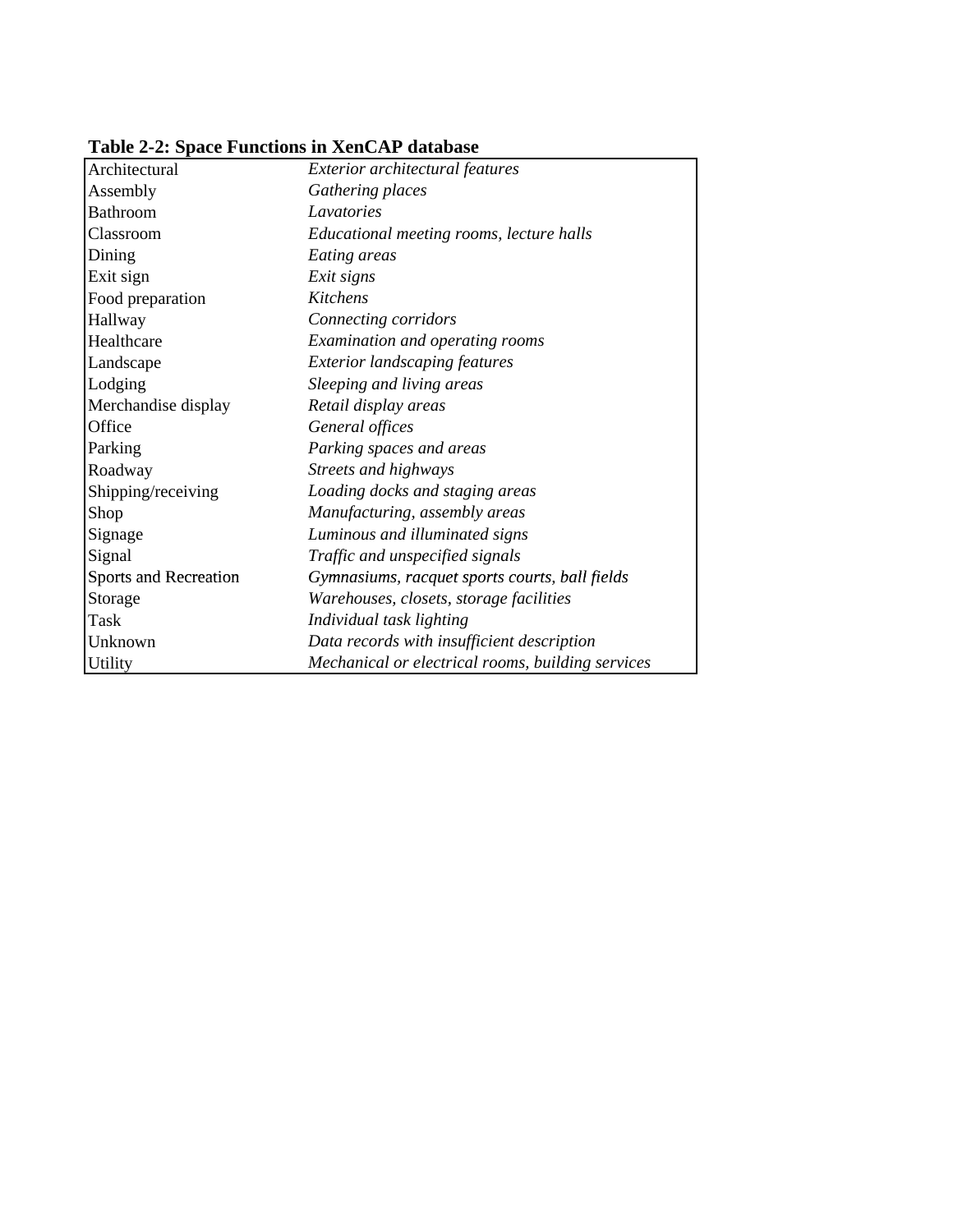|                                           | Lamps                                        |  |  |
|-------------------------------------------|----------------------------------------------|--|--|
| <b>Fluorescent</b>                        | <b>Incandescent</b>                          |  |  |
| T <sub>5</sub>                            | Standard – general service                   |  |  |
| $T8 - less than 4'$                       | Standard – integral reflector                |  |  |
| $T8 - 4'$                                 | Halogen – general service                    |  |  |
| $T8$ – greater than 4'                    | Quartz Halogen                               |  |  |
| $T8 - U$ -bent                            | $Halogen$ – integral reflector – low voltage |  |  |
|                                           |                                              |  |  |
| $T12$ – less than 4'                      | Low wattage (less than 25W)                  |  |  |
| $T12 - 4'$                                | Miscellaneous incandescent <sup>2</sup>      |  |  |
| $T12$ – greater than 4'                   | <b>High Intensity Discharge</b>              |  |  |
| $T12-U-bent$                              | Mercury vapor                                |  |  |
| Compact – Pin-base                        | Metal halide                                 |  |  |
| Compact – Screw base                      | High pressure sodium                         |  |  |
| $Compact - Pin-base - integral reflector$ | Low pressure sodium <sup>1</sup>             |  |  |
| Compact – Screw base – integral reflector | Xenon <sup>1</sup>                           |  |  |
|                                           |                                              |  |  |
| Circline                                  | Electrodeless (e.g. mercury) $\frac{1}{1}$   |  |  |
| Induction discharge                       | <b>Solid State</b>                           |  |  |
| Miscellaneous fluorescent <sup>2</sup>    | LED                                          |  |  |
|                                           | Electroluminescent                           |  |  |

## **Table 2-3: Lamp and Ballast Classification**

<sup>1</sup> Low pressure sodium, xenon, and electrodeless lamps are discharge lamps, but are not high intensity. They are included in this category for convenience of presentation. Electrodeless lamps consist primarily of mercury vapor lamps excited by radio frequencies, but this category also includes the sulfur lamp.

<sup>2</sup> "Miscellaneous" means that the light source cannot be categorized elsewhere either because it is of a different type (e.g. T4 fluorescent) or because it is undesignated in the database.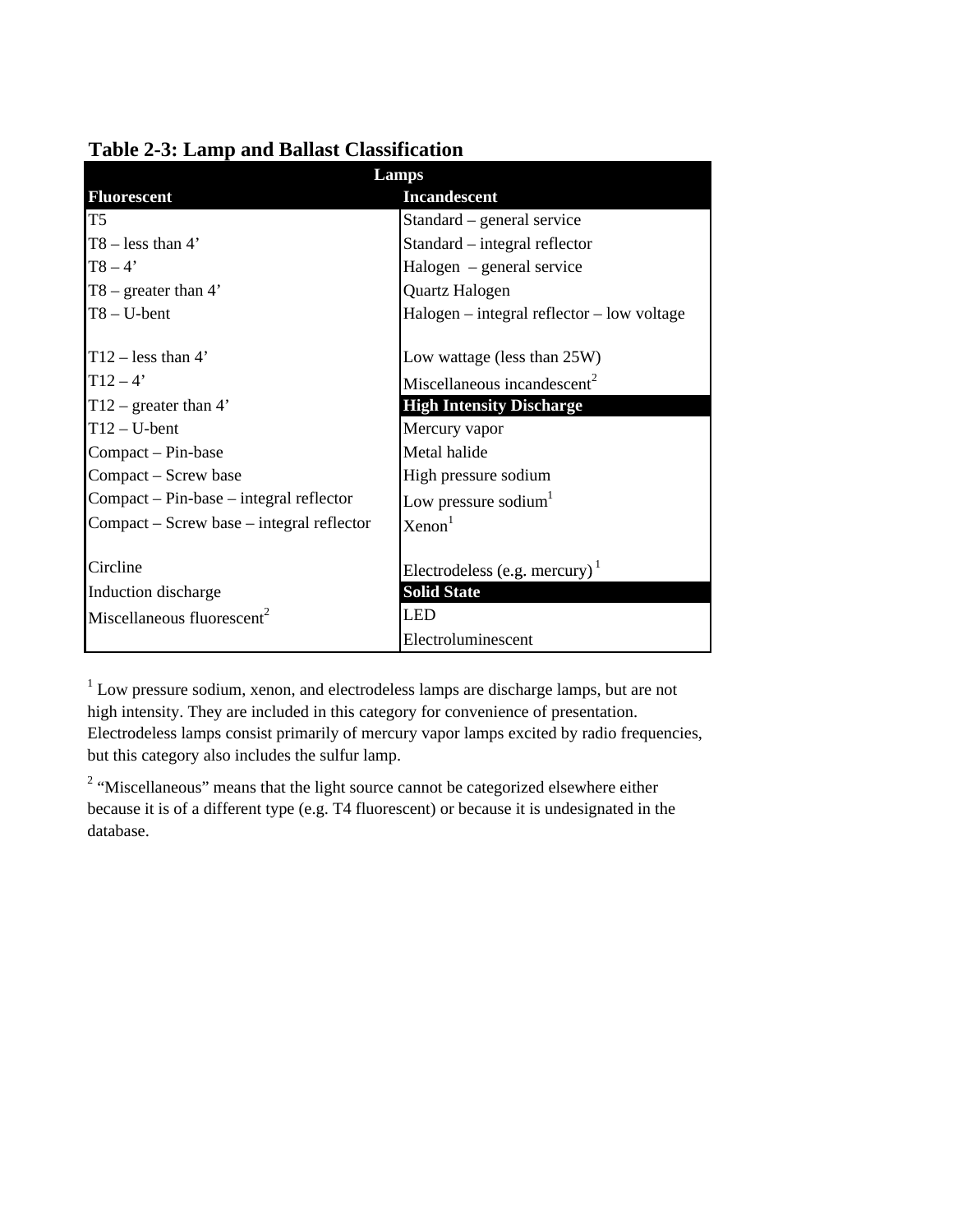| Residential               | <b>Tacoma Public Utilities</b>                                                   |
|---------------------------|----------------------------------------------------------------------------------|
|                           | Energy Information Administration – Residential Energy Consumption Survey (2001) |
|                           | American Housing Survey (1999)                                                   |
| Commercial                | <b>XenCAPTM</b>                                                                  |
|                           | Energy Information Administration – Commercial Buildings Energy Consumption      |
|                           |                                                                                  |
|                           | <b>Survey</b> (1999)                                                             |
| Industrial                | <b>XenCAP™</b>                                                                   |
|                           | Energy Information Administration – Manufacturing Energy Consumption             |
|                           | <b>Survey</b> (1998)                                                             |
| <b>Outdoor Stationary</b> | <b>Federal Aviation Administration</b>                                           |
|                           | Federal Highway Administration                                                   |
|                           | <b>Outdoor Advertising Association of America</b>                                |
|                           | <b>International Parking Institute</b>                                           |
|                           | Lawrence Berkeley National Laboratory                                            |
|                           | <b>Energy Information Administration</b>                                         |
|                           | <b>Airport Lighting Systems</b>                                                  |

**Table 3-1: Data Sources used in Preparing the Inventory.**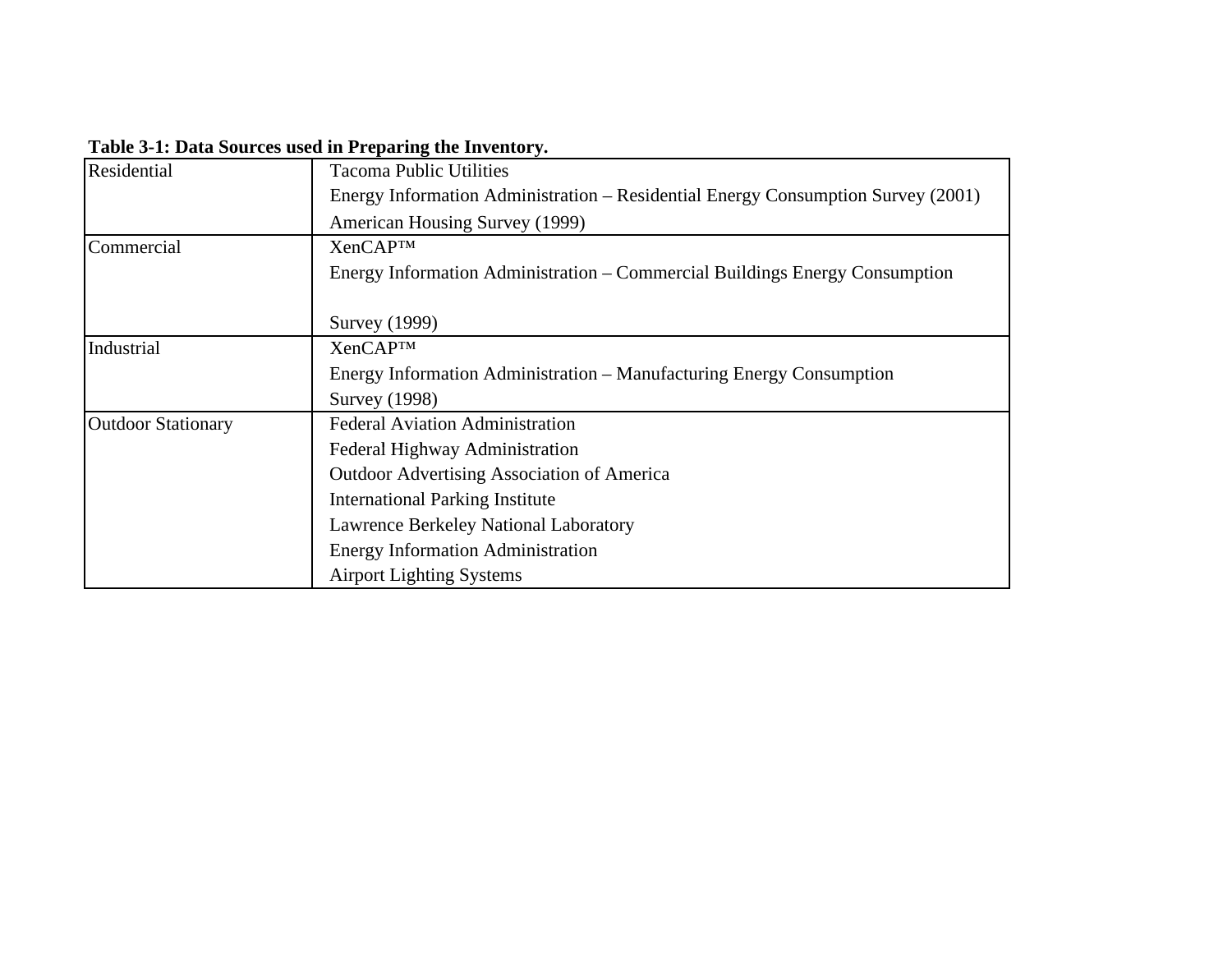| <b>Survey</b>                                                      | Year | $\overline{\phantom{a}}$<br>Number of<br><b>Completed Surveys</b> | <b>Number of</b><br><b>Buildings</b> | <b>National</b><br><b>Floorspace</b><br>(million sq. ft.) |
|--------------------------------------------------------------------|------|-------------------------------------------------------------------|--------------------------------------|-----------------------------------------------------------|
| <b>Residential Energy</b><br><b>Consumption Survey</b><br>(RECS)   | 2001 | 4,822                                                             | 106,989,000                          | 2,233,091                                                 |
| Commercial Building<br><b>Energy Consumption</b><br>Survey (CBECS) | 1999 | 5,430                                                             | 4,657,000                            | 67,300                                                    |
| <b>Manufacturing Energy</b><br><b>Consumption Survey</b><br>(MECS) | 1998 | 17,877                                                            | 227,000                              | 12,836                                                    |

# **Table 3-2: Characteristics of EIA Building Energy Use Surveys**

 $1$  The RECS floor space estimate is from RECS 1997, as the estimate for RECS 2001 was not available when this report went to print.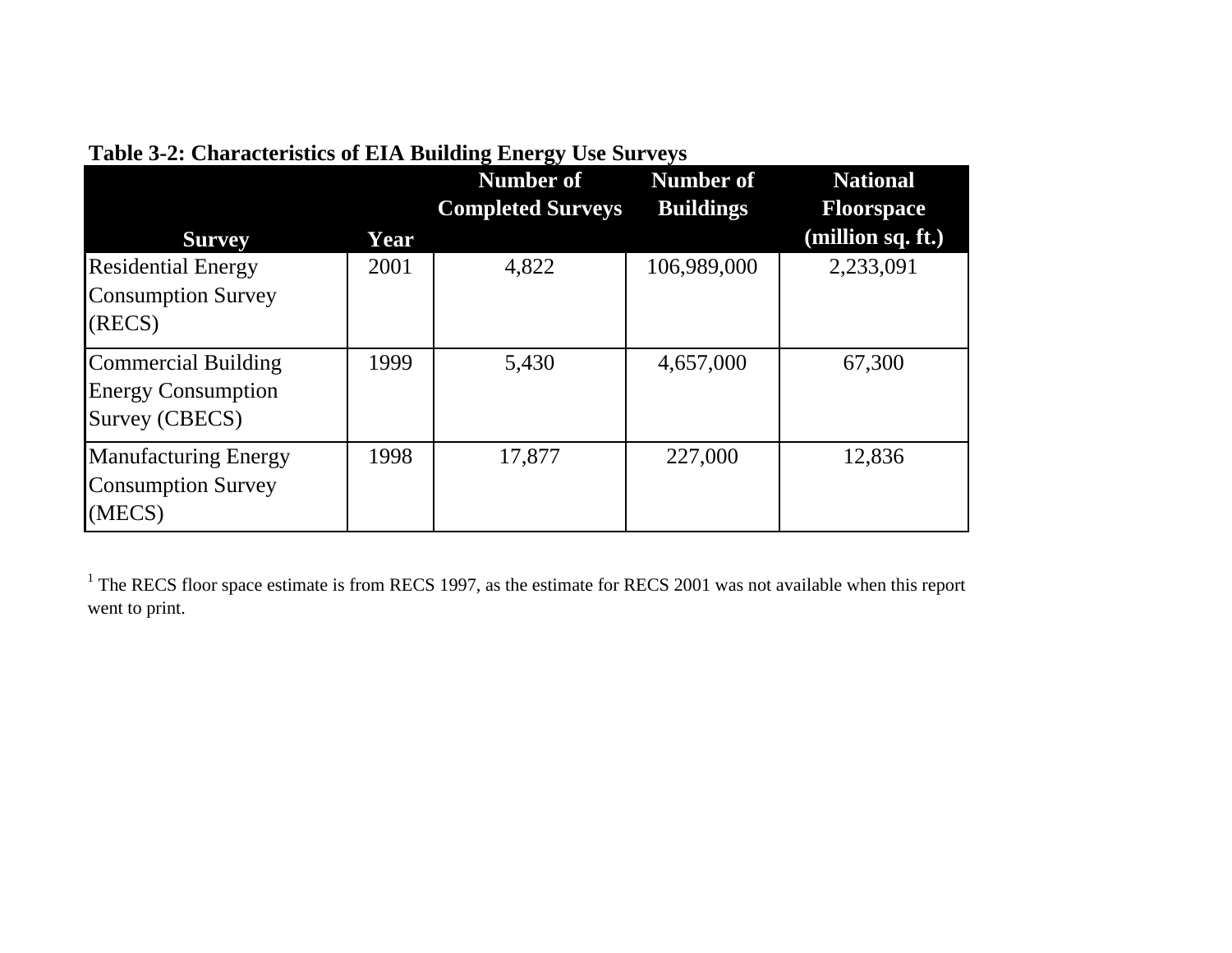|  | Table 3-3: XenCAP <sup>TM</sup> Databases |
|--|-------------------------------------------|
|--|-------------------------------------------|

| <b>Utility Name</b>                | <b>States</b>        | <b>Data Collected</b> | No. of        | <b>Motivation</b> |
|------------------------------------|----------------------|-----------------------|---------------|-------------------|
|                                    |                      |                       | <b>Audits</b> |                   |
| Georgia Power Company              | Georgia              | 1993-94               | 167           | Program           |
| Anaheim Public Utilities Dept.     | California           | 1993-94               | 22            | Program           |
| Kansas City Power and Light        | Missouri             | 1991-93               | 461           | Program           |
| Northern States Power              | Minnesota            | 1987-89               | 1,016         | Research          |
| Orange and Rockland Utilities      | New York, New Jersey | 1986, 1989-93         | 1,813         | <b>Both</b>       |
| Ohio Edison                        | Ohio                 | 1993-96               | 208           | Program           |
| <b>Omaha Public Power District</b> | Nebraska             | 1992-95               | 402           | Program           |
| Missouri Public Service            | Missouri             | 1992                  | 43            | Research          |
| Pasadena Water & Power Dept.       | California           | 1991-95               | 51            | Program           |
|                                    |                      |                       |               |                   |
| <b>Central Maine Power</b>         | Maine                | 1992-93               | 171           | Program           |
| Public Service Electric and Gas    | New Jersey           | 1990-94               | 251           | <b>Both</b>       |
| Long Island Lighting Co.           | New York             | 1986-98               | 13,637        | Program           |
| Cincinnati Gas & Electric          | Ohio                 | 1991-96               | 998           | Program           |
| Central Illinois Lighting Co.      | Illinois             | 1983-96               | 213           | Program           |
| Central States Power Co.           | Ohio                 | 1994, 96              | 109           | Program           |
| <b>Ohio Power</b>                  | Ohio                 | 1994-96               | 126           | Program           |
| <b>Consolidated Edison</b>         | New York             |                       | 5,078         | <b>Both</b>       |
| <b>Rockland Electric</b>           | New York             |                       | 54            | Program           |
| <b>ABCS</b>                        |                      |                       | 26            | Program           |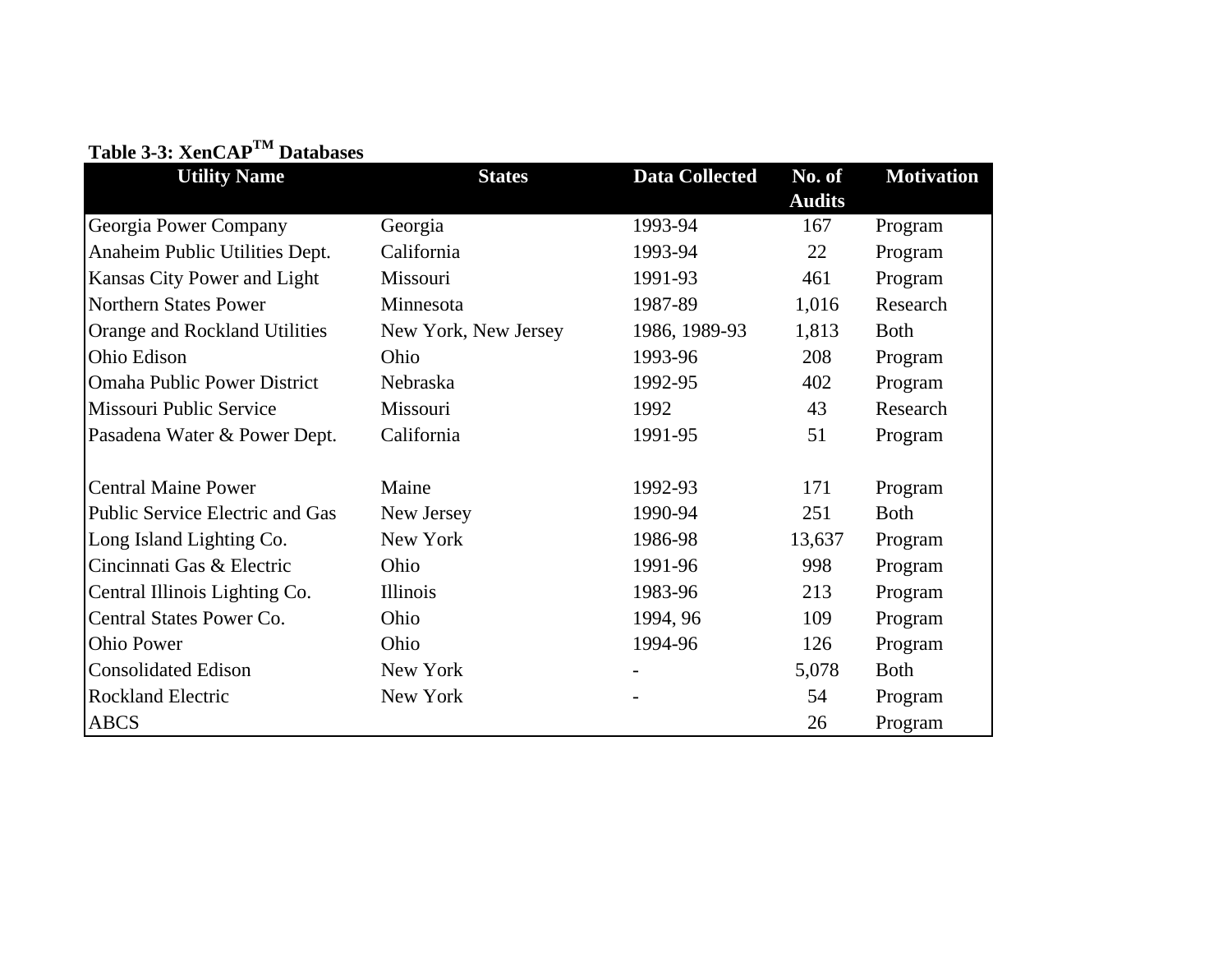| <b>XenCAPTM</b><br>Code | <b>XenCAPTM</b><br><b>Description</b> | <b>XenCAPTM</b><br><b>Samples</b> | Samples per 10,000<br>Population (approx.) |
|-------------------------|---------------------------------------|-----------------------------------|--------------------------------------------|
|                         |                                       |                                   |                                            |
| 1                       | Office building                       | 5,232                             | 64                                         |
| $\overline{2}$          | Retail                                | 3,658                             | 52                                         |
| 3                       | Food Store                            | 1,510                             | 110                                        |
| 4                       | Service                               | 1,438                             | 25                                         |
| 5                       | Restaurant                            | 2,116                             | 74                                         |
| 6                       | Lodging                               | 1,018                             | 80                                         |
| 7                       | Warehouse                             | 1,999                             | 34                                         |
| 8                       | Religious                             | 1,432                             | 24                                         |
| 9                       | Education                             | 2,161                             | 70                                         |
| 10                      | Hospital                              | 320                               | 145                                        |
| 11                      | Nursing Home                          | 409                               | 132                                        |
|                         | <b>Total:</b>                         | 21,293                            | 47                                         |

**Table 3-4: Relationship between XenCAP™ and the Population of Commercial Buildings**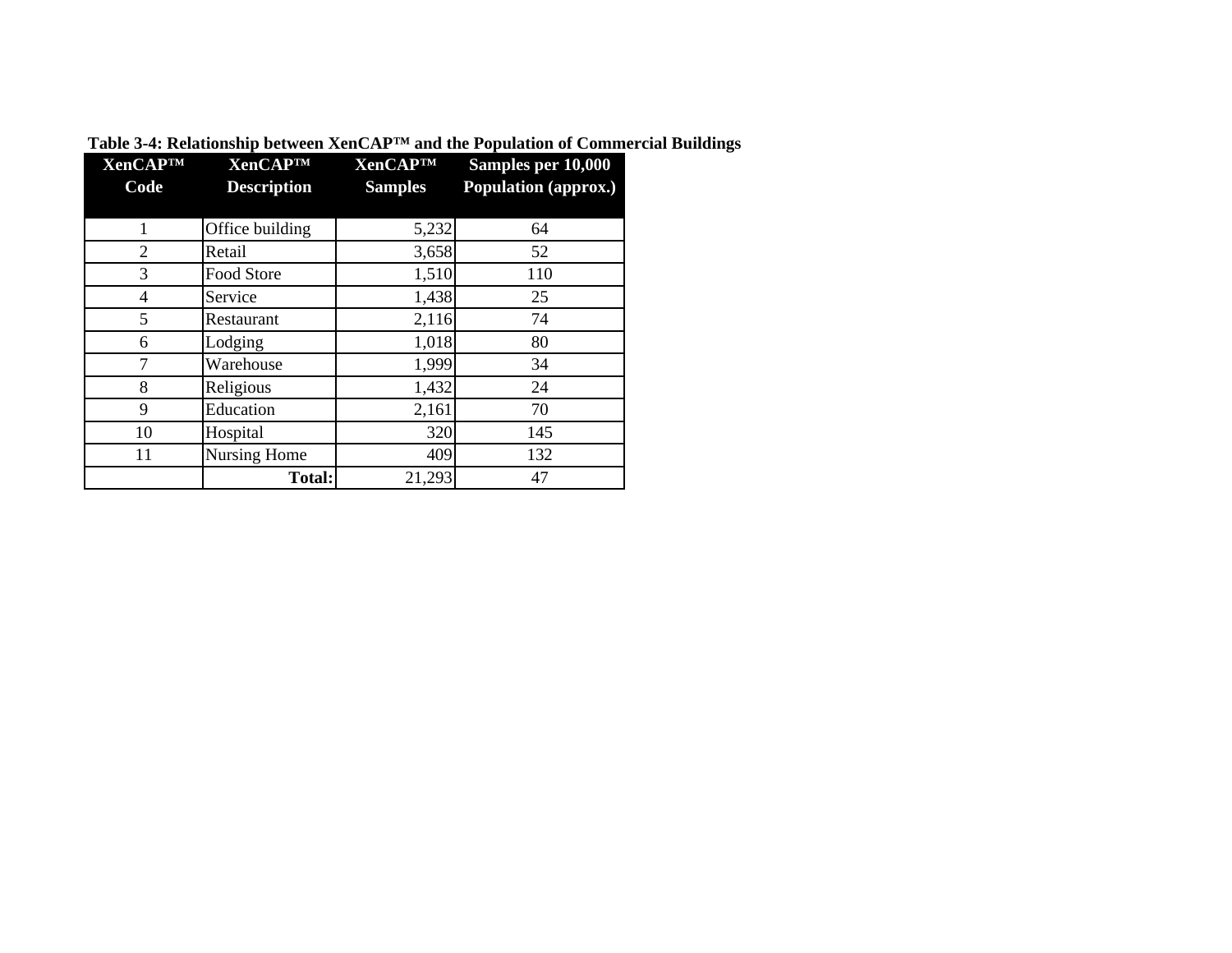|      | <b>CBECS</b>                 |                         | <b>XenCAP™</b>                     |
|------|------------------------------|-------------------------|------------------------------------|
|      |                              |                         |                                    |
| Code | <b>Description</b><br>Vacant | Code                    | <b>Description</b><br>Office (33%) |
| 1    |                              | 1<br>2                  | Retail (27%)                       |
|      |                              | 3                       | Food Sales (1%)                    |
|      |                              | 4                       | Service (16%)                      |
|      |                              | 6                       |                                    |
|      |                              | 9                       | Lodging (13%)<br>Education (4%)    |
|      |                              | 10                      | Hospital (2%)                      |
|      |                              | 11                      | Nursing Home (2%)                  |
| 2    | Office/Professional          | 1                       | Office (100%)                      |
| 4    | Laboratory                   | 1                       | Office (89%)                       |
|      |                              | 2                       | Retail (1%)                        |
|      |                              | $\overline{4}$          | Service (1%)                       |
|      |                              | $\overline{7}$          | Warehouse (4%)                     |
|      |                              | 9                       | Education (5%)                     |
| 5    | Warehouse (nonrefrig.)       | 10                      | Warehouse (100%)                   |
|      |                              |                         |                                    |
| 6    | Food sales                   | 3                       | Food Store (100%)                  |
| 7    | Public order/safety          | 1                       | Office (40%)                       |
|      |                              | 6                       | Lodging $(42%)$                    |
|      |                              | 9                       | Education (18%)                    |
| 8    | Health care                  | Ī                       | Office (100%)                      |
|      | (outpatient)                 |                         |                                    |
| 11   | Warehouse (refrig.)          | 7                       | Warehouse (100%)                   |
| 12   | Religious worship            | 8                       | Religious (100%)                   |
| 13   | Public assembly              | $\mathbf{1}$            | Office $(32%)$                     |
|      |                              | 2                       | Retail (8%)                        |
|      |                              | 3                       | Food sales (6%)                    |
|      |                              | 4                       | Service (24%)                      |
|      |                              | 6                       | Lodging $(1%)$                     |
|      |                              | 8                       | Religious (3%)                     |
|      |                              | 9                       | Education (25%)                    |
| 14   | Education                    | $\overline{q}$          | Education (100%)                   |
| 15   | Food service                 | 6                       | Restaurant (100%)                  |
| 16   | Health care (inpatient)      | 10                      | Hospital (100%)                    |
|      |                              |                         |                                    |
| 17   | Skilled nursing              | 11                      | Nursing Home (100%)                |
| 18   | Hotel/Motel/Dorm             | 7                       | Lodging (100%)                     |
| 23   | Strip shopping               | $\overline{2}$          | Retail Store (100%)                |
| 24   | <b>Enclosed shopping</b>     | $\overline{2}$          | Retail Store (100%)                |
|      | ctr/mall                     |                         |                                    |
| 25   | Retail (excl mall)           | 2                       | Retail Store (100%)                |
| 26   | Service (excl food)          | $\overline{\mathbf{4}}$ | Service                            |
| 91   | Other                        | $\mathbf{1}$            | Office (77%)                       |
|      |                              | $\sqrt{2}$              | Retail (7%)                        |
|      |                              | 3                       | Food sales (6%)                    |
|      |                              | 4                       | Service (2%)                       |
|      |                              | 6                       | Lodging (3%)                       |
|      |                              | 9                       | Education (3%)                     |
|      |                              | 10                      | Hospital (2%)                      |

# **Table 3-5: Mapping of CBECS Floorspace to XenCAP TM Building Types**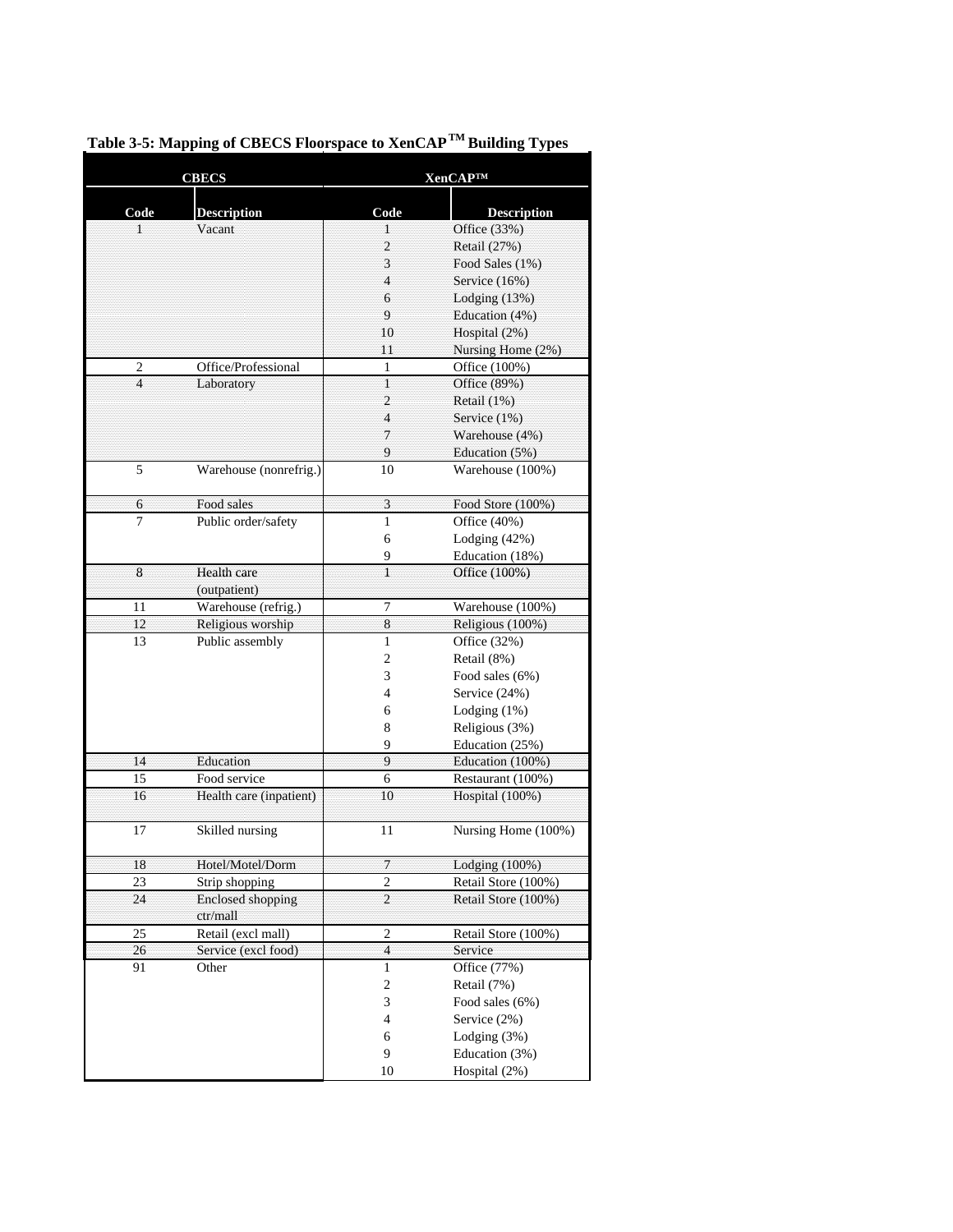| $\sim$ $\sim$ $\sim$ $\sim$ $\sim$ $\sim$ $\sim$ |                                  |
|--------------------------------------------------|----------------------------------|
| <b>CBECS Building Type</b>                       | <b>SIC Codes</b>                 |
| Office/Professional                              | 60-67, 81, 83, 87, 91, 93-96     |
| Retail (excluding mall)                          | 52, 53, 56, 57, 59               |
| Warehouse (non-refrigerated)                     | 50, 51                           |
| Service (excluding food)                         | 43, 55, 72-76                    |
| Food sales                                       | 54                               |
| Food service                                     | 58                               |
| Health care (inpatient)                          | 80                               |
| Hotel/Motel/Dorm                                 | 70                               |
| Education                                        | 82                               |
| Other                                            | 40-42, 44-49, 78, 79, 84-86, 89, |
|                                                  | 92, 97                           |

# **Table 3-6: Mapping XenCAPTM Industrial Buildings to CBECS based on SIC**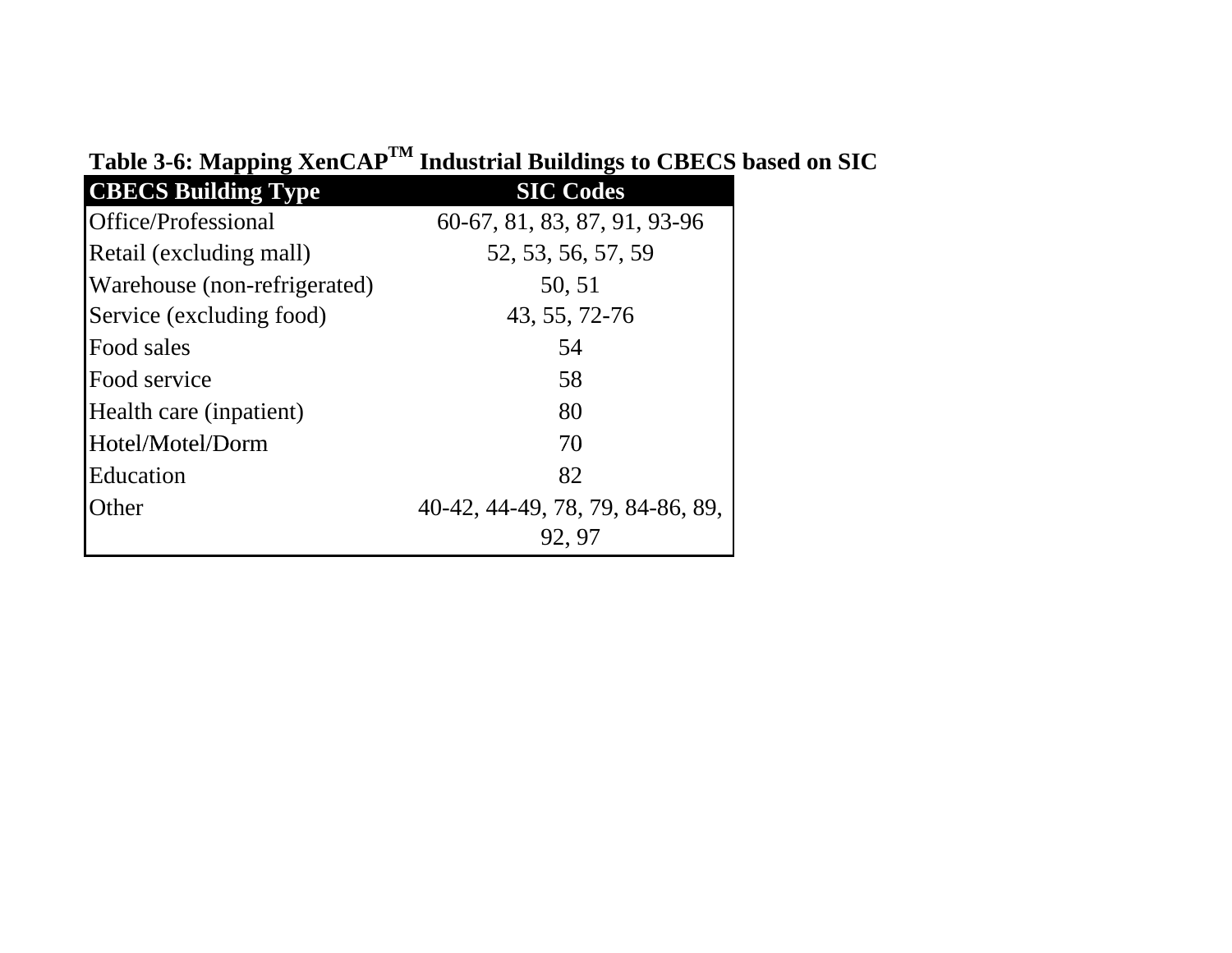| <b>SIC</b> | <b>Description</b>                                | <b>Number of</b> | <b>Samples</b> |
|------------|---------------------------------------------------|------------------|----------------|
| code       |                                                   | <b>XenCAP™</b>   | per 10,000     |
| 20         | Food and Kindred Products                         | 73               | 44             |
| 21         | <b>Tobacco Products</b>                           | 1                | 83             |
| 22         | <b>Textile Mill Products</b>                      | 22               | 23             |
| 23         | <b>Apparel and Other Textile Products</b>         | 24               | 13             |
| 24         | Lumber and Wood Products                          | 38               | 12             |
| 25         | <b>Furniture and Fixtures</b>                     | 29               | 27             |
| 26         | Paper and Allied Products                         | 90               | 102            |
| 27         | Printing and Publishing                           | 150              | 30             |
| 28         | <b>Chemicals and Allied Products</b>              | 77               | 49             |
| 29         | Petroleum and Coal Products                       | 8                | 25             |
| 30         | <b>Rubber and Miscellaneous Plastics Products</b> | 109              | 62             |
| 31         | <b>Leather and Leather Products</b>               | 3                | 15             |
| 32         | Stone, Clay, and Glass Products                   | 38               | 27             |
| 33         | <b>Primary Metal Industries</b>                   | 59               | 73             |
| 34         | <b>Fabricated Metal Products</b>                  | 175              | 53             |
| 35         | <b>Industrial Machinery and Equipment</b>         | 130              | 24             |
| 36         | Electronic and Other Electric Equipment           | 174              | 99             |
| 37         | <b>Transportation Equipment</b>                   | 76               | 57             |
| 38         | <b>Instruments and Related Products</b>           | 61               | 37             |
| 39         | Miscellaneous Manufacturing Industries            | 45               | 28             |
|            | <b>Total</b>                                      | 1382             | 38             |

**Table 3-7: Relationship between XenCAP™ and the Population of Industrial Buildings**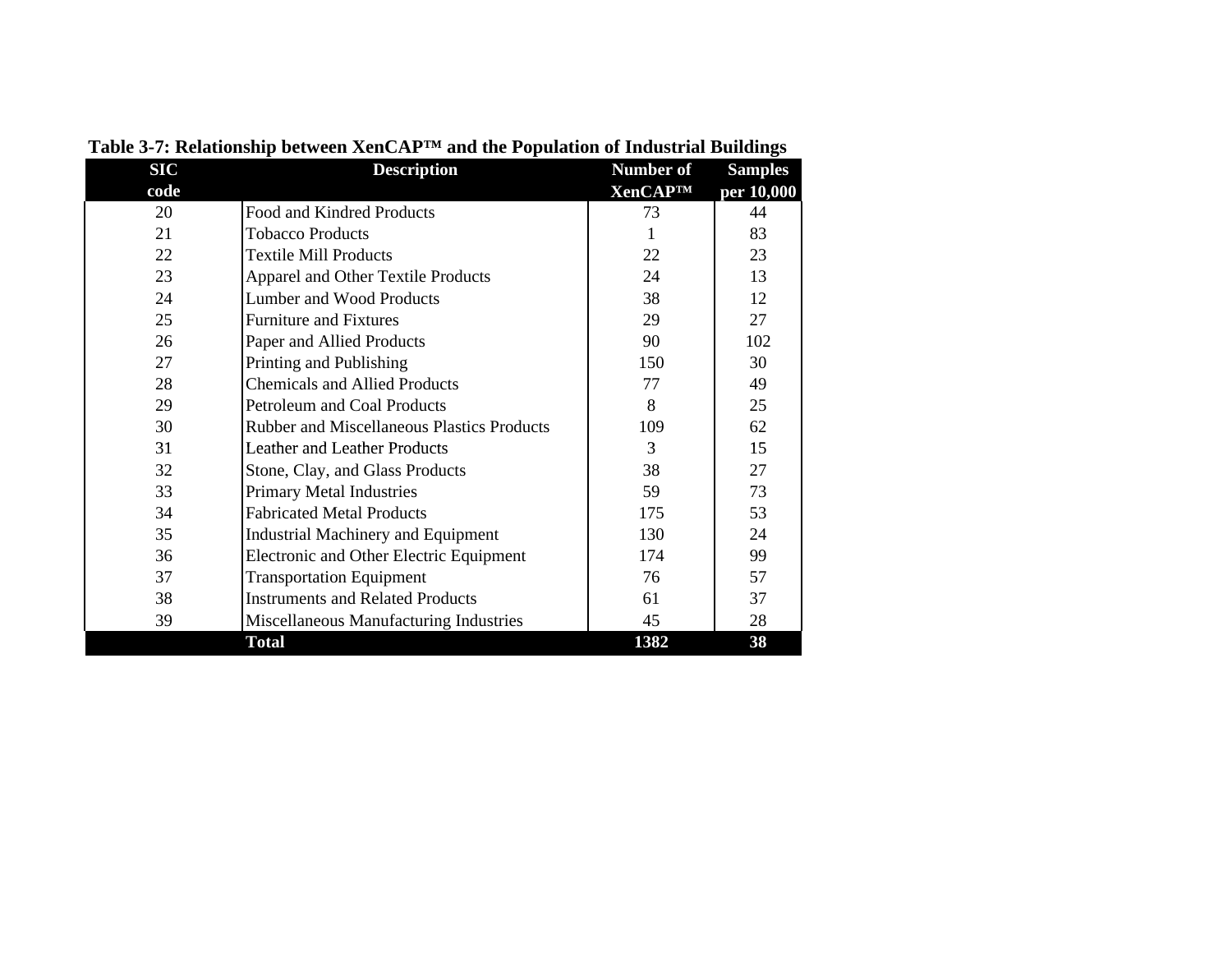| Table 3-8: XenCAP <sup>TM</sup> Lamp Types |                      |
|--------------------------------------------|----------------------|
| <b>Lighting Source</b>                     | <b>Number of</b>     |
|                                            | <b>Fixture Types</b> |
| Mercury Vapor                              | 10                   |
| Low Pressure Sodium                        | 7                    |
| <b>High Pressure Sodium</b>                | 12                   |
| Metal Halide                               | 12                   |
| Quartz Halogen                             | 13                   |
| Incandescent                               | 22                   |
| Incandescent, Elliptical Reflector         | 6                    |
| Incandescent, Spotlight                    | 16                   |
| Other, (Capsylite, Miniature)              | 16                   |
| High pressure Sodium, color Improved       | 5                    |
| Fluorescent (including compact)            | 104                  |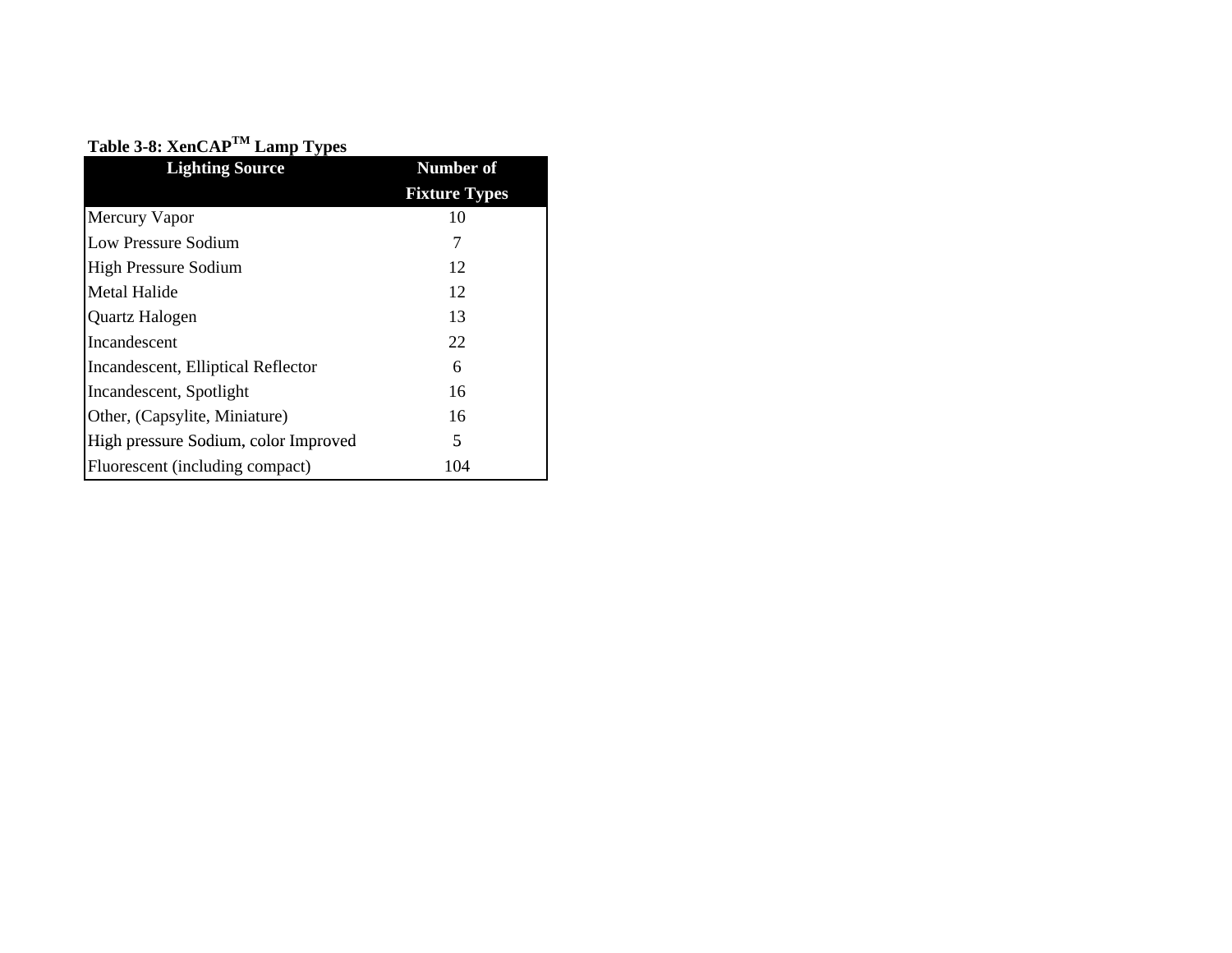|                   | <b>IES</b> Illuminance |                                |
|-------------------|------------------------|--------------------------------|
| <b>Space Type</b> | <b>Category</b>        | Footcandles (lumens / sq. ft.) |
| assembly          | B-C                    | 7.5                            |
| athletic          | F                      | 100                            |
| bathroom          | B                      | 5                              |
| boarding          | C                      | 10                             |
| class             | E                      | 50                             |
| dining            | $\mathsf{C}$           | 10                             |
| display           | E                      | 50                             |
| food prep         | E                      | 50                             |
| hall              | B                      | 5                              |
| healthcare        | E                      | 50                             |
| office            | $D-E$                  | 40                             |
| ship/rec          | D                      | 30                             |
| shop              | E                      | 50                             |
| storage           | C                      | 10                             |
| task              | E                      | 50                             |
| unknown           | $D-E$                  | 40                             |
| utility           | В                      | 5                              |

**Table 4-1: Illuminance Levels Assigned to Each Space Type**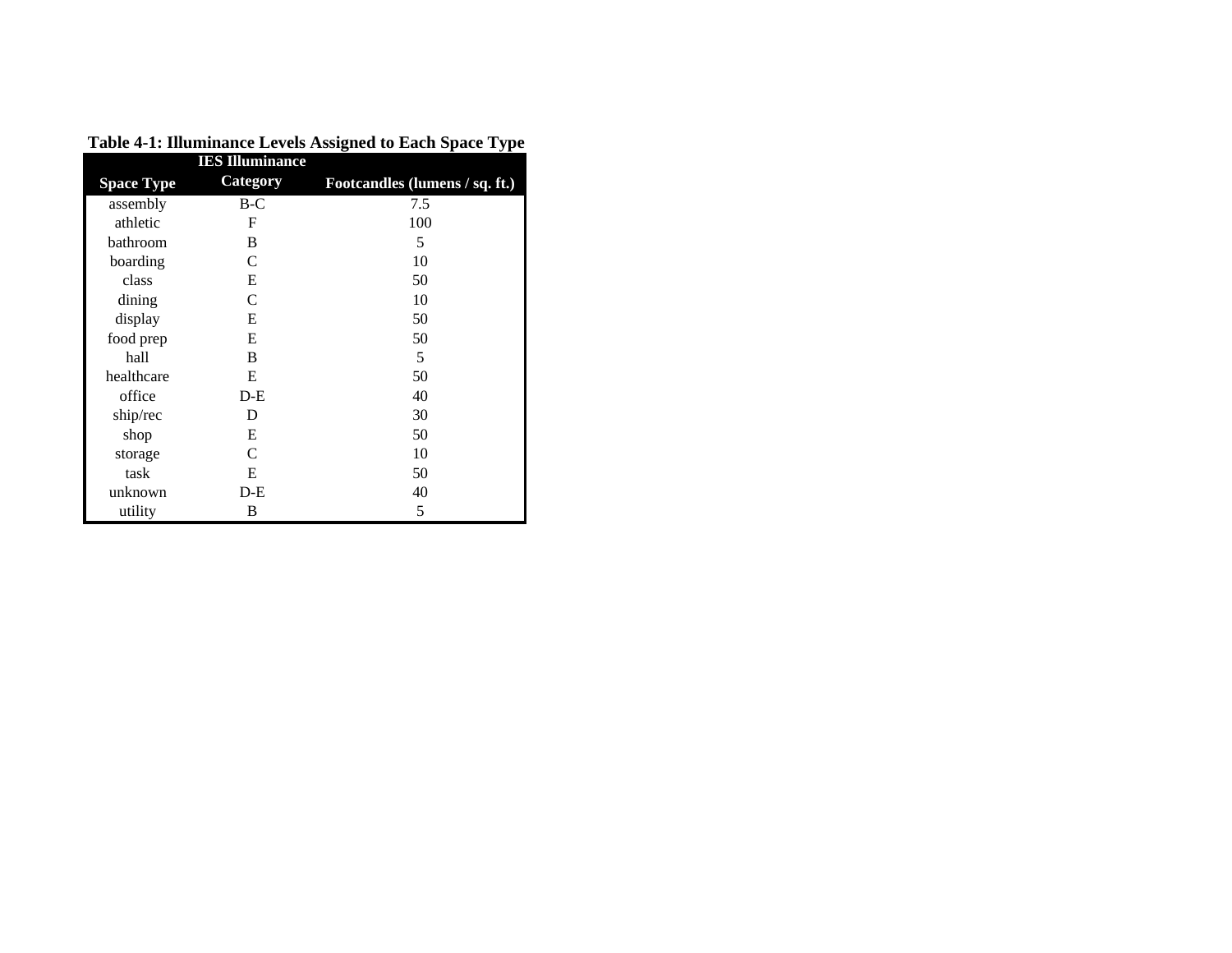| <b>Technologies</b>          | <b>Residential</b> | <b>Commercial</b> |                | <b>Industrial Outdoor Stationary</b> | All            |
|------------------------------|--------------------|-------------------|----------------|--------------------------------------|----------------|
| Incandescent                 | 67                 | 83                | 64             | 138                                  | 69             |
| Standard - General Service   | 63                 | 83                | 126            | 138                                  | 65             |
| Standard - Reflector         | 102                | 104               | 102            | 103                                  | 102            |
| Halogen - General Service    | 200                | 64                | $\overline{a}$ |                                      | 195            |
| Quartz Halogen               | 205                | 226               | 452            | 167                                  | 215            |
| Halogen - refl. - low volt   |                    | 48                | 58             |                                      | 48             |
| Low wattage (less than 25W)  |                    | 15                | 19             |                                      | 15             |
| Misc incandescent            |                    |                   |                |                                      |                |
| Fluorescent                  | 38                 | 41                | 48             | 150                                  | 41             |
| T5                           |                    | 8                 | 10             |                                      | 8              |
| $T8 - less than 4'$          |                    | 23                | 23             |                                      | 23             |
| $T8 - 4'$                    |                    | 33                | 31             |                                      | 32             |
| $T8 - \text{More than } 4$   |                    | 50                | 53             | 105                                  | 52             |
| $T8 - U$ -bent               |                    | 34                | 32             |                                      | 33             |
| $T12 - less than 4'$         |                    | 29                | 32             |                                      | 29             |
| $T12 - 4'$                   |                    | 45                | 44             |                                      | 45             |
| $T12 - \text{More than } 4'$ |                    | 93                | 95             | 190                                  | 93             |
| $T12 - U$ -bent              |                    | 46                | 46             |                                      | 46             |
| Compact - Pin-base           |                    | 17                | 31             |                                      | 17             |
| Compact - Screw-in           | 18                 | 16                | 14             |                                      | 17             |
| Compact - Pin-base - reflr   |                    | 16                | $\overline{a}$ |                                      |                |
| Compact - Screw-in - reflr   | 11                 | 16                | 14             |                                      | 16             |
| Circline                     |                    | 30                | 35             |                                      | 31             |
| Induction discharge          |                    |                   |                |                                      |                |
| Miscellaneous fluorescent    | 41                 | 18                | 34             | 150                                  | 41             |
| <b>HID</b>                   | 151                | 404               | 425            | 227                                  | 304            |
| Mercury vapor                | 179                | 331               | 409            | 239                                  | 266            |
| Metal halide                 | $\overline{a}$     | 472               | 438            | 311                                  | 440            |
| High pressure sodium         | 79                 | 260               | 394            | 216                                  | 229            |
| Low pressure sodium          |                    | 104               | 90             | 180                                  | 172            |
| Xenon                        |                    |                   |                |                                      |                |
| Electrodeless (e.g. mercury) |                    |                   |                |                                      |                |
| <b>Solid State</b>           |                    | 5                 | 5              | 15                                   | 6              |
| <b>LED</b>                   |                    | 6                 | 6              | 15                                   | 7              |
| Electroluminescent           |                    | $\overline{2}$    | $\overline{2}$ |                                      | $\overline{2}$ |
| <b>Total</b>                 | 63                 | 56                | 65             | 205                                  | 62             |

**Table 5-1: Average Lamp Wattage by Building Sector (W), 2001**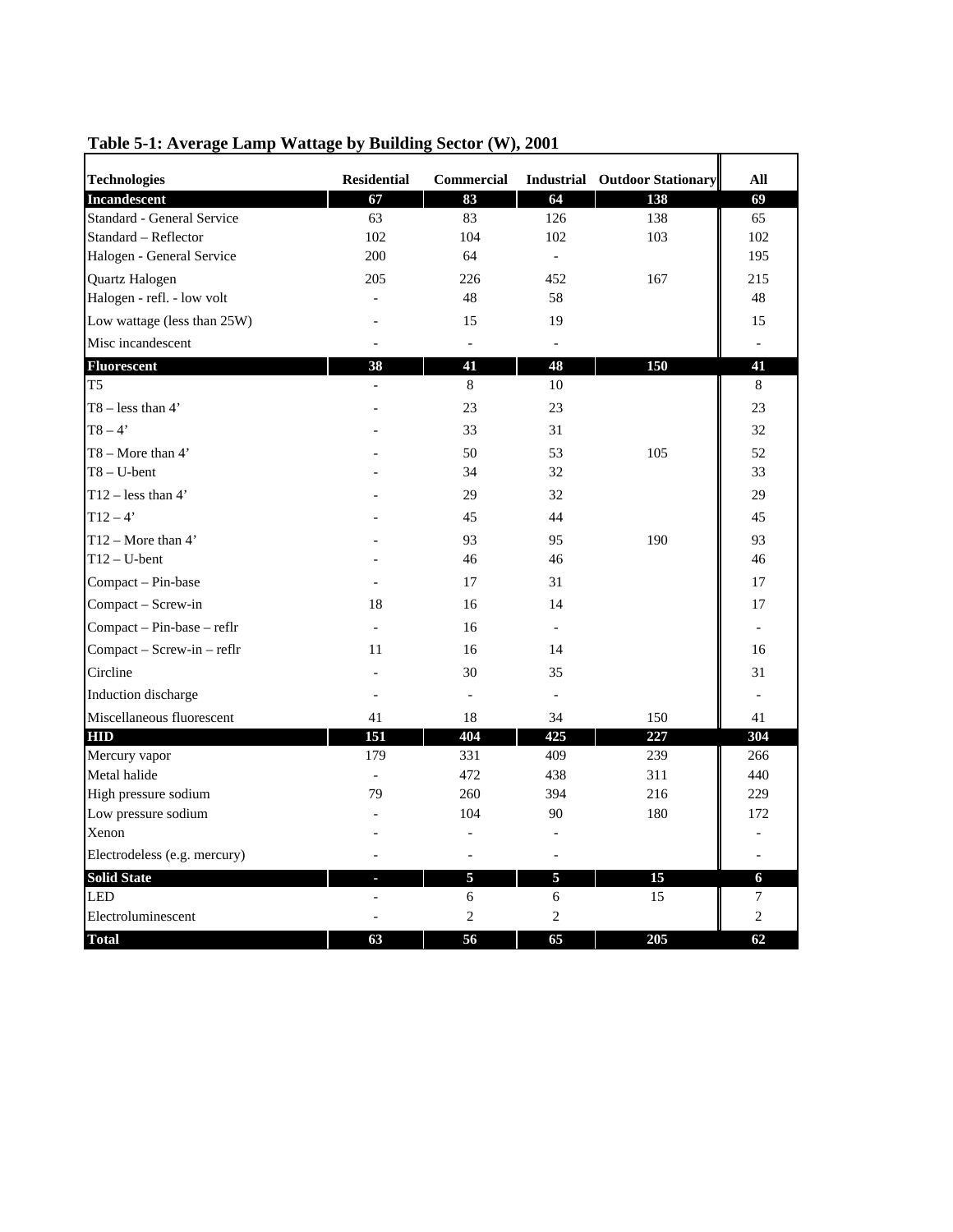| $10000$ $\sigma$ and $1000$<br>единрэ | per panames,       | $\mathbf{A}$      |                   |
|---------------------------------------|--------------------|-------------------|-------------------|
| <b>Technologies</b>                   | <b>Residential</b> | <b>Commercial</b> | <b>Industrial</b> |
| Incandescent                          | 37                 | 91                | 33                |
| Standard - General Service            | 34                 | 53                | 7                 |
| Standard - Reflector                  | $\overline{2}$     | 17                | 6                 |
| Halogen - General Service             | 0.2                | 0.2               |                   |
| Quartz Halogen                        | 0.1                | $\overline{4}$    | 1                 |
| Halogen - refl. - low volt            |                    | 9                 | $\Omega$          |
| Low wattage (less than 25W)           |                    | 9                 | 20                |
| Misc incandescent                     |                    |                   |                   |
| Fluorescent                           | 6                  | 324               | 1,340             |
| T <sub>5</sub>                        |                    | 1                 | 0.1               |
| $T8 - less than 4'$                   |                    | $\tau$            | 28                |
| $T8 - 4'$                             |                    | 83                | 631               |
| $T8 -$ More than 4'                   |                    | 0.4               | 0.1               |
| $T8 - U$ -bent                        |                    | 2                 | 12                |
| $T12 - less than 4'$                  |                    | 6                 | 5                 |
| $T12 - 4'$                            |                    | 152               | 354               |
| T12 - More than 4'                    |                    | 25                | 281               |
| $T12 - U$ -bent                       |                    | $\overline{7}$    | 7                 |
| Compact - Pin-base                    |                    | 21                | 6                 |
| Compact - Screw base                  | 1                  | 10                | 6                 |
| Compact - Pin-base - reflector        |                    |                   |                   |
| Compact - Screw base - reflector      | $\overline{0}$     | 1                 | 1                 |
| Circline                              |                    | 5                 | 8                 |
| Induction discharge                   |                    |                   |                   |
| Miscellaneous fluorescent             | 5                  | 1                 | $\overline{c}$    |
| <b>HID</b>                            | $\overline{0}$     | 7                 | 67                |
| Mercury vapor                         | $\overline{0}$     | $\mathbf{1}$      | 8                 |
| Metal halide                          |                    | 4                 | 47                |
| High pressure sodium                  | $\boldsymbol{0}$   | 1                 | 12                |
| Low pressure sodium                   |                    | 0.1               | 0.3               |
| Xenon                                 |                    |                   |                   |
| Electrodeless (e.g. mercury)          |                    |                   |                   |
| Solid State                           |                    | 0.4               | 0.3               |
| <b>LED</b>                            |                    | 0.3               | 0.2               |
| Electroluminescent                    |                    | 0.1               | 0.1               |
| Total                                 | 43                 | 422               | 1,440             |

**Table 5-2: Average Number of Lamps per Building, 2001**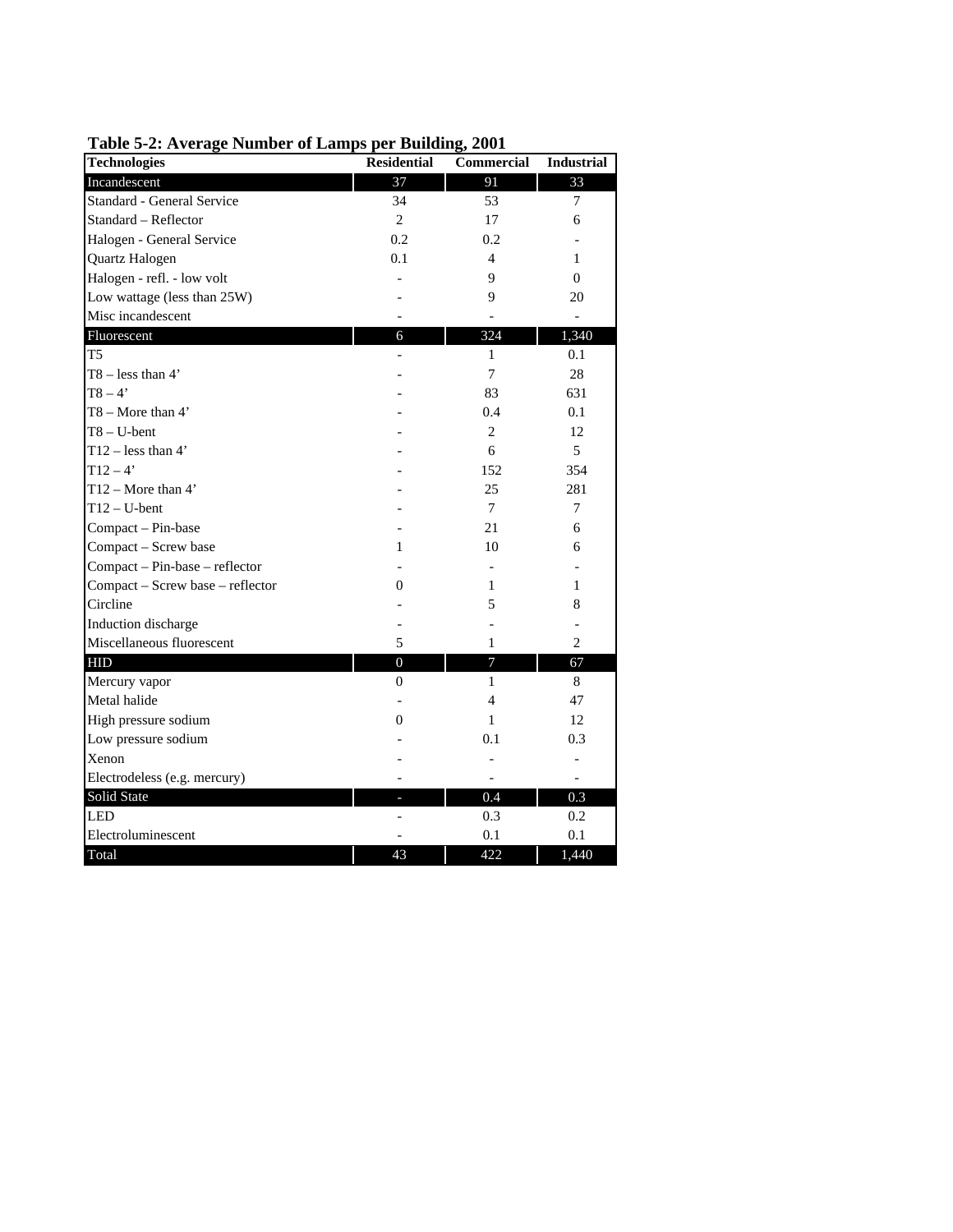|                              |                    |                          |                          | <b>Outdoor</b>           |                          |
|------------------------------|--------------------|--------------------------|--------------------------|--------------------------|--------------------------|
| <b>Technologies</b>          | <b>Residential</b> | <b>Commercial</b>        | <b>Industrial</b>        | <b>Stationary</b>        | All                      |
| Incandescent                 | 86%                | 22%                      | 2%                       | 22%                      | 63%                      |
| Standard - General Service   | 79%                | 12%                      |                          | 17%                      | 56%                      |
| Standard - Reflector         | 6%                 | 4%                       |                          | 2%                       | 5%                       |
| Halogen - General Service    |                    | $\overline{\phantom{a}}$ |                          | $\overline{\phantom{a}}$ |                          |
| Quartz Halogen               |                    | 1%                       |                          | 3%                       |                          |
| Halogen - refl. - low volt   |                    | 2%                       |                          |                          | 1%                       |
| Low wattage (less than 25W)  |                    | 2%                       | 1%                       |                          | 1%                       |
| Misc incandescent            |                    | $\overline{\phantom{m}}$ | $\overline{\phantom{0}}$ | $\overline{a}$           | $\overline{\phantom{a}}$ |
| Fluorescent                  | 14%                | 77%                      | 93%                      | 3%                       | 35%                      |
| T <sub>5</sub>               |                    | $\overline{\phantom{m}}$ | $\overline{a}$           | $\overline{a}$           | $\sim$                   |
| $T8 - less than 4'$          |                    | 2%                       | 2%                       |                          | 1%                       |
| $T8 - 4'$                    |                    | 20%                      | 44%                      |                          | 8%                       |
| T8 - More than 4'            |                    | $\overline{\phantom{0}}$ | $\blacksquare$           |                          | $\overline{\phantom{a}}$ |
| $T8 - U$ -bent               |                    | 1%                       | 1%                       |                          |                          |
| $T12 - less than 4'$         |                    | 1%                       |                          |                          |                          |
| $T12 - 4'$                   |                    | 36%                      | 25%                      |                          | 11%                      |
| T12 - More than 4'           |                    | 6%                       | 20%                      |                          | 3%                       |
| $T12 - U$ -bent              |                    | 2%                       |                          |                          | $\overline{a}$           |
| Compact - Pin-base           |                    | 5%                       |                          |                          | 1%                       |
| Compact - Screw-in           | 2%                 | 2%                       |                          |                          | 2%                       |
| Compact - Pin-base - reflr   |                    |                          |                          |                          |                          |
| Compact - Screw-in - reflr   |                    |                          |                          |                          |                          |
| Circline                     |                    | 1%                       | 1%                       |                          |                          |
| Induction discharge          |                    | $\overline{a}$           | $\overline{a}$           |                          | $\overline{\phantom{a}}$ |
| Miscellaneous fluorescent    | 13%                | $\overline{\phantom{a}}$ | $\overline{a}$           | 2%                       | 9%                       |
| <b>HID</b>                   | ٠                  | 2%                       | 5%                       | 75%                      | 2%                       |
| Mercury vapor                |                    |                          | 1%                       | 17%                      | $\overline{\phantom{a}}$ |
| Metal halide                 |                    | 1%                       | 3%                       | 6%                       |                          |
| High pressure sodium         |                    |                          | 1%                       | 47%                      | 1%                       |
| Low pressure sodium          |                    |                          |                          | 5%                       |                          |
| Xenon                        |                    |                          |                          |                          |                          |
| Electrodeless (e.g. mercury) |                    |                          |                          |                          |                          |
| Solid State                  |                    |                          |                          | н                        |                          |
| <b>LED</b>                   |                    |                          |                          |                          |                          |
| Electroluminescent           |                    |                          |                          |                          |                          |
| Total                        | 100%               | 100%                     | 100%                     | 100%                     | 100%                     |

#### **Table 5-3: Distribution of Lamps in each Building Sector (%)**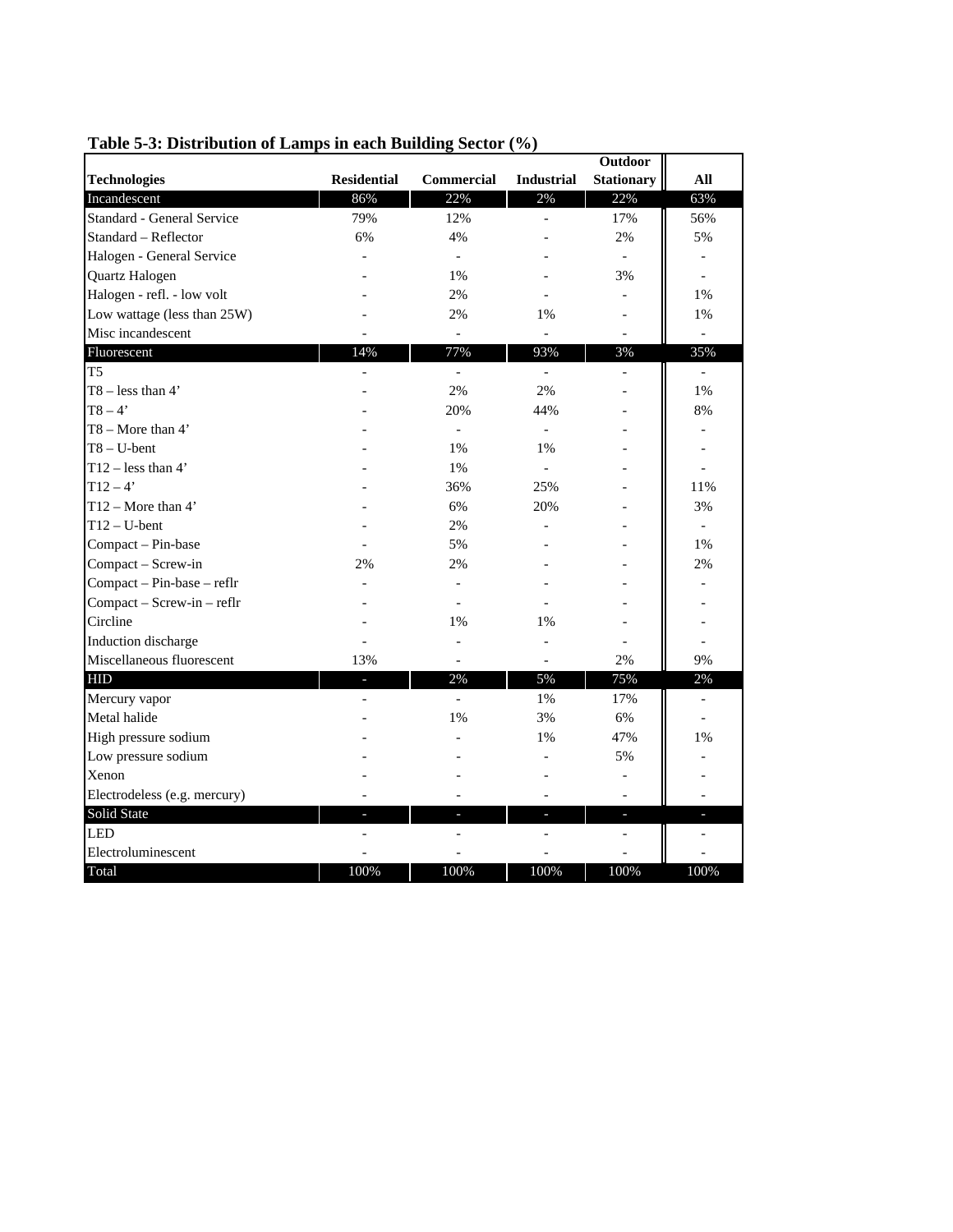|                              |                    |                   |                   | <b>Outdoor</b>    |               |
|------------------------------|--------------------|-------------------|-------------------|-------------------|---------------|
| <b>Technologies</b>          | <b>Residential</b> | <b>Commercial</b> | <b>Industrial</b> | <b>Stationary</b> | All           |
| Incandescent                 | 3,948,115,000      | 425,864,000       | 7,402,000         | 16,024,000        | 4,397,406,000 |
| Standard - General Service   | 3,653,336,000      | 244,924,000       | 1,501,000         | 12,343,000        | 3,912,104,000 |
| Standard - Reflector         | 262,471,000        | 81,229,000        | 1,251,000         | 1,500,000         | 346,451,000   |
| Halogen - General Service    | 18,089,000         | 757,000           |                   |                   | 18,845,000    |
| Quartz Halogen               | 14,219,000         | 17,496,000        | 167,000           | 2,181,000         | 34,063,000    |
| Halogen - refl. - low volt   |                    | 39,733,000        | 2,000             |                   | 39,736,000    |
| Low wattage (less than 25W)  |                    | 41,725,000        | 4,481,000         |                   | 46,207,000    |
| Misc incandescent            |                    |                   |                   |                   |               |
| Fluorescent                  | 659,077,000        | 1,507,796,000     | 304,380,000       | 1,894,000         | 2,473,146,000 |
| T <sub>5</sub>               |                    | 6,601,000         | 20,000            |                   | 6,621,000     |
| $T8 - less than 4'$          |                    | 30,889,000        | 6,262,000         |                   | 37,150,000    |
| $T8 - 4'$                    |                    | 388,685,000       | 143,284,000       |                   | 531,969,000   |
| $T8 - More than 4'$          |                    | 2,017,000         | 14,000            | 50,000            | 2,080,000     |
| $T8 - U$ -bent               |                    | 11,151,000        | 2,827,000         |                   | 13,978,000    |
| T12 – less than $4'$         |                    | 29,258,000        | 1,059,000         |                   | 30,317,000    |
| $T12 - 4'$                   |                    | 709,485,000       | 80,320,000        |                   | 789,805,000   |
| T12 - More than 4'           |                    | 115,824,000       | 63,847,000        | 50,000            | 179,720,000   |
| $T12 - U$ -bent              |                    | 33,202,000        | 1,518,000         |                   | 34,721,000    |
| Compact - Pin-base           |                    | 96,973,000        | 1,371,000         |                   | 98,344,000    |
| Compact - Screw-in           | 73,473,000         | 47,437,000        | 1,442,000         |                   | 122,352,000   |
| Compact - Pin-base - reflr   |                    |                   |                   |                   |               |
| Compact - Screw-in - reflr   | 559,000            | 5,563,000         | 189,000           |                   | 6,311,000     |
| Circline                     |                    | 24,569,000        | 1,824,000         |                   | 26,393,000    |
| Induction discharge          |                    |                   |                   |                   |               |
| Miscellaneous fluorescent    | 585,045,000        | 6,142,000         | 403,000           | 1,794,000         | 593,385,000   |
| <b>HID</b>                   | 4,307,000          | 30,912,000        | 15,223,000        | 54,915,000        | 105,356,000   |
| Mercury vapor                | 3,103,000          | 5,401,000         | 1,750,000         | 12,146,000        | 22,400,000    |
| Metal halide                 |                    | 19,378,000        | 10,706,000        | 4,726,000         | 34,809,000    |
| High pressure sodium         | 1,204,000          | 5,814,000         | 2,694,000         | 34,347,000        | 44,058,000    |
| Low pressure sodium          |                    | 319,000           | 73,000            | 3,696,000         | 4,089,000     |
| Xenon                        |                    |                   |                   |                   |               |
| Electrodeless (e.g. mercury) |                    |                   |                   |                   |               |
| Solid State                  |                    | 1,683,000         | 60,000            | 96,000            | 1,840,000     |
| <b>LED</b>                   |                    | 1,433,000         | 42,000            | 96,000            | 1,571,000     |
| Electroluminescent           |                    | 250,000           | 18,000            |                   | 269,000       |
| Total                        | 4,611,499,000      | 1,966,255,000     | 327,066,000       | 72,929,000        | 6,977,748,000 |

# **Table 5-4. Estimated Inventory of Lamps in the U.S. by End-use Sector**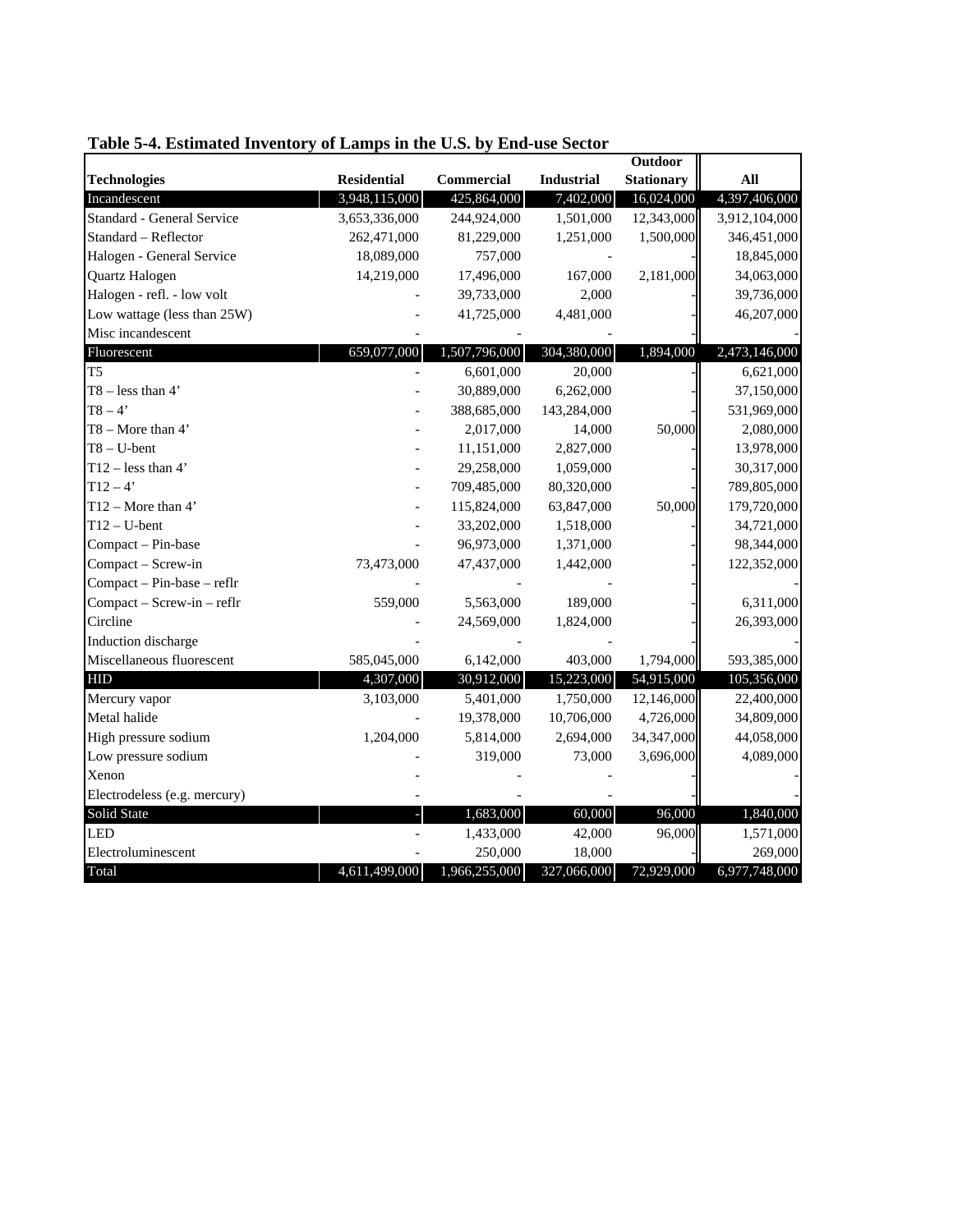| <b>Technologies</b>          | <b>Residential</b> | <b>Commercial</b>        | <b>Industrial</b> | <b>Stationary</b>        | All  |
|------------------------------|--------------------|--------------------------|-------------------|--------------------------|------|
| Incandescent                 | 91%                | 32%                      | 2%                | 15%                      | 69%  |
| Standard - General Service   | 80%                | 18%                      | 1%                | 11%                      | 58%  |
| Standard - Reflector         | 9%                 | 8%                       | 1%                | 1%                       | 8%   |
| Halogen - General Service    | 1%                 | $\overline{a}$           |                   |                          | 1%   |
| Quartz Halogen               | 1%                 | 4%                       |                   | 2%                       | 2%   |
| Halogen - refl. - low volt   |                    | 2%                       |                   | $\overline{\phantom{a}}$ |      |
| Low wattage (less than 25W)  |                    | 1%                       |                   |                          |      |
| Misc incandescent            |                    | $\overline{\phantom{a}}$ |                   |                          |      |
| Fluorescent                  | 9%                 | 57%                      | 68%               | 2%                       | 23%  |
| T <sub>5</sub>               |                    | $\overline{\phantom{m}}$ | $\overline{a}$    |                          |      |
| $T8 - less than 4'$          |                    | 1%                       | 1%                |                          |      |
| $T8 - 4'$                    |                    | 12%                      | 20%               |                          | 4%   |
| T8 - More than 4'            |                    | $\overline{a}$           |                   |                          |      |
| $T8 - U$ -bent               |                    | $\overline{a}$           |                   |                          |      |
| T12 – less than $4'$         |                    | 1%                       |                   |                          |      |
| $T12 - 4'$                   |                    | 29%                      | 17%               |                          | 8%   |
| $T12 - More than 4'$         |                    | 10%                      | 28%               |                          | 4%   |
| $T12 - U$ -bent              |                    | $1\%$                    |                   |                          |      |
| Compact - Pin-base           |                    | 2%                       |                   |                          |      |
| Compact - Screw-in           |                    | 1%                       |                   |                          |      |
| Compact - Pin-base - reflr   |                    |                          |                   |                          |      |
| Compact - Screw-in - reflr   |                    |                          |                   |                          |      |
| Circline                     |                    | 1%                       |                   |                          |      |
| Induction discharge          |                    |                          |                   |                          |      |
| Miscellaneous fluorescent    | 8%                 |                          |                   | 2%                       | 6%   |
| <b>HID</b>                   |                    | 11%                      | 30%               | 83%                      | 7%   |
| Mercury vapor                |                    | 2%                       | 3%                | 19%                      | 1%   |
| Metal halide                 |                    | 8%                       | 22%               | 10%                      | 4%   |
| High pressure sodium         |                    | 1%                       | 5%                | 50%                      | 2%   |
| Low pressure sodium          |                    |                          |                   | 4%                       |      |
| Xenon                        |                    |                          |                   |                          |      |
| Electrodeless (e.g. mercury) |                    |                          |                   |                          |      |
| Solid State                  |                    | $\overline{\phantom{a}}$ | а                 | $\overline{\phantom{a}}$ |      |
| <b>LED</b>                   |                    |                          |                   |                          |      |
| Electroluminescent           |                    |                          |                   |                          |      |
| Total                        | 100%               | 100%                     | 100%              | 100%                     | 100% |

## **Table 5-5: Distribution of Installed Wattage per Building by Lamp Type (%)**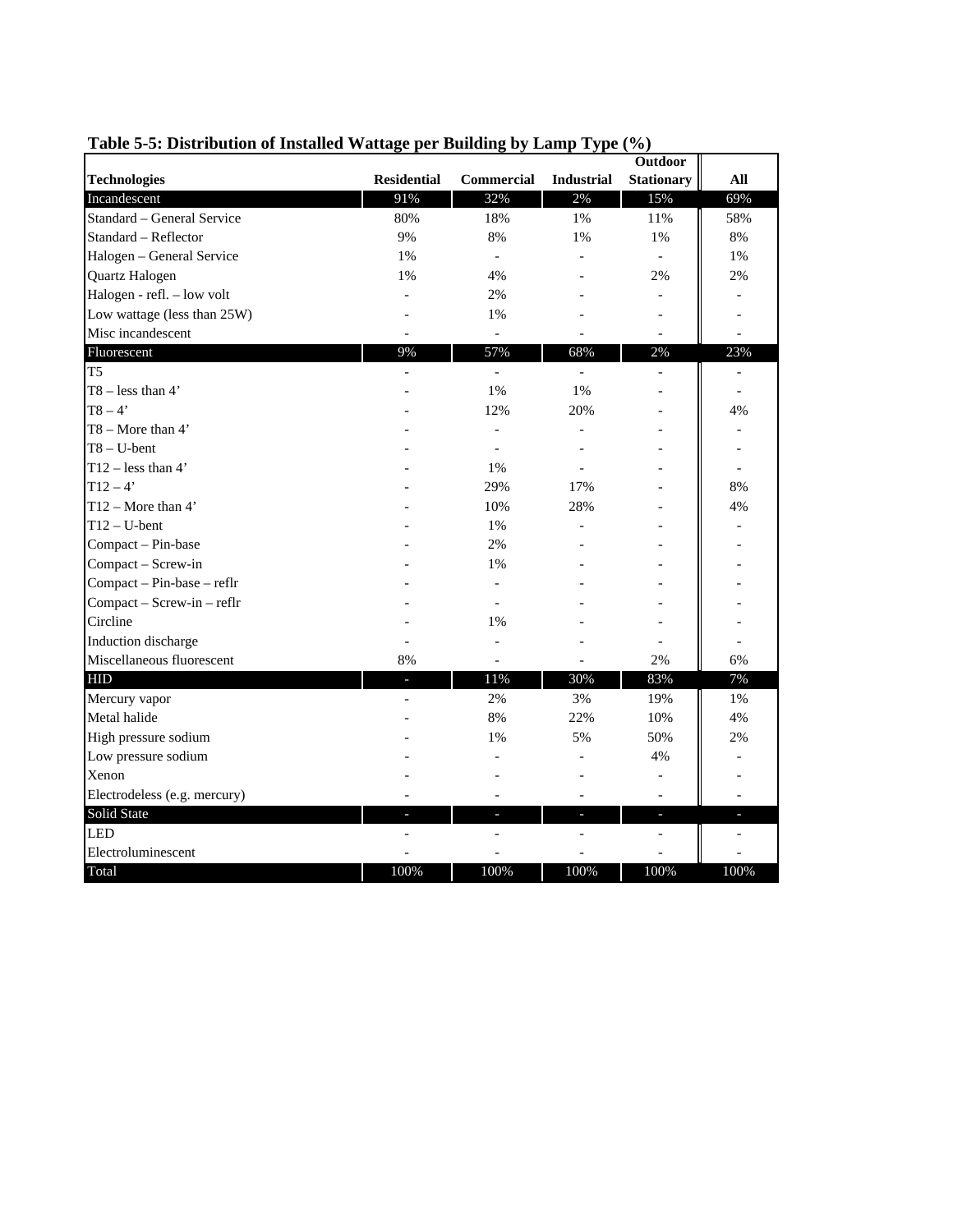|                                   |                          |                          |                          | <b>Outdoor</b>    |                          |
|-----------------------------------|--------------------------|--------------------------|--------------------------|-------------------|--------------------------|
| <b>Technologies</b>               | <b>Residential</b>       | <b>Commercial</b>        | <b>Industrial</b>        | <b>Stationary</b> | All                      |
| Incandescent                      | 1.9                      | 10.2                     | 16.7                     | 7.9               | 2.8                      |
| <b>Standard - General Service</b> | 1.9                      | 9.4                      | 14.2                     | 8                 | 2.4                      |
| Standard - Reflector              | 2.4                      | 9.7                      | 13.4                     | 7.2               | 4.2                      |
| Halogen - General Service         | 2.3                      | 9.5                      | $\overline{a}$           |                   | 2.5                      |
| Quartz Halogen                    | 2.5                      | 9.6                      | 13.6                     | 8.1               | 6.5                      |
| Halogen - refl. - low volt        |                          | 10.3                     | 12.4                     |                   | 10.3                     |
| Low wattage (less than 25W)       |                          | 16.5                     | 18.6                     |                   | 16.7                     |
| Misc incandescent                 |                          | $\overline{\phantom{0}}$ | $\overline{\phantom{0}}$ |                   | $\overline{\phantom{0}}$ |
| Fluorescent                       | 2.2                      | 9.7                      | 13.4                     | 10.8              | 8.2                      |
| T <sub>5</sub>                    |                          | 12.8                     | 18.2                     |                   | 12.8                     |
| $T8 - less than 4'$               |                          | 9.4                      | 12.7                     |                   | 9.9                      |
| $T8 - 4'$                         |                          | 9.7                      | 13.5                     |                   | 10.8                     |
| T8 - More than 4'                 |                          | 8.9                      | 14.7                     | 7.3               | 8.9                      |
| $T8 - U$ -bent                    |                          | 10.5                     | 13.1                     |                   | 11                       |
| $T12 - less than 4'$              |                          | 10.2                     | 11.2                     |                   | 10.3                     |
| $T12 - 4'$                        |                          | 9.4                      | 12.6                     |                   | 9.7                      |
| $T12 - More than 4'$              |                          | 9.9                      | 14.6                     | 7.3               | 11.6                     |
| $T12 - U$ -bent                   |                          | 10.5                     | 11.2                     |                   | 10.5                     |
| Compact - Pin-base                |                          | 10.7                     | 14.9                     |                   | 10.8                     |
| Compact - Screw-in                | 2.3                      | 10.6                     | 14.4                     |                   | 5.7                      |
| Compact - Pin-base - reflr        |                          | $\overline{\phantom{0}}$ | $\overline{a}$           |                   | $\overline{\phantom{a}}$ |
| Compact - Screw-in - reflr        | 1.7                      | 10.3                     | 9.6                      |                   | 9.5                      |
| Circline                          |                          | 10.4                     | 11.1                     |                   | 10.5                     |
| Induction discharge               |                          |                          |                          |                   | $\overline{\phantom{0}}$ |
| Miscellaneous fluorescent         | 2.2                      | 9.7                      | 11.2                     | 11                | 2.3                      |
| <b>HID</b>                        | 2.8                      | 10.1                     | 13.9                     | 11.3              | 11                       |
| Mercury vapor                     | 2.8                      | 10                       | 12.4                     | 11.2              | 9.9                      |
| Metal halide                      | $\overline{\phantom{a}}$ | 10.1                     | 14.4                     | 10.5              | 11.5                     |
| High pressure sodium              | 2.8                      | 10.2                     | 13                       | 11.3              | 11                       |
| Low pressure sodium               |                          | 10.4                     | 11.9                     | 12                | 11.9                     |
| Xenon                             |                          |                          |                          |                   |                          |
| Electrodeless (e.g. mercury)      |                          | $\overline{a}$           | $\overline{a}$           |                   |                          |
| Solid State                       | $\overline{0}$           | 23                       | 23.4                     | 7                 | 22.2                     |
| <b>LED</b>                        |                          | 22.9                     | 23.3                     | $\tau$            | 21.9                     |
| Electroluminescent                |                          | 23.4                     | 23.7                     |                   | 23.4                     |
| Total                             | 2                        | 9.9                      | 13.5                     | 10.5              | 4.8                      |

#### **Table 5-6: Operating Hours per Day by Light Source**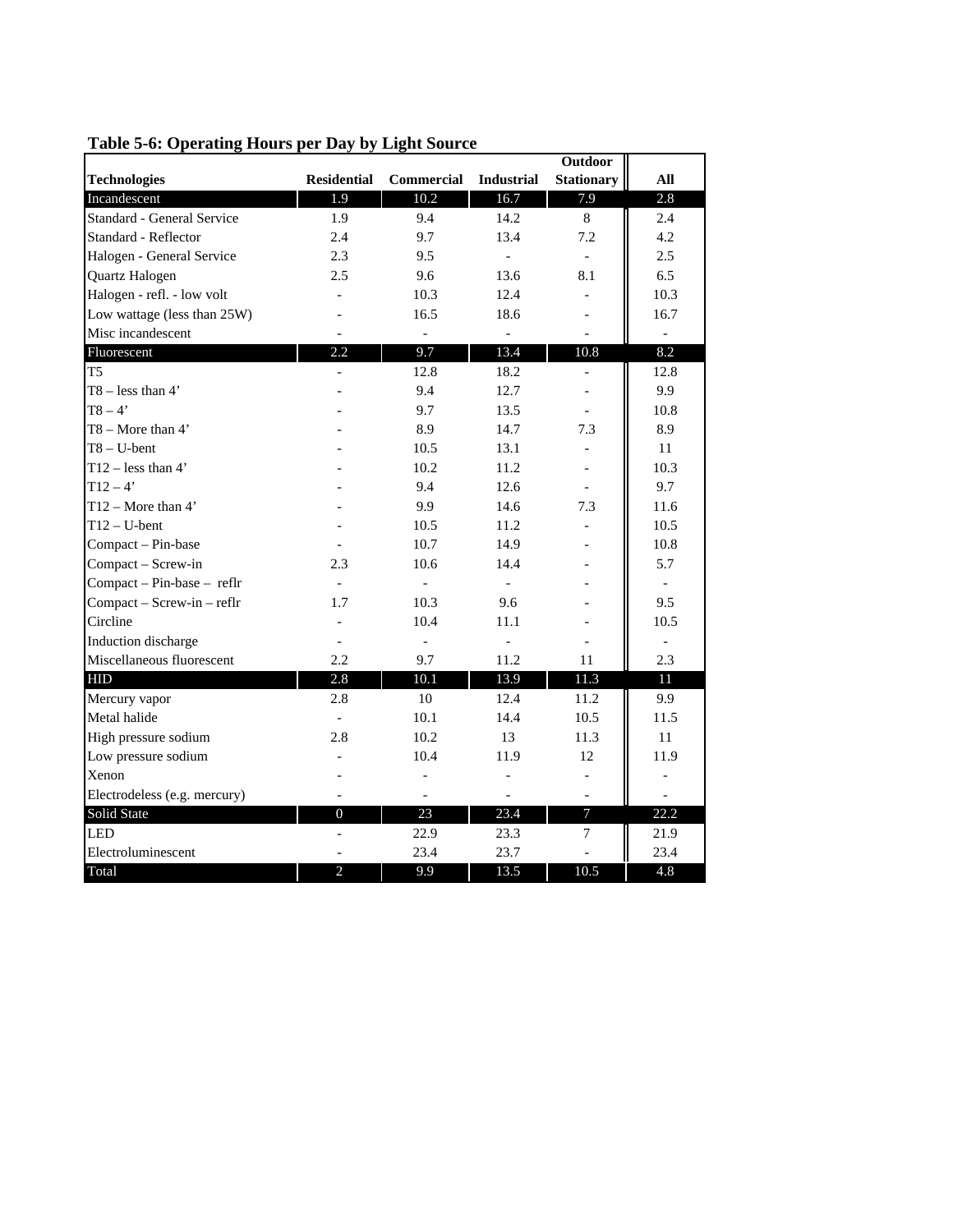|                              |                    |                   |                   | <b>Outdoor</b>    |                          |  |
|------------------------------|--------------------|-------------------|-------------------|-------------------|--------------------------|--|
| <b>Technologies</b>          | <b>Residential</b> | <b>Commercial</b> | <b>Industrial</b> | <b>Stationary</b> | All                      |  |
| Incandescent                 | 90%                | 32%               | 2%                | 11%               | 42%                      |  |
| Standard - General Service   | 76%                | 18%               | 1%                | 9%                | 31%                      |  |
| Standard - Reflector         | 11%                | 8%                | 1%                | 1%                | 7%                       |  |
| Halogen - General Service    | $1\%$              | $\overline{a}$    |                   |                   | $\overline{\phantom{a}}$ |  |
| Quartz Halogen               | 1%                 | 4%                |                   | 2%                | 2%                       |  |
| Halogen - refl. - low volt   |                    | 2%                |                   |                   | 1%                       |  |
| Low wattage (less than 25W)  |                    | 1%                | 1%                |                   | 1%                       |  |
| Misc incandescent            |                    | $\overline{a}$    | $\overline{a}$    |                   |                          |  |
| Fluorescent                  | 10%                | 56%               | 67%               | 2%                | 41%                      |  |
| T <sub>5</sub>               |                    |                   | $\overline{a}$    |                   |                          |  |
| $T8 - less than 4'$          |                    | 1%                | 1%                |                   |                          |  |
| $T8 - 4'$                    |                    | 12%               | 20%               |                   | 9%                       |  |
| $T8 - More than 4'$          |                    |                   | $\overline{a}$    |                   |                          |  |
| $T8 - U$ -bent               |                    |                   |                   |                   |                          |  |
| $T12 - less than 4'$         |                    | 1%                |                   |                   |                          |  |
| $T12 - 4'$                   |                    | 28%               | 15%               |                   | 16%                      |  |
| $T12 - More than 4'$         |                    | 10%               | 30%               |                   | 9%                       |  |
| $T12 - U$ -bent              |                    | 1%                |                   |                   | 1%                       |  |
| Compact - Pin-base           |                    | 2%                |                   |                   | 1%                       |  |
| Compact - Screw-in           | 1%                 | 1%                |                   |                   | 1%                       |  |
| Compact - Pin-base - reflr   |                    |                   |                   |                   |                          |  |
| Compact - Screw-in - reflr   |                    |                   |                   |                   |                          |  |
| Circline                     |                    | 1%                |                   |                   |                          |  |
| Induction discharge          |                    |                   |                   |                   |                          |  |
| Miscellaneous fluorescent    | 9%                 |                   |                   | 2%                | 3%                       |  |
| <b>HID</b>                   | 0.30%              | 12%               | 31%               | 87%               | 17%                      |  |
| Mercury vapor                | 0.27%              | 2%                | 3%                | 20%               | 3%                       |  |
| Metal halide                 | $\frac{1}{2}$      | 9%                | 23%               | 9%                | 8%                       |  |
| High pressure sodium         | 0.05%              | 1%                | 5%                | 52%               | 5%                       |  |
| Low pressure sodium          |                    |                   |                   | 5%                |                          |  |
| Xenon                        |                    |                   |                   |                   |                          |  |
| Electrodeless (e.g. mercury) |                    |                   |                   |                   |                          |  |
| Solid State                  |                    | 0.02%             | 0.00%             | $0.01% -$         | 0.01%                    |  |
| <b>LED</b>                   |                    | 0.02%             | 0.00%             | 0.01%             | 0.01%                    |  |
| Electroluminescent           |                    |                   |                   |                   |                          |  |
| Total                        | 100%               | 100%              | 100%              | 100%              | 100%                     |  |

#### **Table 5-7: Distribution of Lighting Electricity Consumed per Sector by Lamp Type (%)**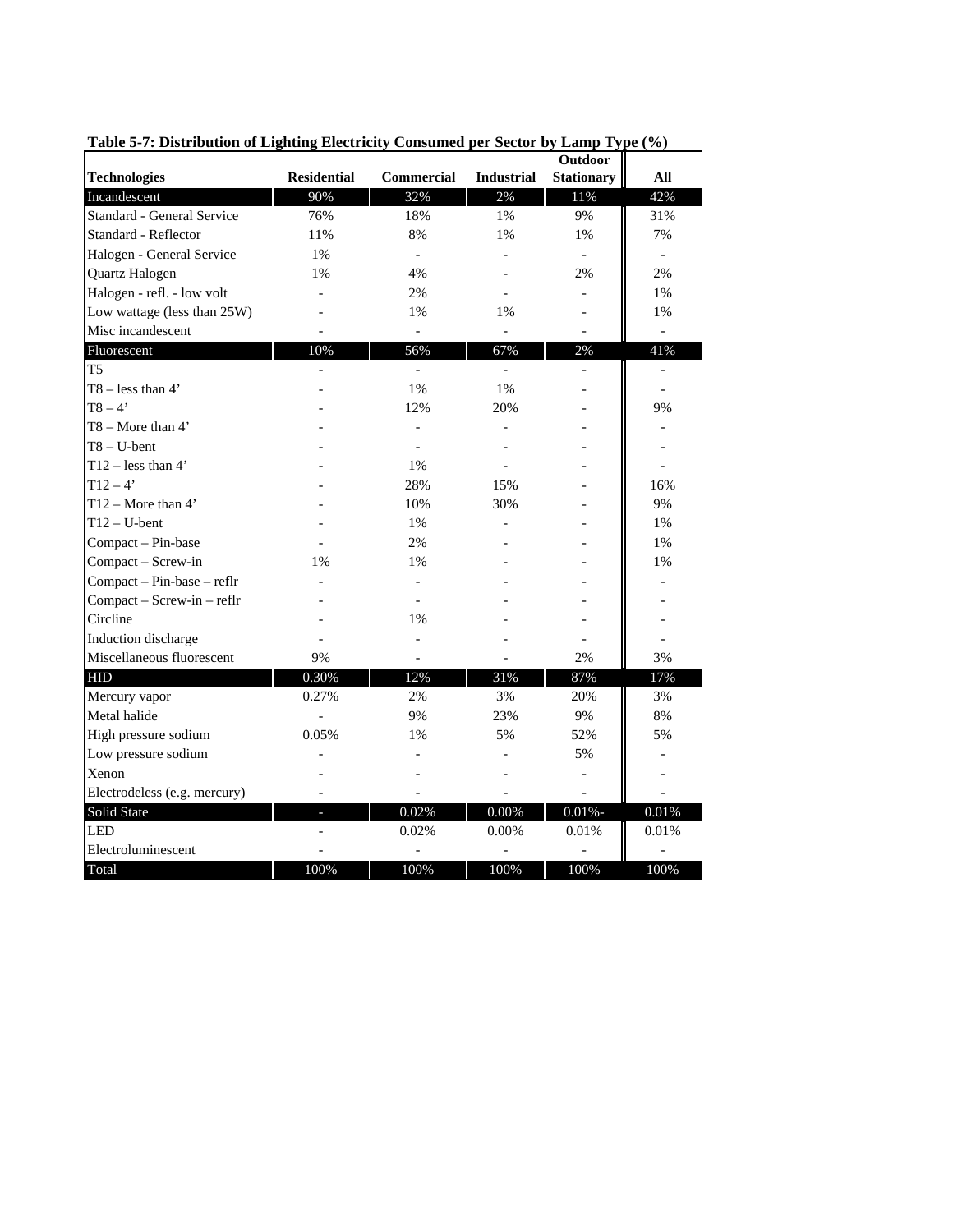|                              |                    |                   |                   | <b>Outdoor</b>    |                |
|------------------------------|--------------------|-------------------|-------------------|-------------------|----------------|
| <b>Technologies</b>          | <b>Residential</b> | <b>Commercial</b> | <b>Industrial</b> | <b>Stationary</b> | All            |
| Incandescent                 | 2,693              | 1,777             | 36                | 111               | 4,614          |
| Standard - General Service   | 2,376              | 1,114             | 17                | 84                | 3,590          |
| Standard - Reflector         | 212                | 270               | 6                 | 4                 | 491            |
| Halogen - General Service    | 54                 | 3                 |                   |                   | 56             |
| Quartz Halogen               | 51                 | 276               | 8                 | 23                | 358            |
| Halogen - refl. - low volt   |                    | 80                |                   |                   | 80             |
| Low wattage (less than 25W)  |                    | 34                | 5                 |                   | 39             |
| Misc incandescent            |                    |                   |                   |                   |                |
| Fluorescent                  | 1,188              | 16,733            | 5,744             | 68                | 23,732         |
| T <sub>5</sub>               |                    | 13                |                   |                   | 13             |
| $T8 - less than 4'$          |                    | 196               | 55                |                   | 251            |
| $T8 - 4'$                    |                    | 3,876             | 1,837             |                   | 5,713          |
| $T8 - \text{More than } 4'$  |                    | 29                | $\overline{a}$    | 1                 | 31             |
| $T8 - U$ -bent               |                    | 107               | 32                |                   | 139            |
| $T12 - less than 4'$         |                    | 202               | 9                 |                   | 211            |
| $T12 - 4'$                   |                    | 8,073             | 1,206             |                   | 9,279          |
| $T12 - \text{More than } 4'$ |                    | 3,076             | 2,546             | 2                 | 5,624          |
| $T12 - U$ -bent              |                    | 402               | 20                |                   | 421            |
| Compact - Pin-base           |                    | 391               | 14                |                   | 405            |
| Compact - Screw-in           | 59                 | 161               | 6                 |                   | 225            |
| Compact - Pin-base - reflr   |                    |                   |                   |                   |                |
| Compact - Screw-in - reflr   |                    | 19                | 1                 |                   | 20             |
| Circline                     |                    | 164               | 15                |                   | 179            |
| Induction discharge          |                    |                   |                   |                   |                |
| Miscellaneous fluorescent    | 1,129              | 24                | 3                 | 65                | 1,221          |
| <b>HID</b>                   | 31                 | 3,068             | 2,320             | 4,677             | 10,097         |
| Mercury vapor                | 23                 | 261               | 149               | 532               | 965            |
| Metal halide                 |                    | 2,202             | 1,605             | 356               | 4,163          |
| High pressure sodium         | 8                  | 587               | 562               | 3,381             | 4,539          |
| Low pressure sodium          |                    | 18                | 4                 | 408               | 430            |
| Xenon                        |                    |                   |                   |                   |                |
| Electrodeless (e.g. mercury) |                    |                   |                   |                   |                |
| Solid State                  |                    | 1                 |                   |                   | $\overline{c}$ |
| <b>LED</b>                   |                    | 1                 |                   |                   | 2              |
| Electroluminescent           |                    |                   |                   |                   |                |
| Total                        | 3,912              | 21,579            | 8,100             | 4,856             | 38,445         |

### **Table 5-8: Distribution of Lamp Output (Tlm-hr) per Year by Lamp Type**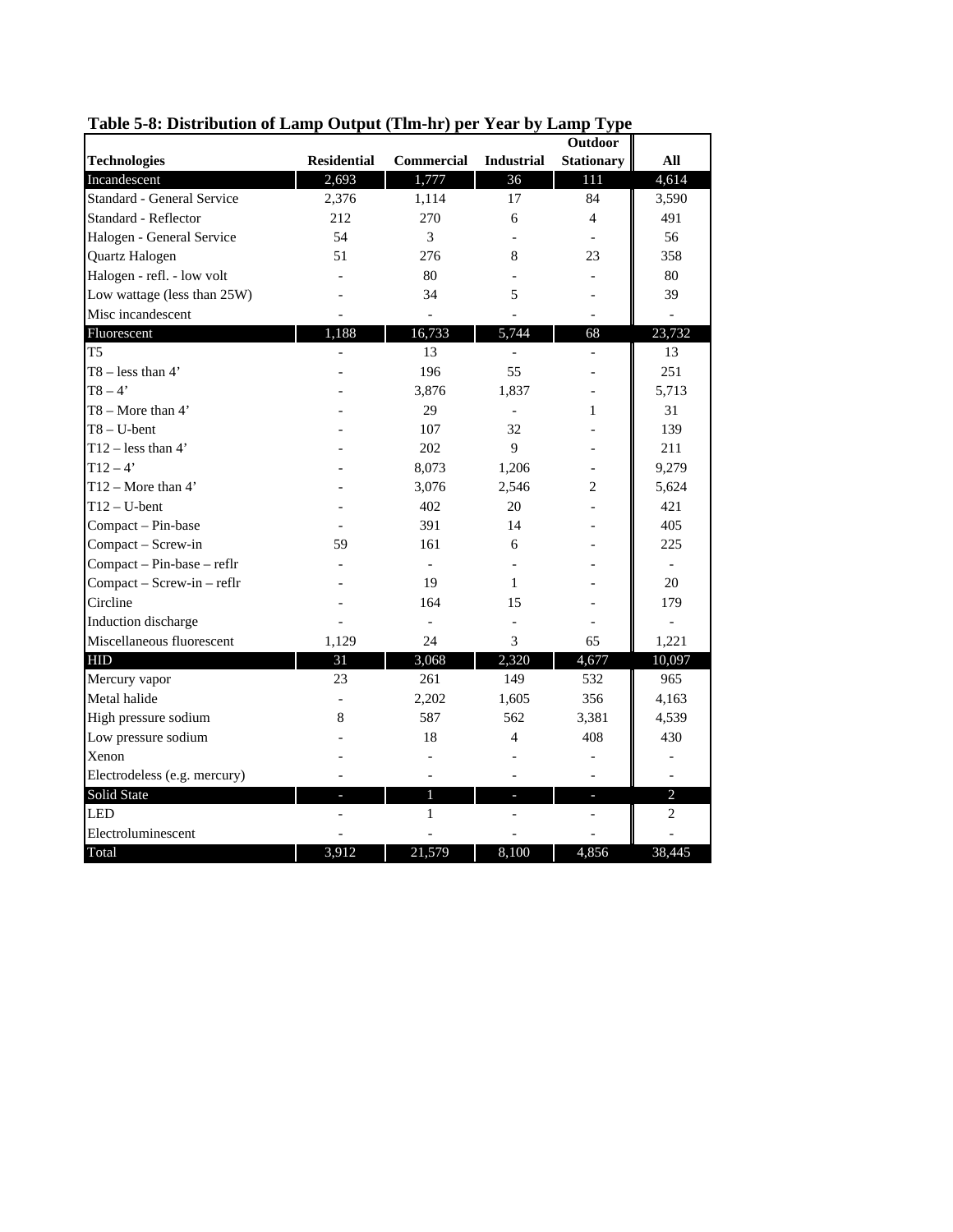| <b>Room Type</b>    | <b>Operation</b> (Hours | <b>Room Type Electricity</b> | Rank by kWh/yr |
|---------------------|-------------------------|------------------------------|----------------|
|                     | per day per room)       | Use (kWh/yr)                 |                |
| Bathroom            | 1.8                     | 251                          | 3              |
| Bedroom             | 1.1                     | 215                          | 5              |
| Closet              | 1.1                     | 19                           | 13             |
| Dining Room         | 2.5                     | 55                           | 10             |
| <b>Family Room</b>  | 1.8                     | 74                           | 8              |
| Garage              | 1.5                     | 103                          | 7              |
| Hall                | 1.5                     | 171                          | 6              |
| Kitchen             | 3                       | 322                          | $\overline{c}$ |
| Living Room         | 2.5                     | 352                          |                |
| Office              | 1.7                     | 37                           | 11             |
| Outdoor             | 2.1                     | 248                          | 4              |
| <b>Utility Room</b> | $\overline{c}$          | 67                           | $\mathbf Q$    |
| Other               | 0.8                     | 32                           | 12             |
| Total               |                         | 1,946                        |                |

### **Table 5-9: Lighting Electricity Usage -- Typical Residential Unit**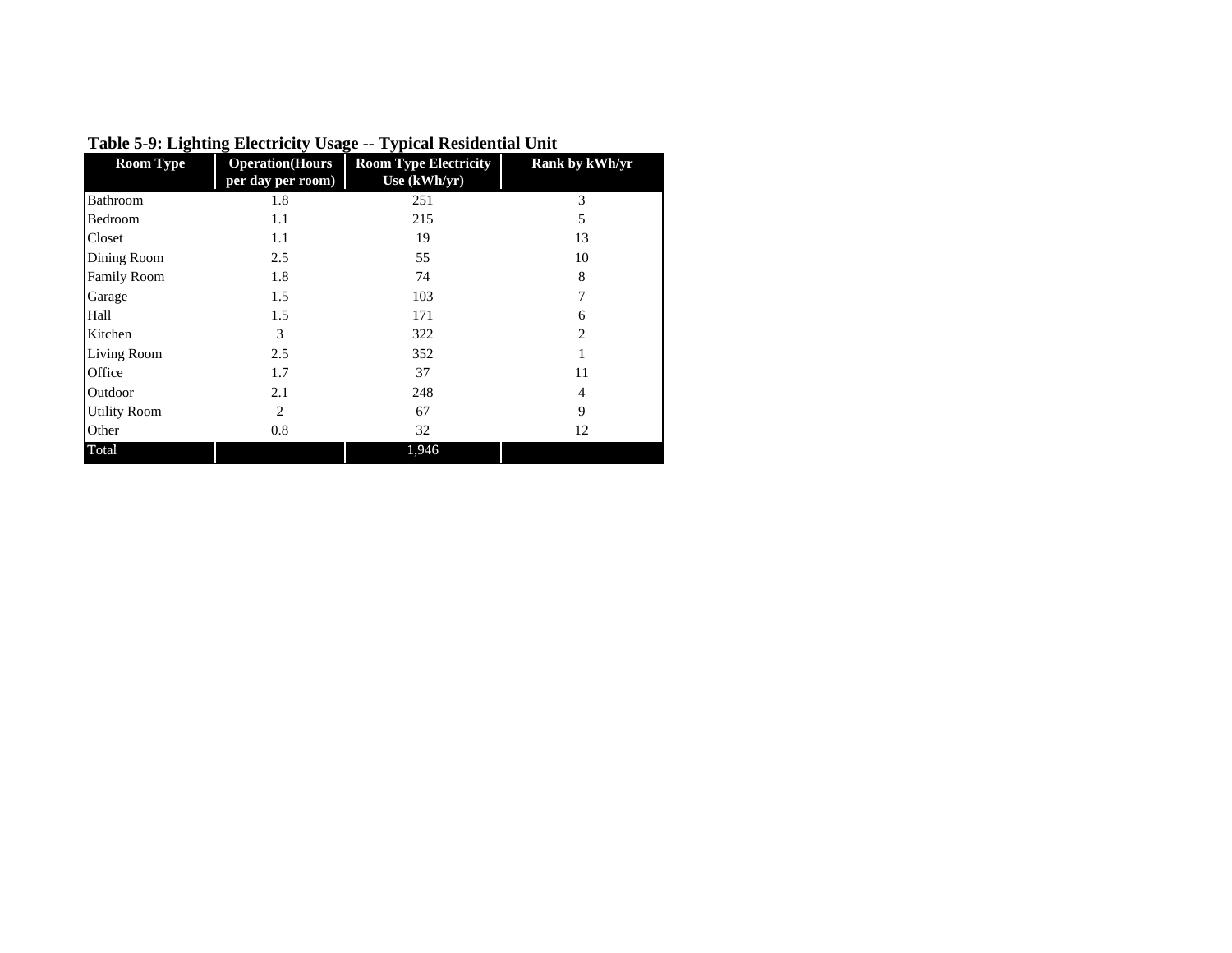| <b>XenCAPTM</b>                 | Average<br><b>Floorspace</b>    | <b>Installed</b><br>Wattage |                | <b>Operation</b> Electricity Use per<br><b>Building</b> | <b>Intensity</b><br>$(kWh/yr/ft^2)$ | Rank<br>(intensity) |
|---------------------------------|---------------------------------|-----------------------------|----------------|---------------------------------------------------------|-------------------------------------|---------------------|
| <b>Subsector</b>                | $\left(\text{sq ft}\right)^{1}$ | (W/sqft)                    | (hrs/day)      | (kWh/yr)                                                |                                     |                     |
| Manufactured                    | 949                             | 2.6                         | 1.8            | 1,690                                                   | 1.8                                 |                     |
| Single Family $-$<br>detached   | 1,648                           | 1.9                         | $\overline{2}$ | 2.328                                                   | 1.4                                 | 3                   |
| Single Family $-$<br>attached   | 1.648                           | 1.6                         | 1.9            | 1,876                                                   | 1.1                                 | 5                   |
| Multifamily $-$<br>$<$ 4 units  | 778                             | 2.2                         | 1.9            | 1.204                                                   | 1.5                                 | 2                   |
| Multifamily $-$<br>$>=$ 4 units | 801                             | 2                           | 1.9            | 1,088                                                   | 1.4                                 | $\overline{4}$      |
| Mean                            | 1,425                           | 2                           | 1.9            | 1.946                                                   | 1.4                                 |                     |

**Table 5-10: Lighting Electricity Usage -- Typical Residential Buildings**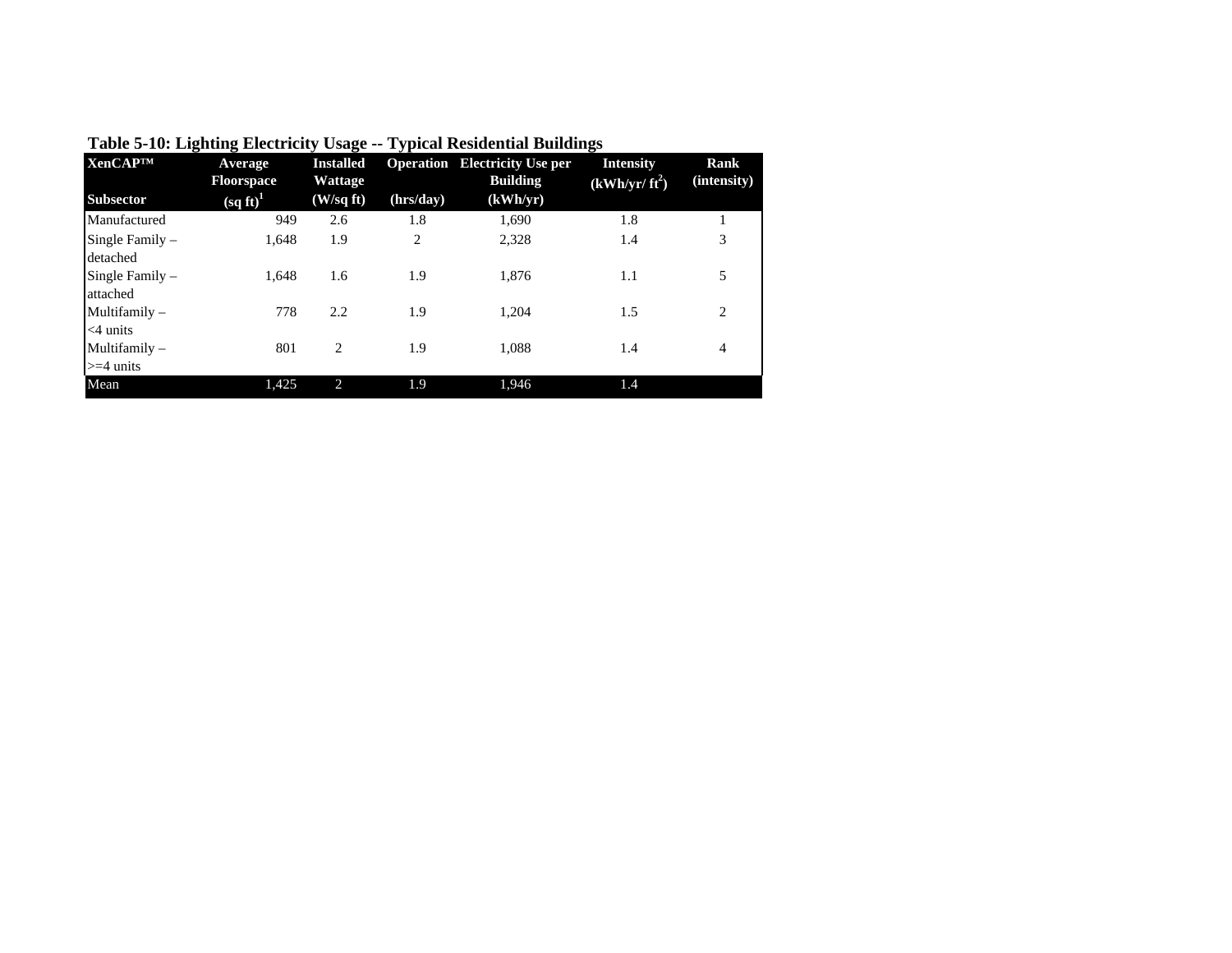| <b>XenCAP™</b>              | Average    | <b>Installed Wattage</b> | <b>Operation</b> | <b>Electricity Use per</b> | Intensity $(kWh/yr/ft^2)$ | Rank (intensity) |
|-----------------------------|------------|--------------------------|------------------|----------------------------|---------------------------|------------------|
| <b>Subsector</b>            | Floorspace | (W/sq ft)                | (Hrs/day)        | (kWh/yr)                   |                           |                  |
|                             | (sqft)     |                          |                  |                            |                           |                  |
| 01 Vacant                   | 7,554      | 2.1                      | 9.8              | 56,300                     | 7.5                       | 6                |
| 02 Office/ Professional     | 16,303     | 1.8                      | 10.3             | 109,212                    | 6.7                       | 9                |
| 04 Laboratory               | 15,767     | 1.7                      | 13.9             | 130,157                    | 8.3                       | 3                |
| 05 Warehouse (non-          | 16,284     | 1.4                      | 9.7              | 78,565                     | 4.8                       | 16               |
| refrigerated)               |            |                          |                  |                            |                           |                  |
| 06 Food sales               | 5,714      | 1.9                      | 14.4             | 56,161                     | 9.8                       | 1                |
| 07 Public order/safety      | 16,191     | 1.3                      | 9.6              | 73,030                     | 4.5                       | 18               |
| 08 Health Care (outpatient) | 9,067      | 1.7                      | 9.3              | 52,541                     | 5.8                       | 11               |
| 11 Warehouse                | 63,850     | 1.4                      | 10.6             | 340,119                    | 5.3                       | 14               |
| (refrigerated)              |            |                          |                  |                            |                           |                  |
| 12 Religious Worship        | 11,084     | 1.4                      | 5                | 27,468                     | 2.5                       | 20               |
| 13 Public Assembly          | 14,397     | 1.4                      | 7.3              | 52,238                     | 3.6                       | 19               |
| 14 Education                | 26,430     | 1.8                      | 7.6              | 130,236                    | 4.9                       | 15               |
| 15 Food Service             | 5,305      | 1.6                      | 12.6             | 37,221                     | 7                         | $\tau$           |
| 16 Health Care (inpatient)  | 168,174    | 1.7                      | 16               | 1,605,030                  | 9.5                       | $\overline{c}$   |
| 17 Skilled Nursing          | 26,875     | 1.3                      | 12               | 144,229                    | 5.4                       | 13               |
| 18 Hotel/Motel/Dorm         | 30,069     | 1.3                      | 10.1             | 142,669                    | 4.7                       | 17               |
| 23 Strip Shopping           | 30,229     | 1.9                      | 11.1             | 226,343                    | 7.5                       | 5                |
| 24 Enclosed Retail          | 606,771    | 1.7                      | 13.7             | 4,872,139                  | 8                         | 4                |
| 25 Retail (excluding        | 8,933      | 1.9                      | 10.2             | 62,286                     | $\overline{7}$            | 8                |
| enclosed)                   |            |                          |                  |                            |                           |                  |
| 26 Service (excluding       | 7,085      | 1.7                      | 9.4              | 40,736                     | 5.7                       | 12               |
| food)                       |            |                          |                  |                            |                           |                  |
| 91 Other                    | 10,651     | 1.7                      | 10.2             | 65,040                     | 6.1                       | 10               |

**Table 5-11: Lighting Electricity Usage -- Typical Commercial Buildings**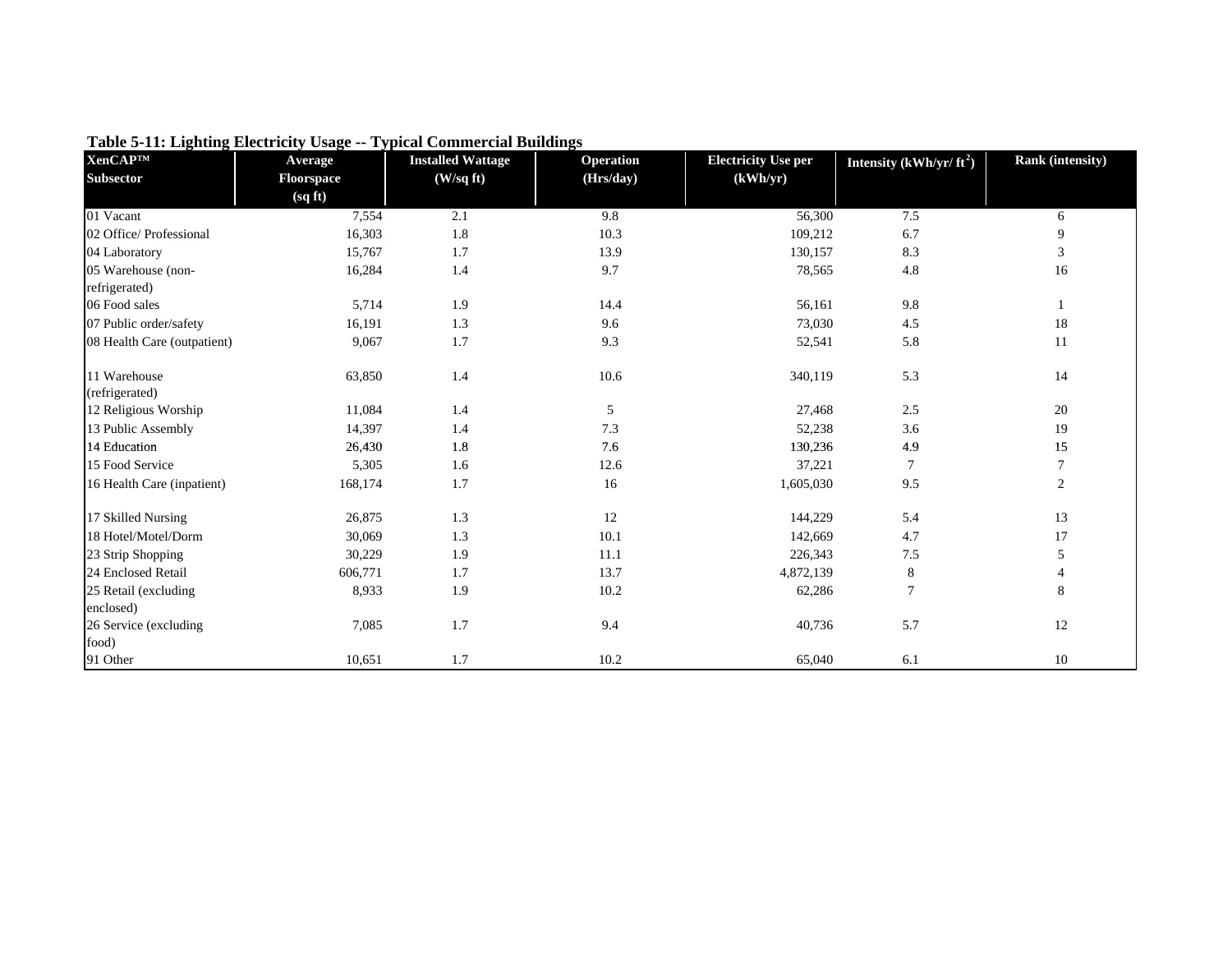| <b>XenCAPTM</b>                 | Number of        | Lighting           | <b>Fraction</b> | Rank           |
|---------------------------------|------------------|--------------------|-----------------|----------------|
| <b>Subsector</b>                | <b>Buildings</b> | <b>Electricity</b> | of Use          | (fraction)     |
| 01 Vacant                       | 253,000          | 14.2               | 4%              | 10             |
| 02 Office/Professional          | 739,000          | 80.7               | 21%             | 1              |
| 03 Laboratory                   | 27,000           | 3.5                | 1%              | 20             |
| 05 Warehouse (non-refrigerated) | 590,000          | 46.3               | 12%             | 2              |
| 06 Food sales                   | 174,000          | 9.8                | 3%              | 13             |
| 07 Public orders/safety         | 72,000           | 5.3                | 1%              | 16             |
| 08 Health care (outpatient)     | 116,000          | 6.1                | 2%              | 15             |
| 11 Warehouse (refrigerated)     | 14,000           | 4.7                | 1%              | 18             |
| 12 Religious worship            | 307,000          | 8.4                | 2%              | 14             |
| 13 Public assembly              | 305,000          | 15.9               | 4%              | 9              |
| 14 Education                    | 327,000          | 42.6               | 11%             | 3              |
| 15 Food service                 | 349,000          | 13                 | 3%              | 12             |
| 16 Health care                  | 11,000           | 17.8               | 5%              | 8              |
| 17 Skilled nursing              | 25,000           | 3.7                | 1%              | 19             |
| 18 Hotel/motel/dorm             | 128,000          | 18.2               | 5%              | 7              |
| 23 Strip shopping               | 131,000          | 29.6               | 8%              | 5              |
| 24 Enclosed shopping            | 3,000            | 13.5               | 3%              | 11             |
| 25 Retail (excluding mall)      | 534,000          | 33.2               | 9%              | $\overline{4}$ |
| 26 Service (excluding food)     | 478,000          | 19.5               | 5%              | 6              |
| 91 Other                        | 75,000           | 4.9                | 1%              | 17             |
| Total                           | 4,657,000        | 391                | 100%            |                |

**Table 5-12: Lighting Electricity Use in Commercial Buildings -- Estimate by Subsector**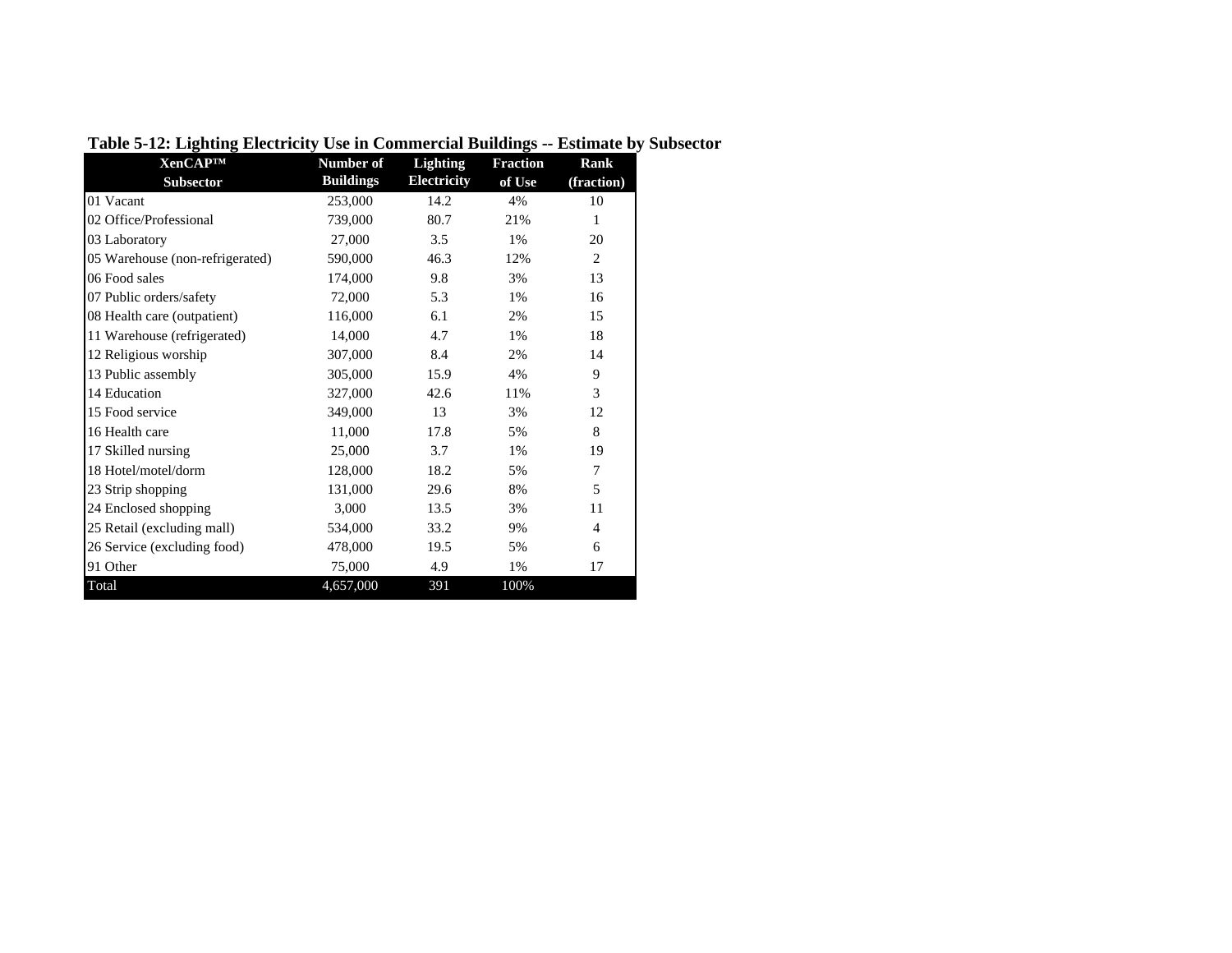| XenCAP <sup>™</sup> Subsector   | <b>Incandescent</b> | <b>Fluorescent</b> | HID |
|---------------------------------|---------------------|--------------------|-----|
| 01 Vacant                       | 38%                 | 59%                | 4%  |
| 02 Office/Professional          | 33%                 | 56%                | 11% |
| 03 Laboratory                   | 33%                 | 58%                | 10% |
| 05 Warehouse (non-refrigerated) | 25%                 | 58%                | 17% |
| 06 Food sales                   | 29%                 | 63%                | 8%  |
| 07 Public orders/safety         | 38%                 | 47%                | 15% |
| 08 Health care (outpatient)     | 32%                 | 56%                | 12% |
| 11 Warehouse (refrigerated)     | 27%                 | 58%                | 15% |
| 12 Religious worship            | 30%                 | 54%                | 16% |
| 13 Public assembly              | 34%                 | 53%                | 13% |
| 14 Education                    | 28%                 | 58%                | 14% |
| 15 Food service                 | 46%                 | 45%                | 8%  |
| 16 Health care                  | 34%                 | 57%                | 9%  |
| 17 Skilled nursing              | 36%                 | 51%                | 13% |
| 18 Hotel/motel/dorm             | 39%                 | 47%                | 15% |
| 23 Strip shopping               | 31%                 | 59%                | 10% |
| 24 Enclosed shopping            | 32%                 | 58%                | 9%  |
| 25 Retail (excluding mall)      | 31%                 | 60%                | 10% |
| 26 Service (excluding food)     | 30%                 | 58%                | 13% |
| 91 Other                        | 32%                 | 56%                | 12% |

# **Table 5-13: Lighting Electricity Use in Commercial Buildings by Lamp Technology**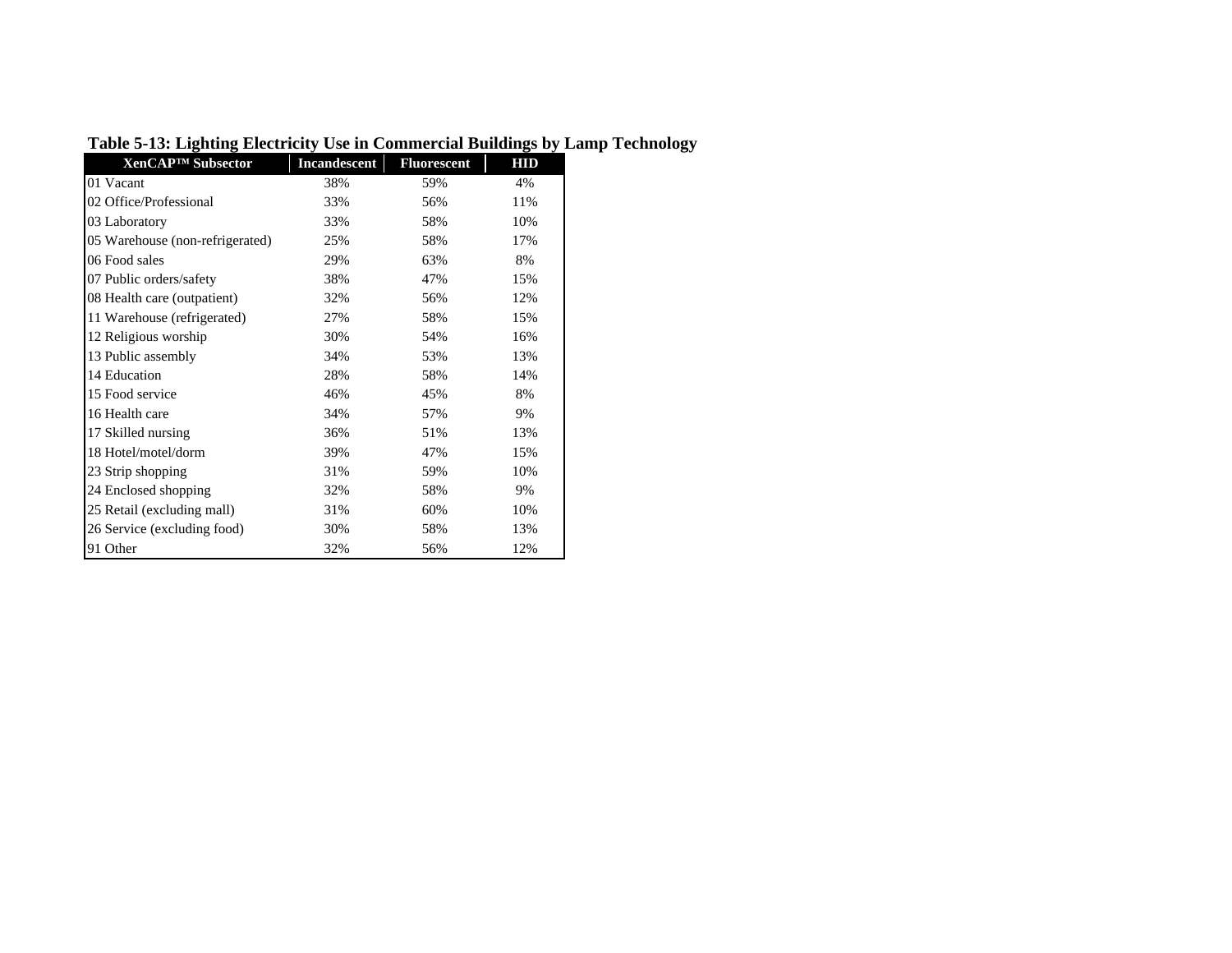|            |                                           | Average            | <b>Installed</b> | <b>Operation</b> | <b>Electricity Use</b> | <b>Intensity</b> | <b>Rank</b> (intensity) |
|------------|-------------------------------------------|--------------------|------------------|------------------|------------------------|------------------|-------------------------|
| <b>SIC</b> | <b>Description</b>                        | Floorspace (sq ft) | (W/sqft)         | (Hrs/day)        | (kWh/yr)               | $(kWh/yr/ft^2)$  |                         |
| 20         | Food and Kindred Products                 | 72,205             | 1.1              | 16.2             | 490,062                | 6.8              | 6                       |
| 21         | <b>Tobacco Products</b>                   | 146,622            | 1.2              | 13.7             | 941,181                | 6.4              | 9                       |
| 22         | <b>Textile Mill Products</b>              | 201,018            | 1.3              | 13.5             | 1,241,737              | 6.2              | 13                      |
| 23         | Apparel and Other Textile Products        | 34,501             | 1.3              | 10.1             | 161,043                | 4.7              | 17                      |
| 24         | Lumber and Wood Products                  | 45,796             | 1.5              | 15.7             | 413,835                | 9                | 2                       |
| 25         | <b>Furniture and Fixtures</b>             | 53,683             | 1.2              | 10.8             | 260,721                | 4.9              | 16                      |
| 26         | Paper and Allied Products                 | 156,346            | 1.1              | 16.2             | 984,205                | 6.3              | 11                      |
| 27         | Printing and Publishing                   | 20,606             | 1.2              | 14.6             | 132,004                | 6.4              | 10                      |
| 28         | <b>Chemicals and Allied Products</b>      | 182,403            | 1.3              | 14.5             | 1,245,133              | 6.8              |                         |
| 29         | Petroleum and Coal Products               | 77,339             | 0.8              | 14.5             | 312,579                | 4                | 19                      |
| 30         | <b>Rubber and Miscellaneous Plastics</b>  | 84,717             | 1.2              | 15.1             | 569,539                | 6.7              |                         |
| 31         | Leather and Leather Products              | 43,829             | 1.8              | 12.1             | 333,042                | 7.6              |                         |
| 32         | Stone, Clay, and Glass Products           | 57,946             | 1.2              | 14.8             | 372,954                | 6.4              |                         |
| 33         | Primary Metal Industries                  | 201,817            | 1.4              | 15.7             | 1,618,790              | 8                |                         |
| 34         | <b>Fabricated Metal Products</b>          | 37,674             | 1.2              | 11.3             | 200,189                | 5.3              | 15                      |
| 35         | <b>Industrial Machinery and Equipment</b> | 60,583             | 1.3              | 14.2             | 379,325                | 6.3              | 12                      |
| 36         | Electronic and Other Electric Equipment   | 79,488             | 1.3              | 12.4             | 465,191                | 5.9              | 14                      |
| 37         | <b>Transportation Equipment</b>           | 161,367            | 1.5              | 16.6             | 1,604,236              | 9.9              |                         |
| 38         | <b>Instruments and Related Products</b>   | 356,695            | 1.3              | 10               | 1,643,373              | 4.6              | 18                      |
| 39         | Miscellaneous Manufacturing Industries    | 36,771             | 1.2              | 8                | 125,423                | 3.4              | 20                      |

### **Table 5-14: Lighting Electricity Usage -- Typical Industrial Buildings**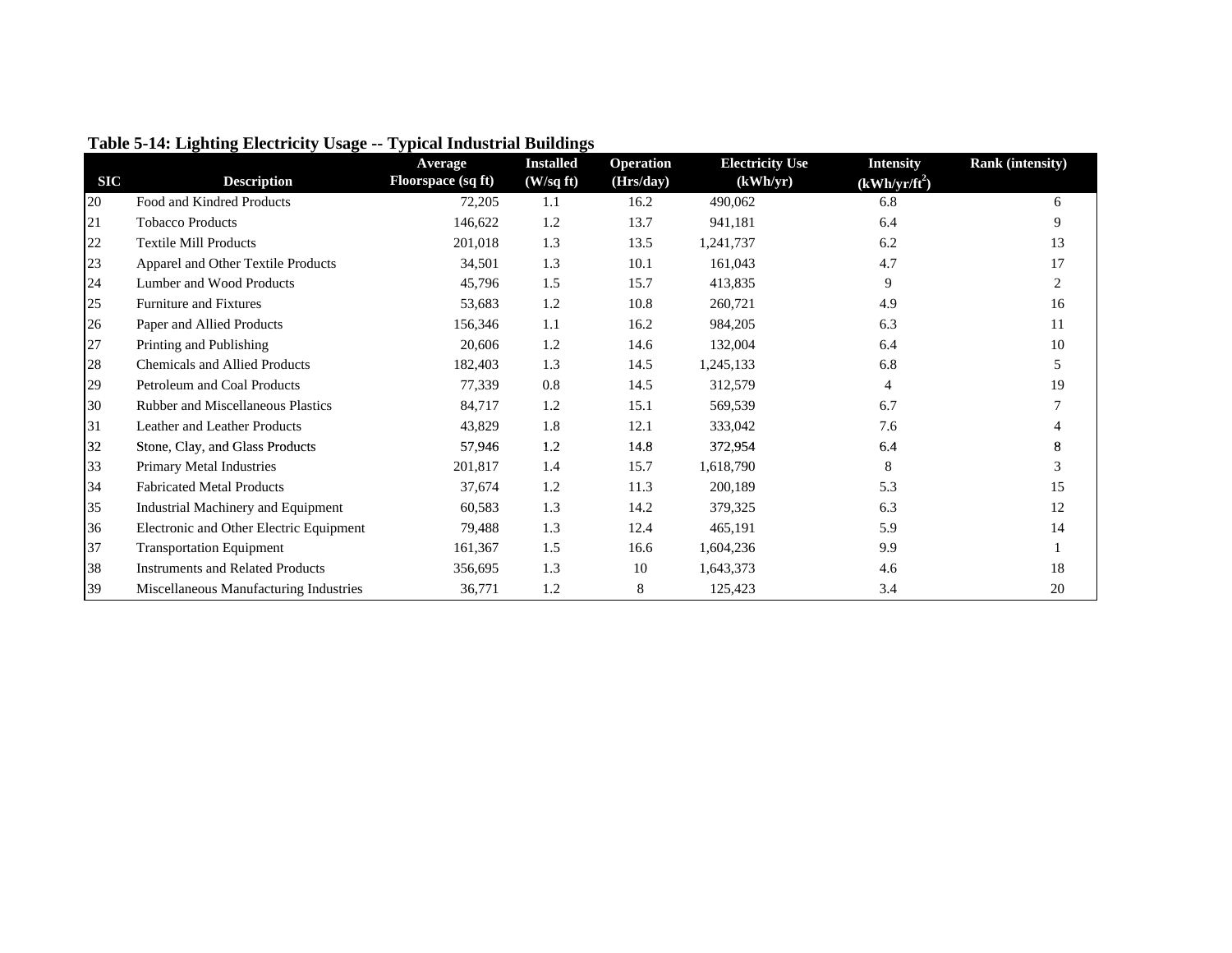|            |                                          | <b>National</b>      | <b>Industrial Lighting</b> | <b>Share of Industrial</b>  |                |
|------------|------------------------------------------|----------------------|----------------------------|-----------------------------|----------------|
|            |                                          | <b>Population of</b> | Electricity                | <b>Lighting Electricity</b> |                |
| <b>SIC</b> | <b>Description</b>                       | <b>Buildings</b>     | Use<br>(TWh/yr)            | <b>Use</b>                  | Rank           |
| 20         | Food and Kindred Products                | 18,100               | 8.9                        | 8%                          | 4              |
| 21         | <b>Tobacco Products</b>                  | 300                  | 0.3                        | 0%                          | 20             |
| 22         | <b>Textile Mill Products</b>             | 7,200                | 8.9                        | 8%                          | 3              |
|            |                                          |                      |                            |                             |                |
| 23         | Apparel and Other Textile Products       | 12,600               | $\overline{2}$             | 2%                          | 16             |
| 24         | Lumber and Wood Products                 | 11,700               | 4.8                        | 4%                          | 10             |
| 25         | <b>Furniture and Fixtures</b>            | 11,300               | 2.9                        | 3%                          | 15             |
| 26         | Paper and Allied Products                | 4,700                | 4.6                        | 4%                          | 12             |
| 27         | Printing and Publishing                  | 25,800               | 3.4                        | 3%                          | 14             |
| 28         | <b>Chemicals and Allied Products</b>     | 9,000                | 11.2                       | 10%                         | $\overline{2}$ |
| 29         | Petroleum and Coal Products              | 1.800                | 0.5                        | 1%                          | 18             |
| 30         | <b>Rubber and Miscellaneous Plastics</b> | 11,900               | 6.8                        | 6%                          | 8              |
| 31         | Leather and Leather Products             | 1,000                | 0.3                        | 0%                          | 19             |
| 32         | Stone, Clay, and Glass Products          | 11,300               | 4.2                        | 4%                          | 13             |
| 33         | Primary Metal Industries                 | 3,800                | 6.2                        | 6%                          | 9              |
| 34         | <b>Fabricated Metal Products</b>         | 40,700               | 8.2                        | 8%                          | 5              |
| 35         | Industrial Machinery and Equipment       | 19,600               | 7.4                        | 7%                          | 7              |
| 36         | Electronic and Other Electric Equipment  | 9,900                | 4.6                        | 4%                          | 11             |
| 37         | <b>Transportation Equipment</b>          | 8,400                | 13.4                       | 12%                         | 1              |
| 38         | <b>Instruments and Related Products</b>  | 4,500                | 7.4                        | 7%                          | 6              |
| 39         | Miscellaneous Manufacturing Industries   | 13,600               | 1.7                        | 2%                          | 17             |
|            | <b>Total</b>                             | 227,000              | 107.9                      | 100%                        |                |

**Table 5-15: Lighting Electricity Use in Industrial Buildings -- Estimate by Subsector**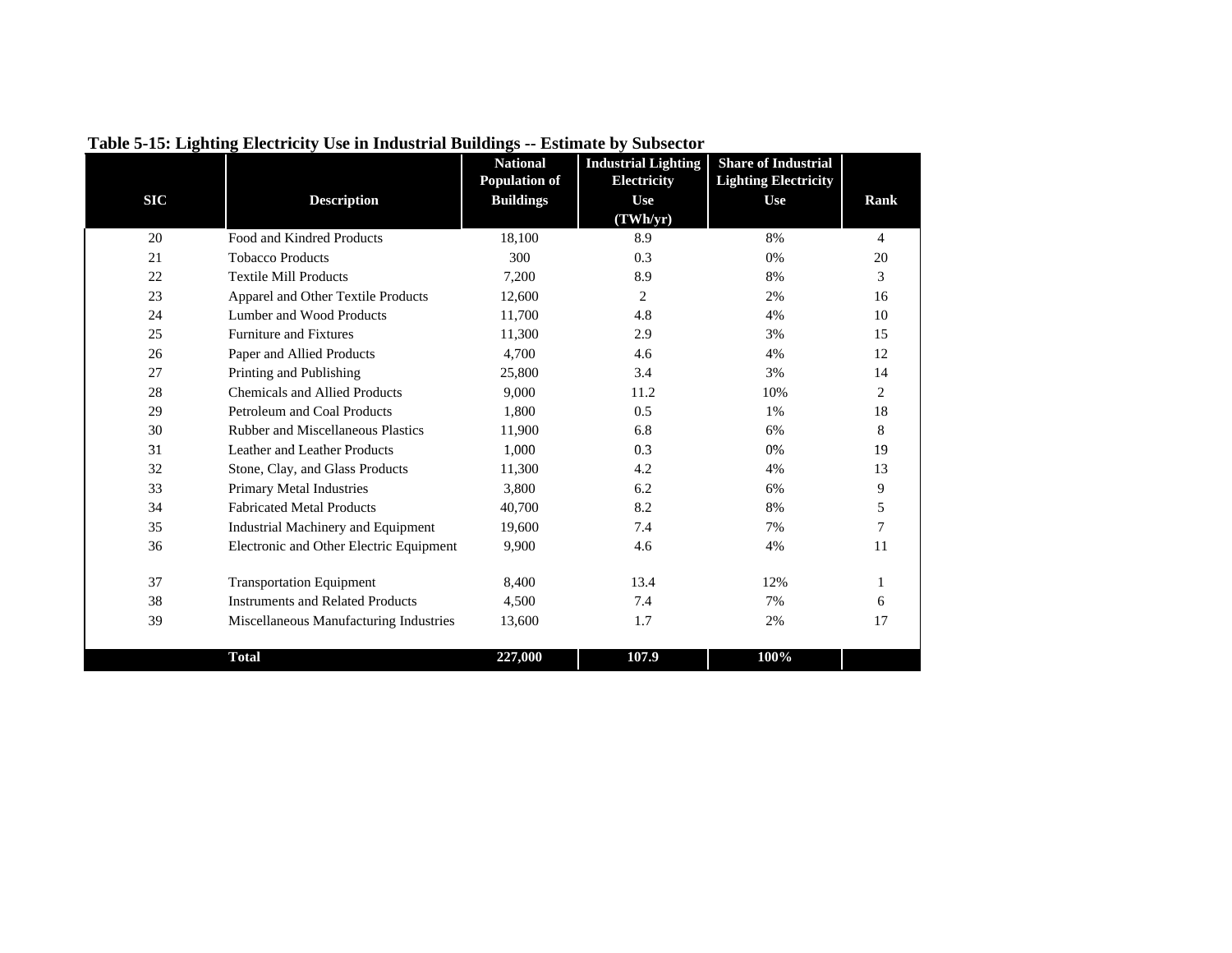| <b>SIC</b> | XenCAP <sup>™</sup> Subsector            | <b>Incandescent</b> | <b>Fluorescent</b> | HID |
|------------|------------------------------------------|---------------------|--------------------|-----|
| 20         | Food and Kindred Products                | 2%                  | 65%                | 33% |
| 21         | <b>Tobacco Products</b>                  | 1%                  | 62%                | 37% |
| 22         | <b>Textile Mill Products</b>             | 2%                  | 69%                | 28% |
| 23         | Apparel and Other Textile Products       | 3%                  | 67%                | 31% |
| 24         | Lumber and Wood Products                 | 2%                  | 62%                | 36% |
| 25         | <b>Furniture and Fixtures</b>            | 3%                  | 68%                | 29% |
| 26         | Paper and Allied Products                | 2%                  | 66%                | 32% |
| 27         | Printing and Publishing                  | 3%                  | 72%                | 25% |
| 28         | <b>Chemicals and Allied Products</b>     | 2%                  | 75%                | 23% |
| 29         | Petroleum and Coal Products              | 3%                  | 80%                | 17% |
| 30         | <b>Rubber and Miscellaneous Plastics</b> | 2%                  | 63%                | 34% |
| 31         | Leather and Leather Products             | 1%                  | 64%                | 35% |
| 32         | Stone, Clay, and Glass Products          | 2%                  | 65%                | 33% |
| 33         | <b>Primary Metal Industries</b>          | 2%                  | 65%                | 33% |
| 34         | <b>Fabricated Metal Products</b>         | 2%                  | 64%                | 34% |
| 35         | Industrial Machinery and Equipment       | 2%                  | 69%                | 28% |
| 36         | Electronic and Other Electric Equip.     | 2%                  | 67%                | 31% |
| 37         | <b>Transportation Equipment</b>          | 2%                  | 61%                | 38% |
| 38         | <b>Instruments and Related Products</b>  | 5%                  | 74%                | 20% |
| 39         | Miscellaneous Manufacturing Industries   | 3%                  | 64%                | 33% |

**Table 5-16: Share of Lighting Electricity Use in Industrial Buildings by Lamp**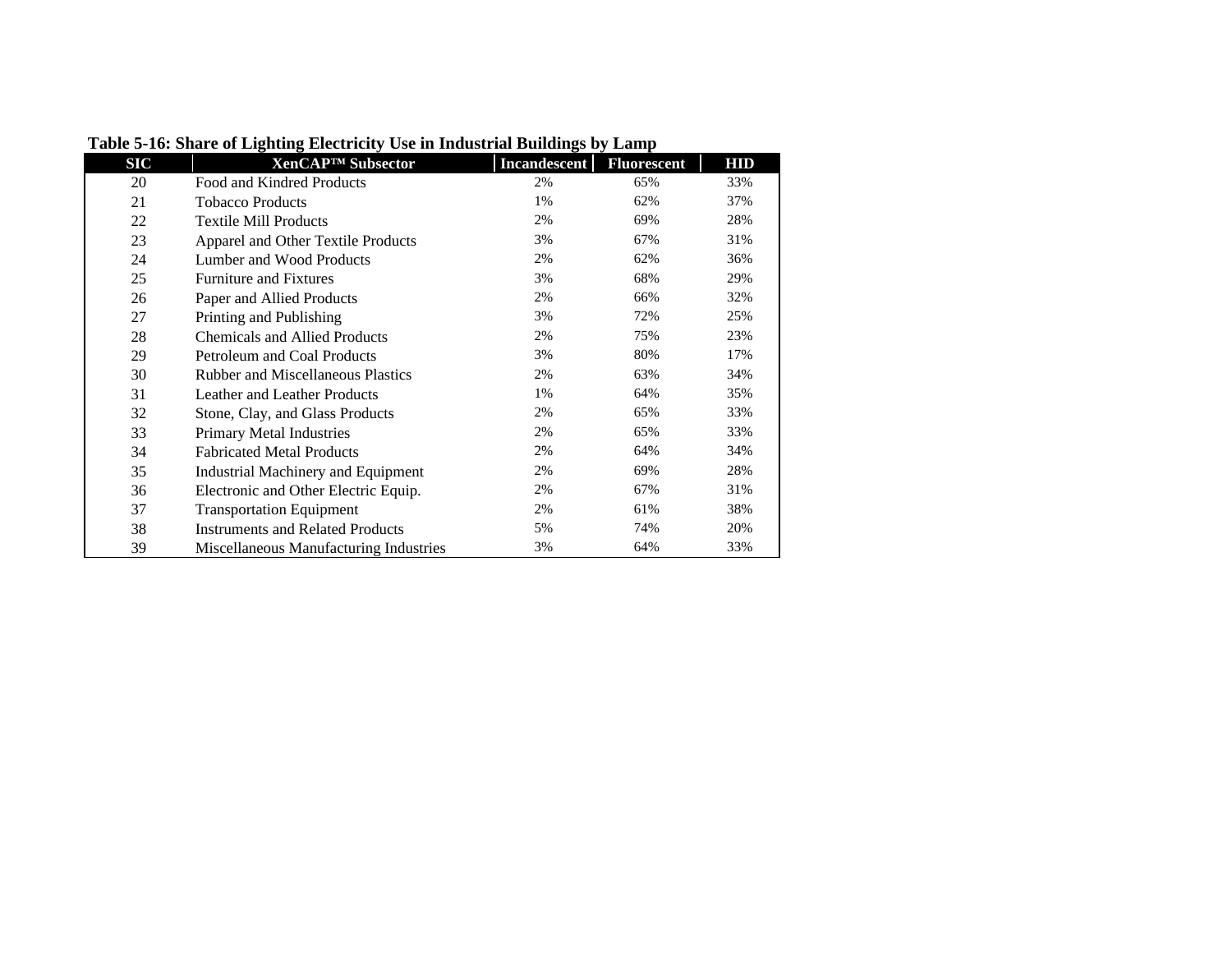|                    |         | <b>Billboard – lamps per installation</b> |                 |      | <b>Traffic signals per intersection</b> |            |          | <b>Aviation per airport</b> |             |      |                                           |                                        |
|--------------------|---------|-------------------------------------------|-----------------|------|-----------------------------------------|------------|----------|-----------------------------|-------------|------|-------------------------------------------|----------------------------------------|
| <b>Technology</b>  | 8 panel | 30 panel                                  | <b>Bulletin</b> | Ball | Turn                                    | Pedestrian | Approach | Touch-down                  | Center-line | Edge | - national<br>proportion lamps<br>Roadway | Parking - national<br>proportion lamps |
| Incandescent       |         |                                           |                 | 24   | $\overline{2}$                          | 8          | 96       | 180                         | 120         | 70   |                                           |                                        |
| Standard - GS      |         |                                           |                 | 23.8 | $\overline{c}$                          | 7.9        |          |                             |             |      | 4%                                        | 6%                                     |
| Standard - Refl    |         |                                           |                 |      |                                         |            | 48       | 90                          | 60          | 35   |                                           | 2%                                     |
| Halogen - Refl     |         |                                           |                 |      |                                         |            | 48       | 90                          | 60          | 35   |                                           | 5%                                     |
| Low Wattage        |         |                                           |                 |      |                                         |            |          |                             |             |      |                                           |                                        |
| Fluorescent        | 0.14    | 0.28                                      | 0.42            |      |                                         |            |          |                             |             |      | 2%                                        | 4%                                     |
| $T8 - > 4'$        | 0.07    | 0.14                                      | 0.21            |      |                                         |            |          |                             |             |      |                                           |                                        |
| $T12 - 4'$         |         |                                           |                 |      |                                         |            |          |                             |             |      |                                           |                                        |
| $T12 - 4'$         |         |                                           |                 |      |                                         |            |          |                             |             |      |                                           |                                        |
| $T12 - > 4'$       | 0.07    | 0.14                                      | 0.21            |      |                                         |            |          |                             |             |      |                                           |                                        |
| Other              |         |                                           |                 |      |                                         |            |          |                             |             |      | 2%                                        | 4%                                     |
| <b>HID</b>         | 0.86    | 1.72                                      | 2.58            |      |                                         |            |          |                             |             |      | 94%                                       | 83%                                    |
| Mercury vapor      | 0.06    | 0.12                                      | 0.18            |      |                                         |            |          |                             |             |      | 20%                                       | 20%                                    |
| Metal halide       | 0.8     | 1.6                                       | 2.4             |      |                                         |            |          |                             |             |      | 5%                                        | 10%                                    |
| <b>HPS</b>         |         |                                           |                 |      |                                         |            |          |                             |             |      | 59%                                       | 53%                                    |
| <b>LPS</b>         |         |                                           |                 |      |                                         |            |          |                             |             |      | 10%                                       |                                        |
| <b>Solid State</b> |         |                                           |                 | 0.24 | 0.02                                    | $0.08\,$   |          |                             |             |      |                                           |                                        |
| <b>LED</b>         |         |                                           |                 | 0.24 | 0.02                                    | 0.08       |          |                             |             |      |                                           |                                        |
| <b>Total</b>       | 1       | $\overline{2}$                            | 3               | 24   | $\overline{2}$                          | 8          | 96       | 180                         | 120         | 70   | 100%                                      | 100%                                   |

**Table 5-17: Lamps per Outdoor Stationary Installation**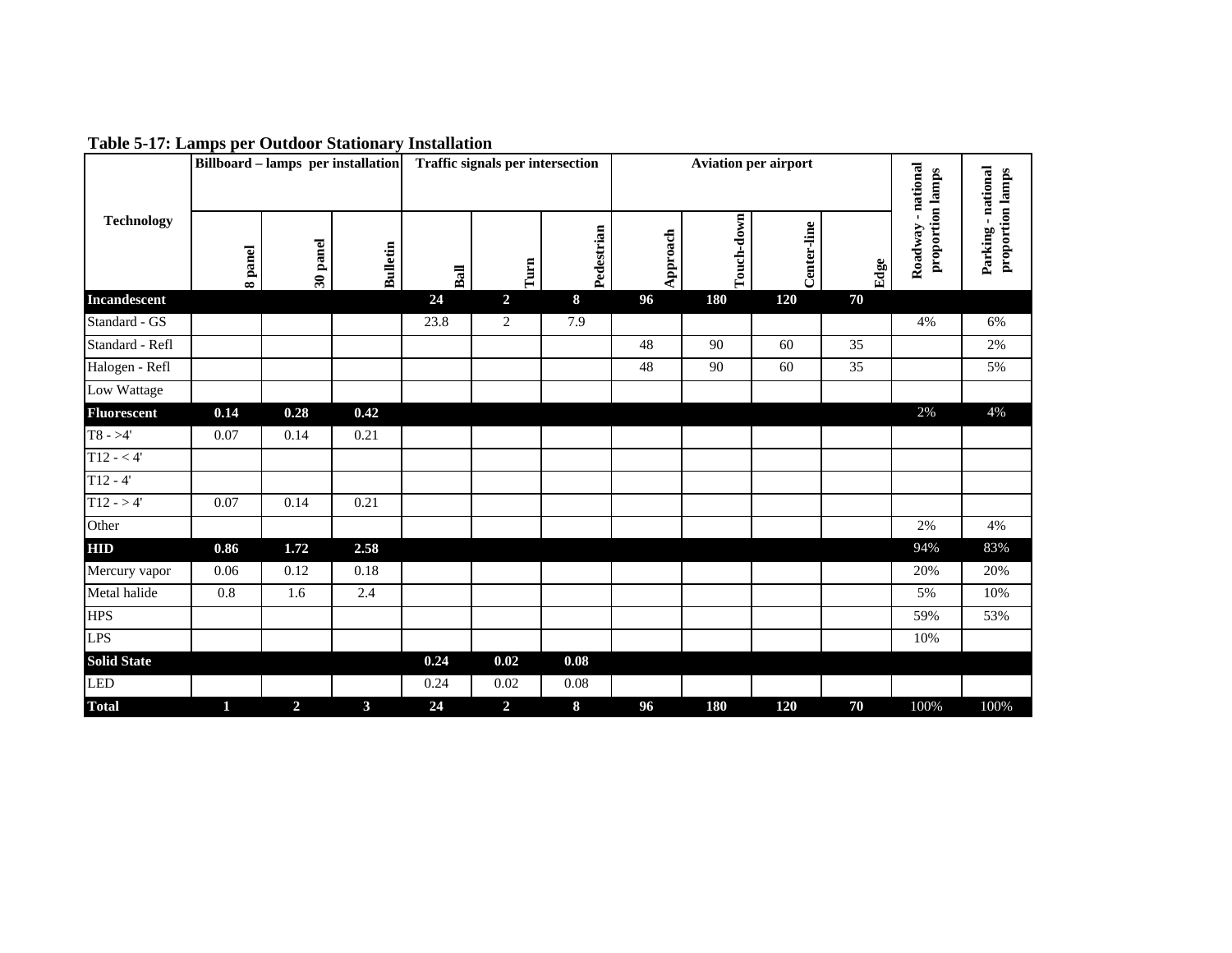|                    |                   | <b>Billboard - lamps per installation</b> |                 |      | Traffic signals per intersection |            |          | <b>Aviation per Airport</b> |             |      |                   |               |
|--------------------|-------------------|-------------------------------------------|-----------------|------|----------------------------------|------------|----------|-----------------------------|-------------|------|-------------------|---------------|
| <b>Technology</b>  | panel<br>$\infty$ | 30 panel                                  | <b>Bulletin</b> | Ball | Turn                             | Pedestrian | Approach | Touch-down                  | Center-line | Edge | -lamps<br>Roadway | Parking-lamps |
| Incandescent       |                   |                                           |                 |      |                                  |            |          |                             |             |      |                   |               |
| Standard - GS      |                   |                                           |                 | 150  | 125                              | 125        |          |                             |             |      | 150               | 83            |
| Standard - Refl    |                   |                                           |                 |      |                                  |            | 375      | 60                          | 120         | 120  |                   | 104           |
| Halogen - Refl     |                   |                                           |                 |      |                                  |            | 375      | 60                          | 120         | 120  |                   | 226           |
| Low Wattage        |                   |                                           |                 |      |                                  |            |          |                             |             |      |                   |               |
| <b>Fluorescent</b> |                   |                                           |                 |      |                                  |            |          |                             |             |      |                   |               |
| $T8 - > 4'$        | 105               | 105                                       | 105             |      |                                  |            |          |                             |             |      |                   |               |
| $T12 - 4'$         |                   |                                           |                 |      |                                  |            |          |                             |             |      |                   |               |
| $T12 - 4'$         |                   |                                           |                 |      |                                  |            |          |                             |             |      |                   |               |
| $T12 - > 4'$       | 190               | 190                                       | 190             |      |                                  |            |          |                             |             |      |                   |               |
| Other              |                   |                                           |                 |      |                                  |            |          |                             |             |      | 150               | 150           |
| <b>HID</b>         |                   |                                           |                 |      |                                  |            |          |                             |             |      |                   |               |
| Mercury vapor      | 300               | 300                                       | 300             |      |                                  |            |          |                             |             |      | 182               | 331           |
| Metal halide       | 300               | 300                                       | 300             |      |                                  |            |          |                             |             |      | 200               | 407           |
| <b>HPS</b>         |                   |                                           |                 |      |                                  |            |          |                             |             |      | 192               | 260           |
| <b>LPS</b>         |                   |                                           |                 |      |                                  |            |          |                             |             |      | 180               |               |
| <b>Solid State</b> |                   |                                           |                 |      |                                  |            |          |                             |             |      |                   |               |
| <b>LED</b>         |                   |                                           |                 | 15   | 10                               | 15         |          |                             |             |      |                   |               |

**Table 5-18: Lamp Wattage Assumed for Outdoor Stationary Installations**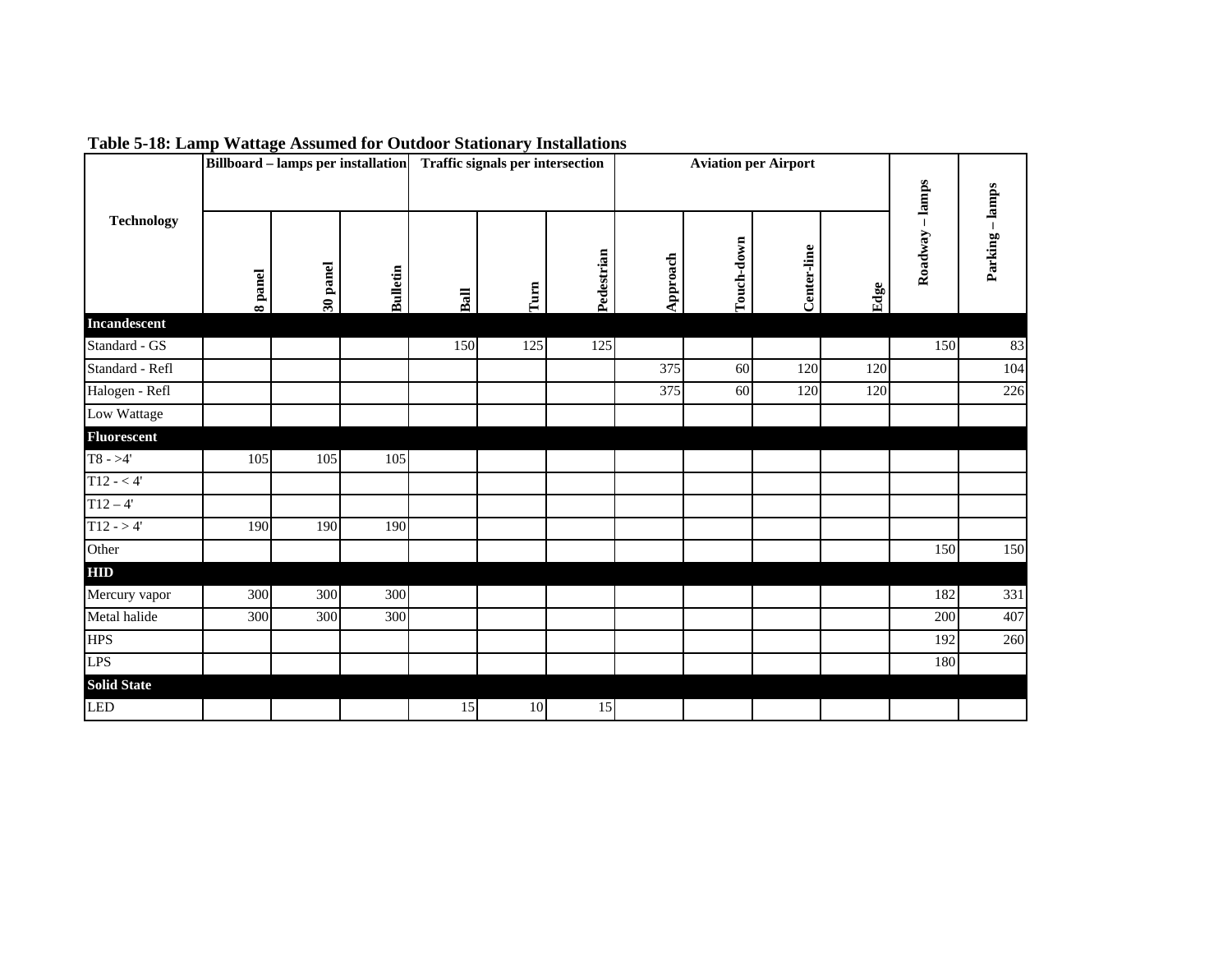|                   | of Percentages |                   | <b>Billboard - all installations</b><br><b>Traffic - all intersections</b> |          |       |                          |                          |          | <b>Aviation - all airports</b> |             |                          |                              | all installations  |
|-------------------|----------------|-------------------|----------------------------------------------------------------------------|----------|-------|--------------------------|--------------------------|----------|--------------------------------|-------------|--------------------------|------------------------------|--------------------|
| <b>Technology</b> | Row Sum        | panel<br>$\infty$ | 30 panel                                                                   | Bulletin | Ball  | $\Gamma \text{um}$       | Pedestrian               | Approach | Touch-down                     | Center-line | Edge                     | all installations<br>Roadway | $\perp$<br>Parking |
| Incandescent      | 11.20%         |                   | J.                                                                         | L.       | 5.00% | 0.10%                    | 1.10%                    | 0.10%    | 0.20%                          | 0.30%       | 0.20%                    | 1.70%                        | 2.60%              |
| Standard - GS     | 8.50%          |                   |                                                                            |          | 5.00% | 0.10%                    | 1.10%                    |          |                                |             |                          | 1.70%                        | 0.70%              |
| Standard - Refl   | 0.70%          |                   |                                                                            |          |       |                          |                          | 0.00%    | 0.10%                          | 0.10%       | 0.10%                    |                              | 0.30%              |
| Halogen - Refl    | 2.00%          |                   |                                                                            |          |       |                          |                          | 0.00%    | 0.10%                          | 0.10%       | 0.10%                    |                              | 1.60%              |
| Low Wattage       | L              |                   |                                                                            |          |       |                          |                          |          |                                |             |                          |                              |                    |
| Fluorescent       | 1.90%          | 0.00%             | 0.00%                                                                      | 0.00%    | J.    | $\overline{\phantom{a}}$ | $\overline{\phantom{a}}$ | J,       | $\overline{\phantom{a}}$       | J,          | $\overline{\phantom{a}}$ | 1.00%                        | 0.90%              |
| $T8 - > 4'$       | 0.02%          | 0.00%             | 0.00%                                                                      | 0.00%    |       |                          |                          |          |                                |             |                          |                              |                    |
| $T12 - 4'$        | r.             |                   |                                                                            |          |       |                          |                          |          |                                |             |                          |                              |                    |
| $T12 - 4'$        | J              |                   |                                                                            |          |       |                          |                          |          |                                |             |                          |                              |                    |
| $T12 - > 4'$      | 0.04%          | 0.00%             | 0.00%                                                                      | 0.00%    |       |                          |                          |          |                                |             |                          |                              |                    |
| Other             | 1.90%          |                   |                                                                            |          |       |                          |                          |          |                                |             |                          | 1.00%                        | 0.90%              |
| <b>HID</b>        | 86.80%         | 0.20%             | 0.50%                                                                      | 0.20%    | J.    | J.                       | r.                       | F        | L                              | п           | J.                       | 51%                          | 35%                |
| Mercury vapor     | 20.00%         | 0.00%             | 0.00%                                                                      | 0.00%    |       |                          |                          |          |                                |             |                          | 10%                          | 9.50%              |
| Metal halide      | 9.50%          | 0.20%             | 0.40%                                                                      | 0.20%    |       |                          |                          |          |                                |             |                          | 2.90%                        | 5.80%              |
| <b>HPS</b>        | 52.30%         |                   |                                                                            |          |       |                          |                          |          |                                |             |                          | 32%                          | 20%                |
| <b>LPS</b>        | 5.00%          |                   |                                                                            |          |       |                          |                          |          |                                |             |                          | 5.00%                        |                    |
| Solid State       | 0.01%          | ٠                 | J.                                                                         | L.       | 0.00% | 0.00%                    | 0.00%                    | F        | T                              | T           | T                        | $\overline{\phantom{a}}$     | ı                  |
| <b>LED</b>        | 0.00%          |                   |                                                                            |          | 0.00% | 0.00%                    | 0.00%                    |          |                                |             |                          |                              |                    |
| Total             | 100%           | 0.20%             | 0.50%                                                                      | 0.20%    | 5.00% | 0.10%                    | 1.10%                    | 0.10%    | 0.20%                          | 0.30%       | 0.20%                    | 54%                          | 39%                |

**Table 5-19: Fraction of Outdoor Stationary Lighting Energy by Lamp Technology (%)**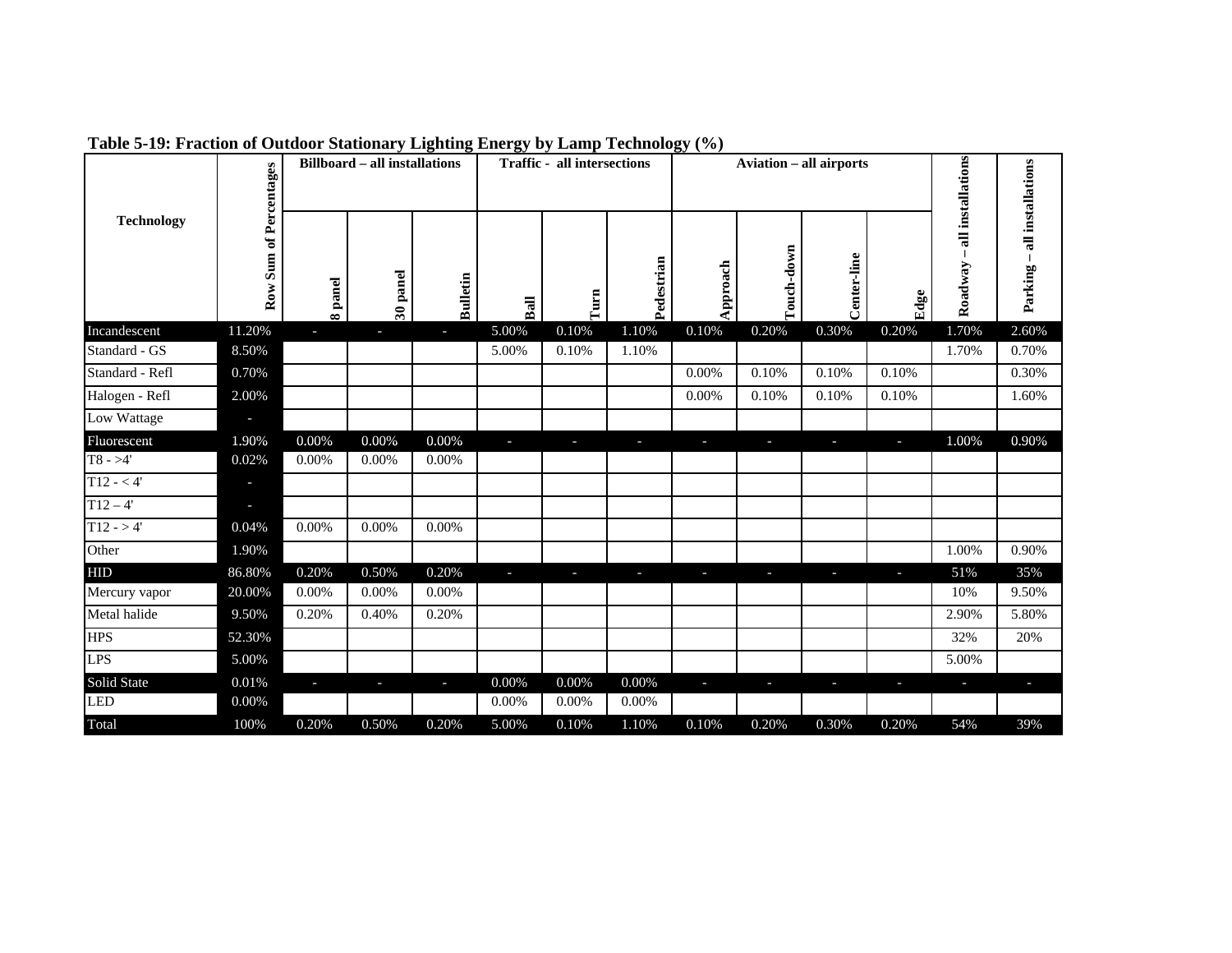|                       | Number of<br><b>Installations</b> | <b>Installed Wattage per</b><br><b>Installation (W)</b> | <b>Operating hours</b><br>per Installation<br>(h/day) | <b>Lighting Energy</b><br><b>Use per Installation</b><br>(kWh/yr) | <b>Total Lighting</b><br><b>Energy Use</b><br>(TWh/yr) |
|-----------------------|-----------------------------------|---------------------------------------------------------|-------------------------------------------------------|-------------------------------------------------------------------|--------------------------------------------------------|
| Billboard             | Displays                          |                                                         |                                                       |                                                                   | 0.5                                                    |
| 8 Sheet               | 140,000                           | 279                                                     | 7.3                                                   | 747                                                               | 0.1                                                    |
| 30 Sheet              | 200,000                           | 557                                                     | 7.3                                                   | 1,493                                                             | 0.3                                                    |
| <b>Bulletin</b>       | 56,000                            | 836                                                     | 7.3                                                   | 2,240                                                             | 0.1                                                    |
| <b>Traffic Signal</b> | Intersections                     |                                                         |                                                       |                                                                   | 3.6                                                    |
| <b>Ball Signal</b>    | 300,000                           | 3,568                                                   | 7.3                                                   | 9,549                                                             | 2.9                                                    |
| <b>Turn Arrow</b>     | 300,000                           | 248                                                     | 2.2                                                   | 201                                                               | 0.1                                                    |
| Pedestrian            | 225,000                           | 991                                                     | 7.5                                                   | 2,713                                                             | 0.6                                                    |
| Aviation              | Lit runways                       |                                                         |                                                       |                                                                   | 0.5                                                    |
| Approach              | 720                               | 36,000                                                  | 6                                                     | 78,840                                                            | 0.1                                                    |
| Touchdown             | 5,000                             | 10,800                                                  | 6                                                     | 23,652                                                            | 0.1                                                    |
| Centerline            | 5,000                             | 14,400                                                  | 6                                                     | 31,536                                                            | 0.2                                                    |
| Taxiway/Runway        | 7,500                             | 8,400                                                   | 6                                                     | 18,396                                                            | 0.1                                                    |
| Roadway               | 37,850,000                        | 187                                                     | 12                                                    | 818                                                               | 31                                                     |
| Parking               | 22,670,000                        | 269                                                     | 10                                                    | 983                                                               | 22.3                                                   |
| Total                 |                                   |                                                         |                                                       |                                                                   | 57.8                                                   |

### **Table 5-20: Lighting Energy Use in Outdoor Stationary Sources**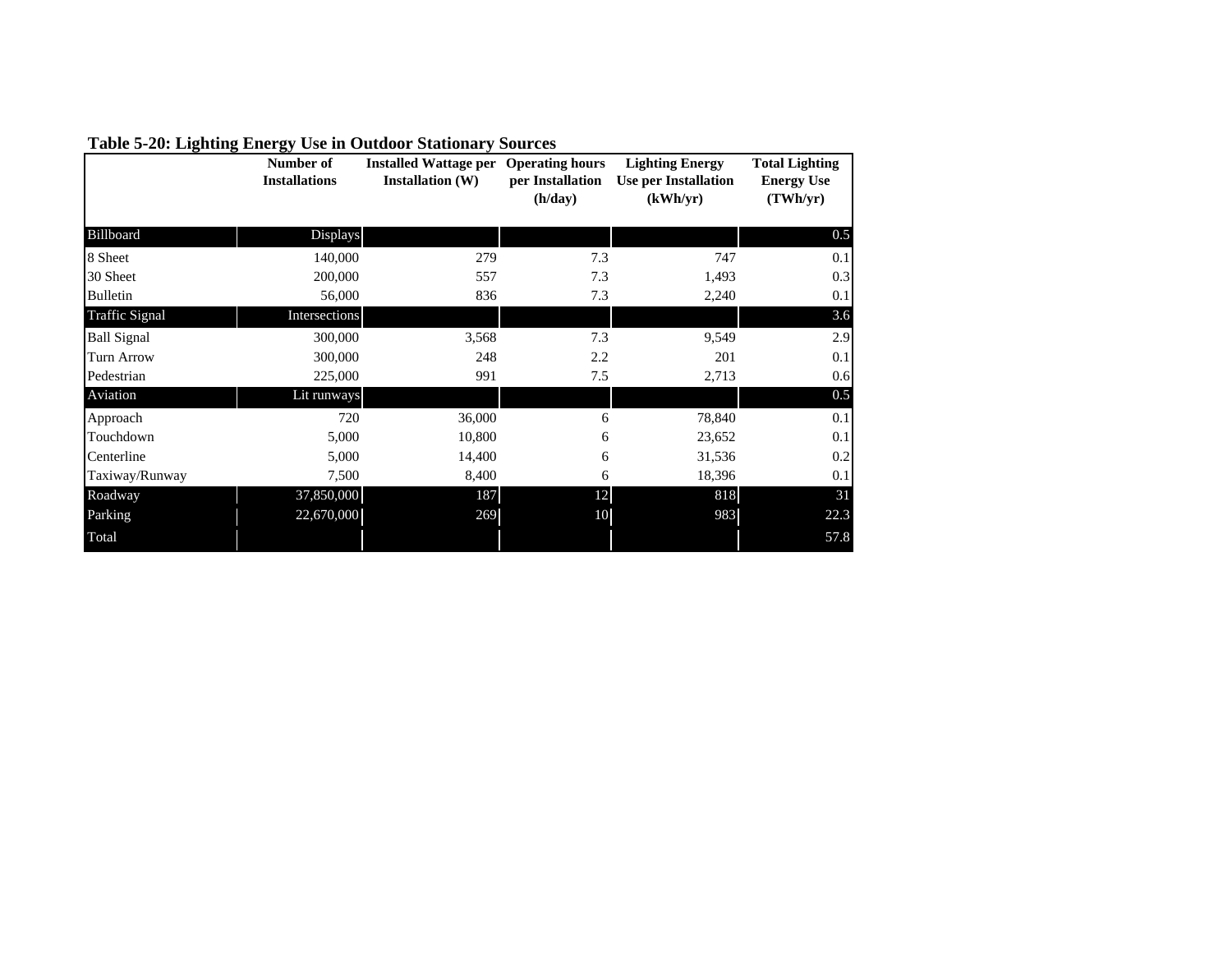|               | Number of<br><b>Lighting Energy</b><br><b>Site Energy</b><br><b>Buildings</b> |             |          | <b>Primary</b><br><b>Energy</b> |           |      |
|---------------|-------------------------------------------------------------------------------|-------------|----------|---------------------------------|-----------|------|
| <b>Sector</b> | use per Building<br>(kWh/yr)                                                  |             | (TWh/yr) | (quad/yr)                       | (quad/yr) |      |
| Residential   | 1.946                                                                         | 106,989,000 | 208      | 0.7                             | 2.2       | 27%  |
| Commercial    | 83,933                                                                        | 4,657,000   | 391      | 1.3                             | 4.2       | 51%  |
| Industrial    | 475,063                                                                       | 227,000     | 108      | 0.4                             | 1.2       | 14%  |
| Outdoor       | n/a                                                                           | n/a         | 58       | 0.2                             | 0.6       | 8%   |
| Stationary    |                                                                               |             |          |                                 |           |      |
| Total         |                                                                               |             | 765      | 2.6                             | 8.2       | 100% |

**Table 5-21: National Lighting Energy Use Summary**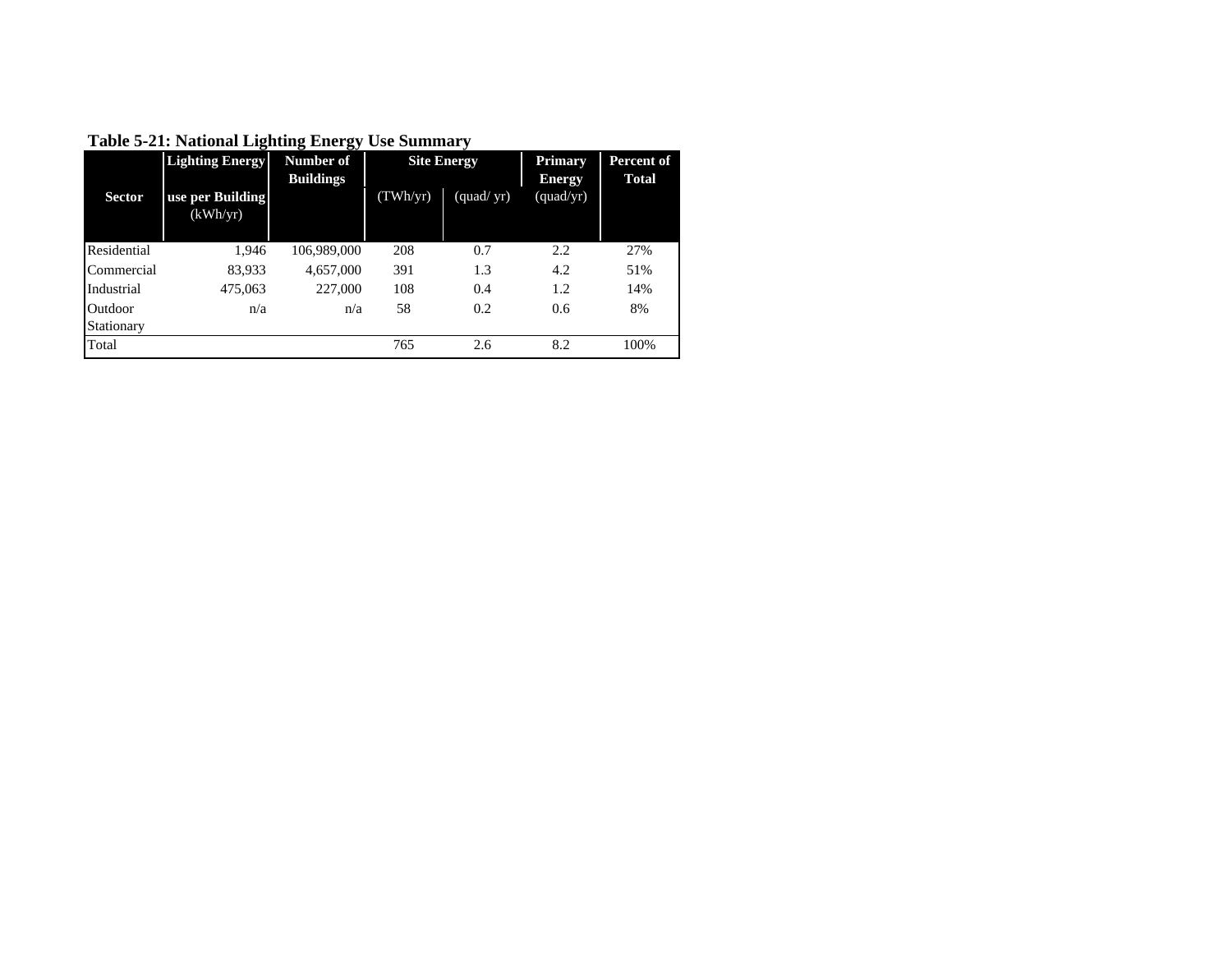|               | <b>Incandescent</b> |       | <b>Fluorescent</b> |       | <b>HID</b> |       |        | <b>Solid State</b> | Total  |       |
|---------------|---------------------|-------|--------------------|-------|------------|-------|--------|--------------------|--------|-------|
| <b>Sector</b> | TWh/yr              | Ouads | TWh/yr             | Ouads | TWh/yr     | Ouads | TWh/yr | Ouads              | TWh/yr | Ouads |
| Residential   | 187.6               | 2.02  | 19.9               | 0.21  | 0.7        | 0.01  |        |                    | 208.2  | 2.2   |
| Commercial    | 124.5               | l.34  | 220.1              | 2.37  | 46.2       | 0.5   | 0.1    | 0.001              | 390.9  | 4.2   |
| Industrial    | 2.6                 | 0.03  | 72.3               | 0.78  | 33         | 0.36  |        |                    | 107.9  | 1.2   |
| Outdoor       | 6.5                 | 0.07  | 1.1                | 0.01  | 50.2       | 0.54  |        |                    | 57.8   | 0.6   |
| Stationary    |                     |       |                    |       |            |       |        |                    |        |       |
| Total         | 321.2               | 3.5   | 313.4              | 3.4   | 130        | 1.4   | 0.1    |                    | 764.7  | 8.2   |

**Table 5-22: National Lighting Energy Use by Sector and Source**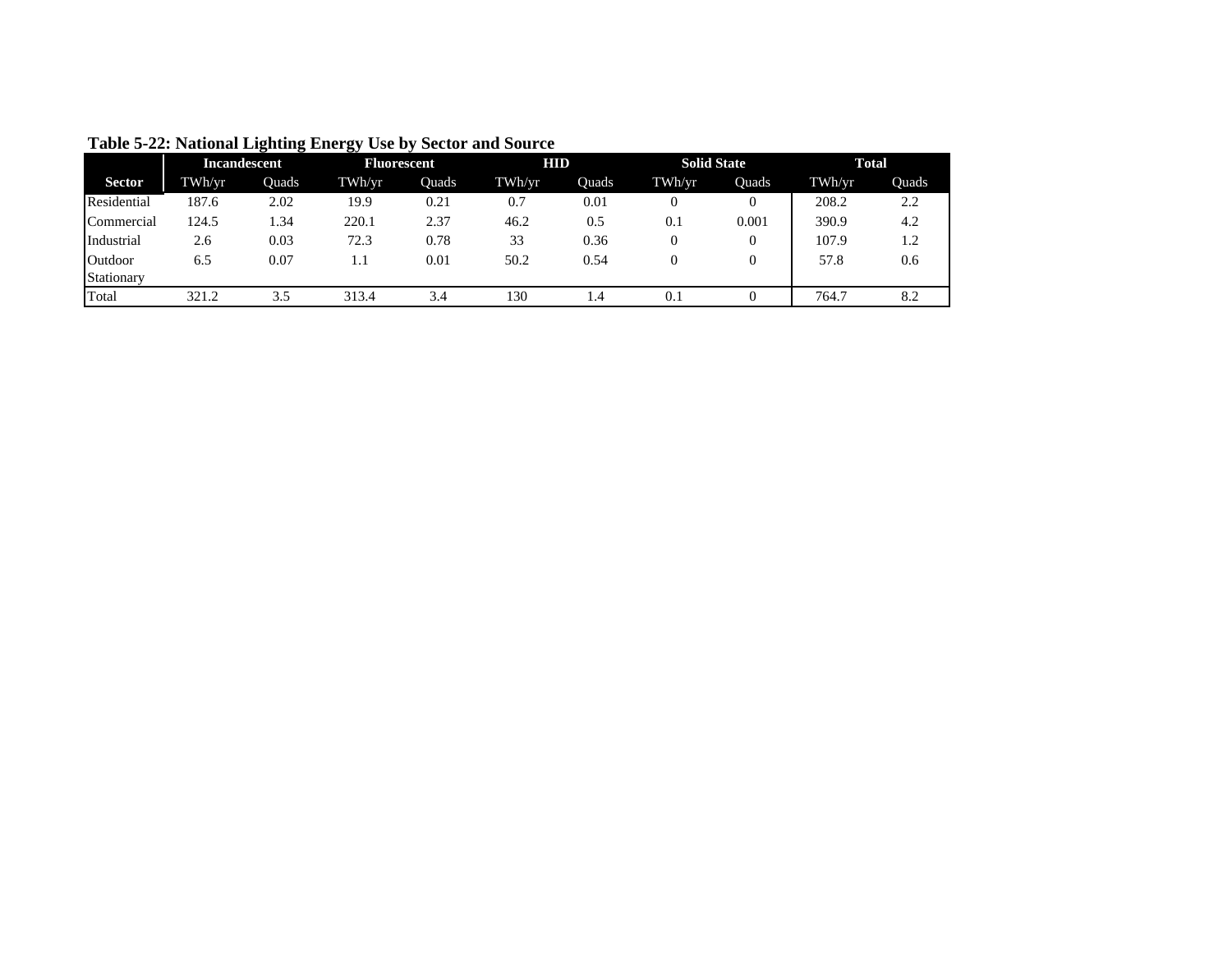**Table 5-23: Lighting Use on a Floorspace Basis**

| <b>Sector</b> | <b>Installed</b> | <b>Mean</b>          | <b>Illuminance</b> | <b>Operating</b> | <b>Energy</b>    |
|---------------|------------------|----------------------|--------------------|------------------|------------------|
|               | Wattage          | <b>Efficacy</b>      | $(fc)(CU=0.5)$     | <b>Hours</b>     | <b>Intensity</b> |
|               | (W/sqft)         | $\text{Im}/\text{W}$ |                    | (hr/day)         | $(kWh/yr/ft^2)$  |
| Residential   |                  | 18                   | 18                 |                  | 1.4              |
| Commercial    | 1.7              | 55                   | 45                 | 9.9              | 5.8              |
| Industrial    |                  | 75                   | 48                 | 13.5             | 6.4              |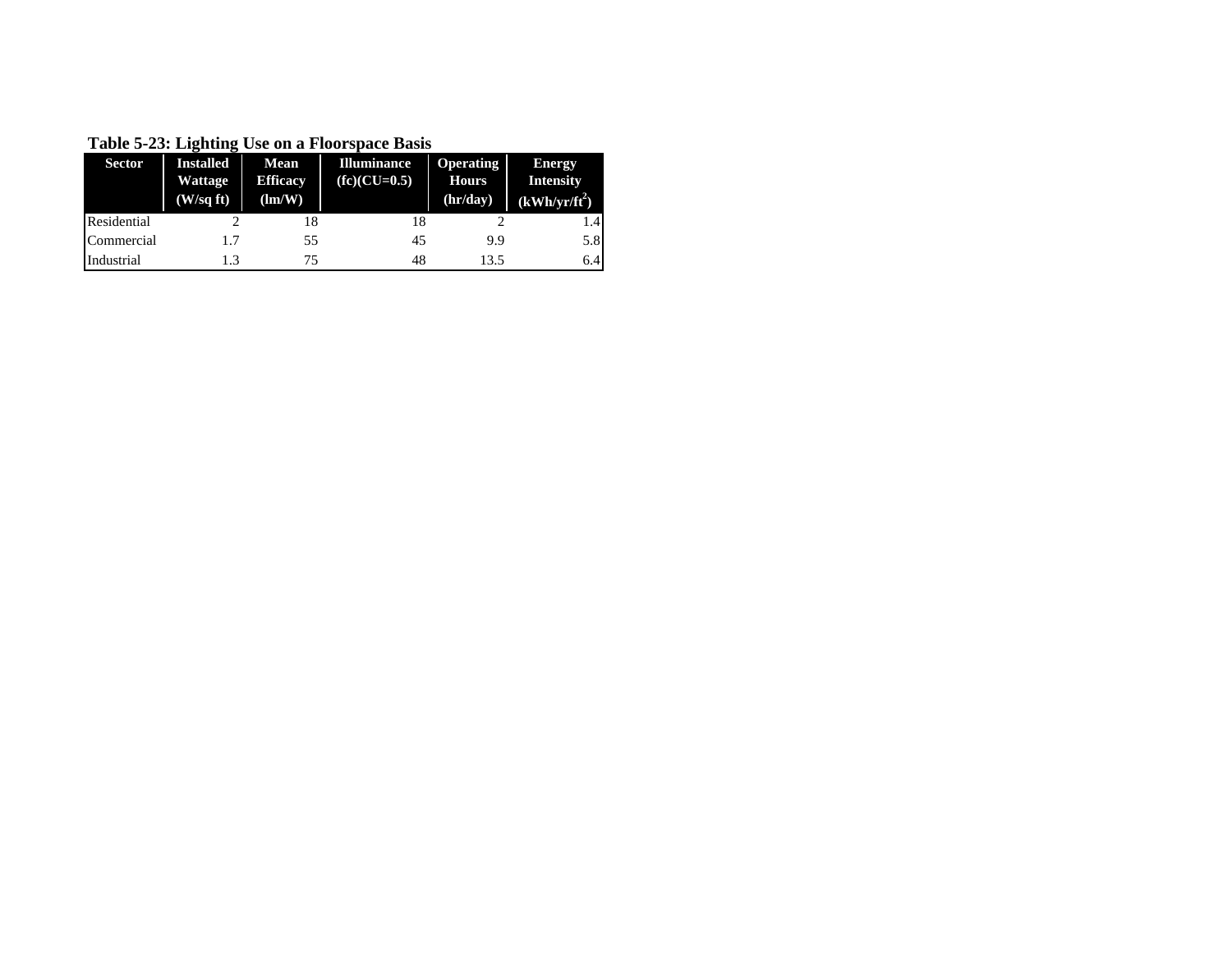|  | <b>Table 6-1: Description of Space Functions</b> |  |  |
|--|--------------------------------------------------|--|--|
|--|--------------------------------------------------|--|--|

| <b>Space Function</b> | <b>Description</b>                                                                      |
|-----------------------|-----------------------------------------------------------------------------------------|
| Assembly              | Public gathering places such as auditoriums, churchs, and museums                       |
| Bathroom              | <b>Bathrooms</b>                                                                        |
| Classroom             | Spaces where classes are taught                                                         |
| Dining                | Places where food is served and eaten                                                   |
| Exit sign             | "Exit" signs                                                                            |
| Food prep             | Places where food is prepared                                                           |
| Hallway               | Pass-through areas such as stairs and lobbies                                           |
| Healthcare            | Medical, nursing, and lab areas                                                         |
| Landscape             | Exterior lit spaces including hardscape and softscape and pedestrian walks              |
| Living space          | Occupied living spaces not including kitchens and bathrooms                             |
| Merchandise           | Retail display areas                                                                    |
| Office                | Spaces where non-manufacturing work is conducted                                        |
| Parking               | Parking areas                                                                           |
| Roadway               | Streets and highways                                                                    |
| Shipping/Receiving    | Areas where materials are staged, shipped, and received                                 |
| Shop                  | Manufacturing assembly and fabrication areas                                            |
| Storage               | Places where items are stored including food                                            |
| Signage               | Illuminated signs                                                                       |
| Signal                | Installations such as traffic and aviation signals not intended to illuminate           |
| Sports/Recreation     | Athletic and recreational areas                                                         |
| Structure             | Exterior illumination of buildings                                                      |
| Task                  | Illumination focused on specific tasks                                                  |
| Unknown               | Unidentifiable areas typically including phrases such as "First Floor" that change with |
|                       | the building function                                                                   |
| Utility               | Boiler rooms, electrical closets, and other areas dedicated to equipment                |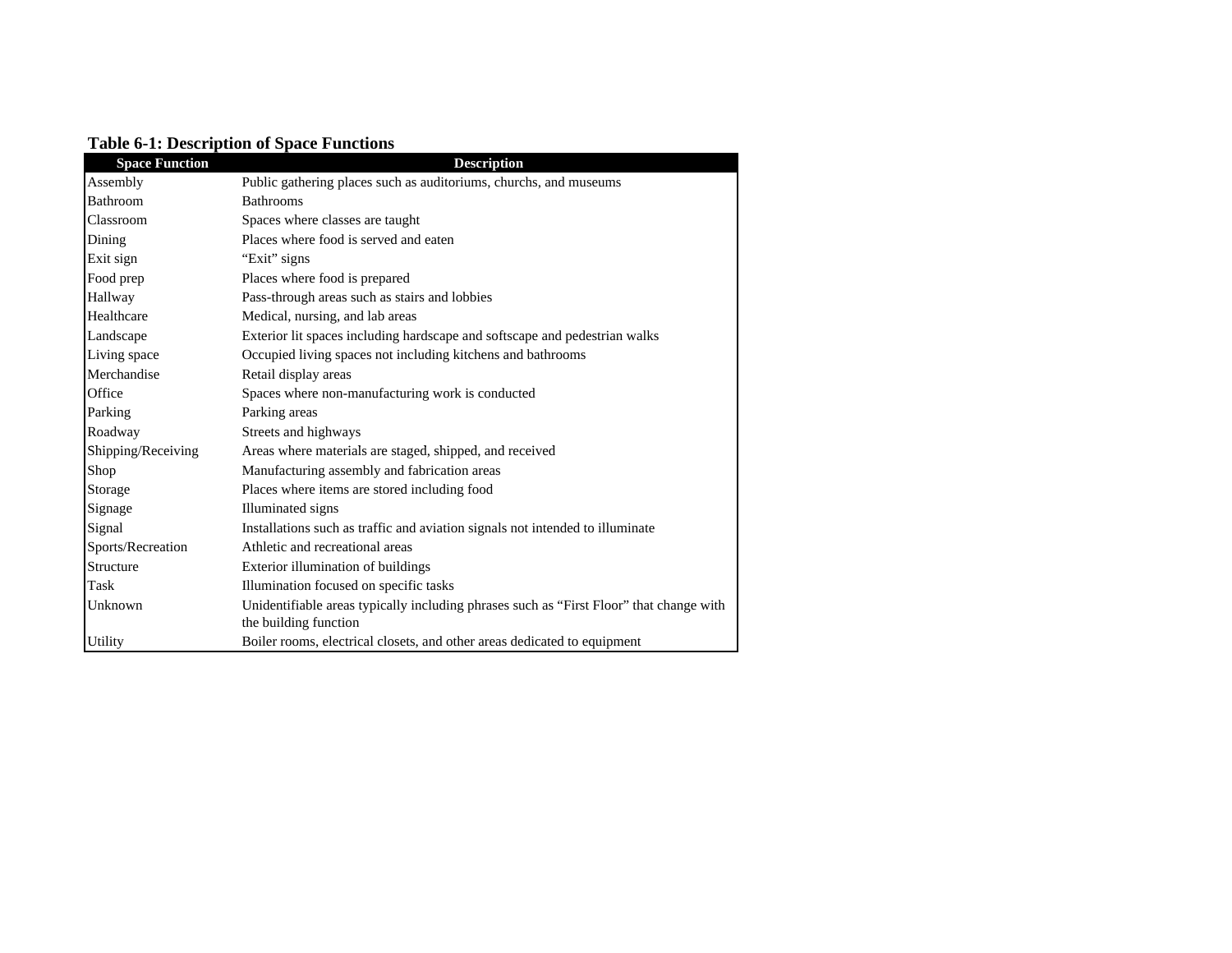|                        | <b>Res</b>               | Com                      | Ind                      | Out                      |                | All   |
|------------------------|--------------------------|--------------------------|--------------------------|--------------------------|----------------|-------|
| Assembly               | $\blacksquare$           | 12                       | $\blacksquare$           | $\blacksquare$           | 12             | 2%    |
| Bathroom               | 27                       | 5                        | $\mathbf{1}$             |                          | 32             | 4%    |
| Classroom              | $\overline{\phantom{a}}$ | 21                       | $\mathbf{1}$             |                          | 22             | 3%    |
| Dining                 | 6                        | 16                       | $\mathbf{1}$             |                          | 23             | 3%    |
| Exit sign              | $\overline{\phantom{a}}$ | $\overline{4}$           | $\mathbf{1}$             |                          | 5              | 1%    |
| Food prep              | 34                       | $\overline{7}$           | $\overline{\phantom{a}}$ |                          | 42             | 5%    |
| Hallway                | 18                       | 31                       | $\overline{c}$           |                          | 51             | 7%    |
| Healthcare             | $\overline{\phantom{a}}$ | 10                       | $\overline{4}$           |                          | 14             | $2\%$ |
| Landscape              | 27                       | 14                       | $\qquad \qquad -$        |                          | 41             | 5%    |
| Living space           | 69                       | $\,8\,$                  |                          |                          | 77             | 10%   |
| Merchandise            | $\overline{\phantom{a}}$ | 48                       |                          |                          | 48             | 6%    |
| Office                 | $\overline{4}$           | 73                       | 11                       |                          | 88             | 11%   |
| Parking                |                          | 11                       | $\mathbf{1}$             | 22                       | 34             | 4%    |
| Roadway                |                          | $\overline{\phantom{a}}$ | $\overline{\phantom{a}}$ | 31                       | 31             | 4%    |
| Shipping/Re<br>ceiving |                          | $\mathbf{1}$             | $\overline{2}$           | $\overline{\phantom{a}}$ | 3              | $0\%$ |
| Shop                   | $\overline{\phantom{a}}$ | 17                       | 50                       | $\overline{\phantom{a}}$ | 66             | 9%    |
| Storage                | 13                       | 27                       | 9                        |                          | 49             | 6%    |
| Signage                | $\overline{a}$           | 19                       | $\overline{c}$           | $\mathbf{1}$             | 22             | 3%    |
| Signal                 |                          | $\overline{\phantom{a}}$ | $\overline{\phantom{a}}$ | $\overline{4}$           | $\overline{4}$ | 1%    |
| Sports/Recre           |                          | 8                        | $\mathbf{1}$             |                          | 9              | 1%    |
| ation                  |                          |                          |                          |                          |                |       |
| Structure              |                          | 10                       | $\mathbf{2}$             |                          | 12             | 2%    |
| Task                   |                          | 6                        | $\mathbf{1}$             |                          | $\tau$         | 1%    |
| Unknown                | 3                        | 36                       | 15                       |                          | 54             | 7%    |
| <b>Utility</b>         | 7                        | $\,8\,$                  | $\overline{4}$           |                          | 19             | 2%    |
| Total                  |                          |                          |                          |                          |                |       |

**Table 6-2: Lighting Energy Consumed in Each Sector by Space Function (TWh/yr)**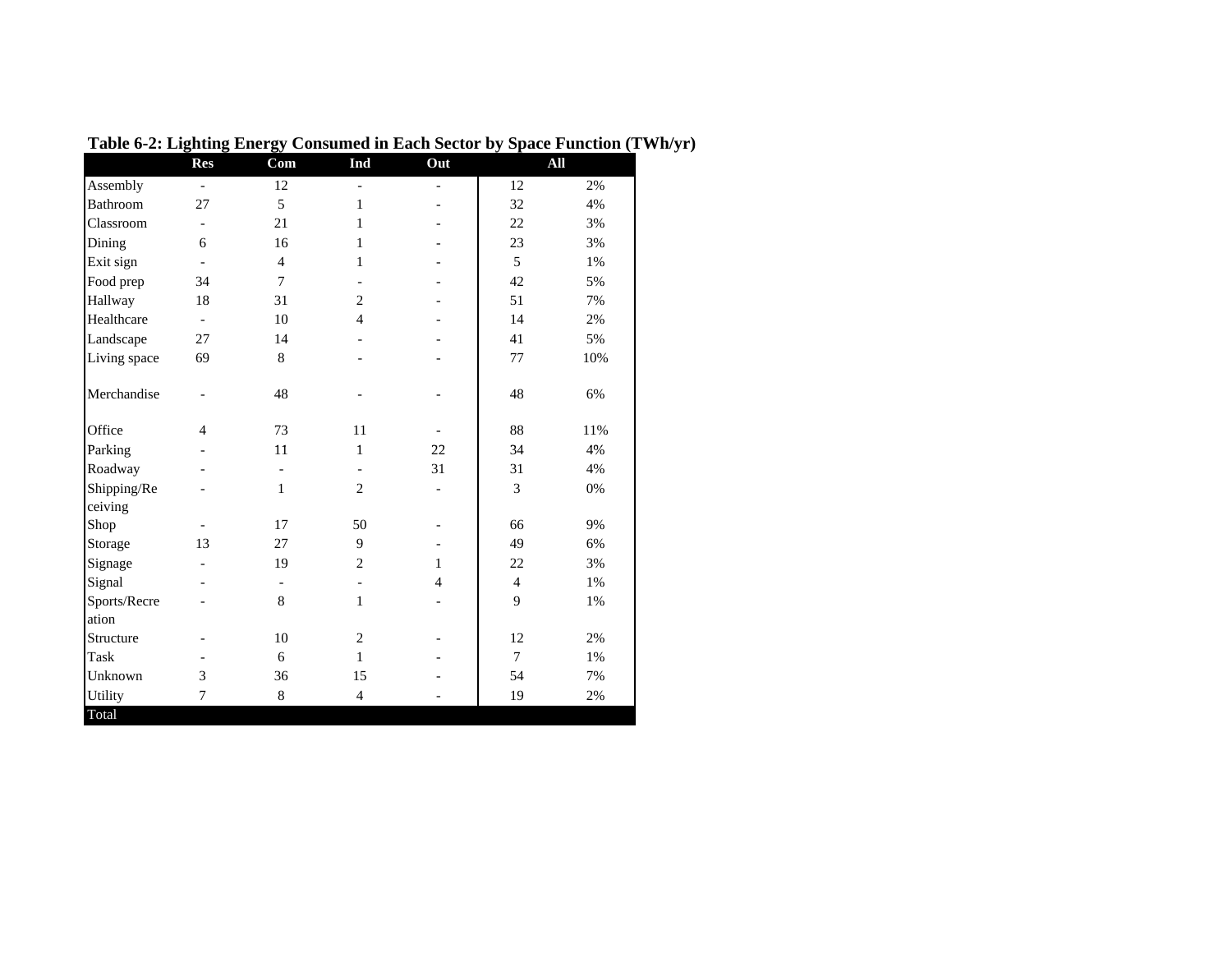|  |  | <b>Table 7-1: Annual Lighting Electricity Consumption Estimates</b> |  |  |
|--|--|---------------------------------------------------------------------|--|--|
|  |  |                                                                     |  |  |

| <b>Residential</b>                             | Annual Household Lighting                                         |
|------------------------------------------------|-------------------------------------------------------------------|
|                                                | <b>Electricity Consumption</b>                                    |
| EIA (1996)                                     | 940 kWh                                                           |
| Hanford $(1994)^1$                             | 1,313 kWh                                                         |
| Hwang et. al., LBNL (1994b)                    | 1,469 kWh                                                         |
| Heschong Mahone Group (1997) <sup>2</sup>      | 1,704 kWh                                                         |
| Tribwell and Lerman $(1996)^3$                 | 1,818 kWh                                                         |
| <b>Lighting Market Characterization (2001)</b> | 1,946 kWh                                                         |
| Manclark et al. $(1992)$ and Nelson $(1992)^4$ | 2,517 kWh                                                         |
|                                                |                                                                   |
| Commercial                                     | <b>Annual National Lighting</b><br><b>Electricity Consumption</b> |
| Vorsatz and Koomey $(1997)^5$                  | 240 TWh                                                           |
| EIA (1996a)                                    | 340 TWh                                                           |
| <b>Lighting Market Characterization (2001)</b> | <b>391 TWh</b>                                                    |
| <b>Industrial</b>                              | <b>Annual National Lighting</b><br><b>Electricity Consumption</b> |
| Niefer $(1997)^6$                              | 50 TWh                                                            |

Table notes:

1. PG&E metered data scaled by national average floorspace. Incandescent only. Our

2. California only based on 697 homes and adjustments based on TPU data.

3. Tacoma, Washington service area only based on the TPU dataset.

4. Yakima, Washington only. Surveys and metering of 53 homes for 3 months.

5. Results of COMMEND model forecast. Cited in Vorsatz (1997)

6. Based on 1991 MECS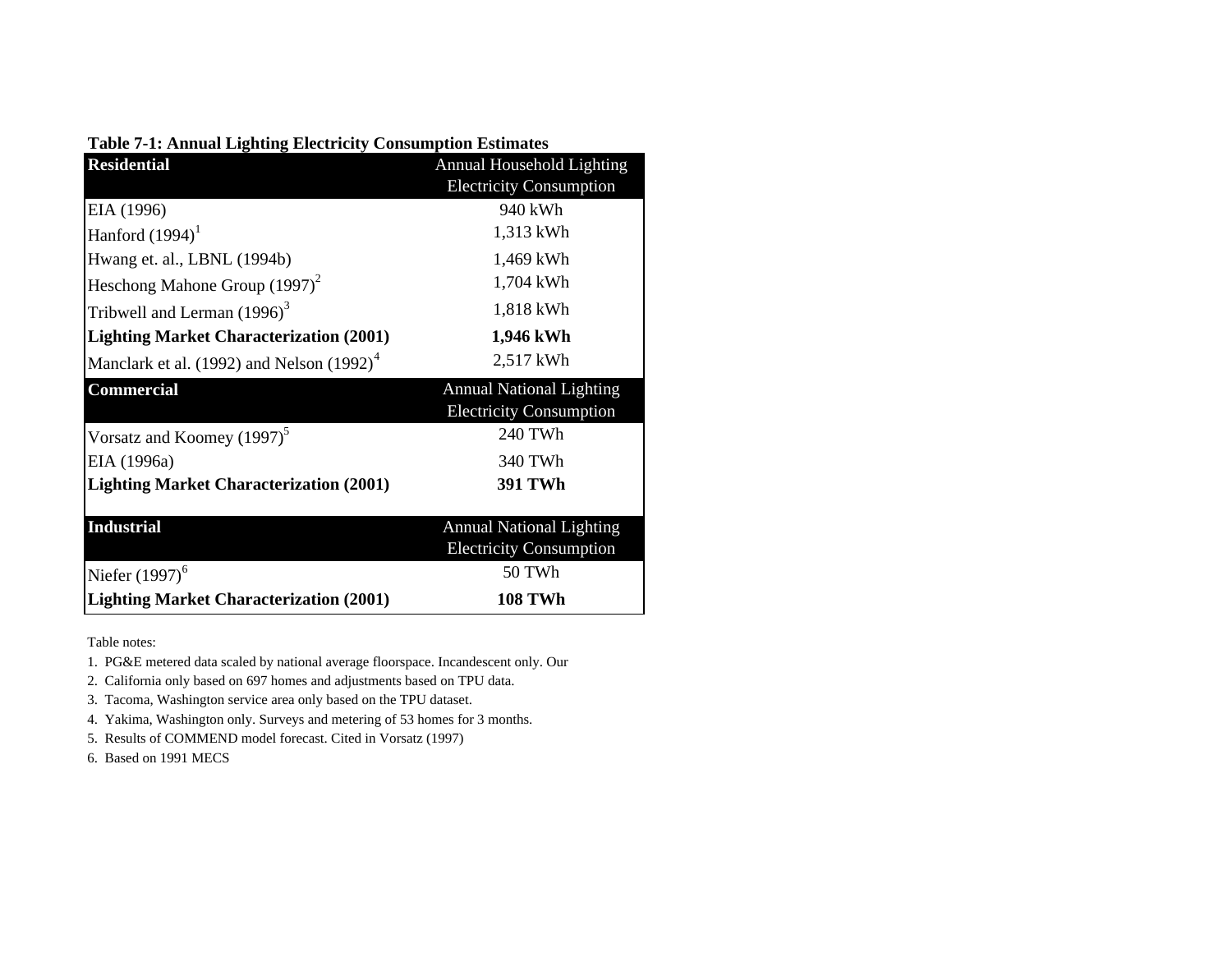| <b>Room Type</b>    | <b>AHS Occurrence</b> | <b>TPU Occurence</b> |
|---------------------|-----------------------|----------------------|
| <b>Bathroom</b>     | IKO                   | 1.7                  |
| Bedroom             | 2.61                  | 2.67                 |
| Closet              | 5.21                  | 0.47                 |
| Dining Room         | 0.38                  | 0.77                 |
| <b>Family Room</b>  | 0.35                  | 0.6                  |
| Garage              | n/a                   | 0.57                 |
| Hall                | n/a                   | 2.19                 |
| Kitchen             | 1                     | 1.01                 |
| Living Room         | 0.96                  | 0.99                 |
| Office              | 0.05                  | 0.24                 |
| Outdoor             | n/a                   | 1.37                 |
| <b>Utility Room</b> | 0.41                  | 0.76                 |
| Other               | 0.08                  | 0.33                 |
| Total               | 12.61                 | 13.67                |

## **Table 7-2: Comparison of AHS and TPU Rooms per Housing Unit**

Note: Shaded values indicate those selected for use in this study.

n/a: AHS did not provide data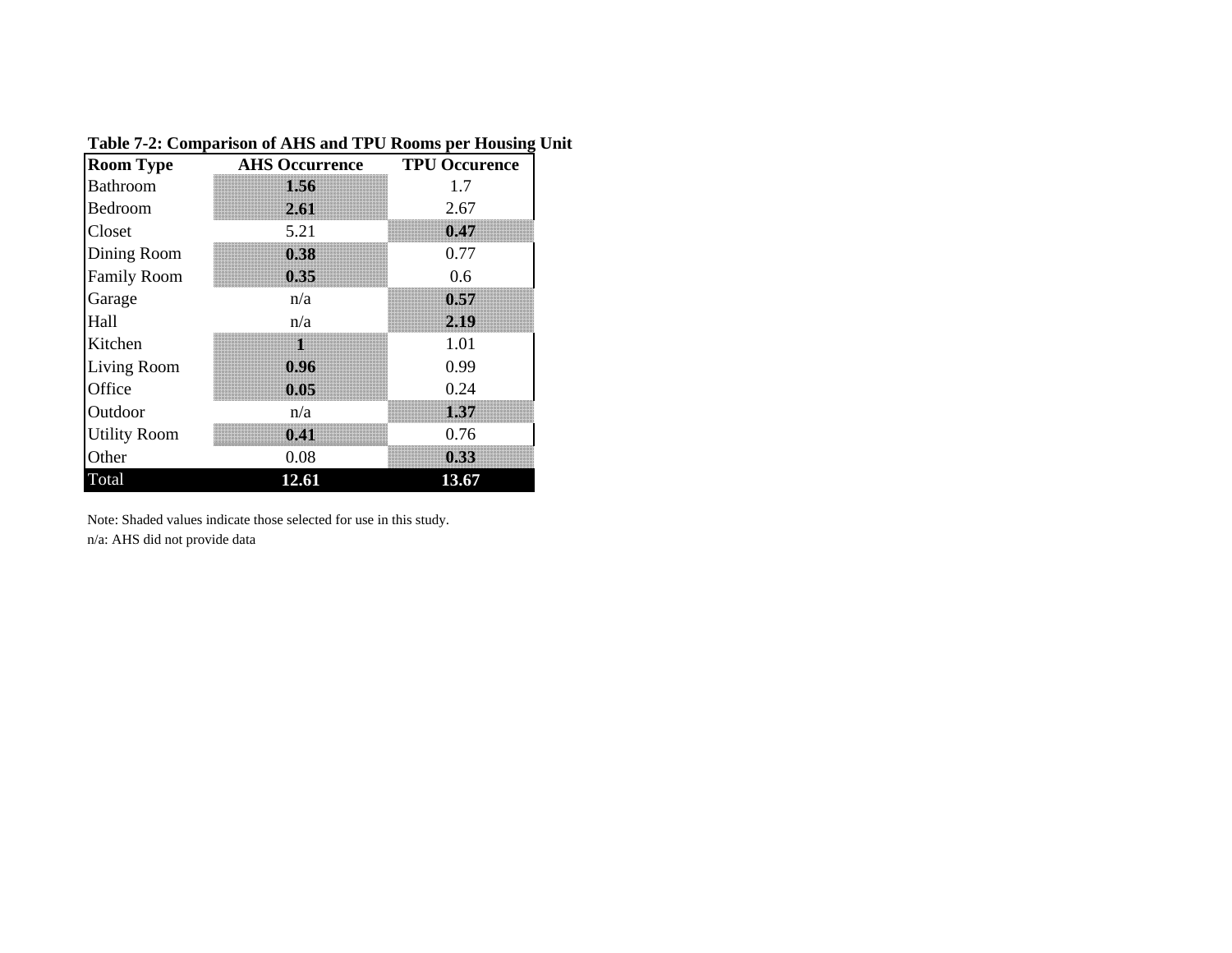|                    | <b>Electricity Use</b><br>per Building | Number of<br><b>Buildings</b> | Site Energy<br>(TWh/yr) | Energy<br>(quads) | Percent of<br>Total |
|--------------------|----------------------------------------|-------------------------------|-------------------------|-------------------|---------------------|
| Residential        | 1,946                                  | 106,989,000                   | 208                     | 2.2               | 27%                 |
| Commercial         | 83,933                                 | 4,657,000                     | 391                     | 4.2               | 51%                 |
| Industrial         | 475,063                                | 227,000                       | 108                     |                   | 14%                 |
| Outdoor stationary | n/a                                    | n/a                           | 58                      | 0.6               | 8%                  |
| Totals             |                                        |                               | 765                     | 8.2               | 100%                |

**Table 8-1. U.S. National Lighting Energy Use Estimates for 2001**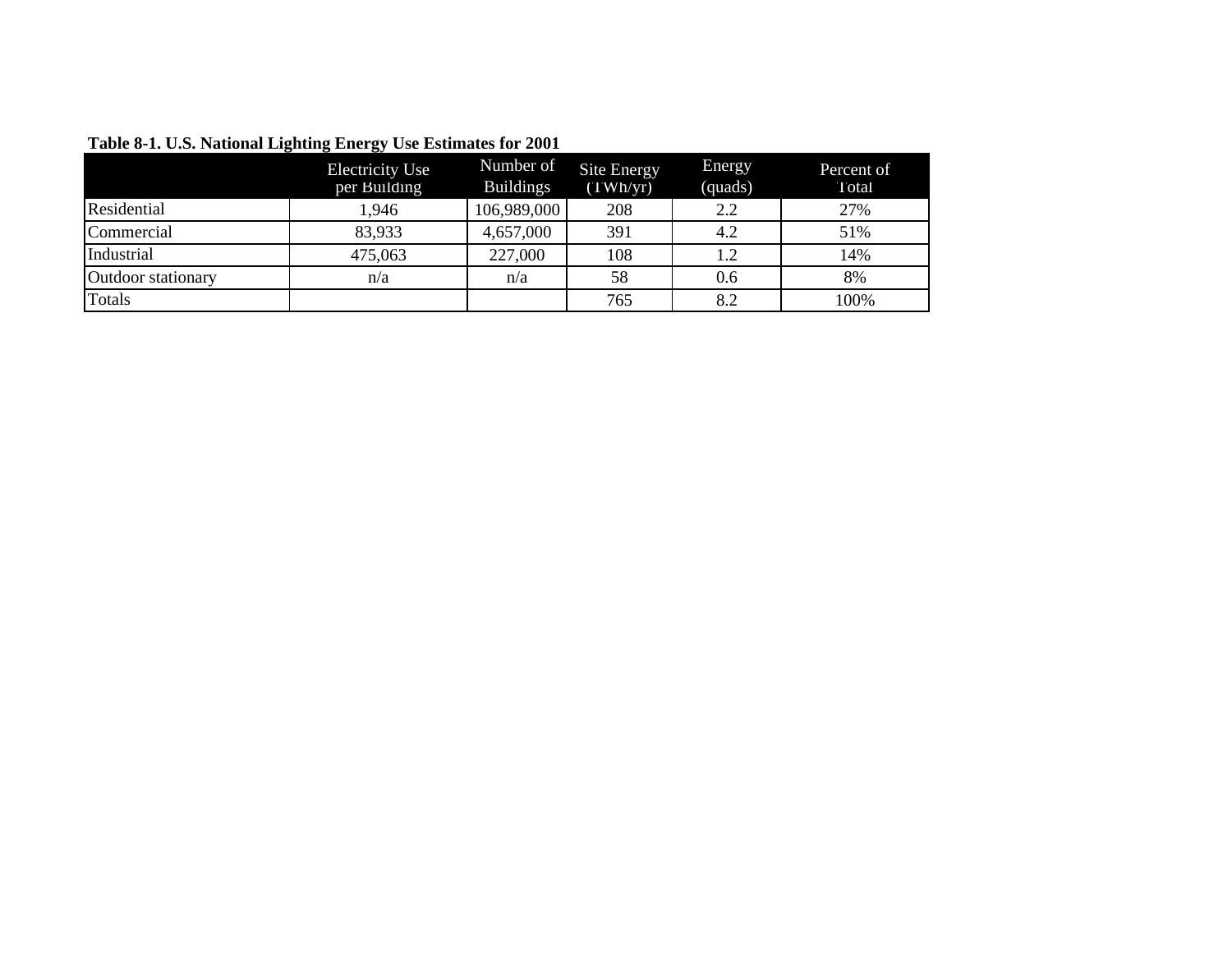|               | <b>Incandescent</b> |       | <b>Fluorescent</b> |       | <b>HID</b> |       | <b>Solid State</b> |       | <b>Total</b> |       |
|---------------|---------------------|-------|--------------------|-------|------------|-------|--------------------|-------|--------------|-------|
| <b>Sector</b> | TWh/yr              | Ouads | TWh/yr             | Ouads | TWh/yr     | Ouads | TWh/yr             | Ouads | TWh/yr       | Ouads |
| Residential   | 187.6               | 2.02  | 19.9               | 0.21  | 0.7        | 0.01  |                    |       | 208.2        | 2.2   |
| Commercial    | 124.5               | l.34  | 220.1              | 2.37  | 46.2       | 0.5   | 0.1                | 0.001 | 390.9        | 4.2   |
| Industrial    | 2.6                 | 0.03  | 72.3               | 0.78  | 33         | 0.36  |                    |       | 107.9        | 1.2   |
| Outdoor       | 6.5                 | 0.07  | 1.1                | 0.01  | 50.2       | 0.54  |                    |       | 57.8         | 0.6   |
| Stationary    |                     |       |                    |       |            |       |                    |       |              |       |
| Total         | 321.2               | 3.5   | 313.4              | 3.4   | 130        | 1.4   | 0.1                |       | 764.7        | 8.2   |

**Table 8-2: National Lighting Energy Use by Sector and Source**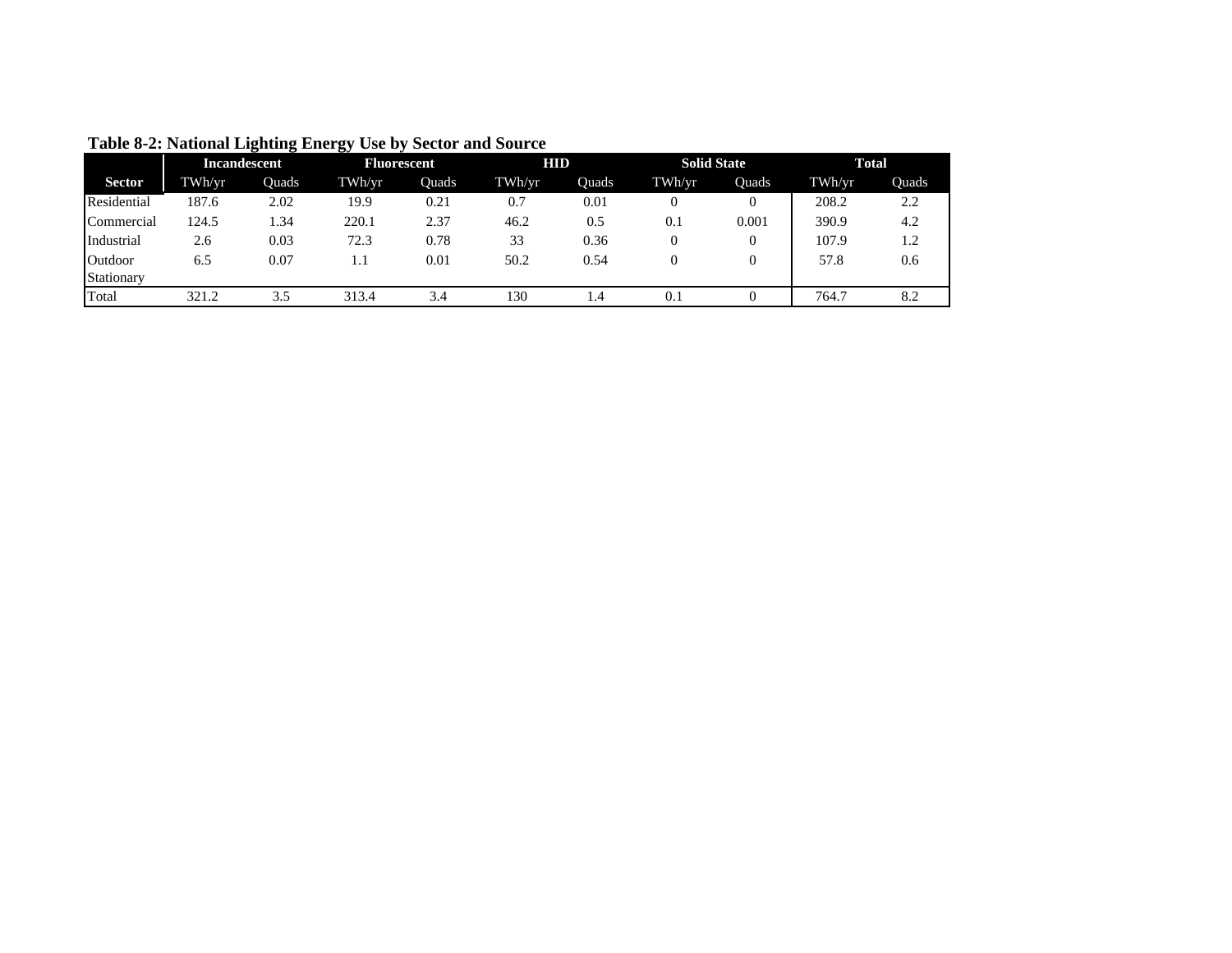| $\bullet$    | $\bullet$                |     | $\mathbf{v}$ . $\mathbf{v}$ |     |     |
|--------------|--------------------------|-----|-----------------------------|-----|-----|
|              |                          |     |                             |     |     |
| Incandescent |                          | οJ  | 64                          | 138 |     |
| Fluorescent  | 38                       |     | 48                          | 150 |     |
| <b>HID</b>   |                          | 404 | 425                         | 227 | 304 |
| Solid State  | $\overline{\phantom{0}}$ |     |                             |     |     |

**Table 8-3. Average Installed Wattages by Sector and Lamp Type, 2001**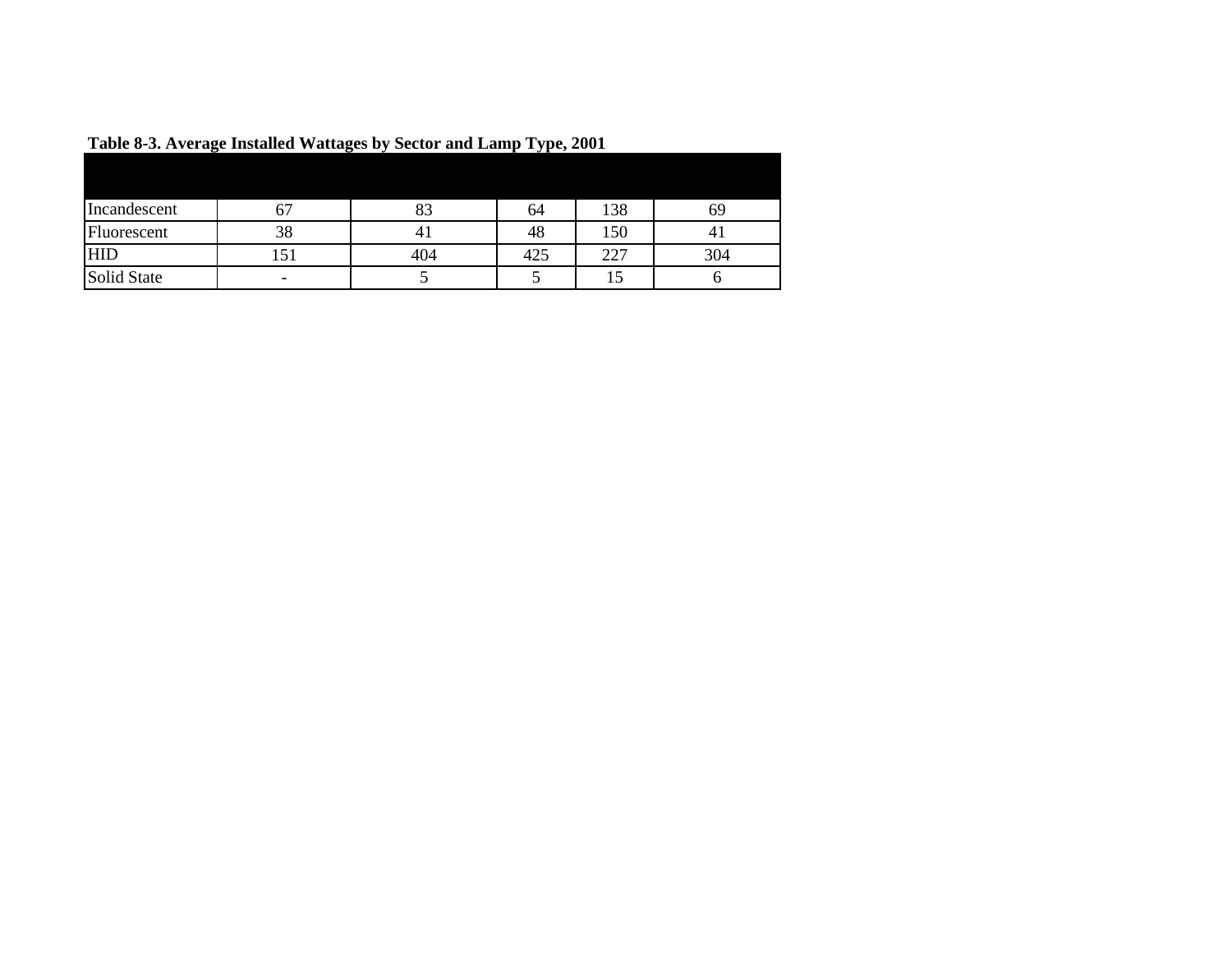|               | Residential<br>(% lamps) | Commercial<br>$(\%$ lamps) | Industrial<br>(% lamps) | Outdoor<br>$(% \mathbf{1}_{k})$ (% lamps) | National Avg.<br>$(% \mathbf{A})$ (% lamps) |
|---------------|--------------------------|----------------------------|-------------------------|-------------------------------------------|---------------------------------------------|
| Incandescent  | 86%                      | 22%                        | 2%                      | 22%                                       | 63%                                         |
| Fluorescent   | 14%                      | 77%                        | 93%                     | 3%                                        | 35%                                         |
| <b>HID</b>    | 0%                       | 2%                         | 5%                      | 75%                                       | 2%                                          |
| Solid State   | 0%                       | 0%                         | 0%                      | 0%                                        | 0%                                          |
| <b>Totals</b> | 100%                     | 100%                       | 100%                    | 100%                                      | 100%                                        |

**Table 8-4. Percentage of Installed Lamps in Average Buildings by Sector, 2001**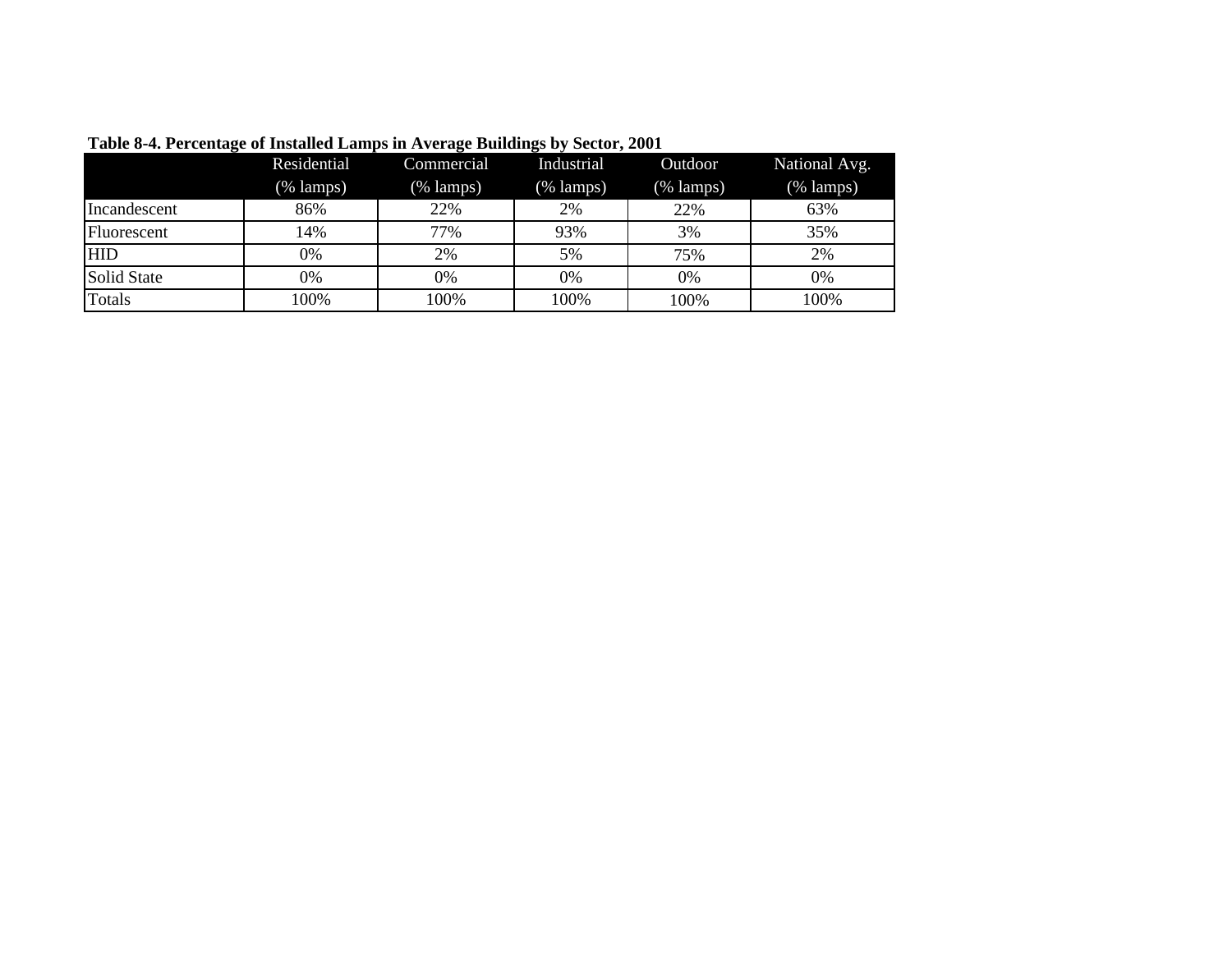|              | . <del>. .</del> . |      |      |      |      |
|--------------|--------------------|------|------|------|------|
|              |                    |      |      |      |      |
| Incandescent | 91%                | 32%  | 2%   | 15%  | 69%  |
| Fluorescent  | 9%                 | 57%  | 68%  | 2%   | 23%  |
| <b>HID</b>   | 0%                 | 1%   | 30%  | 83%  | 7%   |
| Solid State  | 0%                 | 0%   | 0%   | 0%   | 0%   |
| Totals       | 100%               | 100% | 100% | 100% | 100% |

**Table 8-5. Percentage of Installed Wattages in Average Buildings by Sector, 2001**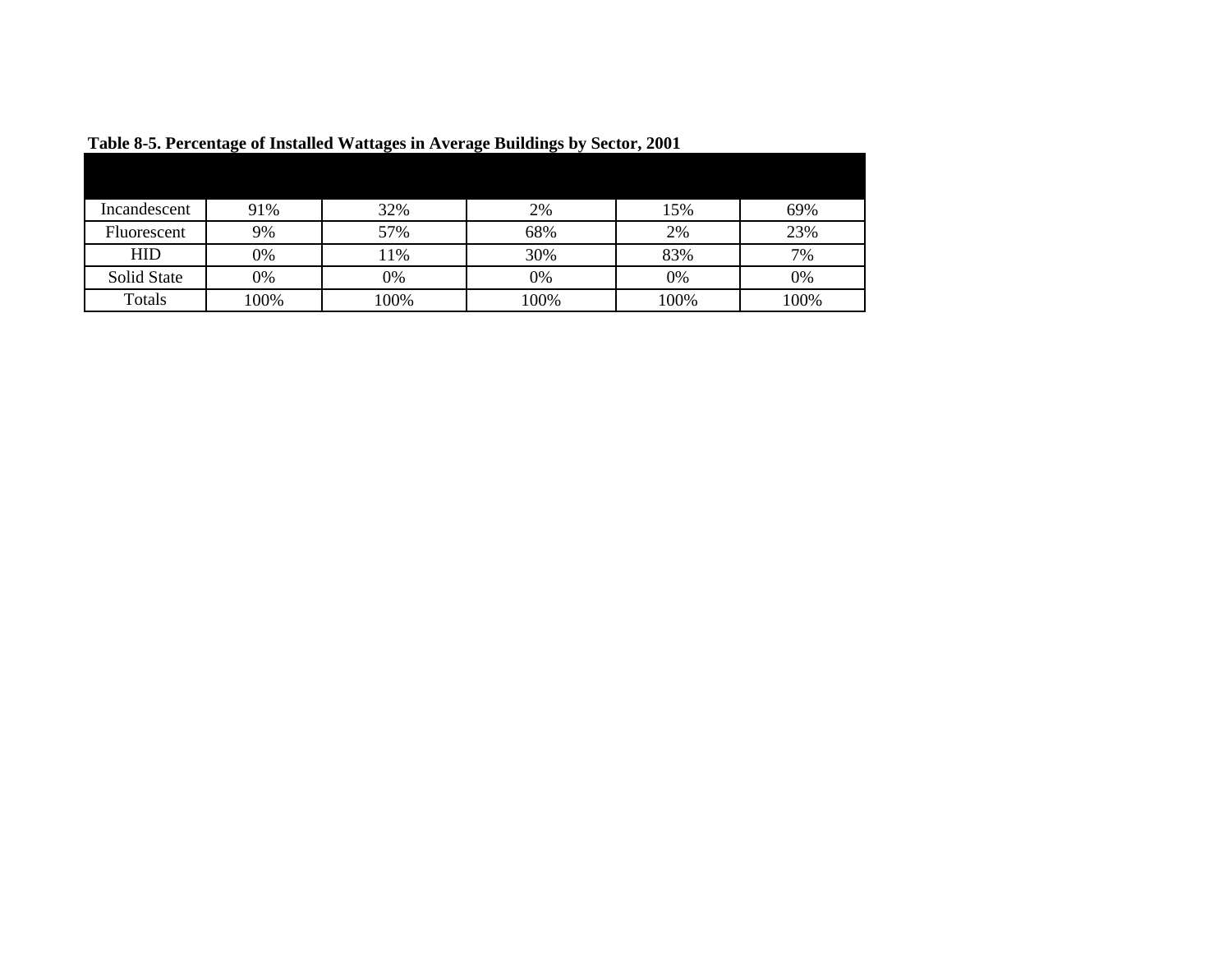|                    | Residential<br>(hours/day) | Commercial<br>(hours/day) | Industrial<br>(hours/day) | Outdoor<br>(hours/day) | National Avg.<br>(hours/day) |
|--------------------|----------------------------|---------------------------|---------------------------|------------------------|------------------------------|
| Incandescent       | 1.9                        | 10.2                      | 16.7                      | 7.9                    | 2.8                          |
| <b>Fluorescent</b> | 2.2                        | 9.7                       | 13.4                      | 10.8                   | 8.2                          |
| <b>HID</b>         | 2.8                        | 10.1                      | 13.9                      | 11.3                   |                              |
| Solid State        | 0                          | 23                        | 23.4                      |                        | 22.2                         |
| Sectoral Average   | ◠                          | 9.9                       | 13.5                      | 10.5                   | 4.8                          |

**Table 8-6. Average Operating Hours per Day by Sector and Source, 2001**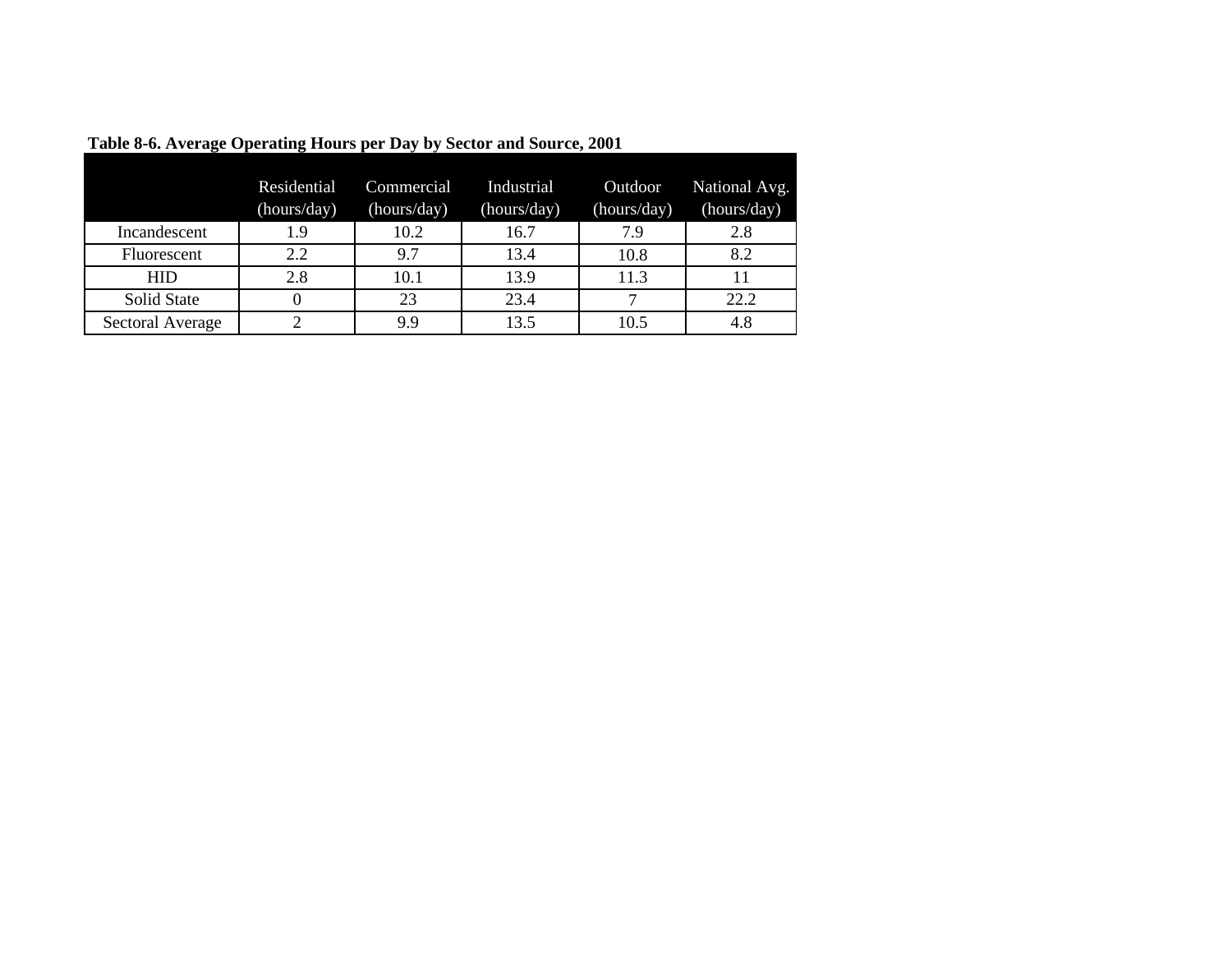|              | Residential     | Commercial      | Industrial      | Outdoor         | National Avg.   |
|--------------|-----------------|-----------------|-----------------|-----------------|-----------------|
|              | (% electricity) | (% electricity) | (% electricity) | (% electricity) | (% electricity) |
| Incandescent | 90%             | 32%             | 2%              | 11%             | 42%             |
| Fluorescent  | 10%             | 56%             | 67%             | 2%              | 41%             |
| <b>HID</b>   | 0.30%           | 12%             | 31%             | 87%             | 17%             |
| Solid State  | 0%              | 0.02%           | 0.00%           | 0.01%           | 0.01%           |
| Totals       | 100%            | 100%            | 100%            | 100%            | 100%            |

## **Table 8-7. Percentage of Electricity Consumption by Sector and Source, 2001**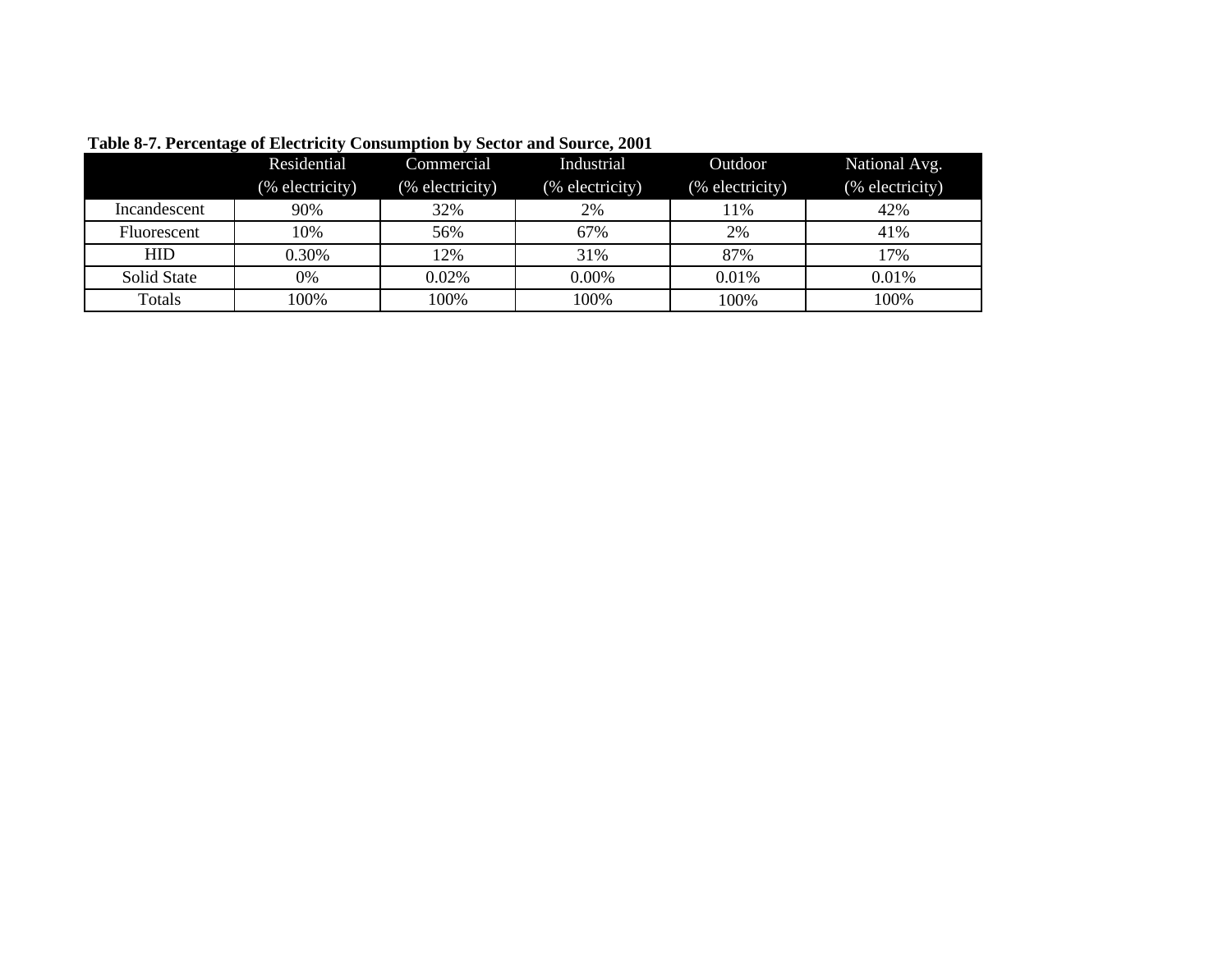|                    | Residential            | Commercial             | Industrial             | Outdoor                | National Avg.                                            |
|--------------------|------------------------|------------------------|------------------------|------------------------|----------------------------------------------------------|
|                    | $(\% \text{ lnhr/yr})$ | $(\% \text{ lnhr/yr})$ | $(\% \text{ lnhr/yr})$ | $(\% \text{ lnhr/yr})$ | $(% \mathcal{L}_{0}^{\ast} \mathcal{L}_{1})$ (% lmhr/yr) |
| Incandescent       | 69%                    | 8%                     | 0%                     | 2%                     | 12%                                                      |
| Fluorescent        | 30%                    | 78%                    | 71%                    | 1%                     | 62%                                                      |
| <b>HID</b>         | 1%                     | 14%                    | 29%                    | 96%                    | 26%                                                      |
| <b>Solid State</b> | 0%                     | 0%                     | 0%                     | 0%                     | $0\%$                                                    |
| Totals             | 100%                   | 100%                   | 100%                   | 100%                   | 100%                                                     |

**Table 8-8. Percentage of Source Lumen Output by Sector and Source, 2001**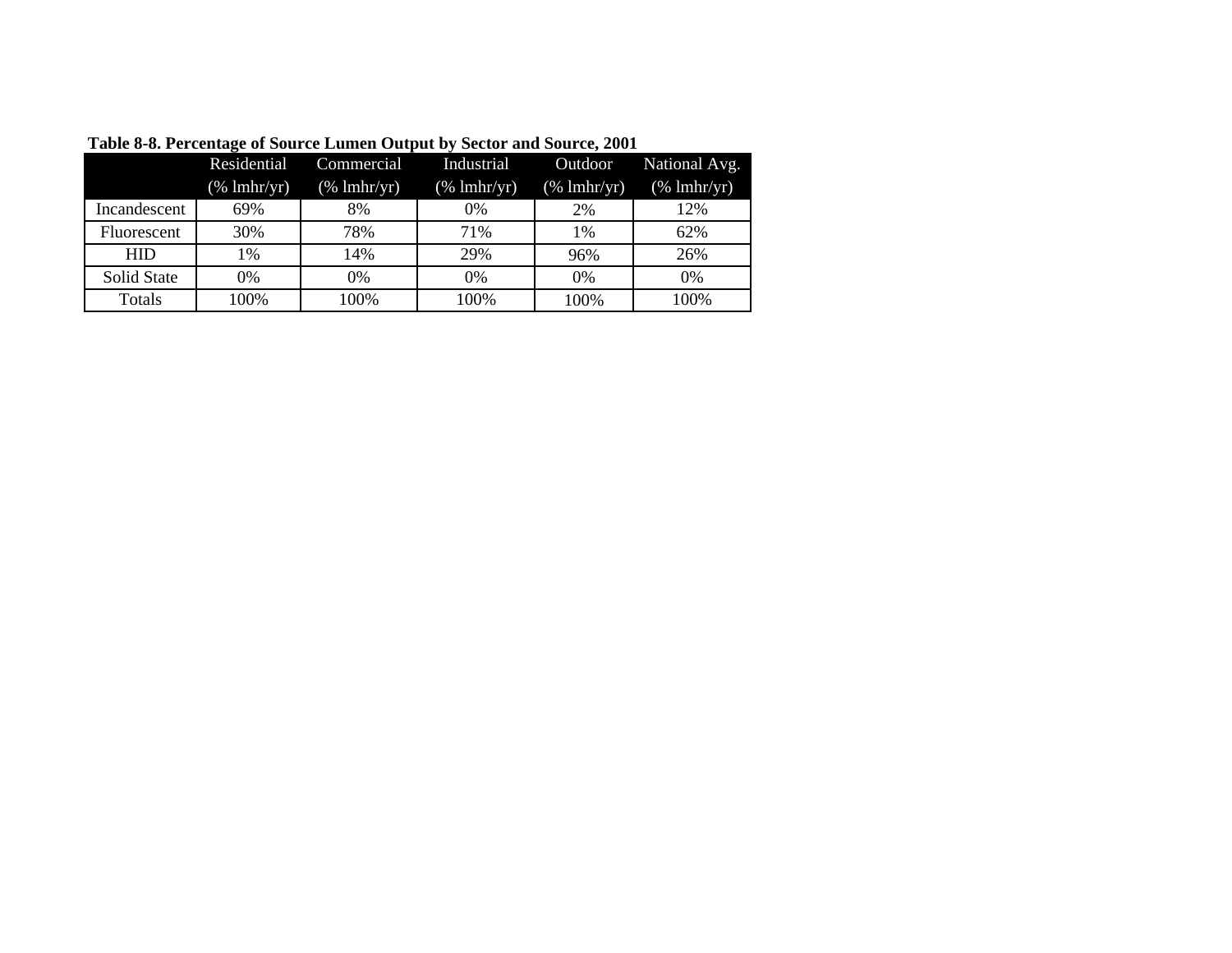|                                | <b>Available</b> | <b>Efficacy</b> |                  |               | Life         |
|--------------------------------|------------------|-----------------|------------------|---------------|--------------|
| <b>Lamp Type</b>               | Wattage          | (lm/W)          | <b>CRI</b>       | CCT(K)        | (1000 hrs)   |
| Incandescent                   |                  |                 |                  |               |              |
| Standard - General Service     | 15-250           | $10-19$         | 97               | 2,500-3,000   | $0.75 - 2.5$ |
| Standard - Reflector           | 30-120           | $8 - 12$        | 97               | 2,500-3,000   |              |
| Halogen - General Service      | 42-150           | $14 - 20$       | 99               | 3,000         | $2 - 3.5$    |
| Quartz Halogen                 | 35-150           | $11 - 17$       | 99               | 2,800-3,000   | $2 - 5$      |
| Halogen - refl. - low volt     | 15-73            | $7 - 10$        | 99               |               |              |
| Low wattage (less than 25W)    | $3 - 25$         | $3 - 17$        | 99               |               | $0.2 - 9$    |
| Misc incandescent              | $0.5 - 37.5$     |                 | 99               |               | $0 - 3$      |
| Fluorescent                    |                  |                 |                  |               |              |
| T <sub>5</sub>                 | $4 - 13$         | 25-55           | 52-75            | 3,000-6,500   | $6 - 7.5$    |
| $T8 - less than 4'$            | 17-30            | 35-82           | 60-90            | 3,000-6,500   | $15 - 20$    |
| $T8 - 4'$                      | 32               | 78-87           | 70-90            | 3,000-5,000   | $15 - 20$    |
| $T8 - More than 4'$            | 35-86            | 78-87           | 52-84            | 3,000-4,100   | $7.5 - 20$   |
| $T8 - U$ -bent                 | 32               | 80-82           | 75-84            | 3,000-4,100   | 20           |
| T12 – less than $4'$           | 14-55            | 35-75           | 52-90            | 3,000-6,500   | $7.5 - 18$   |
| $T12 - 4'$                     | 32, 34, 40       | 60-75           | 50-90            | 3,000-7,500   | 20           |
| T12 – More than $4'$           | 50-220           | 45-92           | 60-92            | 3,000-6,500   | $9 - 20$     |
| $T12 - U$ -bent                | 34-40            | 48-74           | 52-82            | 3,000-6,500   | $10-20$      |
| Compact - Pin-base             | $5 - 50$         | 42-77           | 82               | 2,700-6,500   | $10 - 20$    |
| Compact - Screw-in             | $5 - 55$         | 40-70           | 82               | 2,700-5,000   | 10           |
| Compact - Pin-base - reflector |                  |                 |                  |               |              |
| Compact - Screw-in - reflector |                  |                 |                  |               |              |
| Circline                       | 20-40            | 29-50           | 60-85            | 3,000-6,500   | $10 - 12$    |
| Induction discharge            | 55-85            | 50-56           | $80+$            | 3,000-4,000   | 100          |
| Miscellaneous fluorescent      |                  |                 |                  |               |              |
| <b>HID</b>                     |                  |                 |                  |               |              |
| Mercury vapor                  | 40-1000          | $25 - 50$       | $15 - 50$        | 4,000-7,000   | 29           |
| Metal halide                   | 36-1650          | 50-115          | 65-70            | 3,000-4,400   | $3 - 20$     |
| High pressure sodium           | 35-1000          | 50-124          | 22               | 1,900-2,200   | 29           |
| Low pressure sodium            | 18-180           | 75-150          |                  | 0 1,700-1,800 | 18           |
| Xenon                          |                  |                 |                  |               |              |
| Electrodeless (e.g. mercury)   |                  |                 |                  |               |              |
| Solid State                    |                  |                 |                  |               |              |
| <b>LED</b>                     | $2 - 25$         | $3 - 30$        | $\boldsymbol{0}$ |               |              |
| Electroluminescent             |                  |                 |                  |               |              |
| Total                          |                  |                 |                  |               |              |

## **Table A-1. Approximate Properties of Lighting Technologies Considered**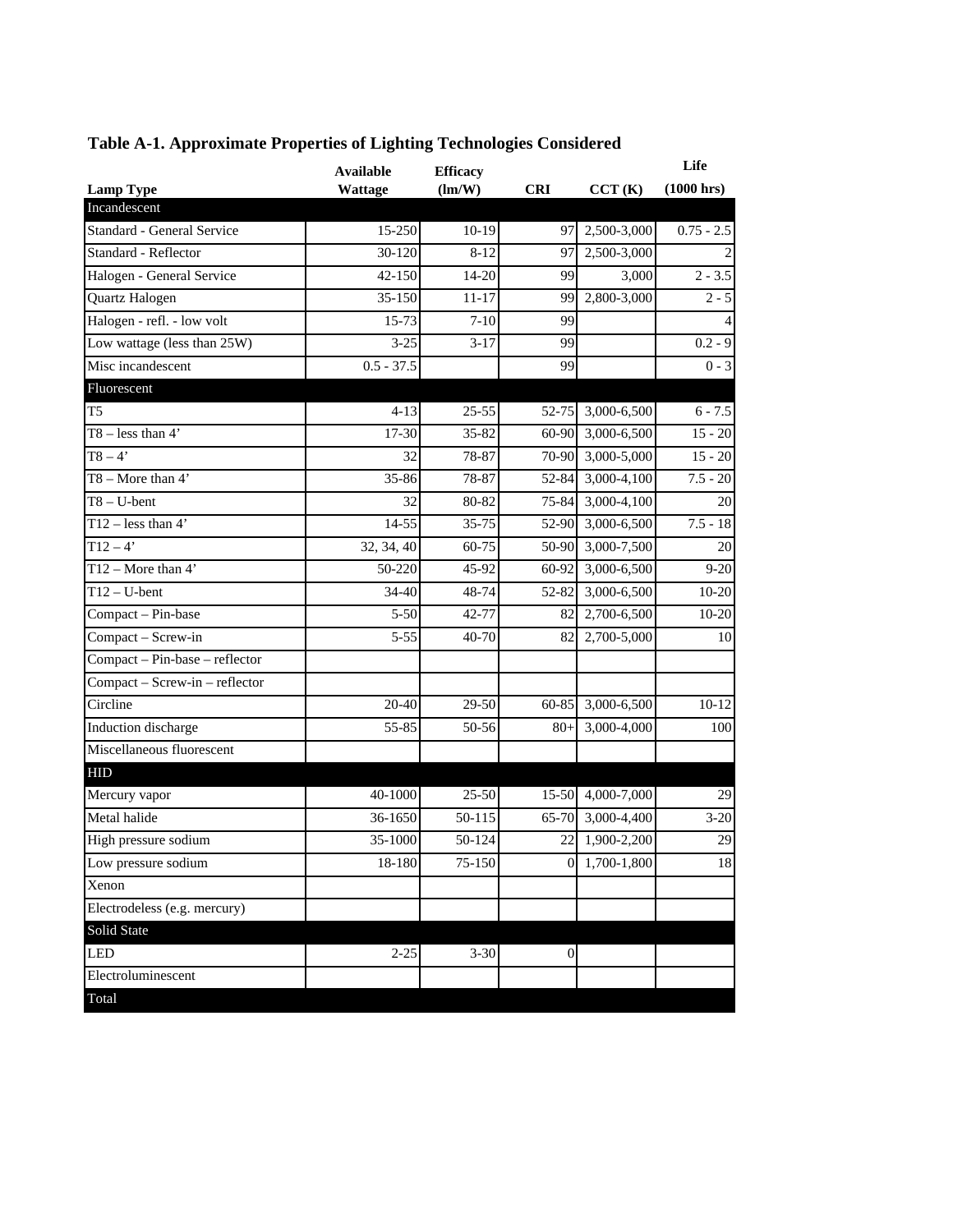| <b>Magnetic</b> |          |           | <b>Hybrid</b> |       | <b>Electronic</b> |                |                   |
|-----------------|----------|-----------|---------------|-------|-------------------|----------------|-------------------|
|                 | Standard | High Eff. | T8            |       | Standard          | T8 Full Output | T8 Reduced Output |
| T <sub>8</sub>  | 8%       | 1%        | 29%           | $0\%$ | $0\%$             | 62%            | $1\%$             |
| T12             | 91%      | 7%        | 0%            | $0\%$ | 1%                | 0%             | $0\%$             |
| Both            | 89%      | $7\%$     | 1%            | 0%    | $1\%$             | 2%             | $0\%$             |

**Table A-2. Ballast Prevalence in Fluorescent Lamps in XenCAP™**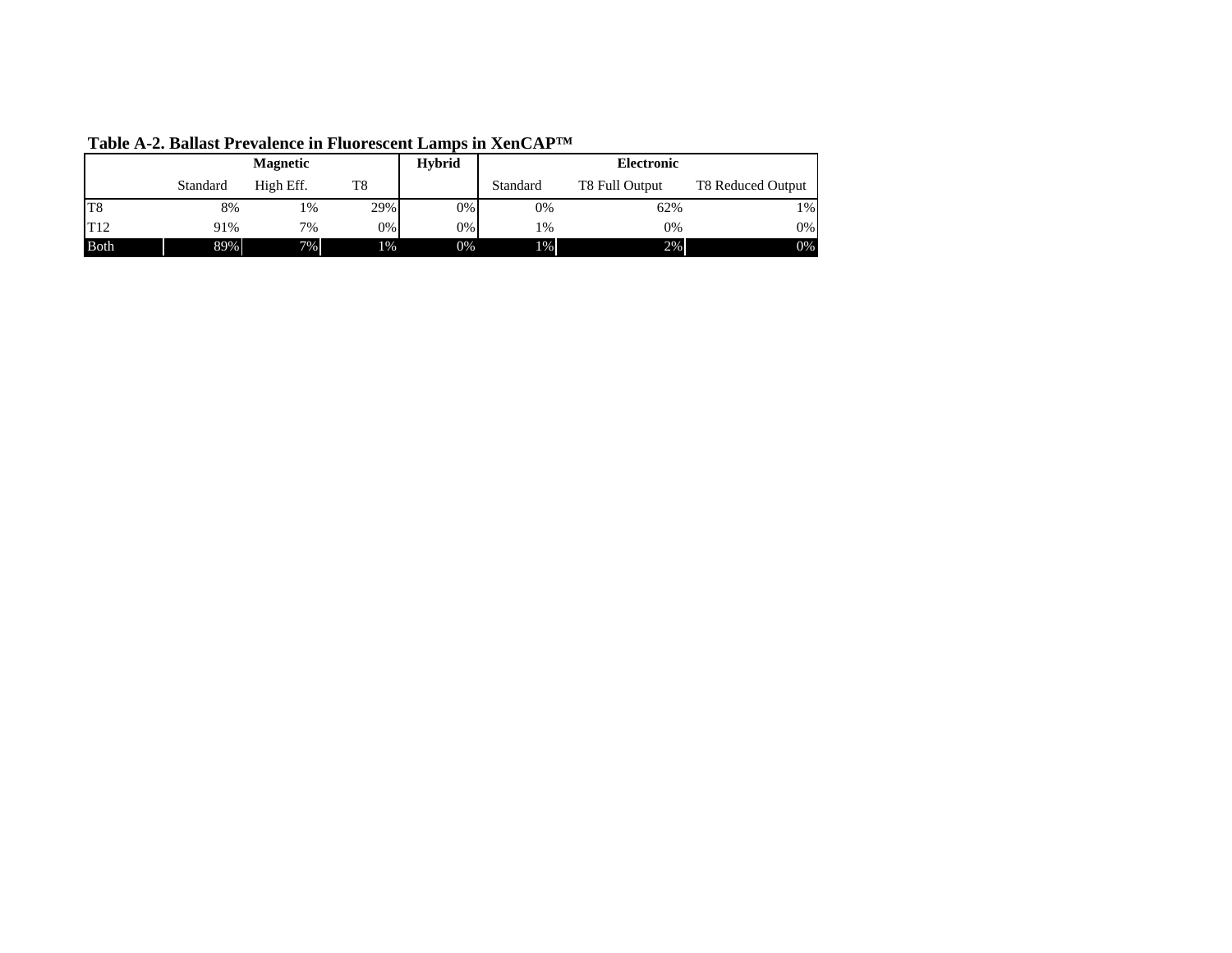|                                | <b>Residential</b>           |                          |                          | Commercial     | <b>Industrial</b>        |                 |
|--------------------------------|------------------------------|--------------------------|--------------------------|----------------|--------------------------|-----------------|
| <b>Lighting Technology</b>     | Wattage                      | efficacy                 | Wattage                  | efficacy       | Wattage                  | efficacy        |
| Standard - General Service     | 63                           | 15                       | 83                       | 16             | 126                      | 17              |
| Standard - Reflector           | 102                          | 9                        | 104                      | 9              | 102                      | 9               |
| Halogen - General Service      | 200                          | 18                       | 64                       | 15             | $\overline{a}$           | $\overline{15}$ |
| Halogen - Double Ended         | 205                          | 19                       | 226                      | 20             | 452                      | 20              |
| Halogen - refl. - low volt     | $\overline{\phantom{a}}$     | $\overline{\phantom{a}}$ | 48                       | 11             | 58                       | 11              |
| Low wattage $(<25W)$           | $\overline{\phantom{a}}$     | $\overline{\phantom{a}}$ | $\overline{15}$          | $\overline{9}$ | 19                       | $\overline{9}$  |
| Misc incandescent              | $\overline{\phantom{a}}$     | $\overline{\phantom{a}}$ |                          | 13             | $\overline{a}$           | 13              |
| $\overline{T5}$                | $\blacksquare$               | $\blacksquare$           | 8                        | 50             | 10                       | 50              |
| $T8 - less than 4'$            | $\blacksquare$               | $\overline{\phantom{a}}$ | 23                       | 82             | 23                       | 82              |
| $T8-4'$                        | $\bar{a}$                    | $\overline{\phantom{a}}$ | $\overline{33}$          | 85             | $\overline{31}$          | 85              |
| $T8 - More than 4'$            | $\overline{\phantom{a}}$     | $\blacksquare$           | 50                       | 88             | $\overline{53}$          | $\overline{88}$ |
| $T8 - U$ -bent                 | $\blacksquare$               | $\overline{\phantom{a}}$ | 34                       | 74             | 32                       | 74              |
| $T12$ – less than 4'           | $\overline{\phantom{a}}$     | $\overline{\phantom{a}}$ | 29                       | 63             | 32                       | 63              |
| $T12 - 4'$                     | $\blacksquare$               | $\overline{\phantom{a}}$ | 45                       | 74             | 44                       | 74              |
| $T12 - More than 4'$           | $\blacksquare$               | $\blacksquare$           | 93                       | 79             | 95                       | 79              |
| $T12-U-bent$                   | $\overline{\phantom{a}}$     | $\overline{\phantom{a}}$ | 46                       | 69             | 46                       | 69              |
| Compact Plug-in                | $\overline{\phantom{a}}$     | 60                       | 17                       | 60             | 31                       | 60              |
| Compact Screw base             | 18                           | 55                       | 16                       | 55             | 14                       | 55              |
| Compact Plug-in - reflector    | $\overline{a}$               | 55                       | 16                       | 55             | $\overline{a}$           | 55              |
| Compact Screw base - reflector | 11                           | 55                       | 16                       | 55             | 14                       | 55              |
| Circline                       | $\overline{\phantom{a}}$     | 58                       | 30                       | 58             | 35                       | 58              |
| Induction discharge            | $\frac{1}{2}$                | 53                       | $\overline{a}$           | 53             | $\overline{a}$           | 53              |
| Miscellaneous fluorescent      | 41                           | 60                       | 18                       | 60             | 34                       | 60              |
| Mercury vapor                  | 179                          | 40                       | 331                      | 40             | 409                      | 46              |
| Metal halide                   | $\overline{\phantom{a}}$     | 65                       | 472                      | 65             | 438                      | 65              |
| High pressure sodium           | 79                           | 80                       | 260                      | 104            | 394                      | 112             |
| Low pressure sodium            | $\overline{\phantom{a}}$     | $\overline{\phantom{a}}$ | 104                      | 140            | 90                       | 140             |
| Xenon                          | $\qquad \qquad \blacksquare$ |                          |                          | 40             | $\overline{\phantom{0}}$ | 40              |
| Electrodeless (e.g. mercury)   | $\overline{\phantom{a}}$     | $\overline{\phantom{a}}$ | $\overline{\phantom{a}}$ | 150            | $\overline{a}$           | 150             |
| <b>LED</b>                     | $\overline{a}$               | $\blacksquare$           | 6                        | 20             | 6                        | 20              |
| Electroluminescent             | $\overline{\phantom{a}}$     | $\overline{\phantom{a}}$ | $\overline{2}$           | 10             | $\overline{2}$           | 10              |

**Table A-3. Efficacy Assumptions Used to Calculate National Lumen Production**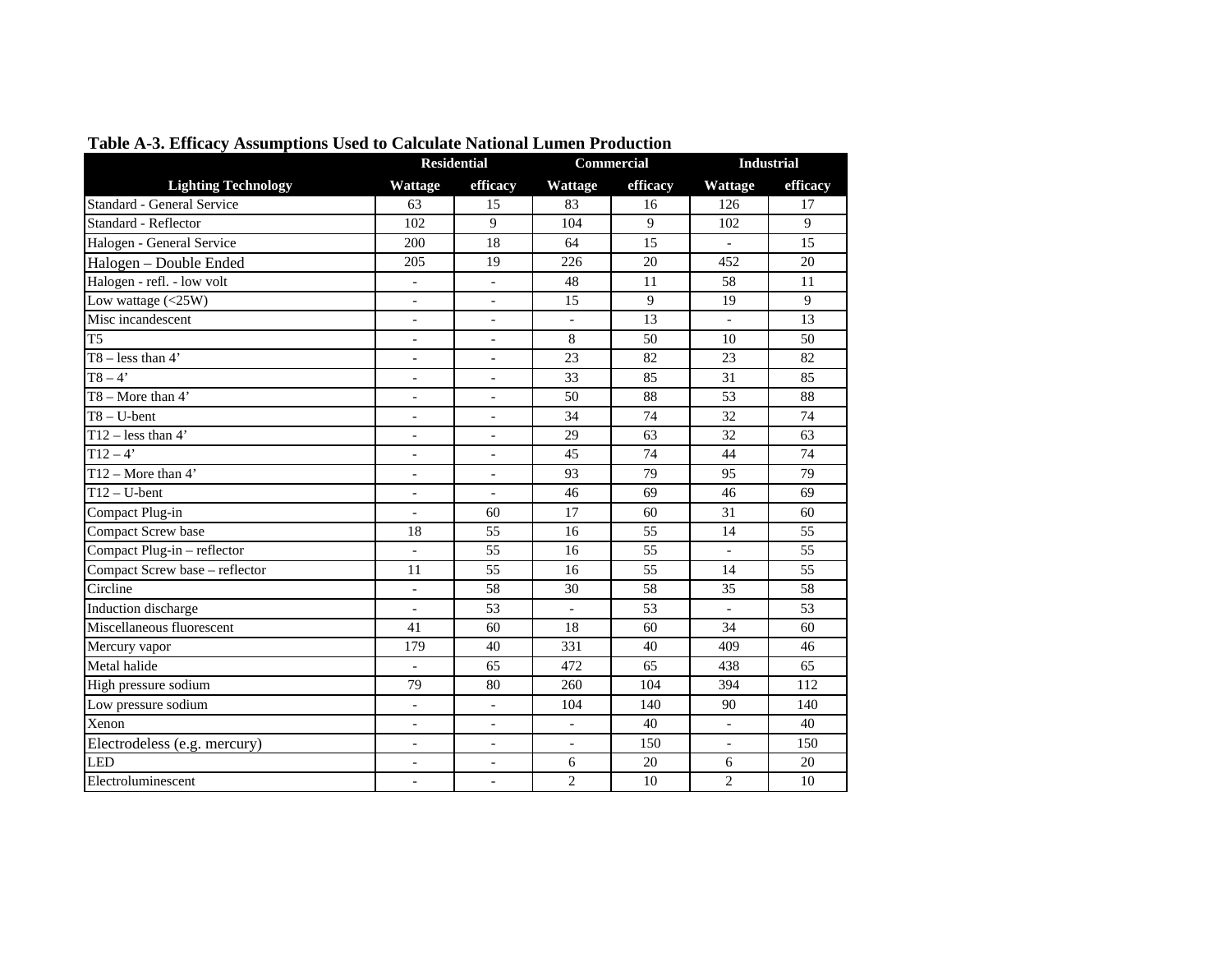| AudNo  | <b>Address</b>       | Zip   | <b>SICCode</b>   | FacilTyp       | FloorArea | <b>DateVisit</b> | OpHrs | <b>NoEmpl</b>  | <b>Utility</b> |
|--------|----------------------|-------|------------------|----------------|-----------|------------------|-------|----------------|----------------|
| 15372S | Staten Island, NY    | 10305 | $\mathbf{0}$     | 6              | 5300      | 27-Aug-96        | 79    | 8              | 6              |
| 15373M | New York, NY         | 10010 | $\Omega$         | $\mathbf{1}$   | 9700      | 28-Aug-96        | 60    | 25             | 6              |
| 15374M | New York, NY         | 10001 | $\boldsymbol{0}$ | $\overline{4}$ | 5200      | 28-Aug-96        | 80    | 15             | 6              |
| 15375O | Ozone Park, NY       | 11416 | $\boldsymbol{0}$ | $\mathbf{1}$   | 9000      | 27-Aug-96        | 78    | 30             | 6              |
| 15376M | New York, NY         | 10029 | $\boldsymbol{0}$ | 16             | 2268      | 4-Sep-96         | 15    | 10             | 6              |
| 15378W | Pleasantville        | 10570 | $\mathbf{0}$     | 6              | 3000      | 5-Sep-96         | 90    | $\overline{7}$ | 6              |
| 15379M | New York, NY         | 10014 | $\boldsymbol{0}$ | $\overline{4}$ | 1800      | 4-Sep-96         | 84    | 3              | 6              |
| 15380B | Brooklyn, NY         | 11237 | $\mathbf{0}$     | 10             | 30540     | 22-Aug-96        | 58    | 10             | 6              |
| 15381B | Brooklyn, NY         | 11211 | $\mathbf{0}$     | 11             | 6620      | 16-Sep-96        | 144   | 20             | 6              |
| 15382Q | Long Island City, NY | 11101 | $\mathbf{0}$     | 10             | 27000     | 11-Sep-96        | 60    | 80             | 6              |
| 15384W | Elmsford, NY         | 10523 | $\mathbf{0}$     | 10             | 70400     | 5-Sep-96         | 111   | 205            | 6              |
| 15385M | New York, NY         | 10024 | $\boldsymbol{0}$ | 6              | 6600      | 13-Sep-96        | 126   | 30             | 6              |
| 15386X | Bronx, NY            | 10464 | $\boldsymbol{0}$ | 6              | 5000      | 10-Sep-96        | 130   | 20             | 6              |
| 15387Q | Maspeth, NY          | 11378 | $\mathbf{0}$     | 6              | 1800      | 13-Sep-96        | 81    | $\overline{4}$ | 6              |
| 15388M | New York, NY         | 10035 | $\mathbf{0}$     | 11             | 2420      | 13-Sep-96        | 61    | 25             | 6              |
| 15389Q | Flushing, NY         | 11354 | $\mathbf{0}$     | 10             | 6000      | 13-Sep-96        | 84    | 6              | 6              |
| 15390W | Mount Vernon, NY     | 10550 | $\boldsymbol{0}$ | 6              | 3200      | 10-Jul-96        | 100   | 10             | 6              |
| 15391Q | Woodside, NY         | 11377 | $\mathbf{0}$     | 11             | 15000     | 13-Sep-96        | 40    | 30             | 6              |
| 15392W | Bronxville, NY       | 10708 | $\mathbf{0}$     | $\tau$         | 7000      | 11-Sep-96        | 168   | $\overline{c}$ | 6              |
| 15393W | Scarsdale, NY        | 10583 | $\boldsymbol{0}$ | 16             | 3600      | 11-Sep-96        | 25    | 30             | 6              |
| 15394X | Bronx, NY            | 10454 | $\mathbf{0}$     | 10             | 80000     | 20-Sep-96        | 80    | 3              | 6              |
| 15395X | Bronx, NY            | 10473 | $\mathbf{0}$     | 10             | 40000     | 20-Sep-96        | 61    | 5              | 6              |
| 15396X | Bronx, NY            | 10457 | $\mathbf{0}$     | 10             | 10000     | 20-Sep-96        | 53    | 1              | 6              |
| 15397W | New Rochelle, NY     | 10801 | $\mathbf{0}$     | 10             | 20000     | 20-Sep-96        | 61    | 3              | 6              |
| 15398W | Mount Vernon, NY     | 10550 | $\mathbf{0}$     | 10             | 20000     | 20-Sep-96        | 66    | 3              | 6              |
| 15399B | Brooklyn, NY         | 11201 | $\boldsymbol{0}$ | $\mathbf{1}$   | 15000     | 4-Sep-96         | 60    | 20             | 6              |

## **Table C-1 Example of a Facility Table from XenCAP™ Database**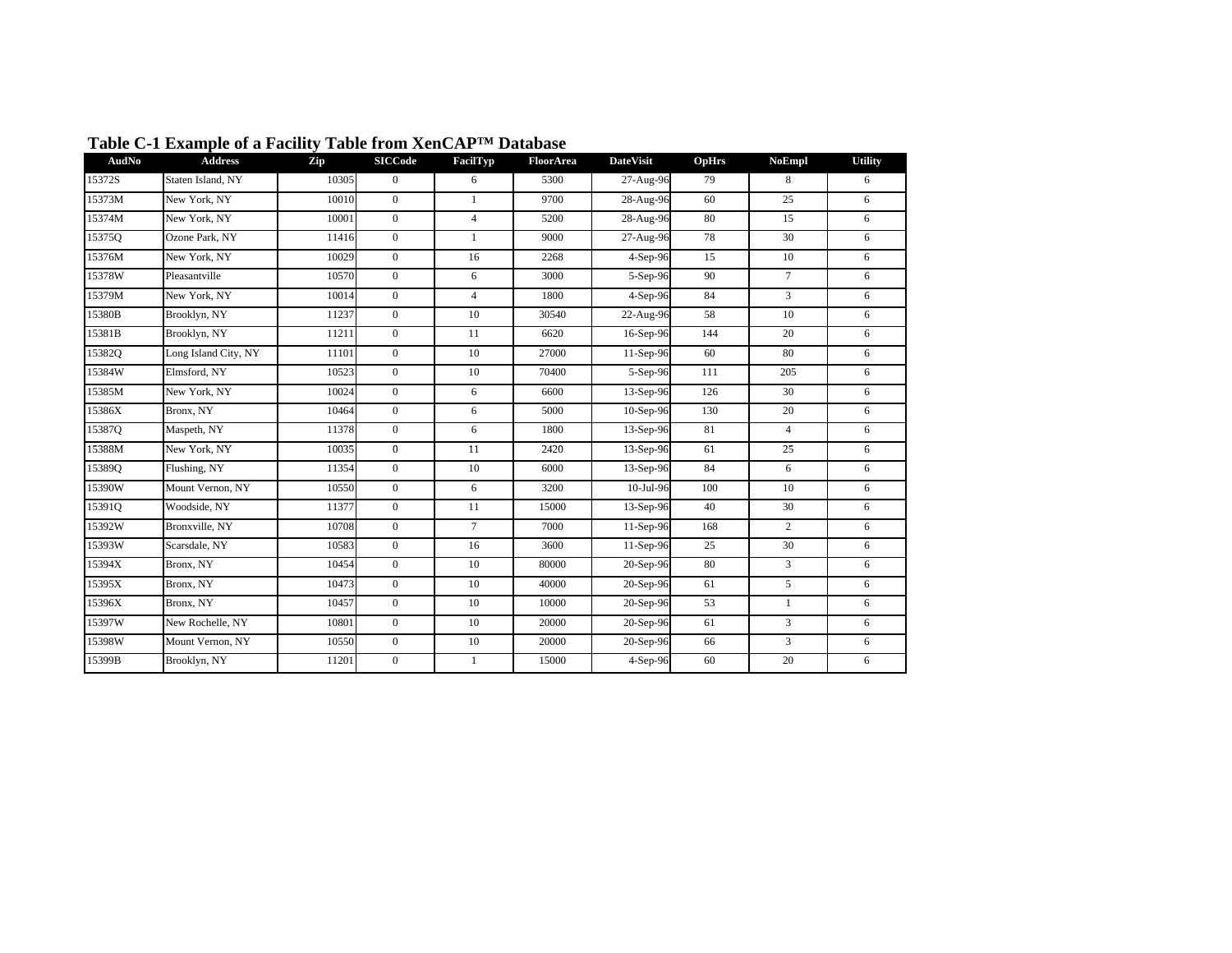| <b>AudNo</b> | -<br><b>Light Group</b> | $\bullet$ -<br>. r<br><b>Desc</b> | <b>OpHrs</b> | <b>Utility</b> |
|--------------|-------------------------|-----------------------------------|--------------|----------------|
| 15372S       | 1                       | Bar                               | 80           | 6              |
| 15372S       | $\overline{c}$          | Entrance                          | 80           | 6              |
| 15372S       | $\overline{3}$          | Mens room                         | 80           | 6              |
| 15372S       | $\overline{4}$          | Ladies room                       | 80           | 6              |
| 15372S       | 5                       | Restroom hallwy                   | 80           | 6              |
| 15372S       | 6                       | Main room                         | 35           | 6              |
| 15372S       | $\overline{7}$          | Service counter                   | 80           | 6              |
| 15372S       | $\,8\,$                 | Kitchen                           | 80           | 6              |
| 15372S       | 9                       | Kitchen prea.a.                   | 80           | 6              |
| 15372S       | 10                      | Stairway                          | 80           | 6              |
| 15372S       | 11                      | <b>Basement</b>                   | 80           | 6              |
| 15372S       | 12                      | Bsmt laundry rm                   | 80           | 6              |
| 15372S       | 13                      | Bsmt. restroom                    | 40           | 6              |
| 15372S       | 14                      | Outside lights                    | 40           | 6              |
| 15372S       | 15                      | Exit signs                        | 168          | 6              |
| 15373M       | $\mathbf{1}$            | Exit                              | 168          | 6              |
| 15373M       | $\overline{2}$          | Halls                             | 168          | 6              |
| 15373M       | 3                       | Halls                             | 65           | 6              |
| 15373M       | $\overline{4}$          | Conference room                   | 40           | 6              |
| 15373M       | 5                       | Storage                           | 65           | 6              |
| 15373M       | 6                       | Restrooms                         | 50           | 6              |
| 15373M       | 7                       | Suite 1015                        | 65           | 6              |
| 15373M       | 8                       | Other suites                      | 60           | 6              |
| 15374M       | 1                       | Exit                              | 168          | 6              |
| 15374M       | $\overline{2}$          | Reception                         | 80           | 6              |
| 15374M       | 3                       | Halls                             | 80           | 6              |
| 15374M       | $\overline{4}$          | Offices                           | 60           | 6              |
| 15374M       | 5                       | Storage                           | 30           | 6              |
| 15374M       | 6                       | Conference room                   | 40           | 6              |
| 15374M       | $\overline{7}$          | Production area                   | 80           | 6              |
| 15374M       | $\overline{8}$          | Color production                  | 80           | 6              |

**Table C-2 Example of a Lighting Group Table from the XenCAP™ Database**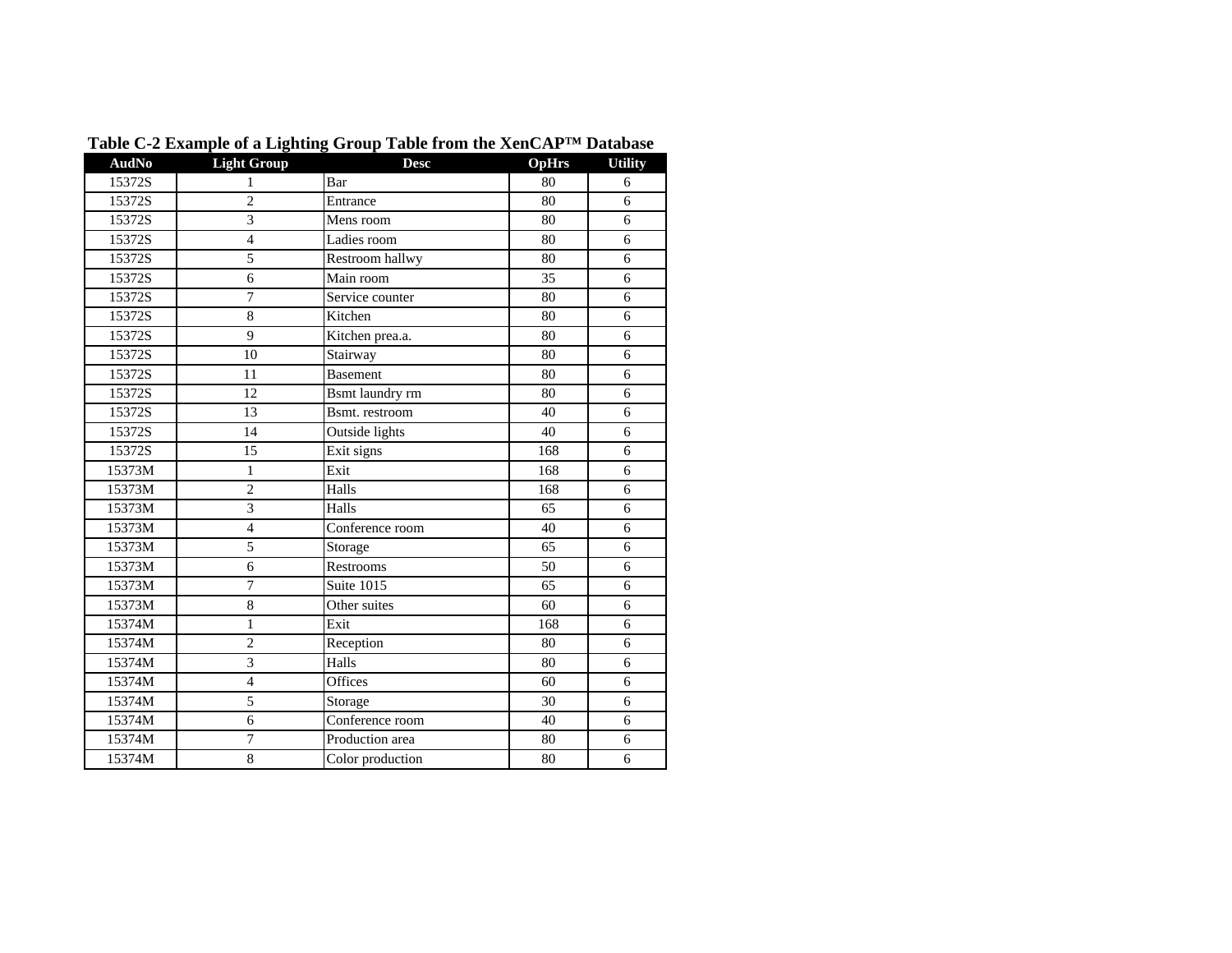| <b>AudNo</b> | Light<br>Group          | <b>Lighting</b><br><b>Type</b> | <b>Fixture</b> | Lamps per Lamp code     | Qty                     | Pct High<br><b>Efficiency</b><br>Lamps | <b>Present</b><br><b>Ballast</b><br><b>Type</b> | <b>Utility</b> |
|--------------|-------------------------|--------------------------------|----------------|-------------------------|-------------------------|----------------------------------------|-------------------------------------------------|----------------|
| 15372S       | $\,1\,$                 | $\bf I$                        | 3              | 15                      | $\,8\,$                 |                                        |                                                 | 6              |
| 15372S       | $\sqrt{2}$              | I                              | $\mathbf{1}$   | 40                      | $\overline{2}$          |                                        |                                                 | 6              |
| 15372S       | $\overline{2}$          | $\mathbf I$                    | $\mathbf{1}$   | 40                      | $\sqrt{6}$              |                                        |                                                 | $\sqrt{6}$     |
| 15372S       | $\overline{\mathbf{3}}$ | $\mathbf I$                    | $\mathbf{1}$   | 60                      | $\overline{\mathbf{3}}$ |                                        |                                                 | $\sqrt{6}$     |
| 15372S       | $\overline{4}$          | $\mathbf I$                    | $\mathbf{1}$   | 60                      | $\overline{6}$          |                                        |                                                 | 6              |
| 15372S       | $\overline{5}$          | $\overline{F}$                 | $\mathbf{1}$   | 17                      | $\mathbf{1}$            |                                        |                                                 | $\sqrt{6}$     |
| 15372S       | 5                       | ${\bf F}$                      | $\mathbf{1}$   | 19                      | $\mathbf{1}$            |                                        |                                                 | $\sqrt{6}$     |
| 15372S       | $\sqrt{6}$              | $\rm I$                        | $\mathbf{1}$   | 40                      | 16                      |                                        |                                                 | $\sqrt{6}$     |
| 15372S       | $6\,$                   | $\overline{I}$                 | 6              | 40                      | $\overline{4}$          |                                        |                                                 | $6\,$          |
| 15372S       | $\boldsymbol{7}$        | $\bf{I}$                       | $\mathbf{1}$   | 25                      | $\overline{2}$          |                                        |                                                 | 6              |
| 15372S       | $\overline{7}$          | $\bf I$                        | $\,1$          | 60                      | $\,1\,$                 |                                        |                                                 | $\sqrt{6}$     |
| 15372S       | $\overline{7}$          | $\overline{F}$                 | $\mathbf{1}$   | 12                      | $\mathbf{1}$            |                                        |                                                 | $\sqrt{6}$     |
| 15372S       | $\,8\,$                 | ${\bf F}$                      | $\overline{4}$ | $\overline{\mathbf{3}}$ | $\mathbf{1}$            | 100                                    | $\mathbf{1}$                                    | 6              |
| 15372S       | $\overline{9}$          | $\overline{F}$                 | $\overline{4}$ | $\,1$                   | $\overline{2}$          |                                        | $\overline{1}$                                  | $6\,$          |
| 15372S       | $\overline{9}$          | $\overline{F}$                 | $\overline{2}$ | $\,1\,$                 | $\mathbf{1}$            |                                        | $\,1\,$                                         | $6\,$          |
| 15372S       | 10                      | $\overline{F}$                 | $\overline{1}$ | 13                      | $\mathbf{1}$            |                                        | $\overline{1}$                                  | 6              |
| 15372S       | 11                      | I                              | $\mathbf{1}$   | 60                      | 3                       |                                        |                                                 | 6              |
| 15372S       | $\overline{12}$         | $\overline{F}$                 | $\overline{2}$ | $\overline{1}$          | $\overline{2}$          |                                        | $\mathbf{1}$                                    | $\sqrt{6}$     |
| 15372S       | $\overline{13}$         | $\mathbf I$                    | $\mathbf{1}$   | 60                      | $\mathbf{1}$            |                                        |                                                 | $6\,$          |
| 15372S       | 14                      | MH                             | $\mathbf{1}$   | 100                     | $\overline{2}$          |                                        |                                                 | 6              |
| 15372S       | 14                      | $\overline{I}$                 | $\mathbf{1}$   | 100                     | $\mathbf{1}$            |                                        |                                                 | 6              |
| 15372S       | $\overline{14}$         | $\overline{I}$                 | $\mathbf{1}$   | 60                      | $\overline{4}$          |                                        |                                                 | 6              |
| 15372S       | 14                      | IS                             | $\overline{2}$ | 150                     | $\mathbf{1}$            |                                        |                                                 | 6              |
| 15372S       | 15                      | $\overline{\mathrm{I}}$        | $\overline{c}$ | 15                      | $\mathfrak{Z}$          |                                        |                                                 | $\sqrt{6}$     |
| 15373M       | $\mathbf{1}$            | I                              | $\overline{c}$ | 20                      | $\overline{4}$          |                                        |                                                 | 6              |
| 15373M       | $\overline{2}$          | $\overline{F}$                 | $\overline{4}$ | $\overline{1}$          | $\overline{\mathbf{3}}$ |                                        | $\mathbf{1}$                                    | $\sqrt{6}$     |
| 15373M       | $\overline{3}$          | $\overline{F}$                 | $\overline{4}$ | $\overline{1}$          | $\overline{3}$          |                                        | $\overline{1}$                                  | 6              |
| 15373M       | $\mathfrak{Z}$          | $\overline{F}$                 | $\overline{c}$ | $\mathbf{1}$            | $\mathbf{1}$            |                                        | $\mathbf{1}$                                    | 6              |
| 15373M       | $\mathfrak{Z}$          | $\overline{F}$                 | $\overline{4}$ | 3                       | $\sqrt{2}$              |                                        | $\,1\,$                                         | $\sqrt{6}$     |
| 15373M       | $\overline{\mathbf{3}}$ | I                              | $\mathbf{1}$   | 60                      | $\sqrt{2}$              |                                        |                                                 | $\sqrt{6}$     |
| 15373M       | $\overline{3}$          | $\mathbf{MH}$                  | $\mathbf{1}$   | 150                     | $\overline{2}$          |                                        |                                                 | 6              |
| 15373M       | $\overline{3}$          | $\overline{Q}$                 | $\mathbf{1}$   | $\overline{4}$          | $\overline{4}$          |                                        |                                                 | 6              |

**Table C-3 Example of a Lighting Technology Table from the XenCAP™ Database**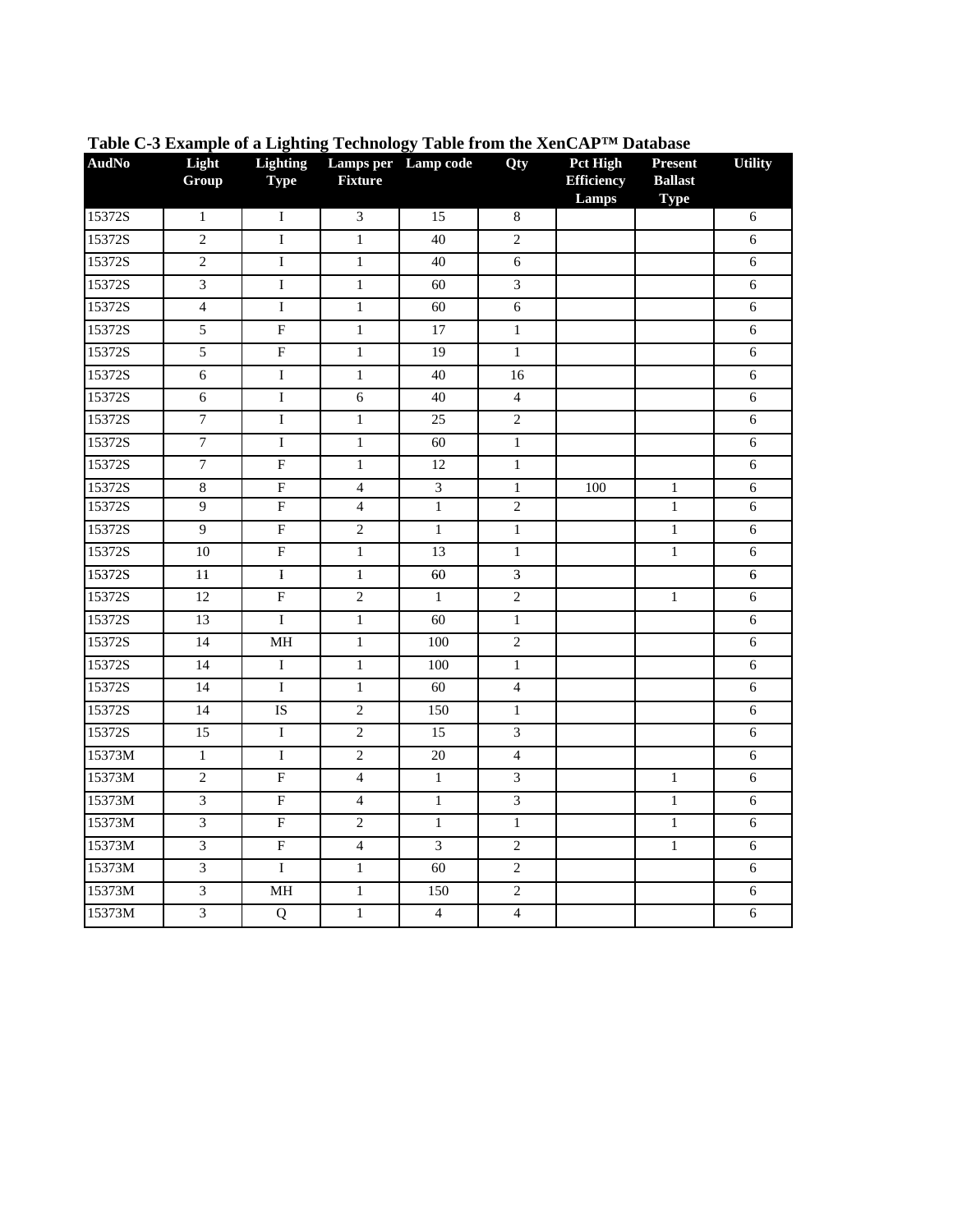|        | Mobile Home | <b>Single Family</b> | <b>Single Family Multifamily Multifamily</b> |              |            |
|--------|-------------|----------------------|----------------------------------------------|--------------|------------|
|        |             | Defached             | Attached                                     | $-2-4$ Units | >4 Units   |
| Number | 6,806,000   | 63,099,000           | 10,591,000                                   | 9,490,000    | 17.003.000 |

Source: RECS, 2001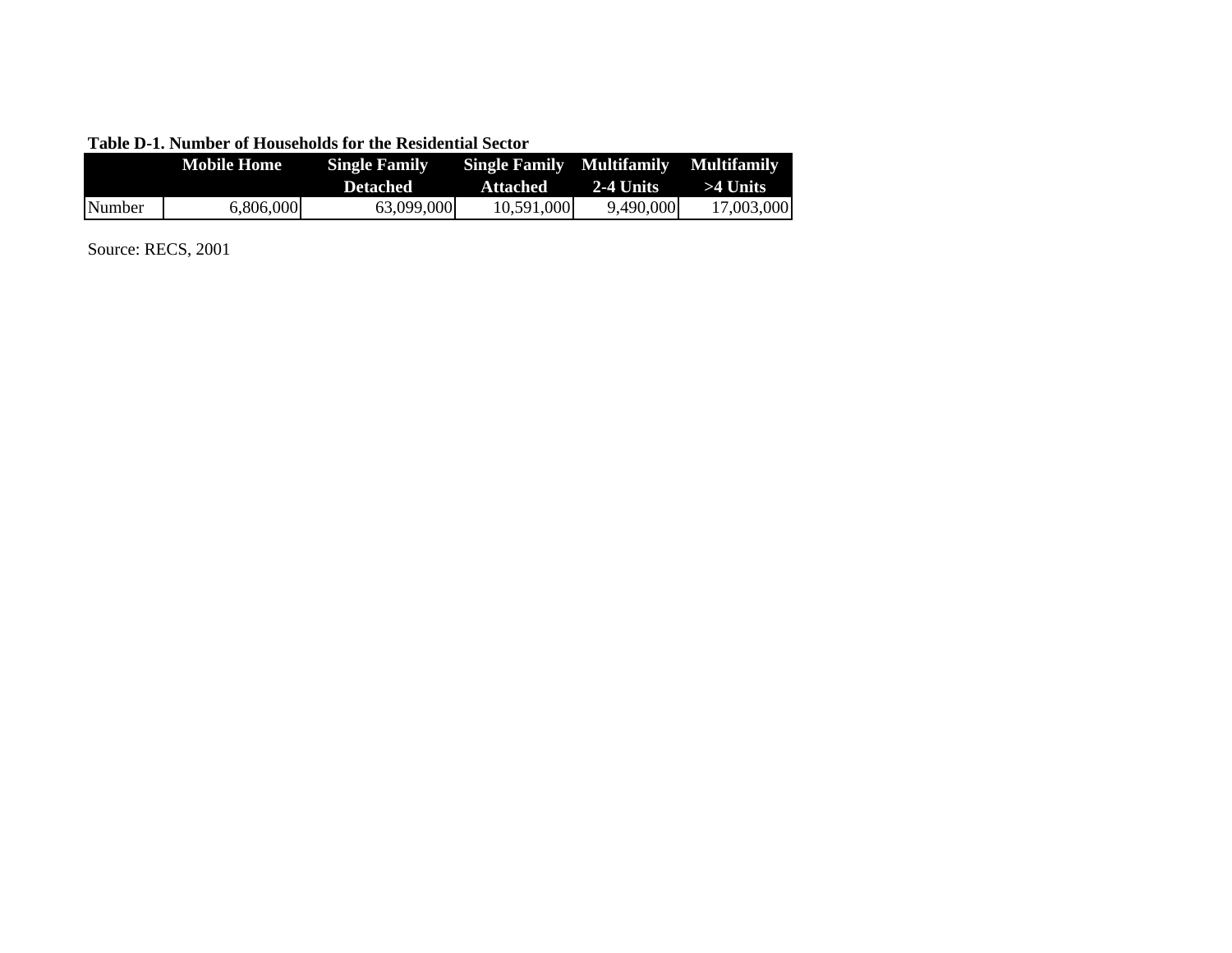| <b>Building Type</b> |      |                 | Mobile Home Single Family Single Family Multifamily |           | <b>Multifamily</b> |
|----------------------|------|-----------------|-----------------------------------------------------|-----------|--------------------|
|                      |      | <b>Detached</b> | <b>Attached</b>                                     | 2-4 Units | >4 Units           |
| Bathroom             | 5.38 | 6.88            | 6.06                                                | 4.05      | 4.31               |
| Bedroom              | 7.74 | 9.94            | 7.43                                                | 5.74      | 4.69               |
| Closet               | 0.65 | 0.77            | 0.68                                                | 0.58      | 0.59               |
| Dining Room          | 0.5  | 1.23            | 0.95                                                | 0.67      | 0.43               |
| <b>Family Room</b>   | 0.61 | 2.38            | 0.96                                                | 0.36      | 0.13               |
| Garage               | 1.3  | 4.23            | 2.42                                                |           | $\boldsymbol{0}$   |
| Hall                 | 4.42 | 5.12            | 4.7                                                 | 3.72      | 3.83               |
| Kitchen              | 5.14 | 5.11            | 5.14                                                | 4.91      | 4.87               |
| Living Room          | 6.01 | 5.97            | 5.94                                                | 6.02      | 6                  |
| Office               | 0.46 | 1.16            | 0.75                                                | 0.54      | 0.43               |
| Other                | 1.88 | 2.05            | 1.88                                                | 0         | $\overline{0}$     |
| Outdoor              | 3.57 | 4.06            | 3.73                                                |           | $\mathbf{0}$       |
| <b>Utility Room</b>  | 1.65 | 1.81            | 1.4                                                 | 0.88      | 0.52               |
| Total per hhld       | 39.3 | 50.7            | 42.04                                               | 27.49     | 25.79              |

**Table D-2. Average lamps per household for the Residential Sector**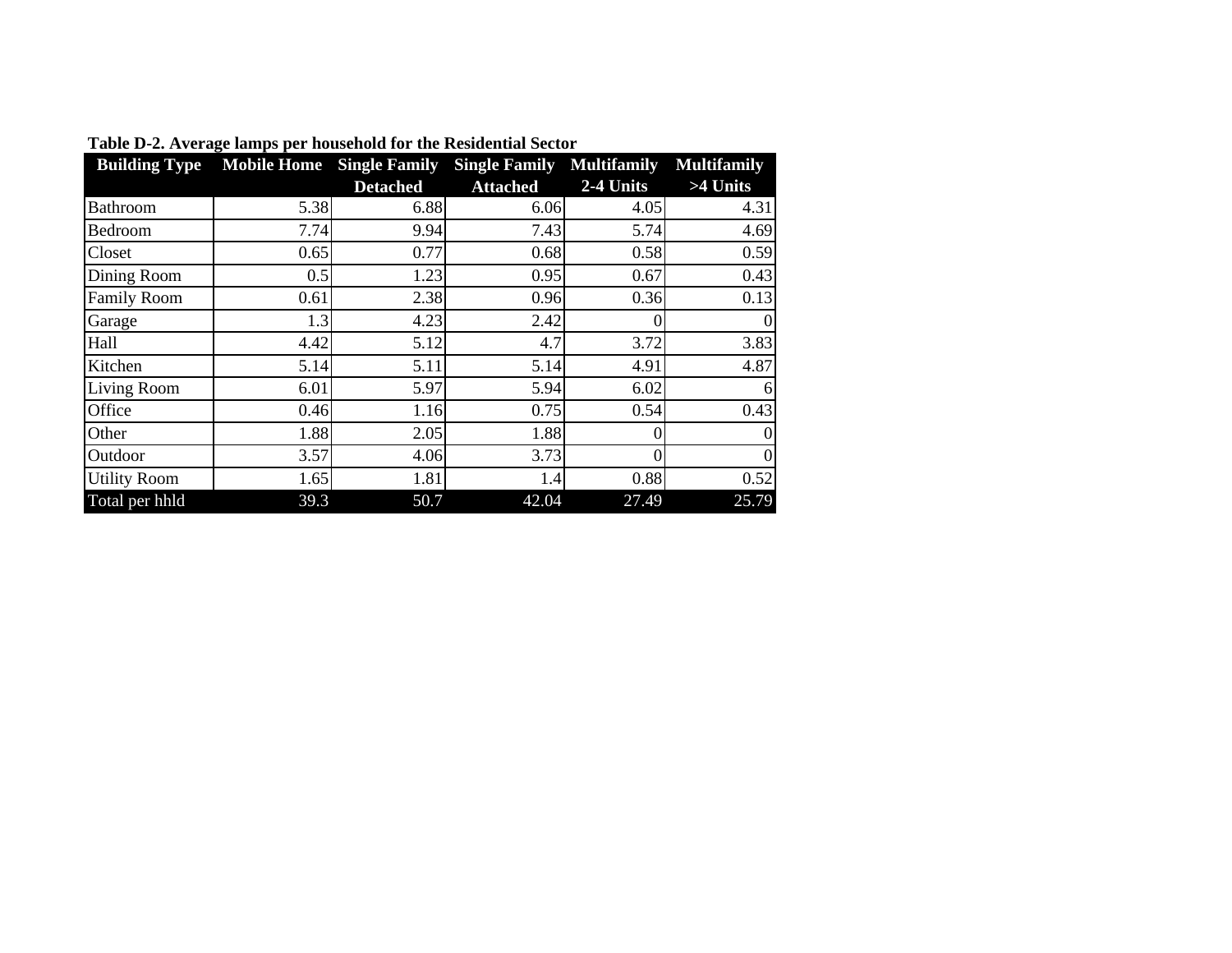|                     | <b>Mobile Home</b> | <b>Single Family</b> | <b>Single Family</b> | <b>Multifamily 2-4</b> | <b>Multifamily</b> |               |
|---------------------|--------------------|----------------------|----------------------|------------------------|--------------------|---------------|
|                     |                    | <b>Detached</b>      | Attached             | Units                  | >4 Units           | <b>Total</b>  |
| Bathroom            | 36,617,857         | 434,002,906          | 64,227,443           | 38,464,990             | 73,305,796         | 646,618,991   |
| Bedroom             | 52,669,576         | 627,177,520          | 78,644,774           | 54,473,798             | 79,759,677         | 892,725,346   |
| Closet              | 4,439,432          | 48,302,109           | 7,171,999            | 5,551,639              | 9,959,537          | 75,424,716    |
| Dining Room         | 3,425,922          | 77,578,827           | 10,108,244           | 6,316,809              | 7,309,296          | 104,739,098   |
| <b>Family Room</b>  | 4,160,922          | 150, 137, 826        | 10,183,334           | 3,404,712              | 2,236,188          | 170,122,982   |
| Garage              | 8,814,762          | 267,035,734          | 25,666,515           |                        |                    | 301,517,010   |
| Hall                | 30,053,656         | 322,909,621          | 49,803,292           | 35,346,727             | 65,083,481         | 503,196,778   |
| Kitchen             | 34,977,887         | 322,473,072          | 54,404,859           | 46,615,142             | 82,738,315         | 541,209,275   |
| Living Room         | 40,915,618         | 376,648,436          | 62,942,144           | 57,137,190             | 101,986,948        | 639,630,335   |
| Office              | 3,099,757          | 73,489,159           | 7,920,932            | 5,165,261              | 7,310,996          | 96,986,105    |
| Other               | 12,786,713         | 129,053,064          | 19,928,003           |                        |                    | 161,767,781   |
| Outdoor             | 24,314,406         | 256,117,677          | 39,481,650           |                        |                    | 319,913,733   |
| <b>Utility Room</b> | 11,204,308         | 114,389,898          | 14,800,665           | 8,397,664              | 8,854,307          | 157,646,842   |
| Total               | 267,480,814        | 3,199,315,848        | 445,283,855          | 260,873,933            | 438,544,540        | 4,611,498,991 |

|  |  | Table D-3. Number of Lamps by Room-type for the Residential Sector |  |
|--|--|--------------------------------------------------------------------|--|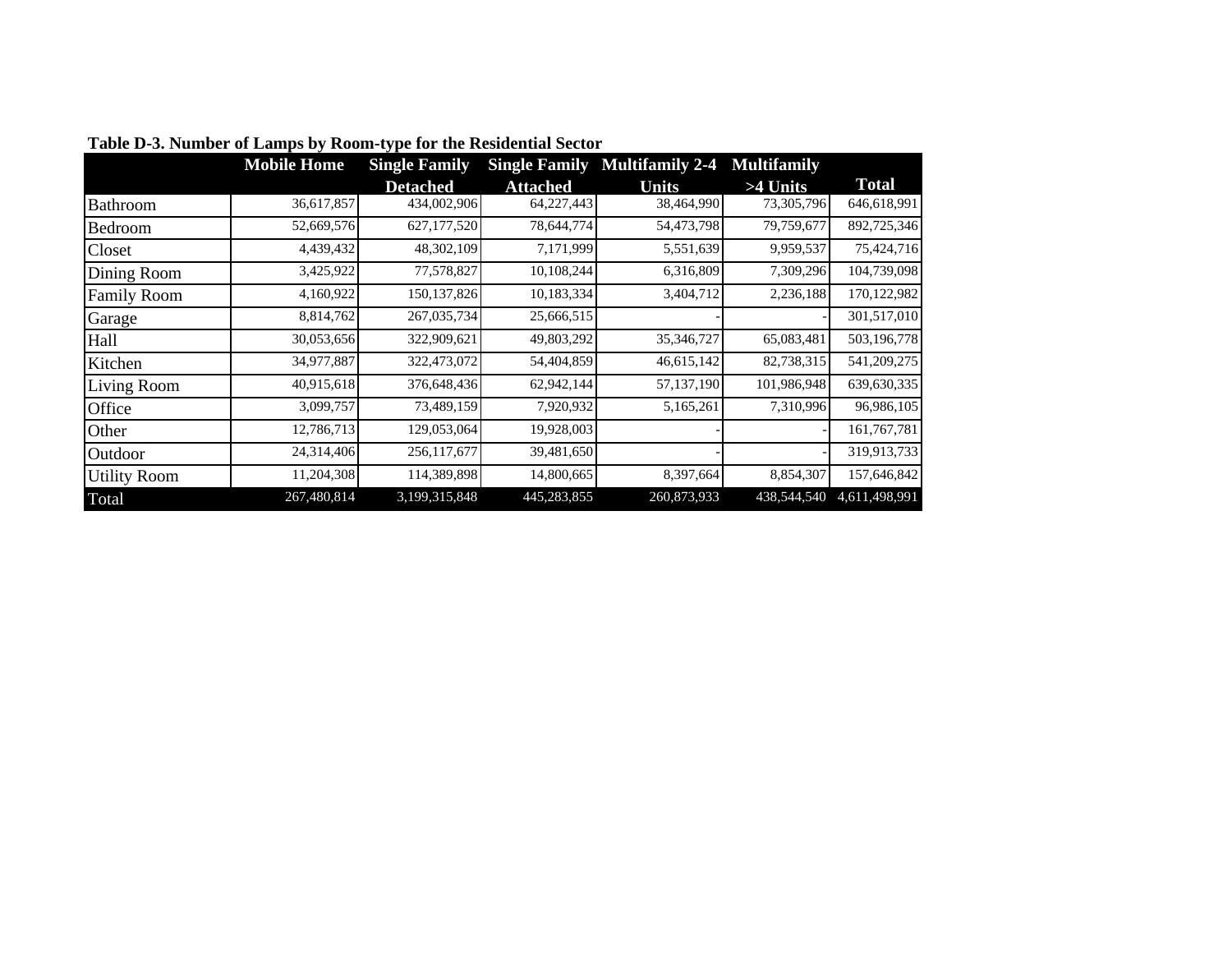|                     | <b>Mobile Home</b> | <b>Single Family</b> | <b>Single Family</b> | <b>Multifamily Multifamily</b> |                  |
|---------------------|--------------------|----------------------|----------------------|--------------------------------|------------------|
|                     |                    | <b>Detached</b>      | <b>Attached</b>      | 2-4 Units                      | >4 Units         |
| Bathroom            | 603                | 669                  | 617                  | 647                            | 577              |
| Bedroom             | 403                | 406                  | 408                  | 442                            | 423              |
| Closet              | 314                | 513                  | 382                  | 264                            | 183              |
| Dining Room         | 888                | 829                  | 885                  | 1,088                          | 1,080            |
| <b>Family Room</b>  | 626                | 772                  | 676                  | 441                            | 453              |
| Garage              | 667                | 720                  | 665                  | $\overline{0}$                 | $\theta$         |
| Hall                | 519                | 616                  | 542                  | 462                            | 414              |
| Kitchen             | 994                | 1,210                | 1,089                | 921                            | 888              |
| Living Room         | 948                | 864                  | 921                  | 1,040                          | 1,015            |
| Office              | 385                | 708                  | 676                  | 435                            | 401              |
| Other               | 267                | 435                  | 299                  | $\overline{0}$                 | $\boldsymbol{0}$ |
| Outdoor             | 981                | 1,027                | 989                  | $\boldsymbol{0}$               | $\Omega$         |
| <b>Utility Room</b> | 487                | 888                  | 673                  | 448                            | 370              |

**Table D-4. Annual hours of operation by room-type by home for the Residential Sector**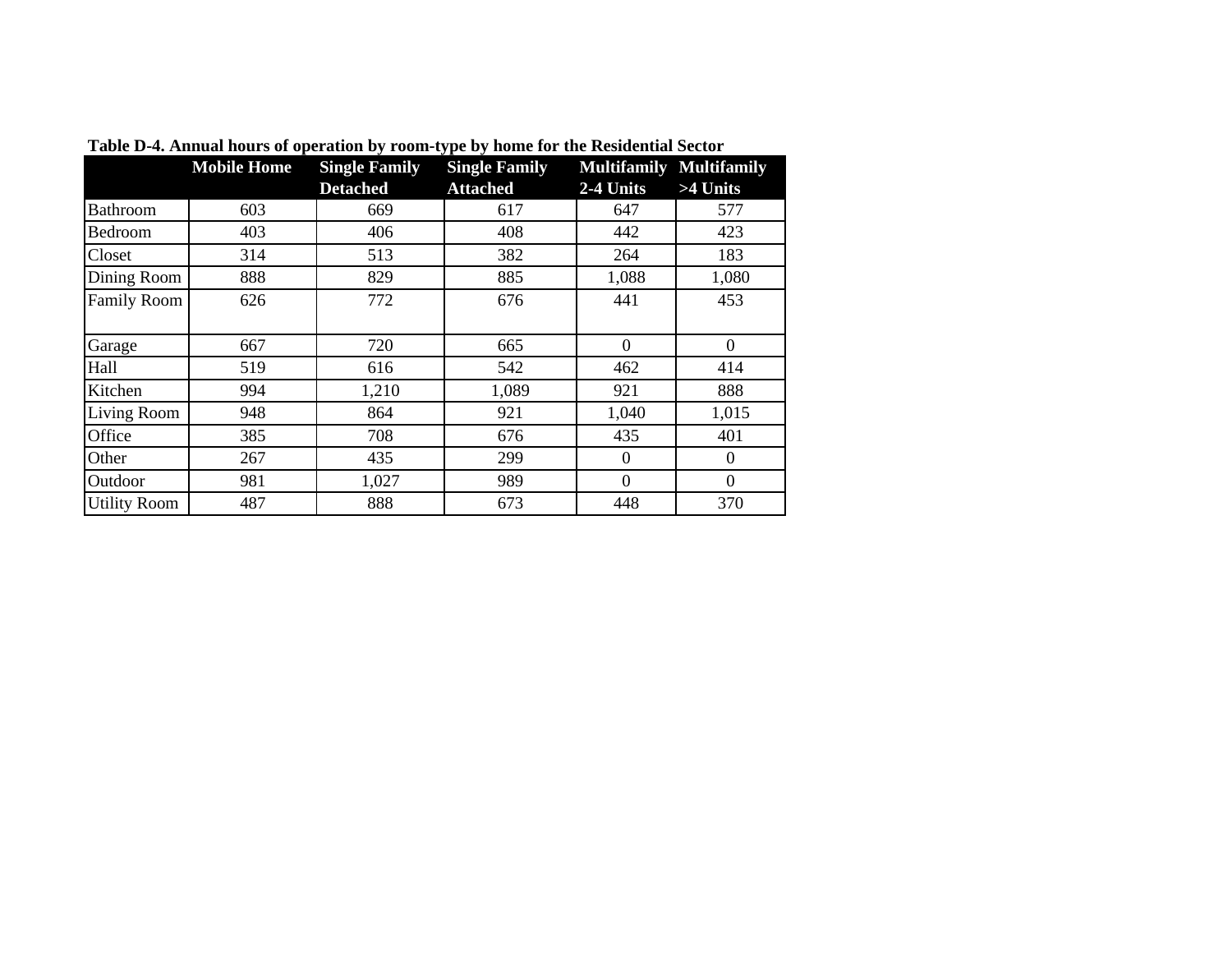| Table D-5. Percent occurrences by room type for the Residential Sector |                          |                          |        |                          |                          |        |                          |                          |                          |                          |                          |                          |                          |  |
|------------------------------------------------------------------------|--------------------------|--------------------------|--------|--------------------------|--------------------------|--------|--------------------------|--------------------------|--------------------------|--------------------------|--------------------------|--------------------------|--------------------------|--|
|                                                                        | Bathroom                 | <b>Bedroom</b>           | Closet | Dining Room              | <b>Family Room</b>       | Garage | E                        | Kitchen                  | Living Room              | <b>Office</b>            | <b>Other</b>             | Outdoor                  | Utility Room             |  |
| Standard - General Service                                             | 0.892                    | 0.946                    | 0.935  | 0.947                    | 0.754                    | 0.442  | 0.942                    | 0.525                    | 0.901                    | 0.74                     | 0.487                    | 0.616                    | 0.752                    |  |
| Standard - Reflector                                                   | 0.057                    | 0.012                    | 0.029  | 0.03                     | 0.052                    | 0.005  | 0.037                    | 0.084                    | 0.039                    | 0.057                    | 0.006                    | 0.315                    | 0.019                    |  |
| Halogen - General Service                                              | $\sim$                   | 0.004                    | $\sim$ | 0.002                    | 0.006                    | $\sim$ | 0.002                    | 0.003                    | 0.009                    | 0.007                    | $\sim$                   | 0.013                    | $\sim$                   |  |
| Halogen - Quartz                                                       | ×.                       | ×.                       | ÷      | 0.001                    | 0.005                    | 0.002  | 0.001                    | $\overline{\phantom{a}}$ | 0.003                    | 0.006                    | 0.002                    | 0.027                    | $\overline{\phantom{a}}$ |  |
| Halogen - refl. - low volt                                             | ×                        | $\sim$                   | $\sim$ | $\overline{\phantom{a}}$ | $\sim$                   | $\sim$ | $\sim$                   | $\sim$                   | $\overline{\phantom{a}}$ | $\sim$                   | $\sim$                   | $\sim$                   | $\sim$                   |  |
| Low wattage (< than 25W)                                               | $\sim$                   | $\sim$                   | ٠      | $\overline{a}$           | $\overline{\phantom{a}}$ | $\sim$ |                          | $\sim$                   | $\overline{\phantom{a}}$ | $\sim$                   |                          |                          | $\overline{\phantom{a}}$ |  |
| Misc incandescent                                                      | ×.                       | ×.                       | $\sim$ | $\overline{\phantom{a}}$ | $\sim$                   | ×.     | $\sim$                   | $\sim$                   | ×.                       | ÷                        | $\sim$                   |                          | $\sim$                   |  |
| T <sub>5</sub>                                                         | ×.                       | $\sim$                   | $\sim$ | $\overline{\phantom{a}}$ | $\sim$                   | ×.     | $\sim$                   | $\overline{\phantom{a}}$ | ×.                       | $\sim$                   | $\sim$                   |                          | $\sim$                   |  |
| $T8 - less than 4'$                                                    | $\sim$                   | $\overline{\phantom{a}}$ | $\sim$ | $\overline{\phantom{a}}$ | $\overline{\phantom{a}}$ | $\sim$ | $\overline{\phantom{a}}$ | $\overline{\phantom{a}}$ | $\overline{\phantom{a}}$ | $\sim$                   | $\overline{\phantom{a}}$ | $\overline{\phantom{a}}$ | $\overline{\phantom{a}}$ |  |
| $T8 - 4'$                                                              | $\sim$                   | $\sim$                   | $\sim$ | $\overline{\phantom{a}}$ | $\overline{\phantom{a}}$ | $\sim$ | $\sim$                   | $\overline{\phantom{a}}$ | $\overline{\phantom{a}}$ | $\sim$                   | $\sim$                   | $\sim$                   | $\overline{\phantom{a}}$ |  |
| $T8 - More than 4'$                                                    | $\sim$                   |                          |        | $\overline{\phantom{a}}$ |                          |        |                          |                          |                          |                          |                          |                          |                          |  |
| $T8 - U$ -bent                                                         | ×                        | $\sim$                   | ÷.     | $\sim$                   | $\sim$                   | $\sim$ | $\sim$                   | $\sim$                   | ×.                       | $\sim$                   | $\sim$                   | $\sim$                   | ×.                       |  |
| $T12 - less than 4'$                                                   | $\sim$                   | $\sim$                   | $\sim$ | $\overline{a}$           | $\sim$                   | $\sim$ | $\overline{\phantom{a}}$ | $\sim$                   | $\overline{a}$           | $\sim$                   | $\sim$                   | $\sim$                   | $\overline{a}$           |  |
| $T12-4'$                                                               | $\sim$                   | $\sim$                   | $\sim$ | $\overline{\phantom{a}}$ | $\overline{\phantom{a}}$ | ÷      | $\sim$                   | $\sim$                   | $\sim$                   | $\sim$                   | $\sim$                   | $\sim$                   | $\sim$                   |  |
| $T12 - \text{More than } 4'$                                           | ×.                       | ×                        | $\sim$ | $\overline{\phantom{a}}$ | $\overline{\phantom{a}}$ | ÷      |                          | $\sim$                   | $\overline{\phantom{a}}$ | $\sim$                   | $\sim$                   |                          | ×.                       |  |
| $T12-U-bent$                                                           | $\sim$                   | $\overline{\phantom{a}}$ | $\sim$ | $\overline{\phantom{a}}$ | $\overline{\phantom{a}}$ | $\sim$ |                          | $\overline{\phantom{a}}$ | $\overline{\phantom{a}}$ | $\sim$                   | $\sim$                   |                          | $\overline{\phantom{a}}$ |  |
| $\overline{\text{CFL}-\text{Plug-in}}$                                 | ×.                       | $\overline{\phantom{a}}$ | $\sim$ | $\sim$                   | $\overline{\phantom{a}}$ | ÷      | $\sim$                   | $\overline{\phantom{a}}$ | ×.                       | $\sim$                   | $\sim$                   | $\sim$                   | $\overline{\phantom{a}}$ |  |
| CFL - Screw base                                                       | 0.006                    | 0.009                    | 0.018  | 0.007                    | 0.017                    | 0.006  | 0.006                    | 0.027                    | 0.037                    | 0.024                    | 0.005                    | 0.013                    | 0.046                    |  |
| CFL - Plug-in reflector                                                | $\overline{\phantom{a}}$ | $\overline{\phantom{a}}$ | $\sim$ | $\overline{\phantom{a}}$ | $\overline{\phantom{a}}$ | $\sim$ |                          | $\overline{\phantom{a}}$ | $\overline{\phantom{a}}$ | $\sim$                   | $\sim$                   | $\sim$                   | $\overline{\phantom{a}}$ |  |
| CFL - Screw base reflector                                             | $\sim$                   | $\overline{\phantom{a}}$ | $\sim$ | 0.001                    | $\overline{\phantom{a}}$ | ÷      | 0.001                    | $\sim$                   | $\sim$                   | $\sim$                   | $\sim$                   | $\sim$                   | $\overline{\phantom{a}}$ |  |
| Circline                                                               | ×.                       | ×.                       | $\sim$ | $\sim$                   | $\overline{\phantom{a}}$ | $\sim$ |                          | $\sim$                   | $\sim$                   | $\sim$                   | $\sim$                   |                          | $\sim$                   |  |
| Induction discharge                                                    | $\sim$                   | $\sim$                   | $\sim$ | $\sim$                   | $\overline{\phantom{a}}$ | $\sim$ | $\sim$                   | $\overline{\phantom{a}}$ | $\overline{\phantom{a}}$ |                          | $\overline{\phantom{a}}$ |                          | $\overline{\phantom{a}}$ |  |
| Miscellaneous fluorescent                                              | 0.045                    | 0.029                    | 0.019  | 0.012                    | 0.167                    | 0.544  | 0.011                    | 0.362                    | 0.011                    | 0.166                    | 0.5                      | 0.002                    | 0.182                    |  |
| Mercury vapor                                                          | $\overline{\phantom{a}}$ | $\overline{\phantom{a}}$ | $\sim$ | $\overline{\phantom{a}}$ | $\overline{\phantom{a}}$ | $\sim$ | $\sim$                   | $\sim$                   | $\overline{\phantom{a}}$ | $\overline{\phantom{a}}$ | $\sim$                   | 0.01                     | $\sim$                   |  |
| Metal halide                                                           | $\overline{a}$           | ×.                       | ÷.     | $\sim$                   | $\sim$                   | ×.     | $\overline{a}$           | $\sim$                   | $\sim$                   | $\sim$                   | $\sim$                   |                          | $\sim$                   |  |
| High pressure sodium                                                   | $\sim$                   | $\sim$                   | $\sim$ | $\sim$                   | $\overline{\phantom{a}}$ | $\sim$ | $\sim$                   | $\sim$                   | $\overline{\phantom{a}}$ | $\overline{\phantom{a}}$ | $\sim$                   | 0.004                    | $\sim$                   |  |
| Low pressure sodium<br>Xenon                                           | $\sim$                   | $\sim$                   | $\sim$ | $\overline{\phantom{a}}$ | $\sim$                   | $\sim$ | $\sim$                   | $\sim$                   | $\sim$                   | $\sim$                   | $\sim$                   | $\sim$                   | $\sim$                   |  |
|                                                                        | $\sim$                   | $\sim$                   | $\sim$ | $\overline{\phantom{a}}$ | $\overline{\phantom{a}}$ | $\sim$ | $\overline{\phantom{a}}$ | $\overline{\phantom{a}}$ | $\overline{a}$           | $\sim$                   | $\sim$                   | $\sim$                   | $\overline{\phantom{a}}$ |  |
| Electrodeless (eg. mercury)                                            | $\sim$                   | $\sim$                   | ٠      | $\overline{\phantom{a}}$ | $\sim$                   | $\sim$ |                          | $\overline{\phantom{a}}$ | $\sim$                   | $\sim$                   | $\sim$                   |                          | $\sim$                   |  |
| LED                                                                    | $\sim$                   | $\sim$                   | $\sim$ | $\overline{\phantom{a}}$ | $\overline{\phantom{a}}$ | $\sim$ |                          | $\sim$                   | $\overline{\phantom{a}}$ | $\sim$                   | $\sim$                   |                          | $\overline{\phantom{a}}$ |  |
| Electroluminescent                                                     | $\sim$                   | $\sim$                   | $\sim$ | $\overline{\phantom{a}}$ | $\overline{\phantom{a}}$ | $\sim$ | $\sim$                   | $\sim$                   | $\overline{a}$           | $\sim$                   | $\sim$                   | $\sim$                   | $\overline{\phantom{a}}$ |  |
| Row Sum                                                                |                          |                          |        |                          |                          |        |                          |                          |                          | $\mathbf{1}$             |                          |                          | 1                        |  |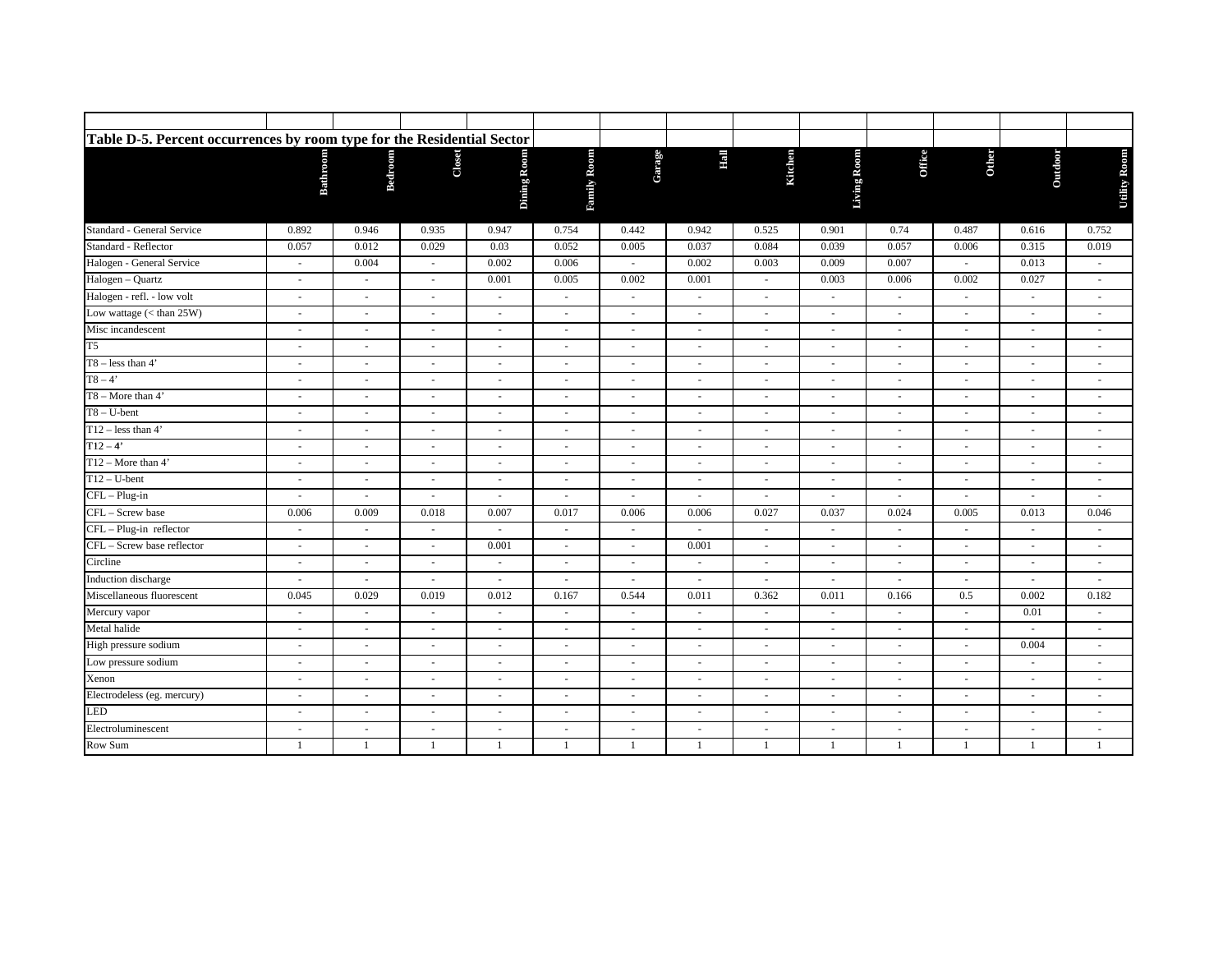| Table D-6. Lamp Hours by home and light source for the Residential Sector |                    |                      |                      |                 |                          |
|---------------------------------------------------------------------------|--------------------|----------------------|----------------------|-----------------|--------------------------|
|                                                                           | <b>Mobile Home</b> | <b>Single Family</b> | <b>Single Family</b> | Multifamily 2-4 | <b>Multifamily &gt;4</b> |
|                                                                           |                    | <b>Detached</b>      | <b>Attached</b>      | <b>Units</b>    | <b>Units</b>             |
| <b>Standard-General Service</b>                                           | 137,790,185,955    | 1,746,138,835,677    | 236,669,078,569      | 149,881,336,050 | 241,447,053,446          |
| Standard-Reflector                                                        | 14,512,940,394     | 170,076,184,170      | 24,488,984,093       | 8,733,324,473   | 14,543,951,700           |
| Halogen-General Service                                                   | 918,344,198        | 10,194,038,322       | 1,499,556,114        | 842,481,367     | 1,405,830,929            |
| Halogen-Quartz                                                            | 848,671,887        | 10,085,669,325       | 1,428,008,521        | 258,592,236     | 429,611,276              |
| Halogen-refl.-low volt                                                    |                    |                      |                      |                 |                          |
| Low wattage (lessthan25W)                                                 |                    |                      |                      |                 |                          |
| Misc incandescent                                                         |                    |                      |                      |                 |                          |
| T <sub>5</sub>                                                            |                    |                      |                      |                 |                          |
| T8-less than 4'                                                           |                    |                      |                      |                 |                          |
| $T8-4$                                                                    |                    |                      |                      |                 |                          |
| T8-More than 4'                                                           |                    |                      |                      |                 |                          |
| T8-U-bent                                                                 |                    |                      |                      |                 |                          |
| T12-less than 4'                                                          |                    |                      |                      |                 |                          |
| $T12-4$                                                                   |                    |                      |                      |                 |                          |
| T12-More than 4'                                                          |                    |                      |                      |                 |                          |
| T12-U-bent                                                                |                    |                      |                      |                 |                          |
| Compact-Plug-in                                                           |                    |                      |                      |                 |                          |
| Compact-Screwbase                                                         | 3,478,406,499      | 40,889,520,700       | 5,811,446,689        | 4,102,814,297   | 6,783,020,316            |
| Compact-Plug-in-reflector                                                 |                    |                      |                      |                 |                          |
| Compact-Screwbase-reflector                                               | 17,103,705         | 243,772,767          | 33,291,605           | 21,598,984      | 32,193,733               |
| Circline                                                                  |                    |                      |                      |                 |                          |
| Induction discharge                                                       |                    |                      |                      |                 |                          |
| Miscellaneous fluorescent                                                 | 21,444,936,584     | 348, 344, 764, 730   | 41,460,514,807       | 19,582,663,435  | 32,249,326,283           |
| Mercury vapor                                                             | 231,320,419        | 2,552,222,456        | 378,937,132          |                 |                          |
| Metal halide                                                              |                    |                      |                      |                 |                          |
| High pressure sodium                                                      | 89,727,283         | 989,986,050          | 146,986,589          |                 |                          |
| Low pressure sodium                                                       |                    |                      |                      |                 |                          |
| Xenon                                                                     |                    |                      |                      |                 |                          |
| Electrodeless (e.g.sulfur)                                                |                    |                      |                      |                 |                          |
| <b>LED</b>                                                                |                    |                      |                      |                 |                          |
| Electroluminescent                                                        |                    |                      |                      |                 |                          |
| Total                                                                     | 179,331,636,924    | 2,329,514,994,198    | 311,916,804,118      | 183,422,810,843 | 296,890,987,683          |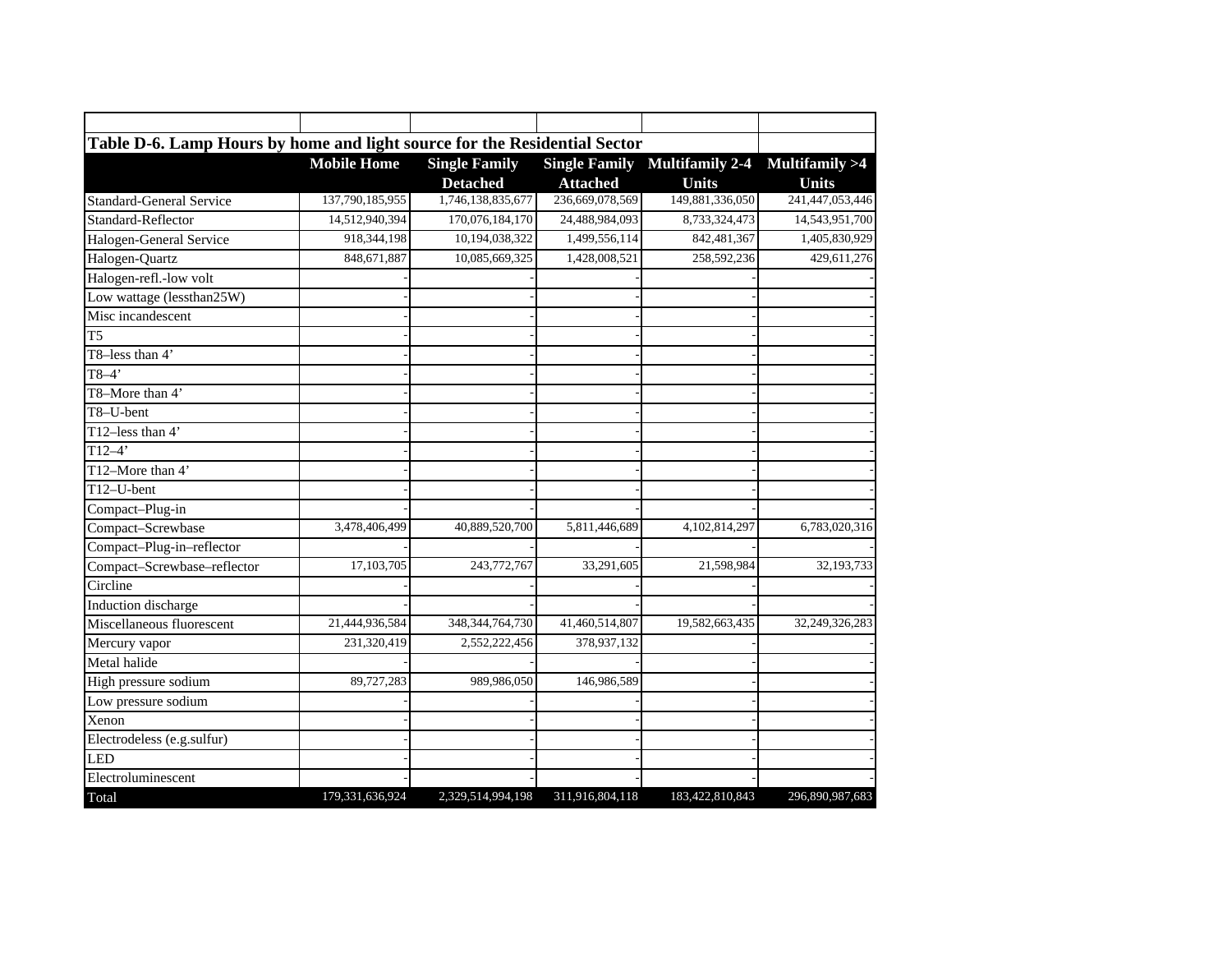| Table D-7. Average Wattage and Efficacy for the Residential Sector |                              |                          |  |
|--------------------------------------------------------------------|------------------------------|--------------------------|--|
|                                                                    | <b>Average</b>               | <b>Estimated</b>         |  |
|                                                                    | Wattage                      | <b>Efficacy</b>          |  |
| Standard - General Service                                         | 63                           | 15                       |  |
| Standard - Reflector                                               | 102                          | 9                        |  |
| Halogen - General Service                                          | 200                          | 18                       |  |
| $\overline{\text{Halogen}} - \text{Quartz}$                        | 205                          | 19                       |  |
| Halogen - refl. - low volt                                         |                              |                          |  |
| Low wattage (less than 25W)                                        |                              | $\overline{a}$           |  |
| Misc incandescent                                                  | ÷,                           | $\overline{a}$           |  |
| T <sub>5</sub>                                                     | $\overline{a}$               | ÷,                       |  |
| $T8 - less than 4'$                                                | $\overline{a}$               | $\overline{a}$           |  |
| $T8 - 4$                                                           |                              | $\overline{a}$           |  |
| $T8 - More than 4'$                                                |                              |                          |  |
| $T8 - U$ -bent                                                     |                              |                          |  |
| $T12 - less than 4'$                                               |                              |                          |  |
| $T12 - 4'$                                                         | $\overline{a}$               | ÷,                       |  |
| $T12 - \text{More than } 4'$                                       |                              | $\overline{a}$           |  |
| $T12-U-bent$                                                       |                              | $\overline{a}$           |  |
| Compact - Plug-in                                                  | $\qquad \qquad \blacksquare$ | 60                       |  |
| Compact - Screw base                                               | 18                           | 55                       |  |
| Compact - Plug-in - reflector                                      | ÷,                           | 55                       |  |
| Compact - Screw base - reflector                                   | 11                           | 55                       |  |
| Circline                                                           |                              | 58                       |  |
| Induction discharge                                                | $\overline{a}$               | 53                       |  |
| Miscellaneous fluorescent                                          | 41                           | 60                       |  |
| Mercury vapor                                                      | 179                          | 40                       |  |
| Metal halide                                                       |                              | 65                       |  |
| High pressure sodium                                               | 79                           | 80                       |  |
| Low pressure sodium                                                | $\overline{a}$               | $\overline{\phantom{0}}$ |  |
| Xenon                                                              |                              | $\overline{a}$           |  |
| Electrodeless (e.g. mercury)                                       |                              | ÷,                       |  |
| LED                                                                |                              |                          |  |
| Electroluminescent                                                 |                              |                          |  |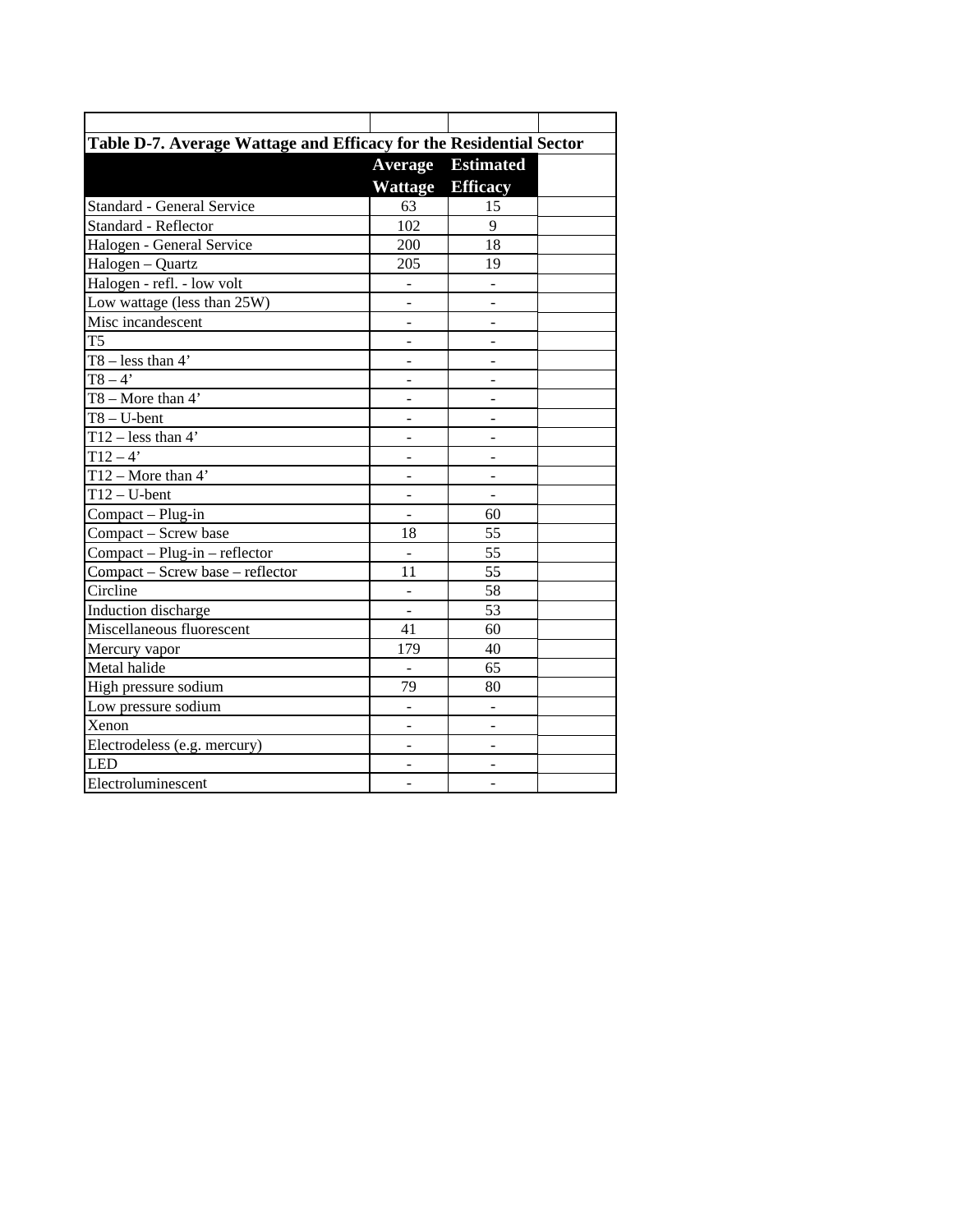|                               | Table D-8. Energy Consumption Estimate for the Residential Sector |                  |                 |
|-------------------------------|-------------------------------------------------------------------|------------------|-----------------|
|                               | <b>Energy Use by Building Type</b>                                | Number of        | Average per     |
|                               | (Watt-hour)                                                       | <b>Buildings</b> | <b>Building</b> |
|                               |                                                                   |                  | (kWh/yr)        |
| Mobile Home                   | 11,499,983,694,082                                                | 6,806,164        | 1,690           |
| <b>Single Family Detached</b> | 146,878,349,179,373                                               | 63,098,716       | 2,328           |
| <b>Single Family Attached</b> | 19,867,559,000,049                                                | 10,591,051       | 1,876           |
| Multifamily 2-4 Units         | 11,426,105,726,929                                                | 9,490,463        | 1,204           |
| Multifamily >4 Units          | 18,498,812,857,877                                                | 17,002,880       | 1,088           |
| Total                         | 208,170,810,458,309                                               | 106,989,274      | 1,946           |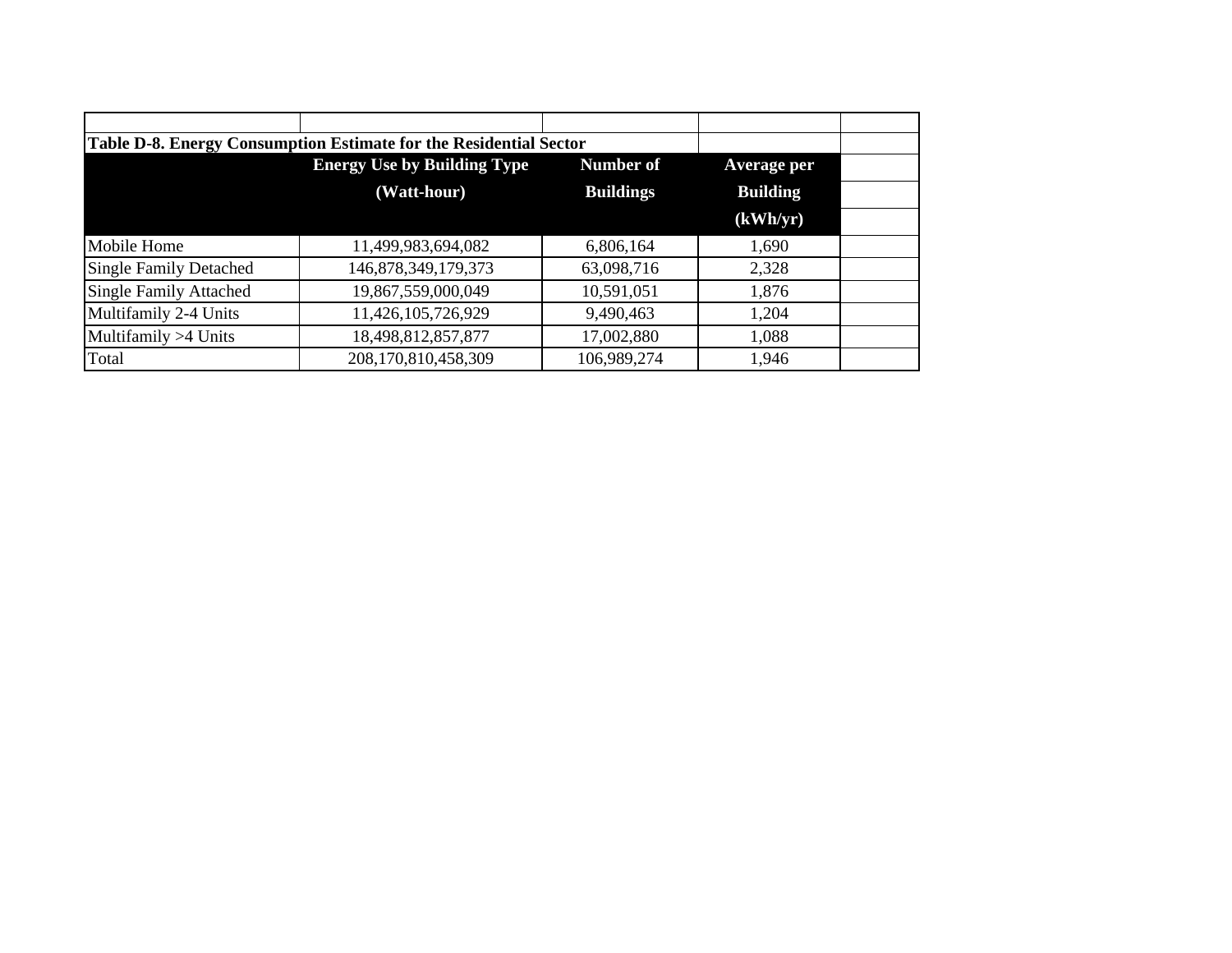| Table E-1. Commercial building types and Area |                    |                  |                    |
|-----------------------------------------------|--------------------|------------------|--------------------|
|                                               | Average            | Number of        | Total              |
|                                               | <b>Square Feet</b> | <b>Buildings</b> | <b>Square Feet</b> |
| 01 Vacant                                     | 7,554              | 252,577          | 1,908,045,611      |
| 02 Office/Professional                        | 16,303             | 738,743          | 12,044,031,679     |
| 04 Laboratory                                 | 15,767             | 26,842           | 423,211,050        |
| 05 Warehouse (non-refrigerated.)              | 16,284             | 589,601          | 9,600,989,844      |
| 06 Food sales                                 | 5,714              | 174,029          | 994,453,090        |
| 07 Public order/safety                        | 16,191             | 72,163           | 1,168,414,664      |
| 08 Health care (outpatient)                   | 9,067              | 116,085          | 1,052,504,333      |
| 11 Warehouse (refrigerated.)                  | 63,850             | 13,713           | 875,547,324        |
| 12 Religious worship                          | 11,084             | 307,216          | 3,405,192,189      |
| 13 Public assembly                            | 14,397             | 305,152          | 4,393,215,580      |
| 14 Education                                  | 26,430             | 327,314          | 8,650,756,940      |
| 15 Food service                               | 5,305              | 349,025          | 1,851,474,623      |
| 16 Health care (inpatient)                    | 168,174            | 11,090           | 1,865,116,689      |
| 17 Skilled nursing                            | 26,875             | 25,398           | 682,577,129        |
| 18 Hotel/Motel/Dorm                           | 30,069             | 127,640          | 3,838,066,239      |
| 23 Strip shopping                             | 30,229             | 130,659          | 3,949,747,948      |
| 24 Enclosed shopping center/mall              | 606,771            | 2,771            | 1,681,392,533      |
| 25 Retail (excluding mall)                    | 8,933              | 533,588          | 4,766,495,475      |
| 26 Service (excluding food)                   | 7,085              | 478,210          | 3,388,247,305      |
| 91 Other                                      | 10,651             | 74,955           | 798,321,375        |
| Row Sum                                       |                    | 4,656,772        | 67,337,801,619     |
|                                               |                    |                  |                    |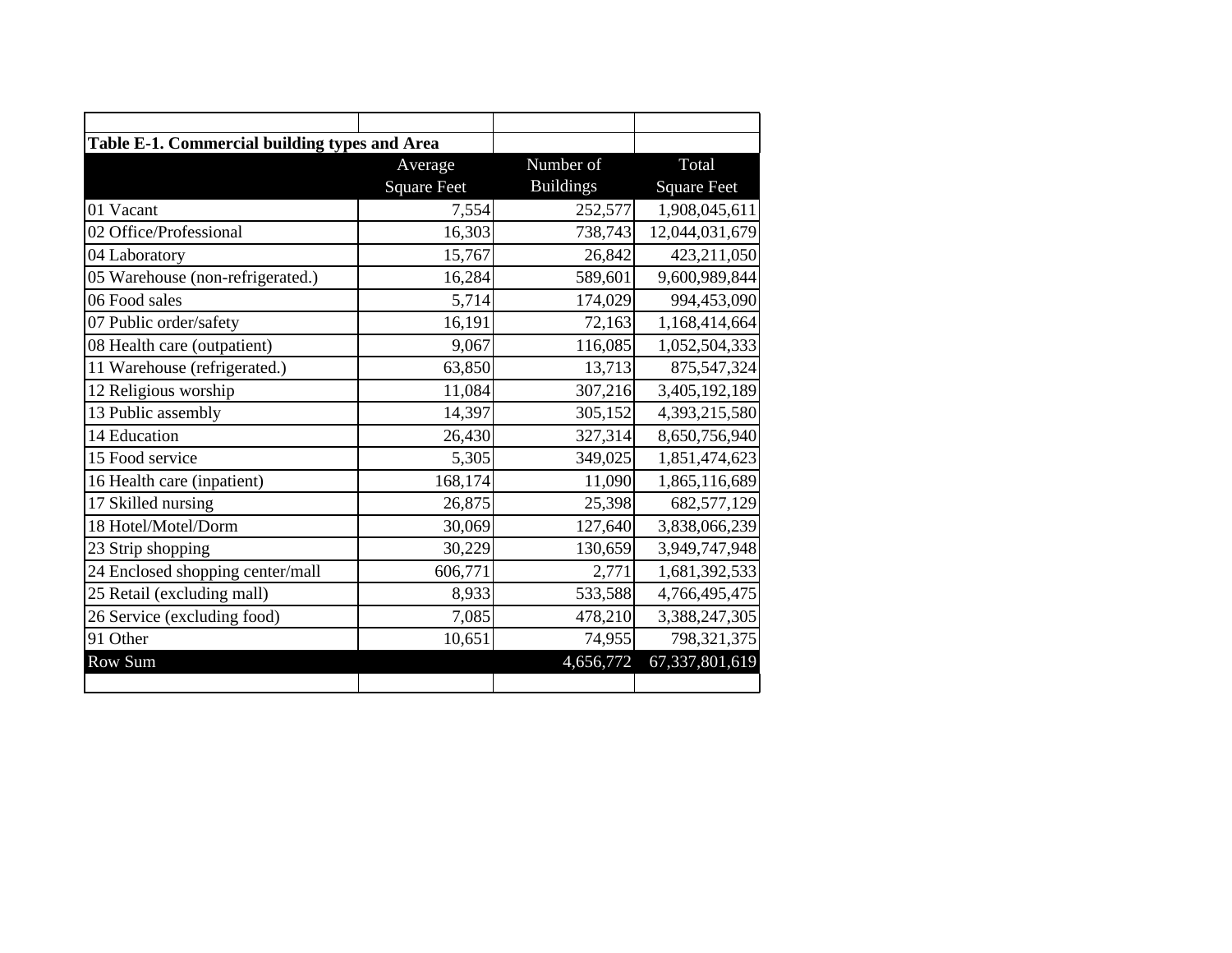| Table E-2. Application Area by Building Type (sq. ft.) for the Commercial Sector |              |          |          |          |       |        |         |         |           |            |          |          |              |        |            |        |          |                            |         |                 |             |         |  |
|----------------------------------------------------------------------------------|--------------|----------|----------|----------|-------|--------|---------|---------|-----------|------------|----------|----------|--------------|--------|------------|--------|----------|----------------------------|---------|-----------------|-------------|---------|--|
|                                                                                  | Assembly     | Athletic | Bathroom | Boarding | Class | Dining | Display | Exit    | Ext-Archi | $Ext-Park$ | Ext-Sign | Exterior | Prep<br>Food | Hall   | Healthcare | Office | Ship/Rec | ${\bf S} {\bf h} {\bf op}$ | Storage | Task            | ï<br>Unknow | Utility |  |
| 01 Vacant                                                                        | 83           | 49       | 87       | 33       | 105   | 78     | 118     | 34      | 159       | 103        | 10       | 363      | 32           | 569    | 129        | 3917   | 18       | 207                        | 346     | 30              | 852         | 233     |  |
| 02 Office/ Professional                                                          | 317          | 45       | 848      | 133      | 144   | 359    | 194     | 16303   | 16303     | 16303      | 16303    | 16303    | 44           | 4011   | 163        | 5431   | 35       | 379                        | 1556    | 36              | 1086        | 1521    |  |
| 04 Laboratory                                                                    | $44^{\circ}$ | 53       | 524      | 480      | 285   | 393    | 114     | 15767   | 15767     | 15767      | 15767    | 15767    | 95           | 5510   | 2396       | 1158   | 16       | 231                        | 1464    | 52              | 1403        | 1146    |  |
| 05 Warehouse non-refrigerated                                                    | 346          | 111      | 540      | 51       | 85    | 449    | 227     | 16284   | 16284     | 16284      | 16284    | 16284    | 35           | 1584   | 25         | 1347   | 178      | 1070                       | 8325    | 46              | 979         | 884     |  |
| 06 Food sales                                                                    | 278          |          | 127      | 21       | 17    | 134    | 1853    | 5714    | 5714      | 5714       | 5714     | 5714     | 319          | 748    |            | 131    | 28       | 170                        | 1516    | 10              | 145         | 214     |  |
| 07 Public order/safety                                                           | 693          | 82       | 1972     | 5392     | 236   | 641    | 22      | 16191   | 16191     | 16191      | 16191    | 16191    | 220          | 4226   | 18         | 392    |          | 225                        | 781     | 96              | 432         | 761     |  |
| 08 Health care (outpatient)                                                      | 215          | 33       | 539      |          | 107   | 233    | 157     | 9067    | 9067      | 9067       | 9067     | 9067     | 29           | 2386   | 101        | 2669   | 17       | 224                        | 1004    | 21              | 462         | 794     |  |
| 11 Warehouse (refrigerated.)                                                     | 81           | 248      | 1376     | 162      | 175   | 1504   | 1628    | 63850   | 63850     | 63850      | 63850    | 63850    | 140          | 5777   | 132        | 4485   | 904      | 2412                       | 33086   |                 | 6509        | 4430    |  |
| 12 Religious worship                                                             | 4194         | 36       | 681      | 351      | 930   | 406    | 12      | 11084   | 11084     | 11084      | 11084    | 11084    | 150          | 2365   | 47         | 412    |          | 24                         | 927     | 10 <sup>1</sup> | 270         | 265     |  |
| 13 Public assembly                                                               | 8214         | 137      | 682      | 276      | 769   | 380    | 251     | 14397   | 14397     | 14397      | 14397    | 1439     | 142          | 1767   | 53         | 441    |          | 73                         | 557     | 21              | 284         | 344     |  |
| 14 Education                                                                     | 2005         | 581      | 1619     | 387      | 6304  | 2003   | 85      | 26430   | 26430     | 26430      | 26430    | 26430    | 162          | 8942   | 238        | 1072   |          | 241                        | 716     | 164             | 697         | 1210    |  |
| 15 Food service                                                                  | 181          | 13       | 715      | 24       | 10    | 1932   | 54      | 5305    | 5305      | 5305       | 5305     | 5305     | 608          | 685    |            | 87     |          | 30                         | 717     |                 | 129         | 106     |  |
| 16 Health care (inpatient)                                                       | 3726         | 285      | 3078     | 5197     | 890   | 4150   | 685     | 168174  | 168174    | 168174     | 168174   | 16817    | 1047         | 55085  | 25615      | 9793   | 126      | 1448                       | 9586    | 215             | 23192       | 24056   |  |
| 17 Skilled nursing                                                               | 1534         |          | 2022     | 3846     | 129   | 2120   | 50      | 26875   | 26875     | 26875      | 26875    | 2687     | 397          | 10879  | 1265       | 1050   |          | 164                        | 1323    | 18              | 619         | 1440    |  |
| 18 Hotel/Motel/Dorm                                                              | 143'         | 139      | 3506     | 10141    | 426   | 1119   | 47      | 30069   | 30069     | 30069      | 30069    | 30069    | 373          | 7978   | 35         | 799    |          | 341                        | 1213    | 134             | 927         | 1452    |  |
| 23 Strip shopping                                                                | 1194         | 52       | 995      | 130      | 422   | 814    | 8165    | 30229   | 30229     | 30229      | 30229    | 30229    | 68           | 5275   | 64         | 1464   | 156      | 2052                       | 6040    | 240             | 1503        | 1595    |  |
| 24 Enclosed shopping center/mall                                                 | 8718         | 188      | 29262    | 979      | 2274  | 37071  | 11777   | 606771  | 60677     | 606771     | 606771   | 60677    | 311          | 146966 | 1128       | 16312  | 1037     | 49749                      | 72332   | 2157            | 46372       | 74143   |  |
| 25 Retail (excluding mall)                                                       | 350          | 17       | 290      | 34       | 114   | 210    | 2494    | 8933    | 8933      | 8933       | 8933     | 8933     | 23           | 1463   | 19         | 468    | 27       | 807                        | 1857    | 62              | 298         | 401     |  |
| 26 Service (excl. food)                                                          | 360          | 108      | 455      | 90       | 93    | 370    | 585     | 7085    | 7085      | 7085       | 7085     | 7085     | 50           | 1339   | 91         | 601    | 51       | 1000                       | 1107    | 12              | 341         | 435     |  |
| 91 Other                                                                         | 613          |          | 584      | 383      | 496   | 528    | 574     | 10651   | 10651     | 10651      | 10651    | 10651    | 115          | 2380   | 139        | 1401   | 34       | 361                        | 1689    | 31              | 559         | 694     |  |
| Total                                                                            | 35715        | 2262     | 49901    | 28184    | 14011 | 54893  | 135087  | 1089213 | 1089337   | 1089281    | 1089188  | 1089541  | 4360         | 269936 | 31667      | 53432  | 2650     | 61208                      | 146140  | 3433            | 87059       | 116126  |  |
|                                                                                  |              |          |          |          |       |        |         |         |           |            |          |          |              |        |            |        |          |                            |         |                 |             |         |  |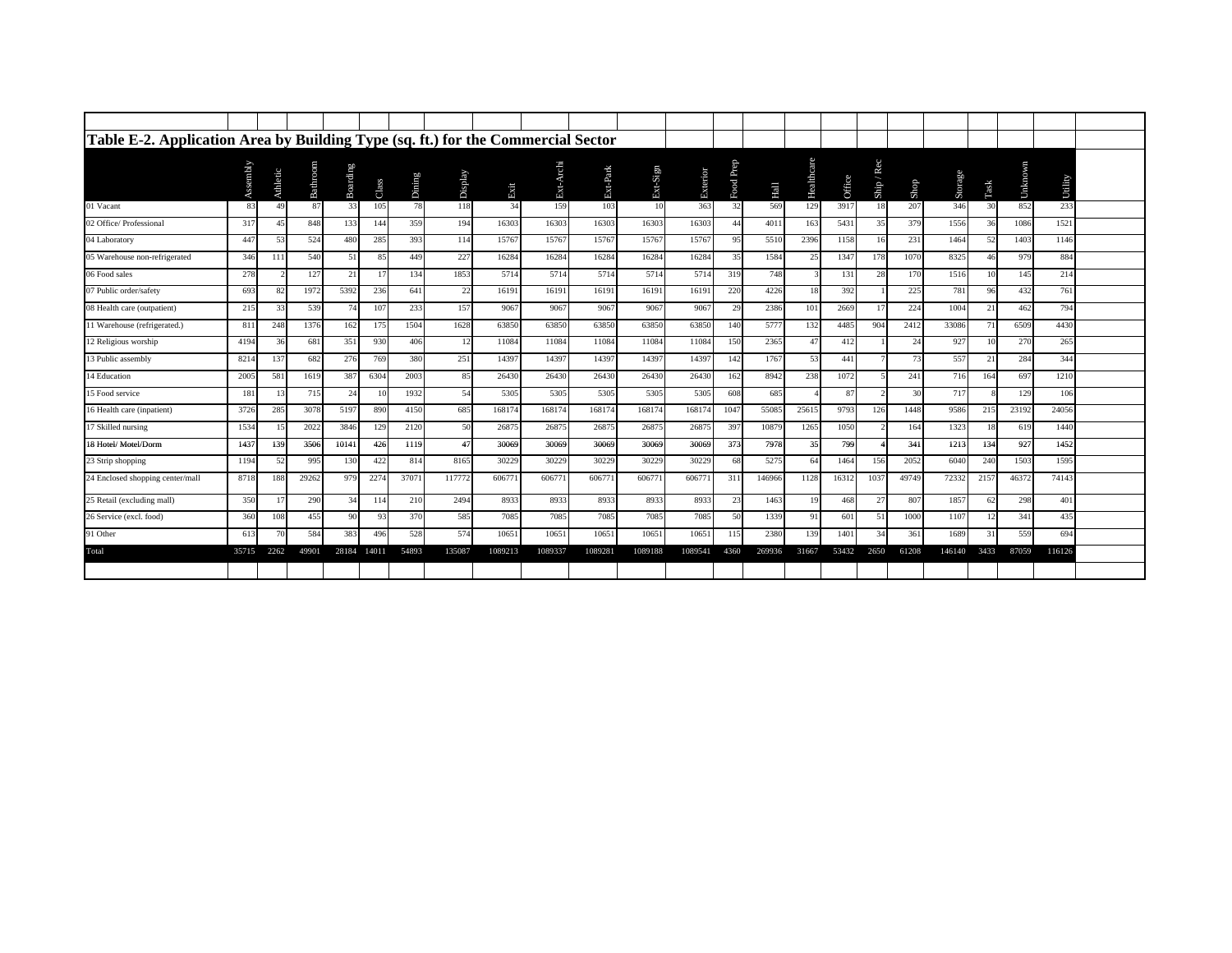| Table E-3. Annual Operating Hours by Building Type and Application for the Commercial Sector |          |          |          |          |       |        |         |       |           |          |          |          |           |             |            |        |             |       |         |       |         |         |
|----------------------------------------------------------------------------------------------|----------|----------|----------|----------|-------|--------|---------|-------|-----------|----------|----------|----------|-----------|-------------|------------|--------|-------------|-------|---------|-------|---------|---------|
|                                                                                              | Assembly | Athletic | Bathroom | Boarding | Class | Dining | Display | Exit  | Ext-Archi | Ext-Park | Ext-Sign | Exterior | Food Prep | <b>Hall</b> | Healthcare | Office | Rec<br>Ship | Shop  | Storage | Task  | Unknown | Utility |
| 01 Vacant                                                                                    | 2.692    | 3,868    | 3,280    | 3,054    | 2,621 | 3,251  | 3,829   | 8,619 | 3,883     | 3,827    | 3,907    | 3,674    | 2,956     | 4,492       | 3,584      | 3,522  | 4,538       | 3,455 | 3,265   | 3,304 | 3,773   | 4,449   |
| 02 Office/Professional                                                                       | 2,468    | 3,860    | 3,432    | 3,296    | 2,824 | 3,379  | 3,61    | 8,649 | 4,003     | 3,933    | 4,295    | 3,921    | 2,758     | 4,814       | 3,435      | 3,580  | 4,364       | 3,743 | 3,123   | 2,908 | 3,828   | 4,442   |
| 04 Laboratory                                                                                | 4.018    | 3,747    | 3,620    | 3,061    | 3,349 | 5,320  | 4,061   | 8,700 | 3,648     | 4,352    | 4,604    | 4,37     | 4,503     | 6,268       | 5,822      | 3,360  | 4,852       | 5,624 | 4,233   | 3,519 | 5,363   | 5,264   |
| 05 Warehouse (non-refrigerated.)                                                             | 3,186    | 3,698    | 3,206    | 2,503    | 2,792 | 3,276  | 3,373   | 8,612 | 3,639     | 3,823    | 3,782    | 3,855    | 3,270     | 3,602       | 2,995      | 3,054  | 4,113       | 3,318 | 3,627   | 3,193 | 3,466   | 4,013   |
| 06 Food sales                                                                                | 6,319    | 4,585    | 3,455    | 4,980    | 3,640 | 4,569  | 5,472   | 8,633 | 3,208     | 3,802    | 3,432    | 3,809    | 5,074     | 5,539       | 5,032      | 3,345  | 5,544       | 5,334 | 5,090   | 6,754 | 5,032   | 6,403   |
| 07 Public order/safety                                                                       | 2,91     | 3,42     | 2,262    | 2,443    | 2,523 | 3,524  | 2,925   | 8,65  | 3,792     | 3,978    | 4,611    | 3,988    | 3,612     | 6,872       | 2,587      | 3,510  | 6,492       | 4,352 | 2,954   | 1,732 | 3,419   | 3,744   |
| 08 Health care (outpatient)                                                                  | 2,303    | 3,816    | 2,973    | 2,745    | 2,723 | 3,220  | 3,536   | 8,633 | 3,736     | 3,810    | 3,885    | 3,874    | 2,592     | 4,344       | 3,01       | 3,196  | 3,482       | 3,320 | 2,864   | 2,704 | 3,354   | 4,003   |
| 11 Warehouse (refrigerated.)                                                                 | 3.285    | 3,697    | 3,492    | 2.836    | 3.081 | 3,130  | 3,337   | 8.645 | 3,608     | 3.462    | 3,680    | 3,773    | 4.692     | 4.007       | 2,120      | 3,755  | 3,842       | 3.500 | 4,073   | 3,242 | 3,751   | 4,428   |
| 12 Religious worship                                                                         | 1.123    | 1,955    | 1,401    | 1.696    | 1,767 | 1,654  | 878     | 8,492 | 3,113     | 2,983    | 2,688    | 2,895    | 1,513     | 2,106       | 1,282      | 1,998  | 827         | 1,301 | 1,337   | 2,088 | 1.742   | 1,886   |
| 13 Public assembly                                                                           | 2.119    | 3,735    | 2,474    | 2.493    | 1,893 | 2,553  | 5,071   | 8,558 | 2,704     | 3,12;    | 2,965    | 3,557    | 2,558     | 3,234       | 2,08       | 2,524  | 5,294       | 2,742 | 2,681   | 5,817 | 2.812   | 2,891   |
| 14 Education                                                                                 | 1.989    | 2,778    | 2,726    | 2,970    | 2,31  | 2,384  | 2,593   | 8,666 | 4,130     | 3,764    | 3,653    | 2,882    | 2,196     | 3.768       | 2,54       | 2,870  | 3,421       | 2,569 | 2,283   | 4,228 | 2,901   | 2,848   |
| 15 Food service                                                                              | 2.745    | 4,541    | 4,268    | 2.532    | 3,196 | 4,639  | 4,932   | 8.609 | 3,463     | 3.432    | 3,544    | 3,515    | 5.163     | 4,368       | 3,144      | 3.638  | 4.168       | 3.924 | 4,382   | 4,898 | 4,206   | 4,254   |
| 16 Health care (inpatient)                                                                   | 4.892    | 4,018    | 4,605    | 3,630    | 3,569 | 5,778  | 4,751   | 8,667 | 5,025     | 4,993    | 5,010    | 5,708    | 5,661     | 7,437       | 6,029      | 3.644  | 6,165       | 5,005 | 4,807   | 3,622 | 6,190   | 7,003   |
| 17 Skilled nursing                                                                           | 3,248    | 3,954    | 2,882    | 2,913    | 3,147 | 3,958  | 1,763   | 8,662 | 4,665     | 4,11'    | 3,860    | 4,606    | 4.351     | 6,862       | 3,838      | 3,176  | 5,078       | 3,460 | 3,469   | 1,933 | 5,297   | 5,824   |
| 18 Hotel/Motel/Dorm                                                                          | 3,258    | 3,612    | 2,414    | 2,605    | 2,61  | 3,729  | 3,236   | 8,653 | 4,090     | 4,136    | 4,611    | 3,970    | 4,065     | 7,204       | 2,644      | 3,349  | 6,926       | 4,830 | 3,348   | 1,677 | 3,618   | 4,250   |
| 23 Strip shopping                                                                            | 3.804    | 4,754    | 3,776    | 3,805    | 3,505 | 3,530  | 4.177   | 8,529 | 3,127     | 3,784    | 3,475    | 3,208    | 3,745     | 4,580       | 3,663      | 3,397  | 5,059       | 3,514 | 3,949   | 3,780 | 4.196   | 4,808   |
| 24 Enclosed shopping center/mall                                                             | 3,226    | 4,464    | 6,669    | 4,404    | 3,163 | 2,253  | 5,223   | 8,435 | 3,483     | 4,514    | 3,606    | 3,980    | 3,891     | 6,291       | 6,744      | 3,767  | 4,788       | 4,224 | 4,950   | 4,590 | 5,679   | 4,570   |
| 25 Retail (excl. mall)                                                                       | 3,72'    | 4,375    | 3,016    | 3,321    | 3,272 | 3,338  | 3,872   | 8,551 | 3,296     | 3,594    | 3,300    | 3,189    | 3,513     | 4,016       | 3,51       | 3,255  | 4,150       | 3,276 | 3,433   | 3,524 | 3,830   | 4,818   |
| 26 Service (excl. food)                                                                      | 2,785    | 4,500    | 3,218    | 2,193    | 2,790 | 3,229  | 3,562   | 8,569 | 4,395     | 3,690    | 3,407    | 3,556    | 2,958     | 3,452       | 3,307      | 2,890  | 5,115       | 3,424 | 3,284   | 2,644 | 3,219   | 4,201   |
| 91 Other                                                                                     | 2,214    | 3,397    | 3,154    | 2.784    | 2,333 | 3,530  | 4,278   | 8,627 | 3,907     | 3,870    | 3,999    | 3,783    | 4,249     | 4,754       | 4,491      | 3,525  | 4,361       | 3,554 | 3,602   | 3,423 | 3,970   | 4,571   |
| Average                                                                                      | 2.133    | 3.426    | 3.033    | 2.611    | 2.339 | 3.380  | 4.130   | 8.606 | 3,745     | 3.804    | 3.739    | 3.603    | 3.726     | 4.542       | 4.246      | 3.344  | 4.417       | 3.474 | 3.506   | 3.457 | 3.812   | 4,305   |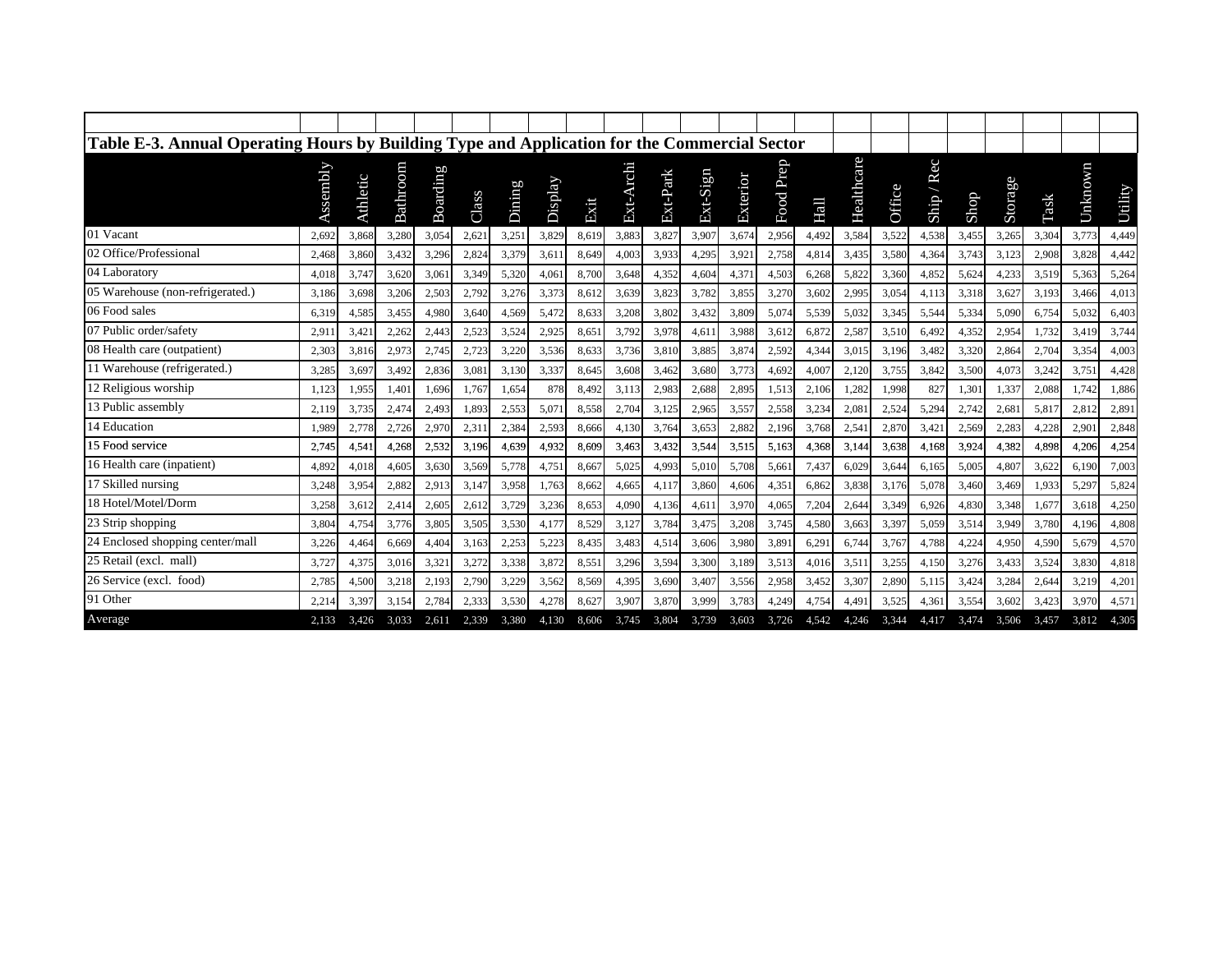| Table E-4. Number of Lamps per Square Foot of Commercial Building Space |                   |          |              |                                                                                                                                                                                                                                |             |                     |         |             |           |                     |                                       |             |             |                 |                                 |                   |                        |                               |         |                         |                   |         |
|-------------------------------------------------------------------------|-------------------|----------|--------------|--------------------------------------------------------------------------------------------------------------------------------------------------------------------------------------------------------------------------------|-------------|---------------------|---------|-------------|-----------|---------------------|---------------------------------------|-------------|-------------|-----------------|---------------------------------|-------------------|------------------------|-------------------------------|---------|-------------------------|-------------------|---------|
|                                                                         | Assembly          | Athletic | Bathroom     | <b>Boarding</b>                                                                                                                                                                                                                | Class       | <b>Dining</b>       | Display | Exit        | Ext-Archi | Ext-Park            | Ext-Sign                              | Exterior    | Food Prep   | Hall            | Healthcare                      | <b>Office</b>     | Rec<br>Ship $\sqrt{2}$ | Shop                          | Storage | Task                    | Unknow            | Utility |
| Standard - General Service                                              |                   |          |              | 0.002 0.008 0.002 0.009 0.004 0.005 0.001 0.000 0.000 0.000 0.000 0.000 0.004 0.001 0.001 0.010 0.010 0.001                                                                                                                    |             |                     |         |             |           |                     |                                       |             |             |                 |                                 |                   |                        | 0.003 0.000 0.025 0.012 0.001 |         |                         |                   |         |
| Standard - Reflector                                                    | 0.001             | 0.004    | 0.000        | 0.001                                                                                                                                                                                                                          | 0.001       | 0.004               | 0.003   |             |           |                     | $0.000$ 0.000 0.000 0.000 0.000       |             | 0.001       |                 | $0.000$ $0.001$                 | 0.001             | 0.001                  | 0.001                         |         | 0.000 0.019             | 0.003             | 0.000   |
| Halogen - General Service                                               | 0.000             | 0.000    | 0.000        | 0.000                                                                                                                                                                                                                          | 0.000       | 0.000               | 0.000   | 0.000       |           |                     | $0.000$ $0.000$ $0.000$               | 0.000       | 0.000       |                 | 0.000 0.000                     | 0.000             | 0.000                  | 0.000                         | 0.000   | 0.000                   | 0.000             | 0.000   |
| Halogen - Reflector                                                     | 0.000             | 0.000    | 0.000        | 0.000                                                                                                                                                                                                                          | 0.000 0.001 |                     | 0.001   | 0.000       | 0.000     |                     | 0.000 0.000                           | 0.000       | 0.000       | 0.000           | 0.000                           | 0.000             | 0.000                  | 0.000                         | 0.000   | 0.004                   | 0.000             | 0.000   |
| Halogen - refl. - low volt                                              | 0.000             | 0.000    | 0.000        | 0.000                                                                                                                                                                                                                          |             | 0.000 0.005         | 0.005   | 0.000       | 0.000     |                     | 0.000 0.000                           | 0.000       | 0.000       | 0.000           | 0.000                           | 0.000             | 0.000                  | 0.000                         | 0.000   | 0.000                   | 0.001             | 0.000   |
| ow wattage (less than 25W)                                              | 0.000             | 0.000    | 0.000        | 0.000                                                                                                                                                                                                                          | 0.000 0.001 |                     | 0.000   | 0.000       | 0.000     |                     | 0.000 0.000                           | 0.000       | 0.001       | 0.000           | 0.000                           | 0.00 <sup>2</sup> |                        | $0.000$ $0.000$               | 0.000   | 0.000                   | 0.00 <sup>1</sup> | 0.000   |
| Misc incandescent                                                       | 0.00C             | 0.000    | 0.000        | 0.000                                                                                                                                                                                                                          | 0.000       | 0.000               | 0.000   | 0.000       | 0.000     |                     | 0.000 0.000                           | 0.000       |             | 0.000 0.000     | 0.000                           | 0.000             | 0.000                  | 0.000                         | 0.000   | 0.000                   | 0.000             | 0.000   |
| T <sub>5</sub>                                                          | 0.000             | 0.000    | 0.000        | 0.000                                                                                                                                                                                                                          |             | $0.000$ $0.000$     | 0.000   | 0.000       | 0.000     |                     | 0.000 0.000                           | 0.000       |             |                 | 0.000 0.000 0.000               | 0.000             | 0.000                  | 0.000                         | 0.000   | 0.000                   | 0.001             | 0.000   |
| $T8 -$ less than 4'                                                     | 0.00 <sup>1</sup> | 0.001    | 0.000        | 0.001                                                                                                                                                                                                                          |             | 0.000 0.000         | 0.001   | 0.000       | 0.000     | 0.000               |                                       | 0.000 0.000 | 0.002       |                 | 0.000 0.000                     | 0.000             | 0.000                  | 0.001                         | 0.000   | 0.030                   | 0.000             | 0.000   |
| $T8 - 4'$                                                               | 0.005             | 0.027    | 0.002        | 0.001                                                                                                                                                                                                                          |             | 0.006 0.000         | 0.029   | 0.000       | 0.000     |                     | $0.000$ $0.000$ $0.000$               |             | 0.033       |                 | 0.000 0.003                     |                   | 0.010 0.020            | 0.014                         | 0.004   | 0.023                   | 0.000             | 0.000   |
| $T8 -$ More than 4'                                                     | 0.000             | 0.000    | 0.000        | 0.000                                                                                                                                                                                                                          |             | 0.000 0.000         | 0.000   | 0.000       |           | $0.000$ $0.000$     |                                       | 0.000 0.000 | 0.000       |                 | 0.000 0.000                     |                   | 0.000 0.000            | 0.000                         | 0.000   | 0.000                   | 0.000             | 0.000   |
| $T8 - U$ -bent                                                          | 0.000             | 0.001    | 0.000        | 0.000                                                                                                                                                                                                                          |             | 0.000 0.000         | 0.002   | 0.000       | 0.000     | 0.000               | 0.000                                 | 0.000       | 0.001       |                 | 0.000 0.000                     | 0.000             | 0.000                  | 0.000                         | 0.000   | 0.000                   | 0.000             | 0.000   |
| $T12 - less than 4'$                                                    | 0.000             | 0.000    | 0.001        | 0.001                                                                                                                                                                                                                          |             | 0.000 0.000         |         | 0.000 0.000 | 0.000     | 0.000               | 0.000                                 | 0.000       | 0.000       | 0.001           | 0.002                           |                   | 0.000 0.000            | 0.000                         |         | 0.000 0.002             | 0.000             | 0.000   |
| $T12 - 4'$                                                              | 0.005             | 0.032    | 0.002        | 0.005                                                                                                                                                                                                                          |             | $0.040$ 0.003 0.009 |         | 0.000       |           |                     | $0.000$ 0.000 0.000 0.000             |             |             |                 | 0.019 0.004 0.036               | 0.027             | 0.003                  | 0.011                         | 0.004   | 0.002                   | 0.016             | 0.005   |
| $T12 - More than 4'$                                                    | 0.000             | 0.004    | 0.000        | 0.000                                                                                                                                                                                                                          |             | $0.003$ 0.000       | 0.005   | 0.000 0.000 |           |                     | $0.000$ $0.000$ $0.000$               |             | 0.003       | $0.000$ $0.001$ |                                 |                   | $0.000$ $0.002$        | 0.003                         | 0.002   | 0.001                   | 0.001             | 0.001   |
| $T12 - U$ -bent                                                         | 0.000             | 0.001    | 0.000        | 0.000                                                                                                                                                                                                                          | 0.001       | 0.000               | 0.001   | 0.000       |           |                     | $0.000$ 0.000 0.000 0.000             |             | 0.001       | 0.001           | 0.001                           | 0.000             | 0.000                  | 0.000                         | 0.000   | 0.000                   | 0.001             | 0.000   |
| Compact - Plug-in                                                       | 0.000             | 0.001    | 0.001        | 0.00 <sup>1</sup>                                                                                                                                                                                                              | 0.001       | 0.000               | 0.000   | 0.000       | 0.000     |                     | 0.000 0.000                           | 0.000       | 0.000 0.001 |                 | 0.003                           | 0.001             | 0.000                  | 0.001                         | 0.000   | 0.000                   | 0.019             | 0.000   |
| Compact - Screw base                                                    | 0.000             | 0.001    | 0.001        | 0.001                                                                                                                                                                                                                          |             | 0.000 0.000         | 0.001   | 0.000       | 0.000     |                     | $0.000$ $0.000$                       | 0.000       |             |                 | $0.000$ $0.000$ $0.002$         | 0.000             | 0.000                  | 0.000                         | 0.000   | 0.005                   | 0.007             | 0.000   |
| Compact - Plug-in - reflector                                           | 0.000             | 0.000    | 0.000        | 0.000                                                                                                                                                                                                                          |             | 0.000 0.000         | 0.000   | 0.000       | 0.000     |                     | $0.000$ 0.000 0.000                   |             |             |                 | $0.000$ $0.000$ $0.000$         |                   | 0.000 0.000            | 0.000                         | 0.000   | 0.000                   | 0.000             | 0.000   |
| Compact - Screw base - reflector                                        | 0.000             | 0.000    | 0.000        | 0.000                                                                                                                                                                                                                          |             | 0.000 0.000         | 0.000   | 0.000 0.000 |           | 0.000               |                                       | 0.000 0.000 |             |                 | $0.000$ 0.000 0.000 0.000 0.000 |                   |                        | 0.000                         | 0.000   | 0.000                   | 0.001             | 0.000   |
| Circline                                                                | 0.000             | 0.001    | 0.000        | 0.000                                                                                                                                                                                                                          | 0.001       | 0.000               | 0.000   | 0.000 0.000 |           | 0.000               |                                       | 0.000 0.000 |             |                 | $0.000$ $0.000$ $0.001$         |                   | 0.000 0.000            | 0.000                         | 0.000   | 0.000                   | 0.004             | 0.000   |
| Induction discharge                                                     | 0.000             | 0.000    | 0.000        | 0.000                                                                                                                                                                                                                          | 0.000       | 0.000               | 0.000   | 0.000       | 0.000     | 0.000               | 0.000                                 | 0.000       | 0.000       |                 | $0.000$ $0.000$                 | 0.000             | 0.000                  | 0.000                         | 0.000   | 0.000                   | 0.000             | 0.000   |
| Miscellaneous fluorescent                                               | 0.000             | 0.000    | 0.000        | 0.000                                                                                                                                                                                                                          | 0.000       | 0.000               | 0.000   | 0.000       | 0.000     | 0.000               | 0.000                                 | 0.000       | 0.000       | 0.000           | 0.000                           | 0.000             | 0.000                  | 0.000                         | 0.000   | 0.000                   | 0.000             | 0.000   |
| Mercury vapor                                                           | 0.000             | 0.001    | 0.000        | 0.000                                                                                                                                                                                                                          |             | 0.000 0.000         | 0.000   | 0.000       | 0.000     | 0.000               | 0.000                                 | 0.000       |             | 0.000 0.000     | 0.000                           | 0.000             | 0.000                  | 0.000                         | 0.000   | 0.000                   | 0.000             | 0.000   |
| Metal halide                                                            | 0.000             | 0.002    | 0.000        | 0.000                                                                                                                                                                                                                          | 0.000       | 0.000               | 0.000   | 0.000       | 0.000     | 0.000               | 0.000                                 | 0.000       | 0.000       | 0.000           | 0.000                           | 0.000             | 0.000                  | 0.000                         | 0.000   | 0.000                   | 0.000             | 0.000   |
| High pressure sodium                                                    | 0.000             | 0.000    | 0.000        | 0.000                                                                                                                                                                                                                          | 0.000       | 0.000               | 0.000   | 0.000       |           | $0.000$ 0.000 0.000 |                                       | 0.000       |             | 0.000 0.000     | 0.000                           | 0.000             | 0.000                  | 0.000                         | 0.000   | 0.000                   | 0.000             | 0.000   |
| ow pressure sodium                                                      | 0.000             | 0.000    | 0.000        | 0.000                                                                                                                                                                                                                          |             | 0.000 0.000         | 0.000   | 0.000       | 0.000     |                     | 0.000 0.000                           | 0.000       |             | 0.000 0.000     | 0.000                           | 0.000             | 0.000                  | 0.000                         | 0.000   | 0.000                   | 0.000             | 0.000   |
| Xenon                                                                   | 0.000             | 0.000    | 0.000        | 0.000                                                                                                                                                                                                                          |             | 0.000 0.000         | 0.000   | 0.000       | 0.000     |                     | $0.000$ $0.000$ $0.000$               |             |             |                 | $0.000$ $0.000$ $0.000$         | 0.000             | 0.000                  | 0.000                         | 0.000   | 0.000                   | 0.000             | 0.000   |
| Electrodeless (e.g. sulfur)                                             | 0.000             |          | 0.00010.0001 | 0.000                                                                                                                                                                                                                          |             | $0.000$ $0.000$     |         |             |           |                     | $0.000$ 0.000 0.000 0.000 0.000 0.000 |             |             |                 | $0.000$ 0.000 0.000             |                   |                        | $0.000$ $0.000$ $0.000$       |         | $0.000$ 0.000 0.000     |                   | 0.000   |
| <b>LED</b>                                                              | 0.000             |          |              | 0.000 0.000 0.000 0.000 0.000 0.000 0.000 0.000 0.000 0.000 0.000 0.000 0.000 0.000 0.000 0.000 0.000 0.000 0.000 0.000 0.000 0.000 0.000 0.000 0.000 0.000 0.000 0.000 0.000 0.000 0.000 0.000 0.000 0.000 0.000 0.000 0.000  |             |                     |         |             |           |                     |                                       |             |             |                 |                                 |                   |                        |                               |         | $0.000$ $0.000$ $0.000$ |                   | 0.000   |
| Electroluminescent                                                      |                   |          |              | 0.000 [0.000] 0.000 [0.000 [0.000] 0.000 [0.000 [0.000] 0.000 [0.000] 0.000 [0.000] 0.000 [0.000] 0.000 [0.000] 0.000 [0.000] 0.000 [0.000] 0.000 [0.000] 0.000] 0.000 [0.000] 0.000 [0.000] 0.000 [0.000] 0.000 [0.000] 0.000 |             |                     |         |             |           |                     |                                       |             |             |                 |                                 |                   |                        |                               |         |                         |                   |         |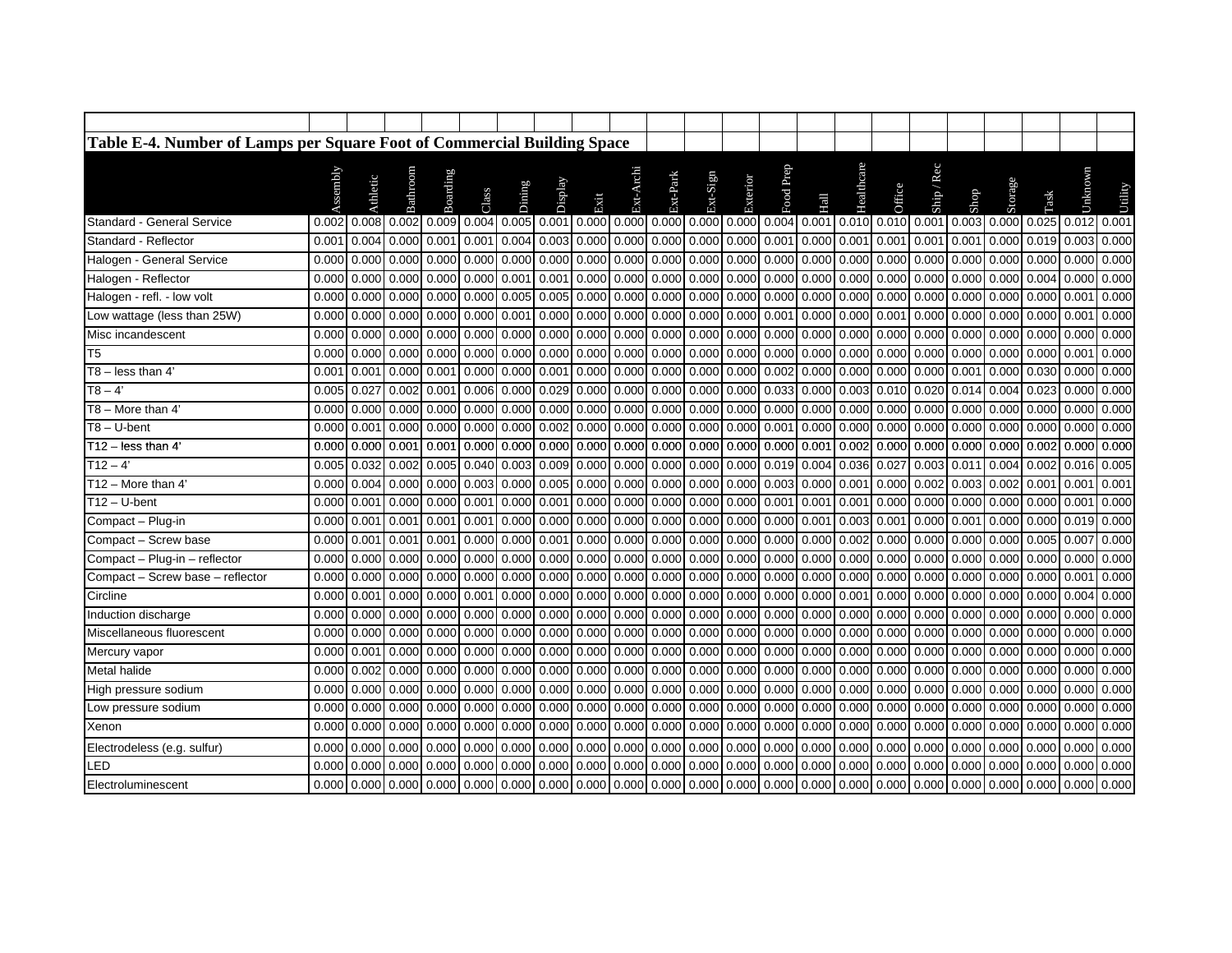| Table E-5. Commercial Building Lamp Characteristics |                  |                 |  |  |  |  |  |  |
|-----------------------------------------------------|------------------|-----------------|--|--|--|--|--|--|
| <b>Type</b>                                         | <b>Wattage</b>   | <b>Efficacy</b> |  |  |  |  |  |  |
| <b>Standard - General Service</b>                   | 83               | 16              |  |  |  |  |  |  |
| <b>Standard - Reflector</b>                         | 104              | 9               |  |  |  |  |  |  |
| Halogen - General Service                           | 64               | 15              |  |  |  |  |  |  |
| Halogen - Quartz                                    | 226              | 20              |  |  |  |  |  |  |
| Halogen - refl. - low volt                          | 48               | $\overline{11}$ |  |  |  |  |  |  |
| Low wattage (less than 25W)                         | 15               | 9               |  |  |  |  |  |  |
| Misc incandescent                                   | $\overline{0}$   | 13              |  |  |  |  |  |  |
| T5                                                  | 8                | 50              |  |  |  |  |  |  |
| $T8 - less than 4'$                                 | $\overline{23}$  | 82              |  |  |  |  |  |  |
| $T8 - 4'$                                           | 33               | 85              |  |  |  |  |  |  |
| $T8 - More than 4'$                                 | 50               | 88              |  |  |  |  |  |  |
| $\overline{TS-U}$ -bent                             | $\overline{34}$  | $\overline{74}$ |  |  |  |  |  |  |
| $\overline{T12 - \text{less than 4}}$               | 29               | 63              |  |  |  |  |  |  |
| $T12 - 4'$                                          | 45               | 74              |  |  |  |  |  |  |
| $T12 - \text{More than } 4'$                        | 93               | 79              |  |  |  |  |  |  |
| $\overline{T12}$ – U-bent                           | 46               | 69              |  |  |  |  |  |  |
| Compact - Plug-in                                   | 17               | 60              |  |  |  |  |  |  |
| Compact - Screw base                                | 16               | 55              |  |  |  |  |  |  |
| Compact - Plug-in - reflector                       | 16               | 55              |  |  |  |  |  |  |
| Compact - Screw base - reflector                    | 16               | 55              |  |  |  |  |  |  |
| Circline                                            | 30               | 58              |  |  |  |  |  |  |
| Induction discharge                                 | $\overline{0}$   | 53              |  |  |  |  |  |  |
| Miscellaneous fluorescent                           | 18               | 60              |  |  |  |  |  |  |
| Mercury vapor                                       | 331              | 40              |  |  |  |  |  |  |
| Metal halide                                        | 472              | 65              |  |  |  |  |  |  |
| High pressure sodium                                | 260              | 104             |  |  |  |  |  |  |
| Low pressure sodium                                 | 104              | 140             |  |  |  |  |  |  |
| Xenon                                               | $\theta$         | 40              |  |  |  |  |  |  |
| Electrodeless (e.g. mercury)                        | $\boldsymbol{0}$ | 150             |  |  |  |  |  |  |
| LED                                                 | 6                | 20              |  |  |  |  |  |  |
| Electroluminescent                                  | $\overline{2}$   | 10              |  |  |  |  |  |  |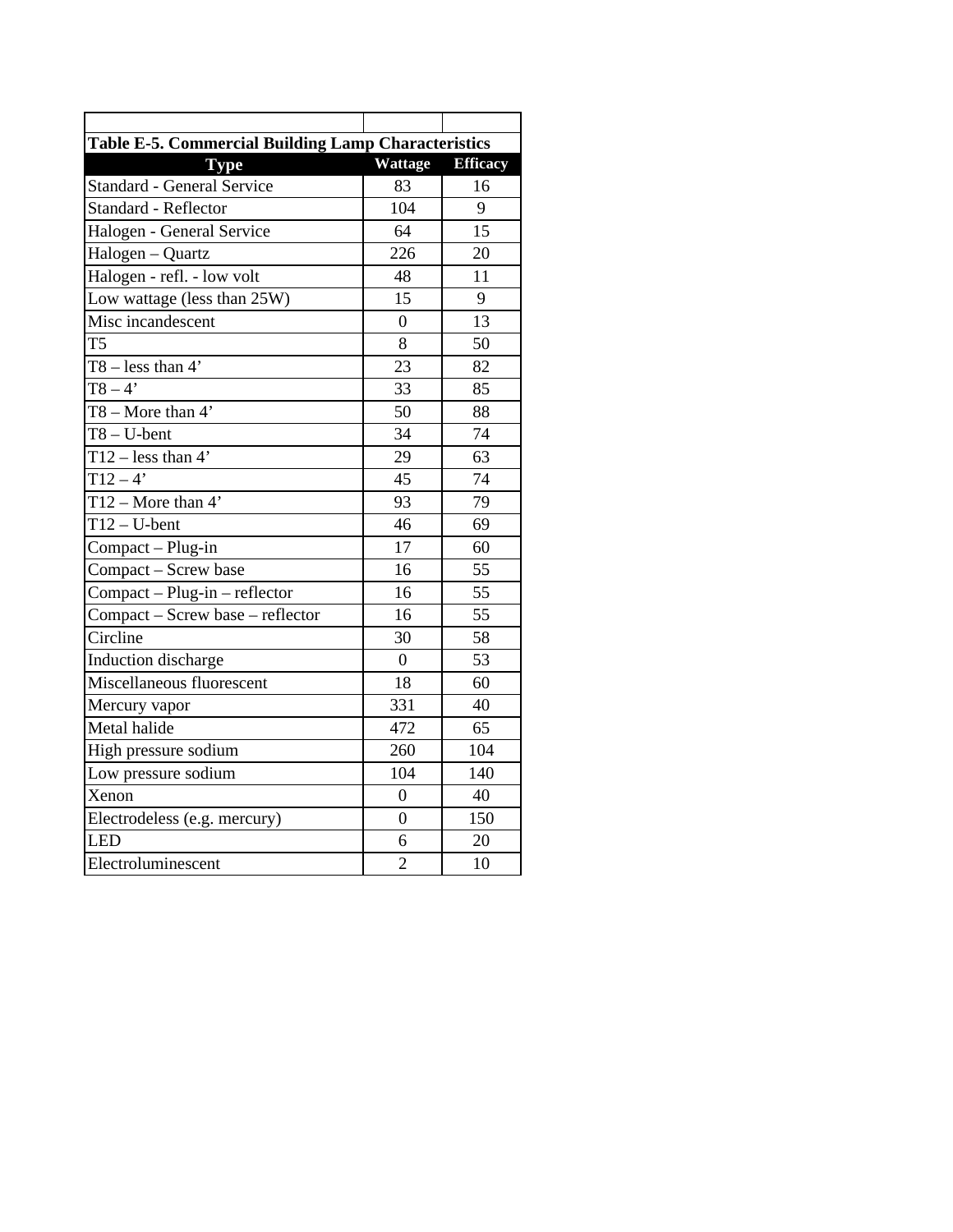| <b>Table E-6. Commercial Building Energy Consumption</b> |                    |                   |                                    |  |  |
|----------------------------------------------------------|--------------------|-------------------|------------------------------------|--|--|
|                                                          | <b>Energy</b>      |                   | <b>Number of</b> Total Consumption |  |  |
|                                                          | <b>Consumption</b> | <b>Facilities</b> | (TWh)                              |  |  |
|                                                          | by Building Type   |                   |                                    |  |  |
|                                                          | (kWh)              |                   |                                    |  |  |
| 01 Vacant                                                | 56,300,094         | 252,577           | 14.22                              |  |  |
| 02 Office/Professional                                   | 109,211,533        | 738,743           | 80.68                              |  |  |
| 04 Laboratory                                            | 130, 157, 354      | 26,842            | 3.49                               |  |  |
| 05 Warehouse (non-refrigerated.)                         | 78,564,789         | 589,601           | 46.32                              |  |  |
| 06 Food sales                                            | 56,161,313         | 174,029           | 9.77                               |  |  |
| 07 Public order/safety                                   | 73,030,177         | 72,163            | 5.27                               |  |  |
| 08 Health care (outpatient)                              | 52,541,097         | 116,085           | 6.1                                |  |  |
| 11 Warehouse (refrigerated.)                             | 340,119,145        | 13,713            | 4.66                               |  |  |
| 12 Religious worship                                     | 27,468,033         | 307,216           | 8.44                               |  |  |
| 13 Public assembly                                       | 52,237,833         | 305,152           | 15.94                              |  |  |
| 14 Education                                             | 130,236,394        | 327,314           | 42.63                              |  |  |
| 15 Food service                                          | 37,220,861         | 349,025           | 12.99                              |  |  |
| 16 Health care (inpatient)                               | 1,605,030,201      | 11,090            | 17.8                               |  |  |
| 17 Skilled nursing                                       | 144,228,615        | 25,398            | 3.66                               |  |  |
| 18 Hotel/Motel/Dorm                                      | 142,668,617        | 127,640           | 18.21                              |  |  |
| 23 Strip shopping                                        | 226, 343, 225      | 130,659           | 29.57                              |  |  |
| 24 Enclosed shopping center/mall                         | 4,872,138,817      | 2,771             | 13.5                               |  |  |
| 25 Retail (excluding mall)                               | 62,286,175         | 533,588           | 33.24                              |  |  |
| 26 Service (excluding food)                              | 40,735,581         | 478,210           | 19.48                              |  |  |
| 91 Other                                                 | 65,039,617         | 74,955            | 4.88                               |  |  |
| Total                                                    |                    | 4,656,772         | 390.9                              |  |  |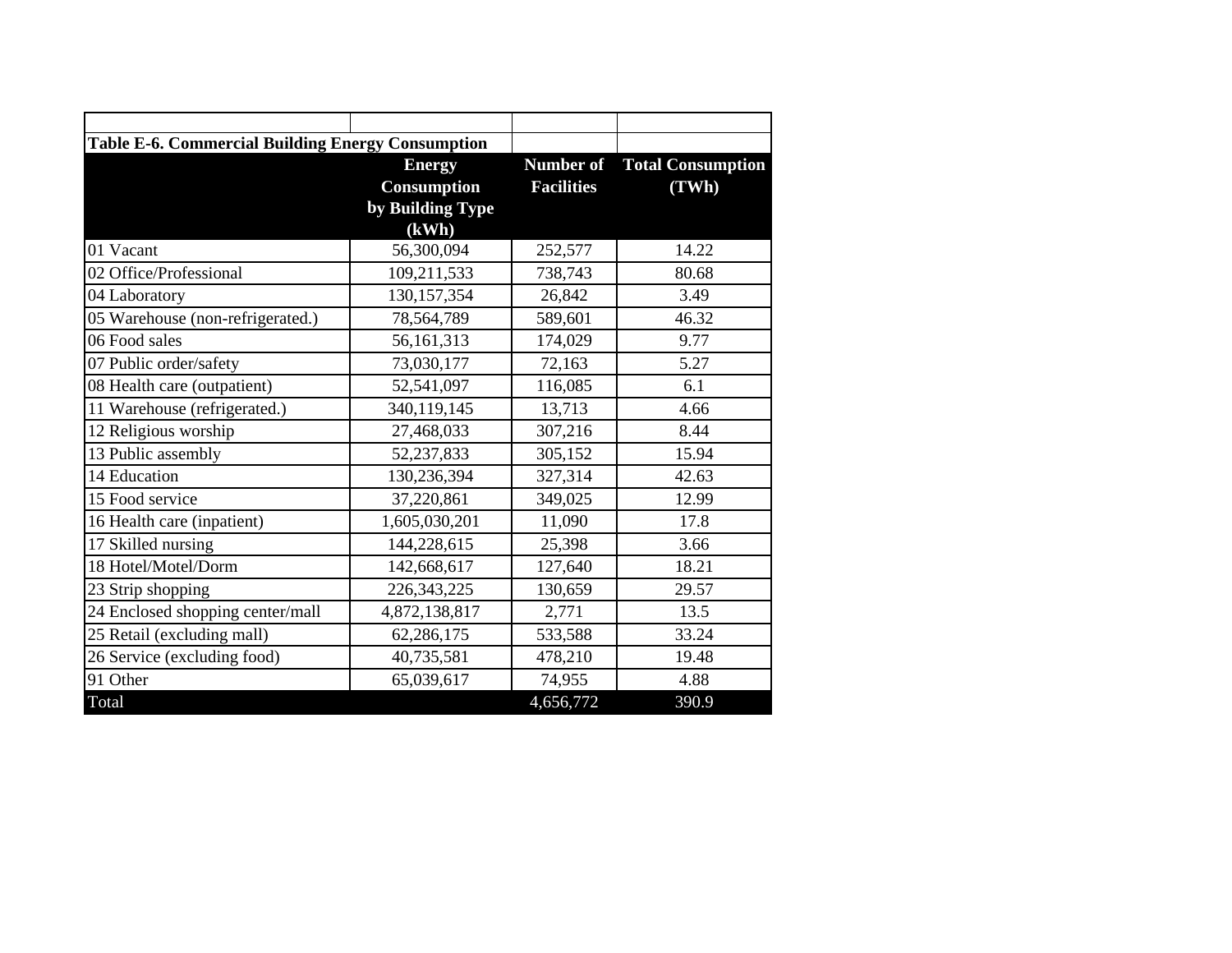| <b>Table F-1. Industrial Building Types</b> |                    |                  |                    |
|---------------------------------------------|--------------------|------------------|--------------------|
| <b>Establishment</b>                        | Average            | <b>Number of</b> | <b>Total</b>       |
|                                             | <b>Square Feet</b> | <b>Buildings</b> | <b>Square Feet</b> |
| 20 Food and Kindred Products                | 72,205             | 18,074           | 1,305,040,151      |
| 21 Tobacco Products                         | 146,622            | 316              | 46,368,740         |
| 22 Textile Mill Products                    | 201,018            | 7,151            | 1,437,477,573      |
| 23 Apparel and Other Textile Products       | 34,501             | 12,566           | 433,543,336        |
| 24 Lumber and Wood Products                 | 45,796             | 11,663           | 534,112,917        |
| 25 Furniture and Fixtures                   | 53,683             | 11,274           | 605,217,632        |
| 26 Paper and Allied Products                | 156,346            | 4,676            | 731,075,766        |
| 27 Printing and Publishing                  | 20,606             | 25,782           | 531,256,157        |
| 28 Chemicals and Allied Products            | 182,403            | 8,962            | 1,634,694,790      |
| 29 Petroleum and Coal Products              | 77,339             | 1,756            | 135,806,406        |
| 30 Rubber and Miscellaneous Plastics        | 84,717             | 11,944           | 1,011,864,626      |
| Products                                    |                    |                  |                    |
| 31 Leather and Leather Products             | 43,829             | 995              | 43,609,358         |
| 32 Stone, Clay, and Glass Products          | 57,946             | 11,333           | 656,698,618        |
| 33 Primary Metal Industries                 | 201,817            | 3,830            | 772,960,259        |
| <b>34 Fabricated Metal Products</b>         | 37,674             | 40,743           | 1,534,939,559      |
| 35 Industrial Machinery and Equipment       | 60,583             | 19,577           | 1,186,033,391      |
| 36 Electronic and Other Electric            | 79,488             | 9,925            | 788,917,408        |
| Equipment                                   |                    |                  |                    |
| 37 Transportation Equipment                 | 161,367            | 8,380            | 1,352,255,460      |
| 38 Instruments and Related Products         | 356,695            | 4,526            | 1,614,400,665      |
| 39 Miscellaneous Manufacturing              | 36,771             | 13,630           | 501,181,915        |
| Industries                                  |                    |                  |                    |
| Total                                       |                    | 227,103          | 16,857,454,725     |
|                                             |                    |                  |                    |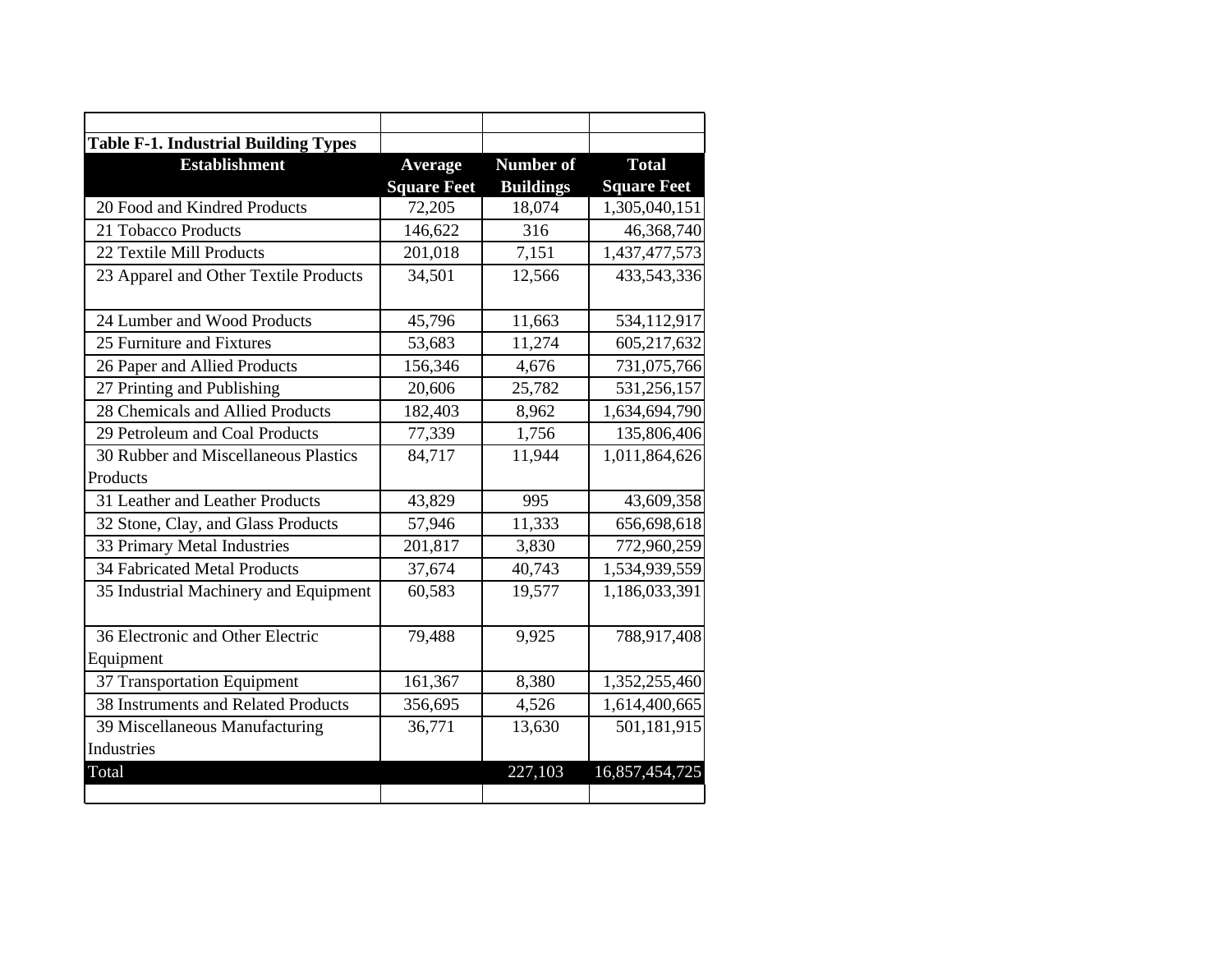|                                |                                    |                        | Table F-2. Industrial Total Square Footage by Application Area and Building Type (sq. ft.) |                                             |                                |                              |                                |                              |                                        |                                      |                                              |                                 |                                             |                                |                                 |                                              |                                                     |                                |                                           |                                                    |
|--------------------------------|------------------------------------|------------------------|--------------------------------------------------------------------------------------------|---------------------------------------------|--------------------------------|------------------------------|--------------------------------|------------------------------|----------------------------------------|--------------------------------------|----------------------------------------------|---------------------------------|---------------------------------------------|--------------------------------|---------------------------------|----------------------------------------------|-----------------------------------------------------|--------------------------------|-------------------------------------------|----------------------------------------------------|
| <b>Building</b><br><b>Lype</b> | 20 Food and<br>Products<br>Kindred | 21 Tobacco<br>Products | e Mill<br>22 Textile<br>Products                                                           | 23 Apparel and<br>Other Textile<br>Products | 24 Lumber and<br>Wood Products | 25 Furniture<br>and Fixtures | 26 Paper and<br>Allied Product | $27$ Printing and Publishing | 28 Chemicals<br>and Allied<br>Products | 29 Petroleum<br>and Coal<br>Products | Miscellan<br>Products<br>30 Rubb<br>Plastics | 31 Leath<br>Leather<br>Products | Clay,<br>32 Stone,<br>and Glass<br>Products | 33 Primary<br>Metal Industries | 34 Fabricated<br>Metal Products | E<br>35 Industrial<br>Machinery<br>Equipment | 36 Electronic<br>and Other<br>Equipment<br>Electric | Transportat<br>Equipment<br>57 | 38 Instruments<br>and Related<br>Products | Miscellaneous<br>Manufacturing<br>Industries<br>39 |
| assembly                       | 131                                |                        |                                                                                            | 63                                          |                                |                              | 288                            | 349                          | 83                                     |                                      | 157                                          |                                 | 95                                          |                                | 25                              | 266                                          | 370                                                 | 234                            | 2815                                      | 23                                                 |
| athletic                       | 48                                 |                        | 13                                                                                         | 11                                          |                                | 43                           | 150                            | 44                           | 115                                    | 396                                  | 56                                           |                                 | 117                                         | 497                            | 13                              | 40                                           | 20                                                  | 423                            | 88                                        | 11                                                 |
| bathroom                       | 972                                |                        | 4504                                                                                       | 1680                                        | 570                            | 1583                         | 2589                           | 566                          | 4156                                   | 3266                                 | 1806                                         |                                 | 562                                         | 6475                           | 717                             | 1567                                         | 1465                                                | 7040                           | 6868                                      | 1501                                               |
| boarding                       | 248                                |                        |                                                                                            |                                             | 472                            | 86                           | 117                            | 13                           |                                        |                                      | 63                                           | 135                             |                                             |                                | 10                              |                                              | 92                                                  | 626                            | 163                                       | 103                                                |
| class                          | 43                                 |                        | 1645                                                                                       |                                             | 13                             | 47                           | 295                            | 52                           | 78                                     | 1906                                 | 90                                           |                                 | 165                                         | 5185                           | 111                             | 122                                          | 369                                                 | 408                            | 4405                                      | 64                                                 |
| dining                         | 3125                               |                        | 2441                                                                                       | 786                                         | 297                            | 2376                         | 3072                           | 380                          | 3393                                   | 2662                                 | 2735                                         | 16                              | 897                                         | 3290                           | 847                             | 1663                                         | 2523                                                | 4547                           | 8343                                      | 1609                                               |
| display                        | 99                                 |                        | 2373                                                                                       | 348                                         | 59                             | 167                          | 121                            | 48                           | 371                                    |                                      | 322                                          |                                 | 80                                          | 42                             | 132                             | 143                                          | 178                                                 | 53                             | 1299                                      | 75                                                 |
| exit                           | 72205                              | 146622                 | 201018                                                                                     | 34501                                       | 45796                          | 53683                        | 156346                         | 20606                        | 182403                                 | 77339                                | 84717                                        | 43829                           | 57946                                       | 201817                         | 37674                           | 60583                                        | 79488                                               | 161367                         | 356695                                    | 36771                                              |
| ext-archi                      | 72205                              | 146622                 | 201018                                                                                     | 34501                                       | 45796                          | 53683                        | 156346                         | 20606                        | 182403                                 | 77339                                | 84711                                        | 43829                           | 57946                                       | 20181                          | 37674                           | 60583                                        | 79488                                               | 161367                         | 356695                                    | 36771                                              |
| ext-park                       | 72205                              | 146622                 | 201018                                                                                     | 34501                                       | 45796                          | 53683                        | 156346                         | 20606                        | 182403                                 | 77339                                | 84717                                        | 43829                           | 57946                                       | 201817                         | 37674                           | 60583                                        | 79488                                               | 161367                         | 356695                                    | 36771                                              |
| $ext-sign$                     | 7220:                              | 146622                 | 201018                                                                                     | 34501                                       | 45796                          | 53683                        | 156346                         | 20606                        | 182403                                 | 77339                                | 8471                                         | 43829                           | 57946                                       | 201817                         | 37674                           | 60583                                        | 79488                                               | 161367                         | 356695                                    | 36771                                              |
| exterior                       | 72205                              | 146622                 | 201018                                                                                     | 34501                                       | 45796                          | 53683                        | 156346                         | 20606                        | 182403                                 | 77339                                | 84711                                        | 43829                           | 57946                                       | 201817                         | 37674                           | 60583                                        | 79488                                               | 161367                         | 356695                                    | 36771                                              |
| food prep                      | 577                                |                        | 10                                                                                         | 22                                          |                                | 27                           | 110                            | 46                           | 19                                     | 301                                  |                                              | 11                              |                                             | 29                             | 38                              |                                              | 69                                                  | 247                            | 845                                       | 14                                                 |
| hall                           | 2064                               |                        | 7047                                                                                       | 1759                                        | 1050                           | 5295                         | 11287                          | 2615                         | 14948                                  | 15856                                | 2311                                         | 13                              | 1255                                        | 7913                           | 3046                            | 3914                                         | 4407                                                | 9636                           | 36943                                     | 3008                                               |
| healthcare                     | 492                                | 11580                  | 954                                                                                        | 12                                          | 78                             | 17                           | 198                            | 69                           | 16428                                  | 207:                                 | 489                                          | 546                             | 758                                         | 1537                           | 197                             | 381                                          | 1691                                                | 1493                           | 7865                                      | 39                                                 |
| office                         | 4594                               |                        | 15857                                                                                      | 3204                                        | 2698                           | 4782                         | 14788                          | 4494                         | 23796                                  | 3652                                 | 8580                                         | 5661                            | 6187                                        | 21837                          | 4888                            | 6910                                         | 13497                                               | 9095                           | 58139                                     | 3648                                               |
| ship/rec                       | 1338                               |                        | 4438                                                                                       | 238                                         | 212                            | 1359                         | 3033                           | 293                          | 5162                                   | 893                                  | 2159                                         |                                 | 1389                                        | 2213                           | 384                             | 374                                          | 858                                                 | 559                            | 6324                                      | 427                                                |
| shop                           | 2017                               | 48184                  | 60053                                                                                      | 11682                                       | 28075                          | 15169                        | 40413                          | 3695                         | 30637                                  | 3895                                 | 23944                                        | 34528                           | 16644                                       | 80005                          | 12565                           | 18838                                        | 23234                                               | 100933                         | 56592                                     | 10230                                              |
| storage                        | 20975                              | 86858                  | 38900                                                                                      | 9464                                        | 2965                           | 8702                         | 43208                          | 2582                         | 37200                                  | 4022                                 | 28483                                        |                                 | 15458                                       | 25215                          | 8412                            | 10660                                        | 12183                                               | 4394                           | 44742                                     | 10192                                              |
| task                           |                                    |                        | 262                                                                                        | 17                                          | 73                             | 212                          | 58                             |                              |                                        |                                      | 45                                           |                                 |                                             | 395                            | 69                              | 61                                           | 98                                                  | 402                            | 12234                                     | 55                                                 |
| unknown                        | 5442                               |                        | 29111                                                                                      | 4126                                        | 4769                           | 7540                         | 8527                           | 2367                         | 25756                                  | 497                                  | 4979                                         | 1923                            | 2866                                        | 20338                          | 1980                            | 7323                                         | 4730                                                | 7759                           | 44628                                     | 3243                                               |
| utility                        | 11886                              |                        | 33409                                                                                      | 1090                                        | 4443                           | 6278                         | 28094                          | 2989                         | 20263                                  | 33438                                | 8488                                         | 996                             | 1145                                        | 26841                          | 4239                            | 8303                                         | 13705                                               | 13519                          | 64400                                     | 2528                                               |
| Total                          | 433232                             | 879731                 | 1206106                                                                                    | 207008                                      | 274773                         | 322096                       | 938078                         | 123634                       | 1094417                                | 464031                               | 508304                                       | 262971                          | 347674                                      | 1210904                        | 226042                          | 363498                                       | 476927                                              | 968202                         | 2140169                                   | 220623                                             |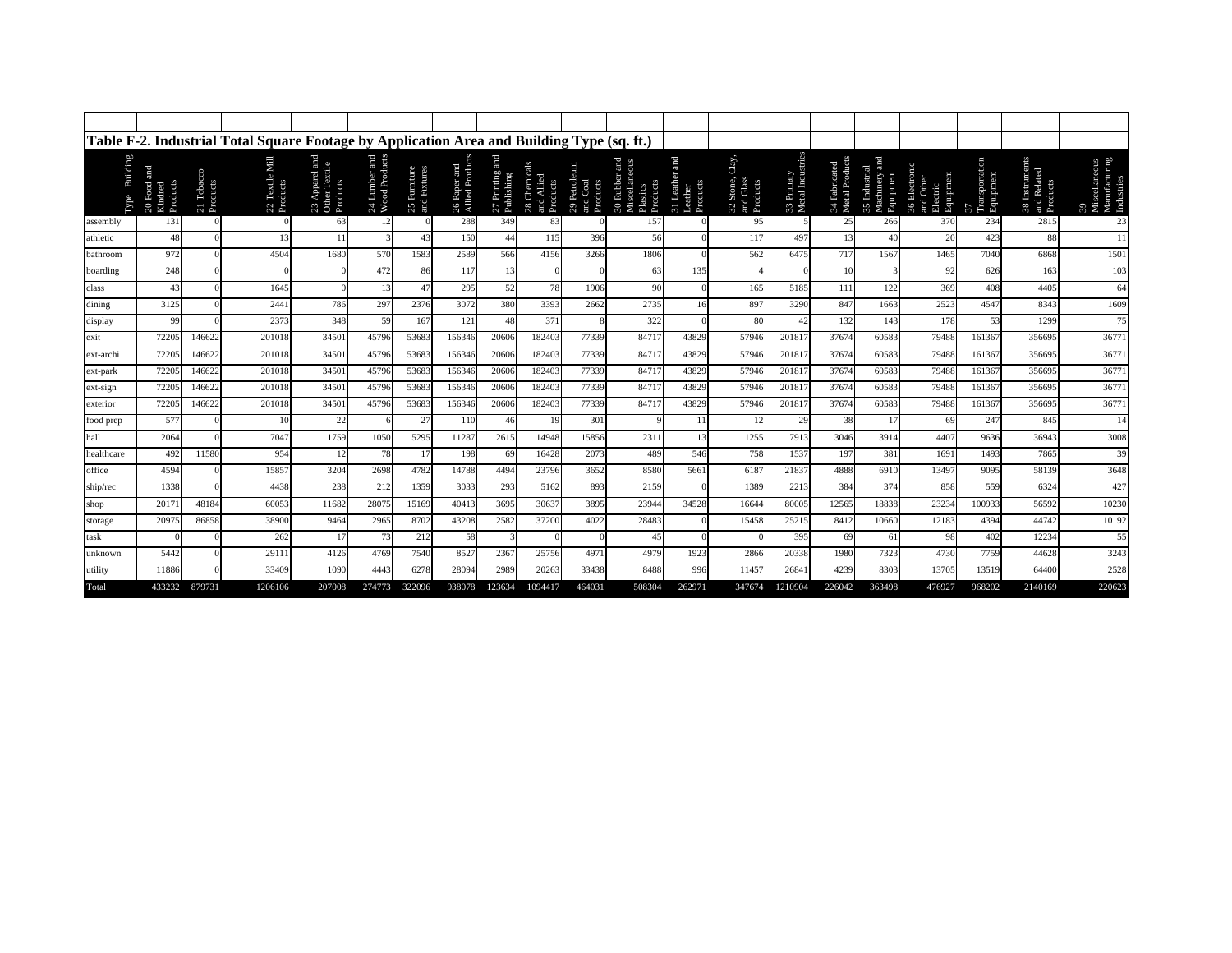|                              |                                  | Table F-3. Industrial Total Operating Hours by Application Area and Building Type (hrs.) |                          |                                             |                                |                              |                                |                            |                                      |                                    |                                                 |                                   |                                                  |                          |                                |                                        |                                                           |                                 |                                         |                                                    |
|------------------------------|----------------------------------|------------------------------------------------------------------------------------------|--------------------------|---------------------------------------------|--------------------------------|------------------------------|--------------------------------|----------------------------|--------------------------------------|------------------------------------|-------------------------------------------------|-----------------------------------|--------------------------------------------------|--------------------------|--------------------------------|----------------------------------------|-----------------------------------------------------------|---------------------------------|-----------------------------------------|----------------------------------------------------|
| Buildir<br>Гуре              | 20 Food a<br>Kindred<br>Products | 21 Tobaco<br>Products                                                                    | 22 Textile 1<br>Products | 23 Apparel and<br>Other Textile<br>Products | 24 Lumber and<br>Wood Products | 25 Furniture<br>and Fixtures | 26 Paper and<br>Allied Product | 27 Printing:<br>Publishing | 28 Chemica<br>and Allied<br>Products | 29 Petrole<br>and Coal<br>Products | 30 Rubber<br>Miscellane<br>Plastics<br>Products | 31 Leather<br>Leather<br>Products | å<br>32 Stone, <b>C</b><br>and Glass<br>Products | 33 Primary<br>Metal Indu | 34 Fabricated<br>Metal Product | 35 Industria<br>Machinery<br>Equipment | and Other<br>Electric<br>Equipment<br>36 Elect<br>and Oth | 37<br>Transportati<br>Equipment | 38 Instrumer<br>and Related<br>Products | 39<br>Miscellaneous<br>Manufacturing<br>Industries |
| assembly                     | 7,485                            |                                                                                          |                          | 520                                         | 2,600                          |                              | 4,971                          | 2,690                      | 3,262                                |                                    | 3,709                                           |                                   | 1,043                                            | 520                      | 297                            | 4,737                                  | 5,727                                                     | 2,730                           | 2,691                                   | 3,405                                              |
| athletic                     | 6.633                            |                                                                                          | 6.893                    | 2,928                                       | 2,600                          | 3,298                        | 4,650                          | 8.330                      | 3,539                                | 8.736                              | 6,042                                           |                                   | 7.671                                            | 6,241                    | 4,453                          | 3,969                                  | 4,823                                                     | 7,701                           | 5,114                                   | 2,660                                              |
| bathroom                     | 5,333                            |                                                                                          | 5,360                    | 6,787                                       | 3,564                          | 3,832                        | 5,106                          | 5,684                      | 5,606                                | 7,476                              | 4,688                                           |                                   | 4,081                                            | 7,194                    | 3,517                          | 4,539                                  | 3,842                                                     | 6,599                           | 3,524                                   | 2,667                                              |
| boarding                     | 3,935                            |                                                                                          |                          |                                             | 2.080                          | 2,860                        | 2,347                          | 2,528                      |                                      |                                    | 7,578                                           | 1.060                             | 2,496                                            |                          | 3.380                          | 3,120                                  | 2,560                                                     | 2,395                           | 3,696                                   | 4,680                                              |
| class                        | 5,776                            |                                                                                          | 2.340                    |                                             | 7,004                          | 2,61                         | 5,103                          | 3,758                      | 2,760                                | 4.680                              | 5,240                                           |                                   | 3.143                                            | 7,483                    | 4,238                          | 5,405                                  | 5,307                                                     | 2,569                           | 3,860                                   | 2,835                                              |
| dining                       | 7,442                            |                                                                                          | 4,495                    | 3,457                                       | 5,282                          | 3,043                        | 5,478                          | 5,401                      | 4,405                                | 7,666                              | 5,984                                           | 1.040                             | 5,383                                            | 5,286                    | 4,236                          | 4.745                                  | 3,955                                                     | 5,581                           | 3,335                                   | 3,959                                              |
| display                      | 5,132                            |                                                                                          | 2,329                    | 2,608                                       | 2,898                          | 1,331                        | 3,464                          | 4,036                      | 3,366                                | 260                                | 3,884                                           |                                   | 3,362                                            | 6,620                    | 3,325                          | 3,366                                  | 3,091                                                     | 2,916                           | 2,640                                   | 2,230                                              |
| exit                         | 8.542                            |                                                                                          | 8.736                    | 8.736                                       | 8,736                          | 8.736                        | 8.736                          | 8,502                      | 8,596                                | 8.736                              | 8.736                                           |                                   | 8,736                                            | 8,725                    | 8.736                          | 8,734                                  | 8.645                                                     | 8,736                           | 8,736                                   | 8,736                                              |
| ext-archi                    | 6.316                            |                                                                                          |                          |                                             | 8.612                          | 5,200                        | 3,913                          | 4.086                      | 8,424                                |                                    | 4,216                                           |                                   | 3,299                                            | 8,282                    | 3,952                          | 3,618                                  | 5,546                                                     | 8,469                           | 3,651                                   | 4,360                                              |
| ext-park                     | 4.761                            |                                                                                          | 3,878                    | 4,282                                       | 5.646                          | 4.342                        | 4,218                          | 4,298                      | 4,074                                | 3.850                              | 4.644                                           | 4.081                             | 4,317                                            | 4,544                    | 4,104                          | 4,204                                  | 4,254                                                     | 4.980                           | 4,151                                   | 3,899                                              |
| ext-sign                     | 4.019                            |                                                                                          | 4.368                    | 4.004                                       |                                | 4.368                        | 4,179                          | 8,044                      | 4,210                                |                                    | 4,146                                           |                                   |                                                  | 5,359                    | 4,260                          | 4.317                                  | 3,770                                                     | 3.891                           | 2,765                                   | 2,080                                              |
| exterior                     |                                  |                                                                                          | 2,600                    |                                             | 2,340                          | 3,639                        | 3,515                          | 4,303                      | 3,900                                |                                    | 2,600                                           |                                   | 3,996                                            | 2,340                    | 4,358                          | 3,640                                  | 2,828                                                     |                                 |                                         | 2,963                                              |
| food prep                    | 5,183                            |                                                                                          | 2,340                    | 2,360                                       | 1,718                          | 2,914                        | 5,026                          | 4,432                      | 3,592                                | 8,382                              | 3,609                                           | 1,040                             | 1,926                                            | 1,793                    | 2,164                          | 3,632                                  | 4,030                                                     | 4.830                           | 2,290                                   | 3,926                                              |
| hall                         | 5,887                            |                                                                                          | 3,880                    | 4,094                                       | 5,811                          | 4,536                        | 6,540                          | 6,377                      | 4,201                                | 4,834                              | 3,622                                           | 2,080                             | 4,214                                            | 4,726                    | 6,011                          | 5,051                                  | 4,751                                                     | 6,621                           | 4,971                                   | 4,149                                              |
| healthcare                   | 4.856                            | 4.160                                                                                    | 3,717                    | 6,791                                       | 3,263                          | 2,953                        | 5,161                          | 5,567                      | 6,888                                | 8,017                              | 4.140                                           | 7.540                             | 4.404                                            | 7,870                    | 3,165                          | 4,418                                  | 4,384                                                     | 4.684                           | 4,226                                   | 5,356                                              |
| office                       | 3,760                            |                                                                                          | 2,953                    | 2,692                                       | 3,030                          | 2,961                        | 3,949                          | 4,031                      | 3,259                                | 4,135                              | 3,580                                           | 2.412                             | 3.230                                            | 3,358                    | 3,167                          | 3,254                                  | 3,663                                                     | 3,105                           | 3,543                                   | 2,482                                              |
| $\mathrm{ship}/\mathrm{rec}$ | 6,193                            |                                                                                          | 4.955                    | 2,867                                       | 6,919                          | 2,549                        | 6.867                          | 6.365                      | 4,463                                | 8,736                              | 7,333                                           |                                   | 6.051                                            | 7,720                    | 3,529                          | 4,776                                  | 3,571                                                     | 4,699                           | 2,772                                   | 3,071                                              |
| shop                         | 6,429                            | 6,240                                                                                    | 4,953                    | 3,546                                       | 6,340                          | 4.073                        | 6,018                          | 5,552                      | 4,995                                | 6,310                              | 6.587                                           | 4.506                             | 6.385                                            | 6,044                    | 4,933                          | 4.844                                  | 5,137                                                     | 7,495                           | 3,083                                   | 3,019                                              |
| storage                      | 6.641                            | 6.240                                                                                    | 7,190                    | 5,041                                       | 4.802                          | 4.039                        | 6.580                          | 5.088                      | 4.619                                | 7,321                              | 6,022                                           |                                   | 6,319                                            | 6,131                    | 4,259                          | 5,720                                  | 4.864                                                     | 3,961                           | 2,775                                   | 2,792                                              |
| task                         |                                  |                                                                                          | 6,240                    | 2,710                                       | 2,514                          | 3.048                        | 5,647                          | 4,554                      |                                      |                                    | 3,622                                           |                                   | 1.820                                            | 2,405                    | 3,795                          | 4,010                                  | 2,931                                                     | 3,541                           | 6,128                                   | 2,670                                              |
| unknown                      | 5,970                            |                                                                                          | 5,650                    | 3,926                                       | 6,557                          | 4,312                        | 7,218                          | 6,357                      | 5,243                                | 4,112                              | 6,234                                           | 8,271                             | 6,187                                            | 5,954                    | 3,708                          | 6,777                                  | 4,586                                                     | 3,943                           | 2,792                                   | 2,433                                              |
| utility                      | 7.087                            |                                                                                          | 6.106                    | 4,101                                       | 4.288                          | 3.974                        | 7,263                          | 6,003                      | 6,060                                | 4,496                              | 6.008                                           | 5.379                             | 7,355                                            | 7,446                    | 3.563                          | 5,40                                   | 5.693                                                     | 4.980                           | 3,911                                   | 3,719                                              |
|                              |                                  |                                                                                          |                          |                                             |                                |                              |                                |                            |                                      |                                    |                                                 |                                   |                                                  |                          |                                |                                        |                                                           |                                 |                                         |                                                    |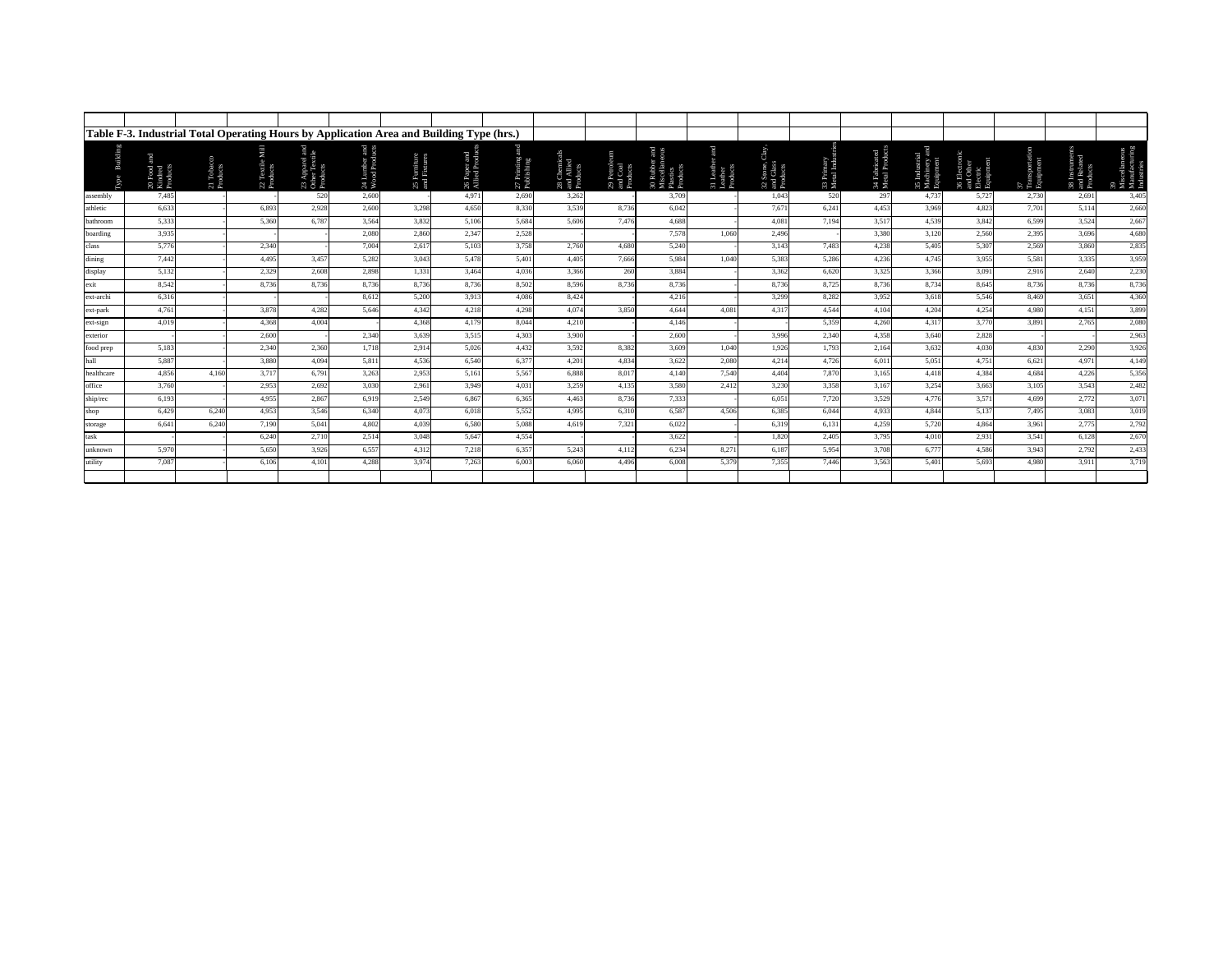|                            | Assembly | Athletic | Bathroom | Boarding | Class | Dining | Display | Exit  | Ext-Archi | Ext-Park | Ext-Sign | Exterior | Food Prep | Hall  | Healthcare | Office | Rec<br>Ship / | Shop  | Storage | Task  | Unknown | Utility |
|----------------------------|----------|----------|----------|----------|-------|--------|---------|-------|-----------|----------|----------|----------|-----------|-------|------------|--------|---------------|-------|---------|-------|---------|---------|
| Inc. General Service       | 0.001    | 0.004    | 0.000    | 0.000    | 0.000 | 0.000  | 0.000   | 0.000 | 0.000     | 0.000    | 0.000    | 0.000    | 0.000     | 0.000 | 0.000      | 0.000  | 0.000         | 0.000 | 0.000   | 0.001 | 0.000   | 0.000   |
| Inc. Reflector             | 0.003    | 0.000    | 0.000    | 0.000    | 0.000 | 0.000  | 0.000   | 0.000 | 0.000     | 0.000    | 0.000    | 0.000    | 0.000     | 0.000 | 0.000      | 0.000  | 0.000         | 0.000 | 0.000   | 0.003 | 0.000   | 0.000   |
| Hal. - General Service     | 0.00     | 0.000    | 0.000    | 0.000    | 0.00( | 0.000  | 0.000   | 0.00( | 0.000     | 0.000    | 0.000    | 0.000    | 0.000     | 0.000 | 0.000      | 0.000  | 0.000         | 0.000 | 0.000   | 0.000 | 0.00(   | 0.000   |
| Hal. - Quartz              | 0.000    | 0.00     | 0.000    | 0.000    | 0.000 | 0.000  | 0.000   | 0.000 | 0.000     | 0.000    | 0.000    | 0.000    | 0.000     | 0.000 | 0.000      | 0.000  | 0.000         | 0.000 | 0.000   | 0.000 | 0.000   | 0.000   |
| Hal. - refl. - low volt    | 0.000    | 0.000    | 0.000    | 0.000    | 0.000 | 0.000  | 0.000   | 0.000 | 0.000     | 0.000    | 0.000    | 0.000    | 0.000     | 0.000 | 0.000      | 0.000  | 0.000         | 0.000 | 0.000   | 0.000 | 0.000   | 0.000   |
| Inc. Low watt $(\leq 25W)$ | 0.00(    | 0.000    | 0.000    | 0.00(    | 0.00( | 0.000  | 0.000   | 0.00( | 0.00      | 0.000    | 0.000    | 0.000    | 0.000     | 0.000 | 0.000      | 0.000  | 0.000         | 0.000 | 0.000   | 0.000 | 0.000   | 0.000   |
| Misc incandescent          | 0.000    | 0.00(    | 0.000    | 0.000    | 0.000 | 0.000  | 0.000   | 0.000 | 0.000     | 0.000    | 0.000    | 0.000    | 0.000     | 0.000 | 0.000      | 0.000  | 0.000         | 0.000 | 0.000   | 0.000 | 0.000   | 0.000   |
| T <sub>5</sub>             | 0.00     | 0.00(    | 0.000    | 0.000    | 0.000 | 0.000  | 0.000   | 0.000 | 0.000     | 0.000    | 0.000    | 0.000    | 0.000     | 0.000 | 0.000      | 0.000  | 0.000         | 0.000 | 0.000   | 0.000 | 0.000   | 0.000   |
| $T8 - less than 4'$        | 0.00(    | 0.001    | 0.000    | 0.00     | 0.016 | 0.000  | 0.00    | 0.000 | 0.000     | 0.000    | 0.000    | 0.000    | 0.000     | 0.000 | 0.000      | 0.001  | 0.000         | 0.000 | 0.000   | 0.023 | 0.00    | 0.000   |
| $T8 - 4'$                  | 0.001    | 0.098    | 0.005    | 0.005    | 0.004 | 0.005  | 0.057   | 0.000 | 0.000     | 0.000    | 0.000    | 0.000    | 0.021     | 0.006 | 0.061      | 0.011  | 0.002         | 0.001 | 0.000   | 0.000 | 0.040   | 0.007   |
| T8 - More than 4'          | 0.000    | 0.000    | 0.000    | 0.000    | 0.000 | 0.000  | 0.000   | 0.000 | 0.000     | 0.000    | 0.000    | 0.000    | 0.000     | 0.000 | 0.000      | 0.000  | 0.000         | 0.000 | 0.000   | 0.000 | 0.000   | 0.000   |
| $T8 - U$ -bent             | 0.00(    | 0.000    | 0.000    | 0.000    | 0.000 | 0.002  | 0.00(   | 0.00( | 0.00      | 0.000    | 0.000    | 0.000    | 0.002     | 0.000 | 0.001      | 0.000  | 0.000         | 0.000 | 0.000   | 0.000 | 0.00    | 0.000   |
| $T12$ – less than 4'       | 0.00     | 0.00(    | 0.000    | 0.000    | 0.001 | 0.000  | 0.000   | 0.000 | 0.000     | 0.000    | 0.000    | 0.000    | 0.000     | 0.000 | 0.000      | 0.000  | 0.000         | 0.000 | 0.000   | 0.000 | 0.000   | 0.000   |
| $T12 - 4'$                 | 0.00(    | 0.03     | 0.00     | 0.00     | 0.010 | 0.002  | 0.004   | 0.00  | 0.000     | 0.000    | 0.000    | 0.000    | 0.020     | 0.001 | 0.012      | 0.016  | 0.006         | 0.00  | 0.002   | 0.007 | 0.00    | 0.001   |
| $T12 - More than 4'$       | 0.000    | 0.002    | 0.000    | 0.000    | 0.001 | 0.000  | 0.00    | 0.000 | 0.000     | 0.000    | 0.000    | 0.000    | 0.004     | 0.000 | 0.001      | 0.002  | 0.005         | 0.008 | 0.002   | 0.019 | 0.002   | 0.000   |
| $\overline{T12}$ – U-bent  | 0.000    | 0.000    | 0.000    | 0.000    | 0.000 | 0.000  | 0.000   | 0.000 | 0.000     | 0.000    | 0.000    | 0.000    | 0.000     | 0.000 | 0.000      | 0.001  | 0.000         | 0.000 | 0.000   | 0.001 | 0.000   | 0.000   |
| $CFL - Plug-in$            | 0.00     | 0.000    | 0.000    | 0.000    | 0.000 | 0.000  | 0.000   | 0.00( | 0.000     | 0.000    | 0.000    | 0.000    | 0.000     | 0.000 | 0.000      | 0.000  | 0.000         | 0.000 | 0.000   | 0.000 | 0.000   | 0.000   |
| CFL - Screw base           | 0.000    | 0.000    | 0.000    | 0.000    | 0.000 | 0.000  | 0.001   | 0.000 | 0.000     | 0.000    | 0.000    | 0.000    | 0.000     | 0.000 | 0.000      | 0.000  | 0.000         | 0.000 | 0.000   | 0.000 | 0.000   | 0.000   |
| CFL Plug-in - reflector    | 0.000    | 0.00(    | 0.000    | 0.000    | 0.000 | 0.000  | 0.000   | 0.000 | 0.000     | 0.000    | 0.000    | 0.000    | 0.000     | 0.000 | 0.000      | 0.000  | 0.000         | 0.000 | 0.000   | 0.000 | 0.000   | 0.000   |
| CFL Screw base - refl.     | 0.00     | 0.00     | 0.000    | 0.00(    | 0.00  | 0.00(  | 0.00(   | 0.00( | 0.000     | 0.000    | 0.000    | 0.000    | 0.000     | 0.000 | 0.000      | 0.000  | 0.000         | 0.000 | 0.000   | 0.000 | 0.00(   | 0.000   |
| Circline                   | 0.00     | 0.002    | 0.000    | 0.000    | 0.000 | 0.000  | 0.000   | 0.000 | 0.000     | 0.000    | 0.000    | 0.000    | 0.000     | 0.000 | 0.000      | 0.001  | 0.000         | 0.000 | 0.000   | 0.005 | 0.000   | 0.000   |
| Induction discharge        | 0.000    | 0.000    | 0.000    | 0.000    | 0.000 | 0.000  | 0.000   | 0.000 | 0.000     | 0.000    | 0.000    | 0.000    | 0.000     | 0.000 | 0.000      | 0.000  | 0.000         | 0.000 | 0.000   | 0.000 | 0.000   | 0.000   |
| Miscellaneous fluorescent  | 0.00(    | 0.000    | 0.000    | 0.00     | 0.00  | 0.000  | 0.000   | 0.000 | 0.000     | 0.000    | 0.000    | 0.000    | 0.000     | 0.000 | 0.000      | 0.000  | 0.000         | 0.000 | 0.000   | 0.000 | 0.00(   | 0.000   |
| Mercury vapor              | 0.000    | 0.000    | 0.000    | 0.000    | 0.000 | 0.000  | 0.000   | 0.000 | 0.000     | 0.000    | 0.000    | 0.000    | 0.000     | 0.000 | 0.000      | 0.000  | 0.000         | 0.000 | 0.000   | 0.000 | 0.000   | 0.000   |
| Metal halide               | 0.000    | 0.00     | 0.000    | 0.00     | 0.00  | 0.000  | 0.000   | 0.000 | 0.00      | 0.000    | 0.000    | 0.000    | 0.000     | 0.000 | 0.000      | 0.001  | 0.001         | 0.001 | 0.000   | 0.000 | 0.00    | 0.000   |
| High pressure sodium       | 0.00(    | 0.00(    | 0.000    | 0.00     | 0.00  | 0.000  | 0.00(   | 0.000 | 0.000     | 0.000    | 0.000    | 0.000    | 0.000     | 0.000 | 0.000      | 0.000  | 0.000         | 0.000 | 0.000   | 0.000 | 0.00(   | 0.000   |
| Low pressure sodium        | 0.000    | 0.000    | 0.000    | 0.000    | 0.000 | 0.000  | 0.000   | 0.000 | 0.000     | 0.000    | 0.000    | 0.000    | 0.000     | 0.000 | 0.000      | 0.000  | 0.000         | 0.000 | 0.000   | 0.000 | 0.000   | 0.000   |
| Xenon                      | 0.00     | 0.000    | 0.000    | 0.000    | 0.000 | 0.000  | 0.000   | 0.000 | 0.000     | 0.000    | 0.000    | 0.000    | 0.000     | 0.000 | 0.000      | 0.000  | 0.000         | 0.000 | 0.000   | 0.000 | 0.000   | 0.000   |
| Electrodeless              | 0.00     | 0.000    | 0.000    | 0.000    | 0.000 | 0.000  | 0.000   | 0.000 | 0.000     | 0.000    | 0.000    | 0.000    | 0.000     | 0.000 | 0.000      | 0.000  | 0.000         | 0.000 | 0.000   | 0.000 | 0.000   | 0.000   |
| <b>LED</b>                 | 0.000    | 0.00     | 0.000    | 0.000    | 0.00  | 0.000  | 0.000   | 0.000 | 0.000     | 0.000    | 0.000    | 0.000    | 0.000     | 0.000 | 0.000      | 0.000  | 0.000         | 0.000 | 0.000   | 0.000 | 0.000   | 0.000   |
| Electroluminescent         | 0.00     | 0.00     | 0.00(    | 0.00(    | 0.00( | 0.000  | 0.000   | 0.00( | 0.00(     | 0.000    | 0.000    | 0.000    | 0.000     | 0.000 | 0.000      | 0.000  | 0.000         | 0.000 | 0.000   | 0.000 | 0.00(   | 0.000   |

**Table F-4. Number of Lamps per Square Foot of Industrial Building Space**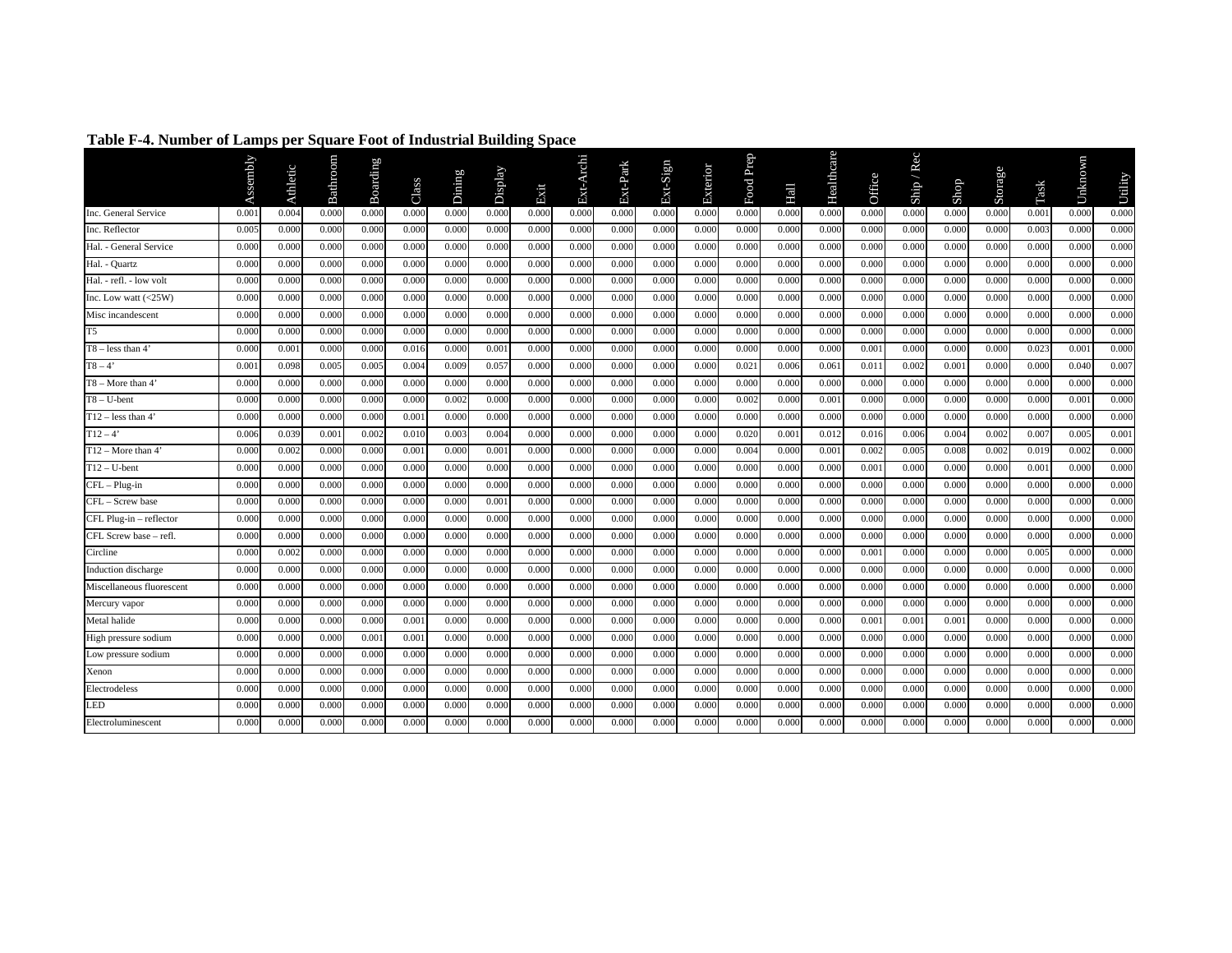| Table F-5. Lamp Properties for Average Industrial Sector Light Sources |                  |                 |                  |
|------------------------------------------------------------------------|------------------|-----------------|------------------|
| <b>Lamp Type</b>                                                       | <b>Wattage</b>   | efficacy        | Watts/lamp       |
| Standard - General Service                                             | 126              | 17              | 83               |
| Standard - Reflector                                                   | 102              | 9               | 104              |
| Halogen - General Service                                              | $\mathbf{0}$     | 15              | 64               |
| Halogen - Quartz                                                       | 452              | 20              | 226              |
| Halogen - refl. - low volt                                             | 58               | 11              | 48               |
| Low wattage (less than 25W)                                            | 19               | 9               | 15               |
| Misc incandescent                                                      | $\theta$         | 13              | $\boldsymbol{0}$ |
| T <sub>5</sub>                                                         | 10               | 50              | $8\,$            |
| $T8 - less than 4'$                                                    | 23               | 82              | 23               |
| $T8 - 4'$                                                              | 31               | 85              | 33               |
| $T8 - More than 4'$                                                    | 53               | 88              | 50               |
| $T8 - U$ -bent                                                         | 32               | 74              | 34               |
| $\overline{T12}$ – less than 4'                                        | 32               | 63              | 29               |
| $T12 - 4'$                                                             | 44               | 74              | 45               |
| T12 – More than $4'$                                                   | 95               | 79              | 93               |
| $T12-U-bent$                                                           | 46               | 69              | 46               |
| Compact - Plug-in                                                      | 31               | 60              | 17               |
| Compact - Screw base                                                   | 14               | 55              | 16               |
| $Compat - Plug-in - reflector$                                         | $\mathbf{0}$     | $\overline{55}$ | 16               |
| Compact - Screw base - reflector                                       | 14               | 55              | $\boldsymbol{0}$ |
| Circline                                                               | 35               | $\overline{58}$ | 30               |
| Induction discharge                                                    | $\boldsymbol{0}$ | 53              | $\boldsymbol{0}$ |
| Miscellaneous fluorescent                                              | 34               | 60              | 18               |
| Mercury vapor                                                          | 409              | 46              | 331              |
| Metal halide                                                           | 438              | 65              | 472              |
| High pressure sodium                                                   | 394              | 112             | 260              |
| Low pressure sodium                                                    | 90               | 140             | 104              |
| Xenon                                                                  | $\mathbf{0}$     | 40              | $\boldsymbol{0}$ |
| Electrodeless (e.g. mercury)                                           | $\boldsymbol{0}$ | 150             | $\boldsymbol{0}$ |
| LED                                                                    | 6                | 20              | 6                |
| Electroluminescent                                                     | $\overline{2}$   | 10              | $\overline{2}$   |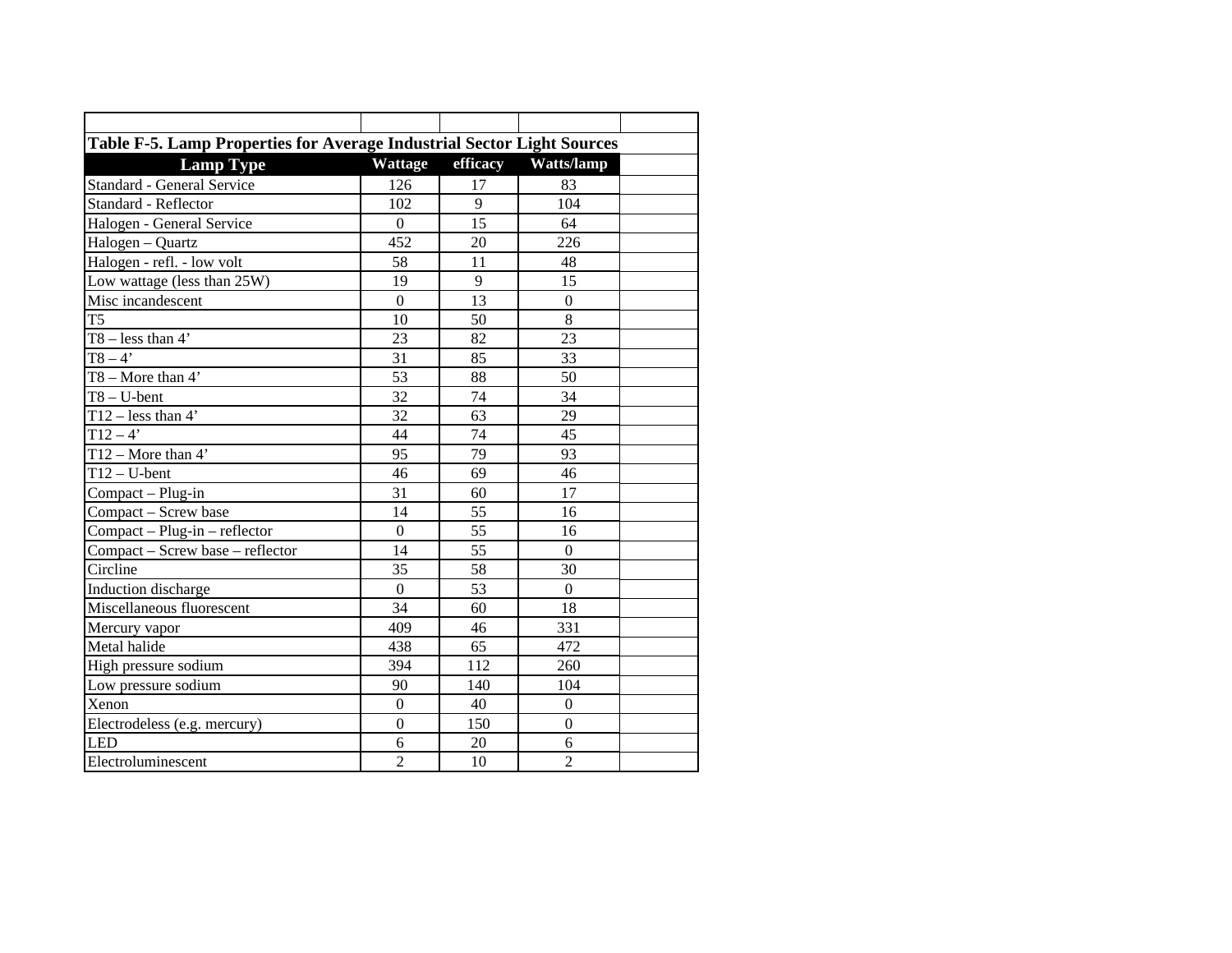| <b>Table F-6. Industrial Energy Consumption</b> |                           |                             |                                 |
|-------------------------------------------------|---------------------------|-----------------------------|---------------------------------|
|                                                 | <b>Energy Consumption</b> |                             | <b>Total Energy Consumption</b> |
| <b>Industrial Sector</b>                        | by Building Type          | <b>Number of Facilities</b> | (TWh)                           |
| 20 Food and Kindred Products                    | 490,062,280               | 18,074                      | 8.86                            |
| 21 Tobacco Products                             | 941,181,204               | 316                         | 0.3                             |
| 22 Textile Mill Products                        | 1,241,737,049             | 7,151                       | 8.88                            |
| 23 Apparel and Other Textile Products           | 161,043,492               | 12,566                      | 2.02                            |
| 24 Lumber and Wood Products                     | 413,834,647               | 11,663                      | 4.83                            |
| 25 Furniture and Fixtures                       | 260,720,794               | 11,274                      | 2.94                            |
| 26 Paper and Allied Products                    | 984,205,306               | 4.676                       | 4.6                             |
| 27 Printing and Publishing                      | 132,003,715               | 25,782                      | 3.4                             |
| 28 Chemicals and Allied Products                | 1,245,132,750             | 8,962                       | 11.16                           |
| 29 Petroleum and Coal Products                  | 312,578,577               | 1,756                       | 0.55                            |
| 30 Rubber and Miscellaneous Plastics Products   | 569,539,468               | 11,944                      | 6.8                             |
| 31 Leather and Leather Products                 | 333,041,991               | 995                         | 0.33                            |
| 32 Stone, Clay, and Glass Products              | 372,954,194               | 11,333                      | 4.23                            |
| 33 Primary Metal Industries                     | 1,618,790,325             | 3,830                       | 6.2                             |
| 34 Fabricated Metal Products                    | 200,188,985               | 40,743                      | 8.16                            |
| 35 Industrial Machinery and Equipment           | 379,325,170               | 19,577                      | 7.43                            |
| 36 Electronic and Other Electric Equipment      | 465,190,702               | 9,925                       | 4.62                            |
| 37 Transportation Equipment                     | 1,604,235,846             | 8,380                       | 13.44                           |
| 38 Instruments and Related Products             | 1,643,372,965             | 4,526                       | 7.44                            |
| 39 Miscellaneous Manufacturing Industries       | 125,423,350               | 13,630                      | 1.71                            |
| <b>Total Energy Consumption</b>                 |                           | 227,103                     | 107.89                          |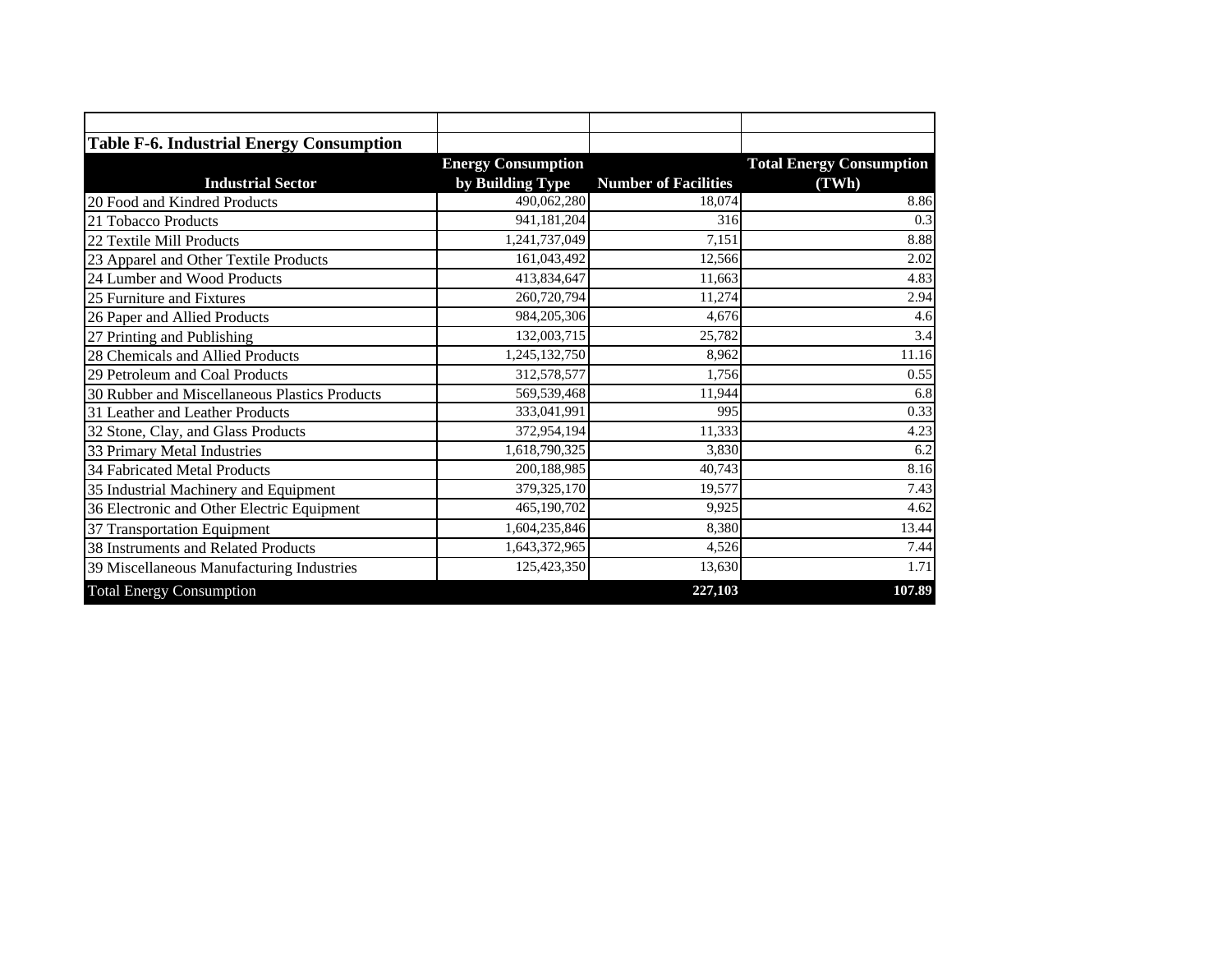| Table G-1. Outdoor Stationary Installations and Hours |                 |                    |                          |
|-------------------------------------------------------|-----------------|--------------------|--------------------------|
| <b>Installations</b>                                  | Hours lighted / | <b>Estimate of</b> | Hours/year               |
|                                                       | year            | <b>Installions</b> | <b>All Installations</b> |
| <b>Billboard 8</b>                                    | 2,680           | 140,000            | 375,200,000              |
| <b>Billboard 30</b>                                   | 2,680           | 200,000            | 536,000,000              |
| <b>Billboard bulletin</b>                             | 2,680           | 56,000             | 150,080,000              |
| <b>Traffic Signals</b>                                | 2,677           | 300,000            | 803,000,000              |
| <b>Turn Arrows</b>                                    | 811             | 300,000            | 243,333,333              |
| Pedestrian Signals                                    | 2,738           | 225,000            | 615,937,500              |
| <b>Approach Systems</b>                               | 2,190           | 720                | 1,576,800                |
| <b>Touchdown Lights</b>                               | 2,190           | 5,000              | 10,950,000               |
| Centerline Lights                                     | 2,190           | 5,000              | 10,950,000               |
| Taxiway/Runway Edgelights                             | 2,190           | 7,500              | 16,425,000               |
| <b>Street Lighting</b>                                | 4,380           | 37,850,000         | 165,783,000,000          |
| Parking Lots                                          | 3,650           | 22,670,000         | 82,745,500,000           |
|                                                       |                 |                    |                          |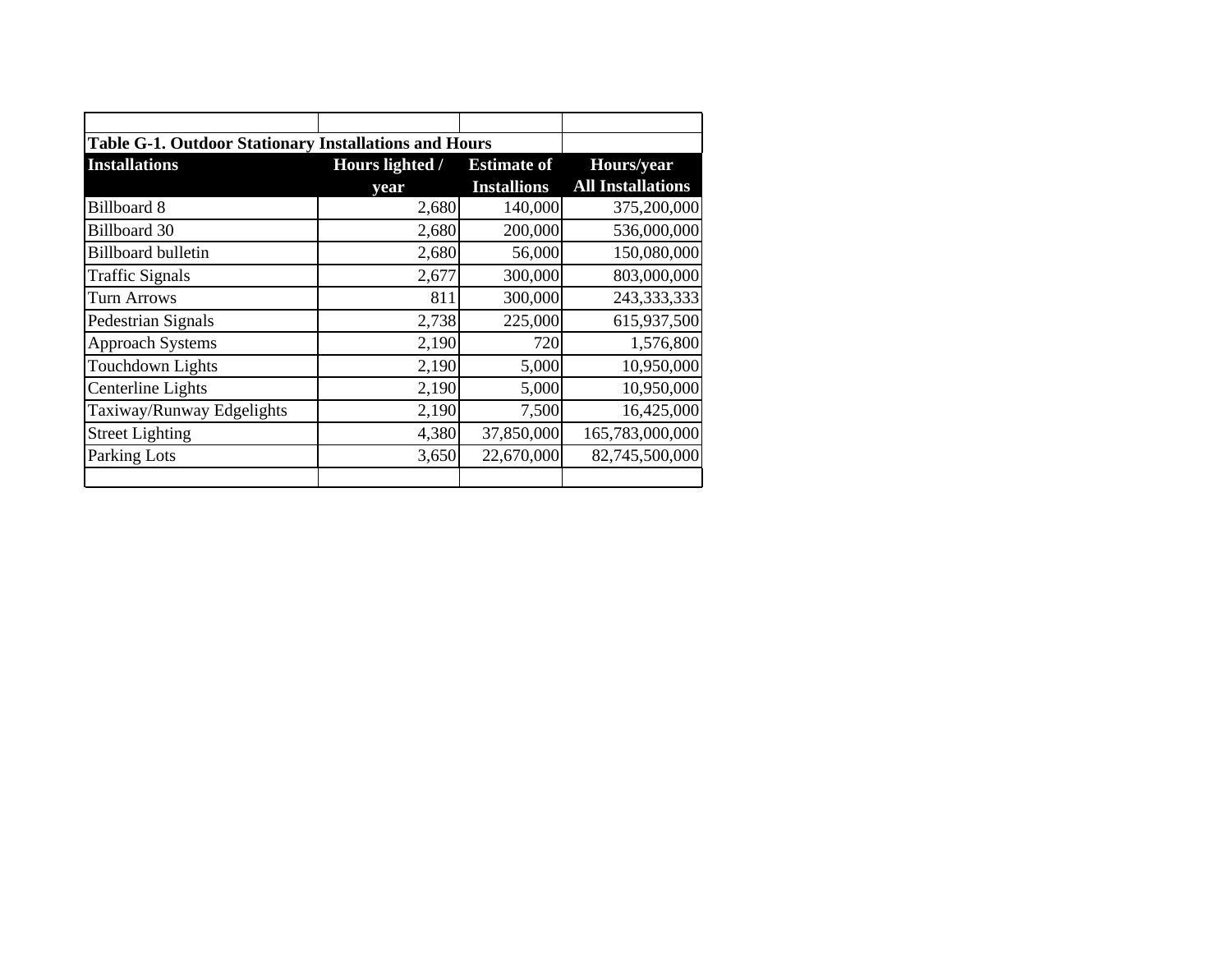| Table G-2. Lamps per Installation for Outdoor Stationary Sources |                          |                          |                          |                          |                          |                          |                              |                          |                          |                               |                          |                          |
|------------------------------------------------------------------|--------------------------|--------------------------|--------------------------|--------------------------|--------------------------|--------------------------|------------------------------|--------------------------|--------------------------|-------------------------------|--------------------------|--------------------------|
|                                                                  | <b>Billboard 8</b>       | Billboard 30             | Billboard<br>bulletin    | Traffic Signals          | Turn Arrows              | Pedestrian<br>Signals    | Approach<br>Systems          | Touchdown<br>Lights      | Centerline<br>Lights     | Taxiway/Runw<br>ay Edgelights | Street lighting          | Parking Lots             |
| Standard - General Service                                       | $\overline{\phantom{a}}$ | $\overline{\phantom{a}}$ | $\bar{\phantom{a}}$      | 23.8                     | $\mathfrak{2}$           | 7.9                      |                              |                          | $\overline{\phantom{a}}$ | $\overline{\phantom{a}}$      | 4%                       | 6%                       |
| Standard - Reflector                                             | $\overline{\phantom{a}}$ | $\overline{a}$           | $\overline{a}$           | $\overline{a}$           | $\frac{1}{2}$            | L,                       | 48                           | 90                       | 60                       | 35                            | $\overline{\phantom{a}}$ | 2%                       |
| Halogen - General Service                                        | $\overline{a}$           | $\overline{a}$           | $\overline{a}$           | $\overline{a}$           | L,                       | L,                       | $\overline{a}$               | $\overline{a}$           | $\overline{a}$           | $\overline{a}$                | L,                       |                          |
| Halogen - Quartz                                                 | $\overline{\phantom{a}}$ | $\overline{a}$           | $\overline{\phantom{a}}$ | $\overline{a}$           | $\overline{a}$           | $\overline{a}$           | 48                           | 90                       | 60                       | 35                            | L,                       | 5%                       |
| Halogen - refl. - low volt                                       | $\overline{\phantom{a}}$ | $\blacksquare$           | $\overline{\phantom{a}}$ | $\overline{\phantom{a}}$ | $\overline{\phantom{a}}$ | $\overline{\phantom{a}}$ | $\overline{\phantom{a}}$     | $\overline{\phantom{a}}$ | $\overline{\phantom{a}}$ | $\overline{\phantom{a}}$      | $\overline{\phantom{a}}$ | $\overline{\phantom{a}}$ |
| Low wattage (less than 25W)                                      | $\overline{\phantom{a}}$ | $\frac{1}{2}$            | $\overline{\phantom{a}}$ | $\overline{a}$           | $\frac{1}{2}$            | $\overline{a}$           | $\overline{\phantom{a}}$     | ÷,                       | $\overline{\phantom{a}}$ | $\frac{1}{2}$                 | ÷,                       | $\frac{1}{2}$            |
| Misc incandescent                                                | $\overline{a}$           | $\overline{\phantom{a}}$ | $\overline{\phantom{a}}$ | $\overline{\phantom{a}}$ | $\overline{\phantom{a}}$ | $\frac{1}{2}$            | $\overline{\phantom{a}}$     | $\frac{1}{2}$            | $\sim$                   | $\overline{a}$                | $\overline{\phantom{a}}$ | $\overline{a}$           |
| T <sub>5</sub>                                                   | $\overline{\phantom{a}}$ | $\overline{a}$           | $\overline{a}$           | $\overline{a}$           | $\overline{a}$           | $\overline{a}$           | $\frac{1}{2}$                | $\overline{a}$           | $\frac{1}{2}$            | $\frac{1}{2}$                 | L,                       | $\overline{a}$           |
| $T8 - less than 4'$                                              | $\overline{\phantom{a}}$ | $\overline{a}$           | ÷,                       | $\overline{a}$           | $\overline{a}$           | $\overline{a}$           | $\overline{a}$               | $\overline{\phantom{a}}$ | $\overline{\phantom{a}}$ | $\overline{\phantom{a}}$      | $\overline{a}$           | $\overline{\phantom{a}}$ |
| $\overline{TS-4'}$                                               | $\overline{\phantom{a}}$ | $\overline{\phantom{a}}$ | $\overline{a}$           | $\overline{\phantom{a}}$ | $\overline{\phantom{a}}$ | $\overline{a}$           | $\qquad \qquad \blacksquare$ | $\overline{\phantom{a}}$ | $\overline{\phantom{a}}$ | $\overline{\phantom{a}}$      | $\overline{a}$           | $\frac{1}{2}$            |
| $T8 - More than 4'$                                              | 0.1                      | 0.1                      | 0.2                      | $\overline{a}$           | $\overline{a}$           | $\frac{1}{2}$            | $\overline{a}$               | $\overline{a}$           | $\overline{\phantom{a}}$ | $\frac{1}{2}$                 | ÷,                       | ÷,                       |
| $T8 - U$ -bent                                                   | $\overline{\phantom{a}}$ | ÷,                       | $\overline{a}$           | $\overline{a}$           | ÷,                       | $\overline{a}$           | $\overline{\phantom{a}}$     | ÷,                       | $\overline{\phantom{a}}$ | $\overline{\phantom{a}}$      | ÷,                       | $\overline{\phantom{a}}$ |
| T12 – less than $4'$                                             | $\overline{\phantom{a}}$ | ÷,                       | $\overline{a}$           | $\overline{\phantom{a}}$ | $\overline{a}$           | $\overline{a}$           | $\overline{a}$               | $\overline{\phantom{a}}$ | ÷,                       | $\overline{a}$                | $\overline{a}$           | $\overline{\phantom{a}}$ |
| $T12 - 4'$                                                       | $\overline{a}$           | $\overline{a}$           | $\overline{a}$           | $\overline{a}$           | $\overline{a}$           | $\overline{a}$           | $\overline{a}$               | ÷,                       | $\overline{a}$           | $\overline{a}$                | L                        | $\overline{a}$           |
| T12 - More than $4'$                                             | 0.1                      | 0.1                      | 0.2                      | $\frac{1}{2}$            | $\overline{a}$           | $\overline{a}$           | $\sim$                       | $\overline{\phantom{0}}$ | $\overline{a}$           | $\overline{a}$                | $\overline{a}$           | $\overline{a}$           |
| $T12-U-bent$                                                     | $\overline{a}$           | $\overline{a}$           | $\overline{a}$           | $\overline{a}$           | $\overline{a}$           | $\overline{a}$           | $\overline{\phantom{a}}$     | $\overline{\phantom{a}}$ | $\overline{\phantom{a}}$ | $\overline{a}$                | ÷,                       | $\frac{1}{2}$            |
| Compact - Plug-in                                                | $\overline{\phantom{a}}$ | $\overline{\phantom{a}}$ | $\overline{\phantom{a}}$ | $\overline{\phantom{a}}$ | $\overline{\phantom{a}}$ | $\overline{\phantom{a}}$ | $\Box$                       | $\overline{\phantom{a}}$ | $\overline{\phantom{a}}$ | $\overline{a}$                | $\overline{\phantom{a}}$ | $\overline{\phantom{a}}$ |
| Compact - Screw base                                             | $\overline{\phantom{a}}$ | $\overline{a}$           | $\overline{a}$           | $\overline{a}$           | ÷,                       | ÷,                       | $\overline{\phantom{a}}$     | $\overline{\phantom{a}}$ | $\overline{\phantom{a}}$ | $\frac{1}{2}$                 | $\overline{a}$           | ÷,                       |
| Compact - Plug-in - reflector                                    | $\overline{\phantom{a}}$ | $\frac{1}{2}$            | $\overline{\phantom{a}}$ | $\frac{1}{2}$            | $\overline{a}$           | $\overline{a}$           | $\blacksquare$               | $\overline{a}$           | $\overline{\phantom{a}}$ | $\overline{\phantom{0}}$      | ÷                        | $\overline{\phantom{0}}$ |
| Compact - Screw base - reflector                                 | $\overline{\phantom{a}}$ | $\overline{a}$           | $\overline{a}$           | $\frac{1}{2}$            | $\overline{\phantom{a}}$ | ÷,                       | $\overline{\phantom{a}}$     | $\overline{a}$           | $\overline{\phantom{a}}$ | $\overline{a}$                | ÷,                       | $\frac{1}{2}$            |
| Circline                                                         | $\overline{\phantom{a}}$ | ÷,                       | $\overline{\phantom{a}}$ | $\frac{1}{2}$            | $\overline{\phantom{a}}$ | $\overline{a}$           | $\mathbb{L}$                 | $\overline{\phantom{a}}$ | $\overline{\phantom{a}}$ | $\overline{\phantom{a}}$      | L,                       | $\frac{1}{2}$            |
| Induction discharge                                              | $\overline{a}$           | $\overline{a}$           | $\frac{1}{2}$            | $\overline{a}$           | $\overline{a}$           | $\overline{a}$           | $\overline{\phantom{a}}$     | $\overline{a}$           | $\overline{\phantom{0}}$ | $\overline{a}$                | L,                       | $\overline{a}$           |
| Miscellaneous fluorescent                                        | $\overline{a}$           | $\overline{a}$           | $\overline{a}$           | $\overline{a}$           | $\overline{a}$           | $\overline{a}$           | $\frac{1}{2}$                | $\overline{\phantom{a}}$ | $\overline{\phantom{a}}$ | $\frac{1}{2}$                 | 2%                       | 4%                       |
| Mercury vapor                                                    | 0.1                      | 0.1                      | 0.2                      | $\overline{\phantom{a}}$ | $\overline{\phantom{a}}$ | $\overline{a}$           | $\overline{\phantom{a}}$     | $\overline{\phantom{a}}$ | $\overline{\phantom{a}}$ | $\overline{\phantom{a}}$      | 20%                      | 20%                      |
| Metal halide                                                     | 0.8                      | 1.6                      | 2.4                      | $\overline{a}$           | $\overline{\phantom{a}}$ | $\overline{a}$           | $\overline{\phantom{a}}$     | $\overline{a}$           | $\overline{\phantom{a}}$ | $\overline{\phantom{a}}$      | 5%                       | 10%                      |
| High pressure sodium                                             | $\overline{a}$           | $\overline{a}$           | $\overline{a}$           | $\overline{a}$           | $\overline{a}$           | $\overline{a}$           | $\overline{\phantom{a}}$     | $\overline{a}$           | $\overline{\phantom{a}}$ | $\frac{1}{2}$                 | 59%                      | 53%                      |
| Low pressure sodium                                              | $\overline{\phantom{a}}$ | $\overline{a}$           | $\overline{a}$           | ÷,                       | L,                       | ÷,                       | $\overline{a}$               | $\overline{a}$           | $\overline{a}$           | $\overline{a}$                | 10%                      | ÷,                       |
| Xenon                                                            | $\overline{\phantom{a}}$ | ÷,                       | $\overline{\phantom{a}}$ | $\overline{a}$           | $\overline{a}$           | ÷,                       | L,                           | $\overline{\phantom{a}}$ | $\overline{\phantom{a}}$ | $\overline{a}$                |                          | ٠                        |
| Electrodeless (e.g. sulfur)                                      | $\overline{\phantom{a}}$ | $\overline{a}$           | $\overline{\phantom{a}}$ | $\frac{1}{2}$            | $\overline{\phantom{a}}$ | $\overline{a}$           | $\overline{\phantom{a}}$     | $\overline{a}$           | $\overline{\phantom{a}}$ | $\overline{\phantom{a}}$      | $\overline{a}$           | $\overline{a}$           |
| LED                                                              | $\overline{\phantom{a}}$ | $\overline{\phantom{a}}$ | $\overline{a}$           | 0.2                      | $\boldsymbol{0}$         | 0.1                      | $\overline{\phantom{a}}$     | $\overline{\phantom{a}}$ | $\overline{\phantom{a}}$ | $\frac{1}{2}$                 | L,                       | $\overline{\phantom{a}}$ |
| Electroluminescent                                               | $\overline{\phantom{a}}$ | ÷,                       | $\overline{a}$           | $\overline{a}$           | $\overline{a}$           | ÷,                       | $\overline{\phantom{a}}$     | $\overline{a}$           | $\overline{a}$           | $\overline{a}$                | $\overline{\phantom{a}}$ | $\overline{a}$           |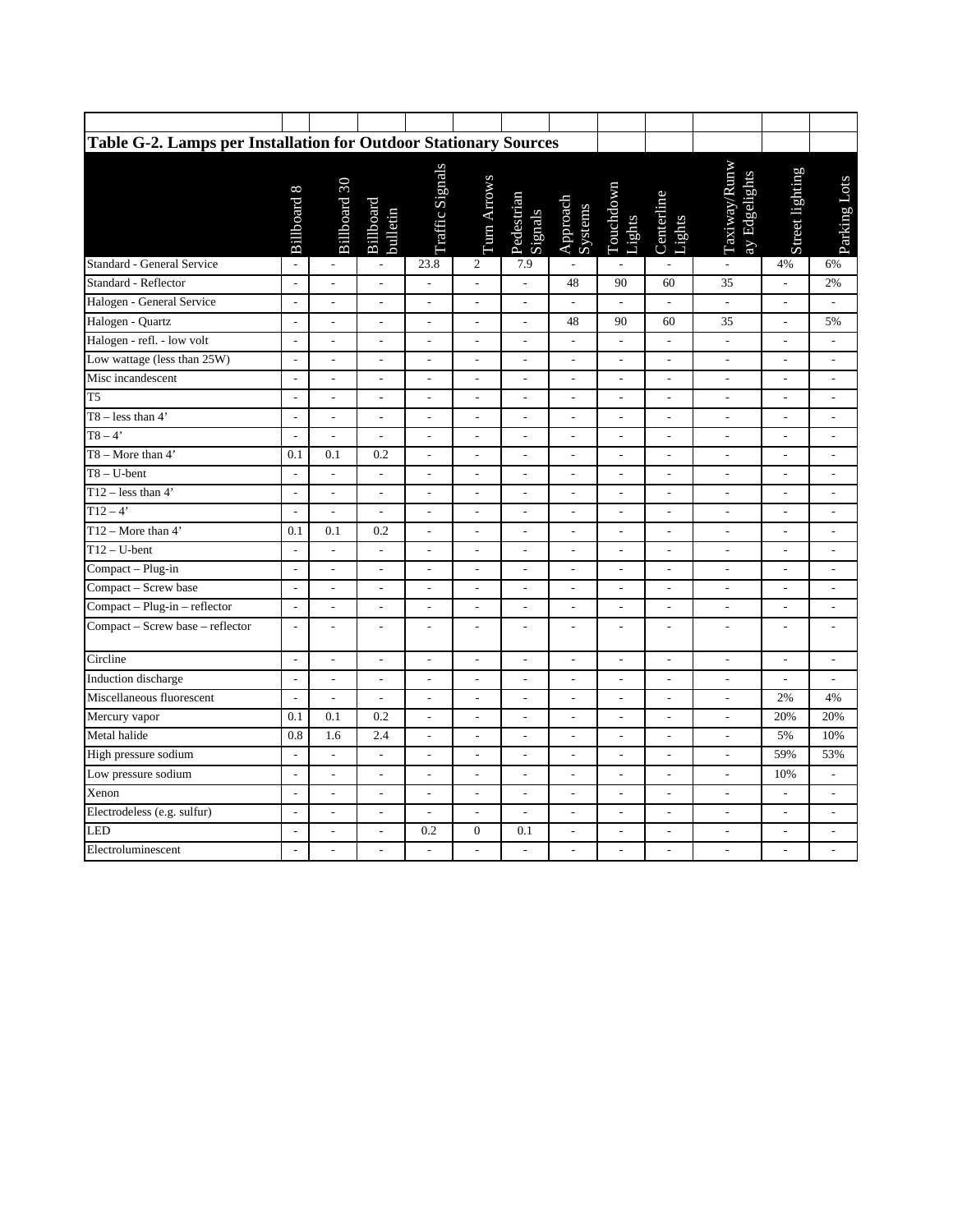|                                  | <b>Billboard 8</b>       | Billboard<br>$30\,$      | Billboard<br>bulletin       | Signals<br>Traffic       | Arrows<br>É                 | Pedestrian<br>Signals    | Approach<br>Systems      | Touchdown<br>Lights      | Centerline<br>Lights     | Taxiway/Ru<br>Edgelights<br>nway | lighting<br>Street       | Parking<br>Dots          |
|----------------------------------|--------------------------|--------------------------|-----------------------------|--------------------------|-----------------------------|--------------------------|--------------------------|--------------------------|--------------------------|----------------------------------|--------------------------|--------------------------|
| Row Sum                          | 375,200,000              | 1,072,000,000            | 450,240,000                 | 19,272,000,000           | 486,666,667                 | 4,927,500,000            | 151,372,800              | 1,971,000,000            | 1,314,000,000            | 1,149,750,000                    | 165,811,944,928          | 82,745,500,000           |
| Standard - General Service       |                          | ٠                        | $\sim$                      | 19,079,280,000           | 481,800,000                 | 4,878,225,000            |                          |                          |                          |                                  | 6,476,226,185            | 4,964,730,000            |
| Standard - Reflector             | $\sim$                   | $\overline{\phantom{a}}$ | $\sim$                      |                          | $\overline{a}$              |                          | 75,686,400               | 985,500,000              | 657,000,000              | 574,875,000                      |                          | 1,654,910,000            |
| Halogen - General Service        | $\sim$                   | $\frac{1}{2}$            |                             | $\overline{\phantom{a}}$ | $\overline{a}$              | $\sim$                   |                          |                          |                          |                                  | $\overline{\phantom{a}}$ |                          |
| Halogen - Quartz                 | ۰.                       | $\overline{\phantom{a}}$ | $\sim$                      | $\sim$                   | $\overline{\phantom{a}}$    | $\sim$                   | 75,686,400               | 985,500,000              | 657,000,000              | 574,875,000                      | ٠                        | 4,137,275,000            |
| Halogen - refl. - low volt       | $\overline{\phantom{a}}$ | $\overline{\phantom{a}}$ | $\overline{\phantom{a}}$    | $\overline{\phantom{a}}$ | $\overline{a}$              | $\sim$                   | $\overline{\phantom{a}}$ | $\overline{\phantom{a}}$ | $\sim$                   | $\overline{\phantom{a}}$         | $\overline{\phantom{a}}$ | $\overline{\phantom{a}}$ |
| Low wattage (less than 25W)      | $\sim$                   | $\overline{\phantom{a}}$ | $\overline{\phantom{a}}$    | $\sim$                   | $\overline{\phantom{a}}$    | $\sim$                   | $\overline{a}$           | $\overline{\phantom{a}}$ | $\overline{\phantom{a}}$ | $\overline{\phantom{a}}$         | ٠                        | $\overline{\phantom{a}}$ |
| Misc incandescent                | $\overline{\phantom{a}}$ | $\overline{\phantom{a}}$ | $\overline{\phantom{a}}$    | $\sim$                   | ٠                           | $\sim$                   | $\overline{\phantom{a}}$ | $\overline{\phantom{a}}$ | $\sim$                   | $\overline{\phantom{a}}$         | $\sim$                   | ٠                        |
| T <sub>5</sub>                   | $\sim$                   | $\overline{\phantom{a}}$ | $\sim$                      | $\sim$                   | ٠                           | $\sim$                   | ٠                        | $\sim$                   | $\sim$                   | $\sim$                           | ×.                       | ٠                        |
| $T8 - less than 4'$              | $\sim$                   | $\overline{a}$           | $\sim$                      | $\overline{\phantom{a}}$ | ÷,                          | $\sim$                   | ä,                       |                          | $\overline{\phantom{a}}$ | $\overline{\phantom{a}}$         | $\overline{\phantom{a}}$ |                          |
| $T8 - 4'$                        | $\overline{\phantom{a}}$ | ä,                       | $\sim$                      | $\overline{\phantom{a}}$ | $\overline{\phantom{a}}$    |                          | $\overline{\phantom{a}}$ |                          | $\overline{\phantom{a}}$ | $\overline{\phantom{a}}$         | ٠                        | ٠                        |
| $T8 - More than 4'$              | 26,264,000               | 75,040,000               | 31,516,800                  | $\sim$                   | $\overline{\phantom{a}}$    | $\sim$                   | i,                       | $\sim$                   | $\overline{\phantom{a}}$ | $\mathcal{L}_{\mathcal{A}}$      | $\sim$                   | $\sim$                   |
| $T8 - U$ -bent                   | $\overline{\phantom{a}}$ | $\overline{\phantom{a}}$ | $\overline{\phantom{a}}$    | $\sim$                   | $\overline{a}$              | $\sim$                   | $\overline{a}$           | $\overline{\phantom{a}}$ | $\overline{\phantom{a}}$ | $\overline{\phantom{a}}$         | $\overline{\phantom{a}}$ | $\overline{\phantom{a}}$ |
| $T12 - less than 4'$             | $\sim$                   | $\overline{a}$           | $\mathcal{L}_{\mathcal{A}}$ | $\sim$                   | $\mathcal{L}_{\mathcal{A}}$ | $\sim$                   | ÷,                       | $\sim$                   | $\sim$                   | ٠                                | $\sim$                   | ٠                        |
| $T12 - 4'$                       | $\overline{\phantom{a}}$ | $\overline{\phantom{a}}$ | $\sim$                      | $\sim$                   | $\overline{\phantom{a}}$    |                          | $\overline{\phantom{a}}$ | $\overline{\phantom{a}}$ | $\overline{\phantom{a}}$ | $\overline{\phantom{a}}$         | $\overline{\phantom{a}}$ | ٠                        |
| $T12 - \text{More than } 4'$     | 26,264,000               | 75,040,000               | 31,516,800                  | ÷.                       | $\overline{\phantom{a}}$    |                          | ٠                        | ٠                        | $\sim$                   | $\overline{\phantom{a}}$         | ٠                        | ٠                        |
| $T12 - U-bent$                   |                          |                          |                             | ÷.                       | ٠                           |                          | ä,                       |                          |                          |                                  | ٠                        |                          |
| Compact - Plug-in                | $\overline{\phantom{a}}$ | ÷,                       | $\overline{\phantom{a}}$    | $\sim$                   | $\overline{\phantom{a}}$    |                          | ٠                        |                          | $\overline{\phantom{a}}$ | $\overline{\phantom{a}}$         | $\overline{\phantom{a}}$ |                          |
| Compact - Screw base             | $\sim$                   | $\sim$                   | $\overline{\phantom{a}}$    | $\sim$                   | $\overline{a}$              | $\overline{\phantom{a}}$ | $\overline{a}$           | $\overline{\phantom{a}}$ | $\overline{\phantom{a}}$ | $\overline{\phantom{a}}$         | $\overline{\phantom{a}}$ | $\overline{\phantom{a}}$ |
| Compact - Plug-in - reflector    | $\overline{\phantom{a}}$ | $\overline{\phantom{a}}$ | $\overline{\phantom{a}}$    | $\overline{\phantom{a}}$ | $\overline{a}$              |                          | $\overline{a}$           | $\sim$                   | $\overline{\phantom{a}}$ | $\overline{\phantom{a}}$         | $\overline{\phantom{a}}$ | ٠                        |
| Compact - Screw base - reflector | $\overline{a}$           | $\overline{\phantom{a}}$ | $\overline{\phantom{a}}$    | $\sim$                   | $\overline{\phantom{a}}$    | $\sim$                   | $\overline{\phantom{a}}$ | $\sim$                   | $\overline{\phantom{a}}$ | $\overline{\phantom{a}}$         | $\sim$                   | $\overline{\phantom{a}}$ |
| Circline                         | $\sim$                   | $\sim$                   | $\sim$                      | $\sim$                   | ٠                           | $\overline{\phantom{a}}$ | $\overline{\phantom{a}}$ | $\sim$                   | $\overline{\phantom{a}}$ | $\overline{\phantom{a}}$         | ×.                       | ٠                        |
| Induction discharge              | $\sim$                   | $\overline{\phantom{a}}$ | $\sim$                      | $\overline{\phantom{a}}$ | $\overline{a}$              | $\overline{\phantom{a}}$ | $\overline{a}$           | $\overline{\phantom{a}}$ | $\overline{\phantom{a}}$ | $\overline{\phantom{a}}$         | $\overline{\phantom{a}}$ | L,                       |
| Miscellaneous fluorescent        |                          | $\overline{\phantom{a}}$ | $\overline{\phantom{a}}$    | $\overline{\phantom{a}}$ | $\overline{a}$              | $\sim$                   | $\overline{\phantom{a}}$ | $\sim$                   | $\overline{\phantom{a}}$ | $\overline{\phantom{a}}$         | 3,887,433,280            | 3,309,820,000            |
| Mercury vapor                    | 22,512,000               | 64,320,000               | 27,014,400                  | $\sim$                   | $\overline{\phantom{a}}$    | $\overline{\phantom{a}}$ | $\overline{\phantom{a}}$ | $\overline{\phantom{a}}$ | $\sim$                   | $\overline{\phantom{a}}$         | 33,156,600,000           | 16,549,100,000           |
| Metal halide                     | 300,160,000              | 857,600,000              | 360,192,000                 | $\sim$                   | ÷,                          | $\sim$                   | ٠                        | $\sim$                   | ÷.                       | ٠                                | 8,289,150,000            | 8,274,550,000            |
| High pressure sodium             | $\overline{\phantom{a}}$ | $\overline{\phantom{a}}$ | $\overline{\phantom{a}}$    | $\overline{\phantom{a}}$ | $\overline{a}$              | $\sim$                   | $\overline{a}$           |                          | $\overline{\phantom{a}}$ |                                  | 97,811,970,000           | 43,855,115,000           |
| Low pressure sodium              | $\sim$                   | $\sim$                   | $\sim$                      | ÷.                       | ÷,                          | $\sim$                   | ä,                       | $\sim$                   | $\sim$                   | $\overline{\phantom{a}}$         | 16,190,565,463           |                          |
| Xenon                            | $\sim$                   | $\sim$                   | $\sim$                      | $\overline{\phantom{a}}$ | $\overline{\phantom{a}}$    | $\overline{\phantom{a}}$ | $\overline{\phantom{a}}$ | $\sim$                   | $\sim$                   | $\overline{\phantom{a}}$         | $\sim$                   | ٠                        |
| Electrodeless (e.g. sulfur)      | $\sim$                   | $\sim$                   | $\sim$                      | $\overline{\phantom{a}}$ | $\sim$                      | $\overline{\phantom{a}}$ | $\sim$                   | $\sim$                   | $\overline{\phantom{a}}$ | $\sim$                           | $\sim$                   | $\sim$                   |
| LED                              |                          |                          |                             | 192,720,000              | 4,866,667                   | 49,275,000               |                          |                          |                          |                                  |                          |                          |

## Table G-3. Operating Hours summed for Outdoor Stationary Sources, all US Installations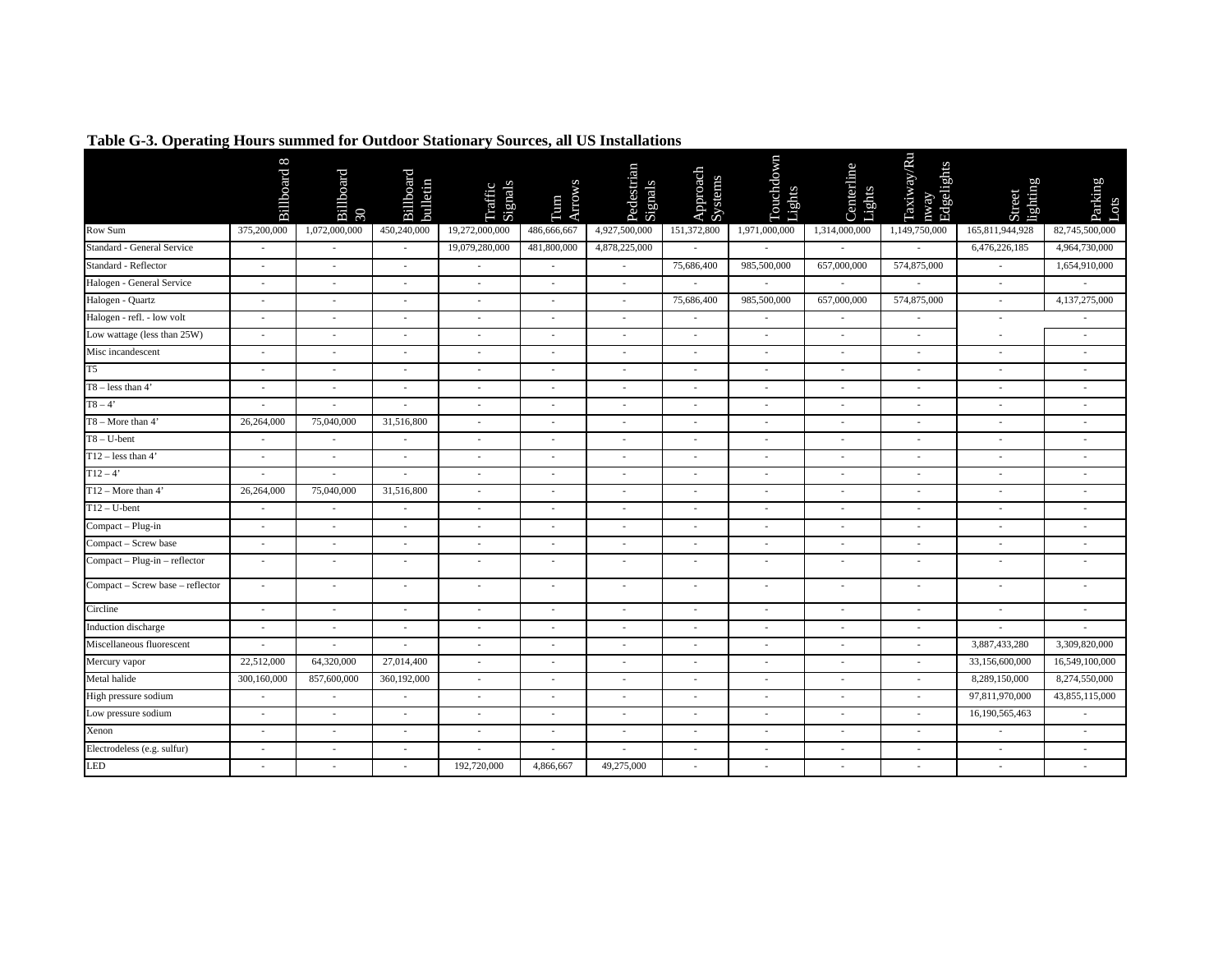| Table G-4. Assumed Wattages of Outdoor Stationary Lighting Installations |                              |                          |                              |                              |                              |                              |                          |                              |                          |                          |  |
|--------------------------------------------------------------------------|------------------------------|--------------------------|------------------------------|------------------------------|------------------------------|------------------------------|--------------------------|------------------------------|--------------------------|--------------------------|--|
|                                                                          | <b>Billboards</b>            | Traffic Signals          | Turn Arrows                  | Pedestrian Signals           | Approach Systems             | Touchdown Lights             | Centerline Lights        | Taxiway/Runway<br>Edgelights | Street lighting          | Parking Lots             |  |
| <b>Standard - General Service</b>                                        | L,                           | 150                      | 125                          | 125                          | $\overline{a}$               | $\overline{\phantom{a}}$     | $\overline{a}$           | $\overline{a}$               | 150                      | 83                       |  |
| Standard - Reflector                                                     | $\frac{1}{2}$                | 150                      | 125                          | 125                          | 375                          | 60                           | 120                      | 120                          | $\mathbf{r}$             | 104                      |  |
| Halogen - General Service                                                | $\overline{\phantom{a}}$     | $\Box$                   | $\Box$                       | $\blacksquare$               | $\overline{\phantom{a}}$     | $\frac{1}{2}$                | $\overline{\phantom{a}}$ | $\overline{\phantom{a}}$     | $\Box$                   | $\overline{\phantom{0}}$ |  |
| Halogen - Quartz                                                         | $\overline{\phantom{a}}$     | $\blacksquare$           | $\blacksquare$               | $\blacksquare$               | 375                          | 60                           | 120                      | 120                          | 150                      | 226                      |  |
| Halogen - refl. - low volt                                               | $\overline{\phantom{a}}$     | ÷,                       | $\overline{\phantom{a}}$     | $\overline{\phantom{0}}$     | $\overline{\phantom{a}}$     | $\blacksquare$               | $\overline{\phantom{a}}$ | $\blacksquare$               | $\blacksquare$           | $\blacksquare$           |  |
| Low wattage (less than 25W)                                              | $\Box$                       | $\blacksquare$           | $\overline{\phantom{a}}$     | $\overline{\phantom{a}}$     | $\frac{1}{2}$                | $\blacksquare$               | $\blacksquare$           | $\overline{a}$               | $\overline{\phantom{a}}$ | $\overline{\phantom{a}}$ |  |
| Misc incandescent                                                        | $\qquad \qquad \blacksquare$ |                          |                              |                              | ÷                            |                              | $\overline{a}$           | $\overline{\phantom{0}}$     | $\overline{a}$           |                          |  |
| T <sub>5</sub>                                                           | $\frac{1}{2}$                | $\overline{a}$           | $\mathbb{L}$                 | $\overline{a}$               | $\overline{a}$               | $\overline{a}$               | $\overline{a}$           | $\overline{a}$               | $\overline{a}$           | $\sim$                   |  |
| $T8 - less than 4'$                                                      | $\omega$                     | $\omega$                 | $\omega$                     | $\overline{\phantom{a}}$     | $\omega$                     | $\overline{a}$               | $\bar{\phantom{a}}$      | $\blacksquare$               | $\Box$                   | $\blacksquare$           |  |
| $T8 - 4'$                                                                | $\qquad \qquad \blacksquare$ | $\blacksquare$           | $\overline{\phantom{0}}$     | $\overline{\phantom{0}}$     | $\qquad \qquad \blacksquare$ | $\overline{\phantom{0}}$     | $\overline{\phantom{0}}$ | $\overline{\phantom{a}}$     | $\overline{\phantom{a}}$ | $\overline{\phantom{a}}$ |  |
| T8 – More than $4'$                                                      | 105                          | $\qquad \qquad \Box$     | $\overline{\phantom{a}}$     | $\overline{\phantom{0}}$     | ÷,                           | $\overline{\phantom{0}}$     | $\overline{a}$           | $\blacksquare$               | ÷,                       | $\overline{a}$           |  |
| $T8 - U$ -bent                                                           | $\blacksquare$               | $\overline{\phantom{a}}$ | $\overline{\phantom{a}}$     | $\frac{1}{2}$                | ÷,                           | $\frac{1}{2}$                | $\frac{1}{2}$            | $\blacksquare$               | $\overline{\phantom{a}}$ | $\overline{\phantom{a}}$ |  |
| T12 – less than $4'$                                                     | $\overline{\phantom{a}}$     | $\overline{\phantom{a}}$ | $\overline{\phantom{a}}$     | $\overline{\phantom{a}}$     | $\overline{a}$               | ÷,                           | $\overline{a}$           | $\blacksquare$               | $\blacksquare$           | $\sim$                   |  |
| $\overline{T12-4}$                                                       | $\overline{a}$               | $\overline{a}$           | $\overline{a}$               | $\overline{a}$               | $\overline{a}$               | $\overline{a}$               | $\overline{a}$           | $\overline{a}$               | $\overline{a}$           | $\overline{a}$           |  |
| T12 – More than $4'$                                                     | 190                          | $\overline{\phantom{a}}$ | $\overline{\phantom{a}}$     | ÷,                           | $\overline{\phantom{a}}$     | $\overline{a}$               | $\overline{\phantom{a}}$ | $\equiv$                     | $\overline{a}$           | $\overline{a}$           |  |
| $T12-U-bent$                                                             | $\blacksquare$               | $\overline{\phantom{a}}$ | $\blacksquare$               | ÷,                           | ÷,                           | ÷,                           | $\blacksquare$           | $\blacksquare$               | $\blacksquare$           | $\blacksquare$           |  |
| Compact - Plug-in                                                        | $\blacksquare$               | $\overline{\phantom{a}}$ | $\qquad \qquad \blacksquare$ | $\qquad \qquad \blacksquare$ | $\qquad \qquad \blacksquare$ | $\overline{\phantom{0}}$     | $\overline{\phantom{0}}$ | $\blacksquare$               | $\overline{\phantom{a}}$ | $\overline{\phantom{a}}$ |  |
| Compact - Screw base                                                     | $\overline{\phantom{a}}$     | $\overline{\phantom{a}}$ | $\overline{\phantom{a}}$     | ÷,                           | $\overline{a}$               | $\overline{a}$               | $\overline{a}$           | $\blacksquare$               | ÷,                       | $\overline{a}$           |  |
| Compact - Plug-in - reflector                                            | $\mathbb{Z}^2$               | $\bar{\mathcal{L}}$      | $\bar{\phantom{a}}$          | $\frac{1}{2}$                | $\bar{\phantom{a}}$          | ÷,                           | $\overline{a}$           | $\overline{\phantom{a}}$     | $\overline{a}$           | $\blacksquare$           |  |
| Compact - Screw base - reflector                                         | $\overline{\phantom{a}}$     | $\overline{a}$           | $\qquad \qquad \blacksquare$ | $\overline{a}$               | $\qquad \qquad \blacksquare$ | $\overline{a}$               | $\overline{a}$           | $\overline{a}$               | $\overline{a}$           |                          |  |
| Circline                                                                 | $\overline{a}$               | $\frac{1}{2}$            | $\frac{1}{2}$                | $\overline{a}$               | $\overline{a}$               | $\overline{a}$               | $\overline{a}$           | $\frac{1}{2}$                | $\overline{a}$           | $\overline{a}$           |  |
| Induction discharge                                                      | $\blacksquare$               | $\blacksquare$           | $\blacksquare$               | ÷                            | ÷                            | $\qquad \qquad \blacksquare$ | $\blacksquare$           | $\overline{\phantom{a}}$     | $\overline{\phantom{a}}$ | $\overline{\phantom{a}}$ |  |
| Miscellaneous fluorescent                                                | $\frac{1}{2}$                | $\Box$                   | $\blacksquare$               | $\blacksquare$               | $\blacksquare$               | $\frac{1}{2}$                | $\overline{\phantom{0}}$ | $\frac{1}{2}$                | 150                      | 150                      |  |
| Mercury vapor                                                            | 300                          |                          | $\qquad \qquad \blacksquare$ | $\overline{a}$               | ÷,                           | $\overline{a}$               | $\overline{a}$           | $\frac{1}{2}$                | 182                      | 331                      |  |
| Metal halide                                                             | 300                          | $\overline{\phantom{a}}$ | $\blacksquare$               | $\overline{\phantom{a}}$     | $\overline{\phantom{a}}$     | $\overline{\phantom{a}}$     | $\overline{\phantom{a}}$ | $\blacksquare$               | 200                      | 407                      |  |
| High pressure sodium                                                     | $\overline{a}$               |                          | ÷,                           |                              | ÷,                           |                              | $\overline{a}$           | $\overline{a}$               | 192                      | 260                      |  |
| Low pressure sodium                                                      | $\equiv$                     | $\overline{\phantom{a}}$ | $\overline{\phantom{a}}$     | ÷,                           | ÷,                           | $\overline{a}$               | ÷,                       | $\overline{a}$               | 180                      | 104                      |  |
| Xenon                                                                    | $\blacksquare$               | $\blacksquare$           | $\blacksquare$               | $\blacksquare$               | $\blacksquare$               | $\blacksquare$               | $\overline{\phantom{a}}$ | $\overline{\phantom{a}}$     | $\blacksquare$           | $\blacksquare$           |  |
| Electrodeless (e.g. sulfur)                                              | $\blacksquare$               | $\blacksquare$           | $\overline{\phantom{a}}$     | $\overline{\phantom{a}}$     | $\qquad \qquad \blacksquare$ | $\qquad \qquad \blacksquare$ | $\overline{\phantom{a}}$ | $\blacksquare$               | $\overline{\phantom{a}}$ | $\overline{\phantom{a}}$ |  |
| LED                                                                      | $\overline{\phantom{a}}$     | 15                       | 10                           | 15                           | $\blacksquare$               | $\overline{\phantom{a}}$     | $\overline{\phantom{0}}$ | $\qquad \qquad \blacksquare$ | $\overline{\phantom{a}}$ | $\blacksquare$           |  |
| Electroluminescent                                                       | ä,                           | $\overline{a}$           | $\overline{a}$               | $\overline{a}$               | ÷,                           | ÷,                           | ÷,                       | $\overline{a}$               | $\overline{a}$           | $\overline{a}$           |  |